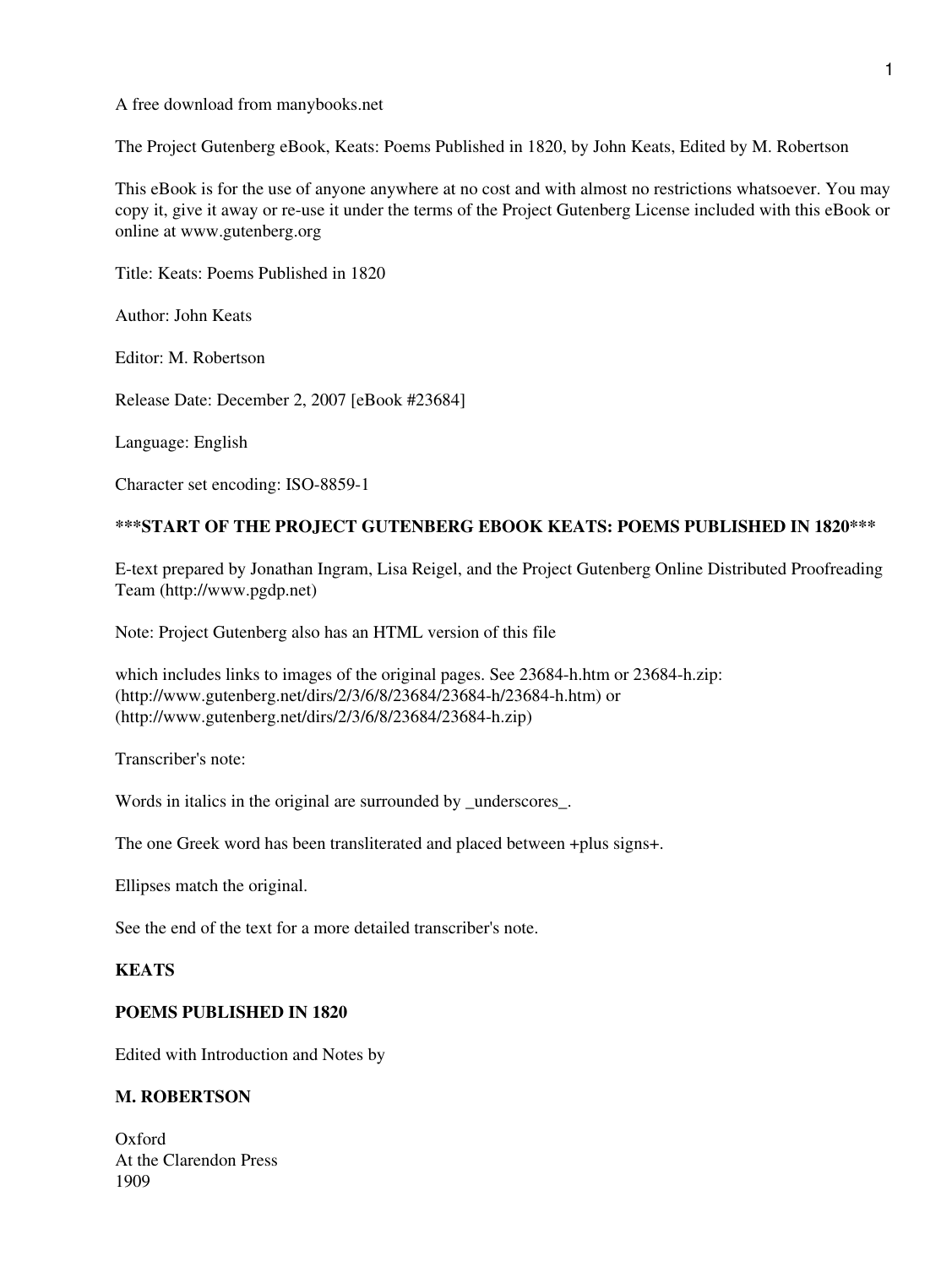## **PREFACE.**

The text of this edition is a reprint (page for page and line for line) of a copy of the 1820 edition in the British Museum. For convenience of reference line-numbers have been added; but this is the only change, beyond the correction of one or two misprints.

The books to which I am most indebted for the material used in the Introduction and Notes are \_The Poems of John Keats\_ with an Introduction and Notes by E. de Sélincourt, \_Life of Keats\_ (English Men of Letters Series) by Sidney Colvin, and Letters of John Keats edited by Sidney Colvin. As a pupil of Dr. de Sélincourt I also owe him special gratitude for his inspiration and direction of my study of Keats, as well as for the constant help which I have received from him in the preparation of this edition.

M. R.

## **CONTENTS**

| PREFACE        | PAGE<br>ii                  |
|----------------|-----------------------------|
| LIFE OF KEATS  | v                           |
| ADVERTISEMENT  | $\mathcal{D}_{\mathcal{L}}$ |
| LAMIA. PART I  | 3                           |
| LAMIA. PART II | 27                          |

## **ISABELLA; OR, THE POT OF BASIL. A STORY FROM BOCCACCIO 47**

## **THE EVE OF ST. AGNES 81**

### **ODE TO A NIGHTINGALE 107**

#### **ODE ON A GRECIAN URN 113**

### **ODE TO PSYCHE 117**

### **FANCY 122**

ODE ['Bards of Passion and of Mirth'] 128

## **LINES ON THE MERMAID TAVERN 131**

#### **ROBIN HOOD. TO A FRIEND 133**

**TO AUTUMN 137**

**ODE ON MELANCHOLY 140**

## **HYPERION. BOOK I 145**

**HYPERION. BOOK II 167**

**HYPERION. BOOK III 191**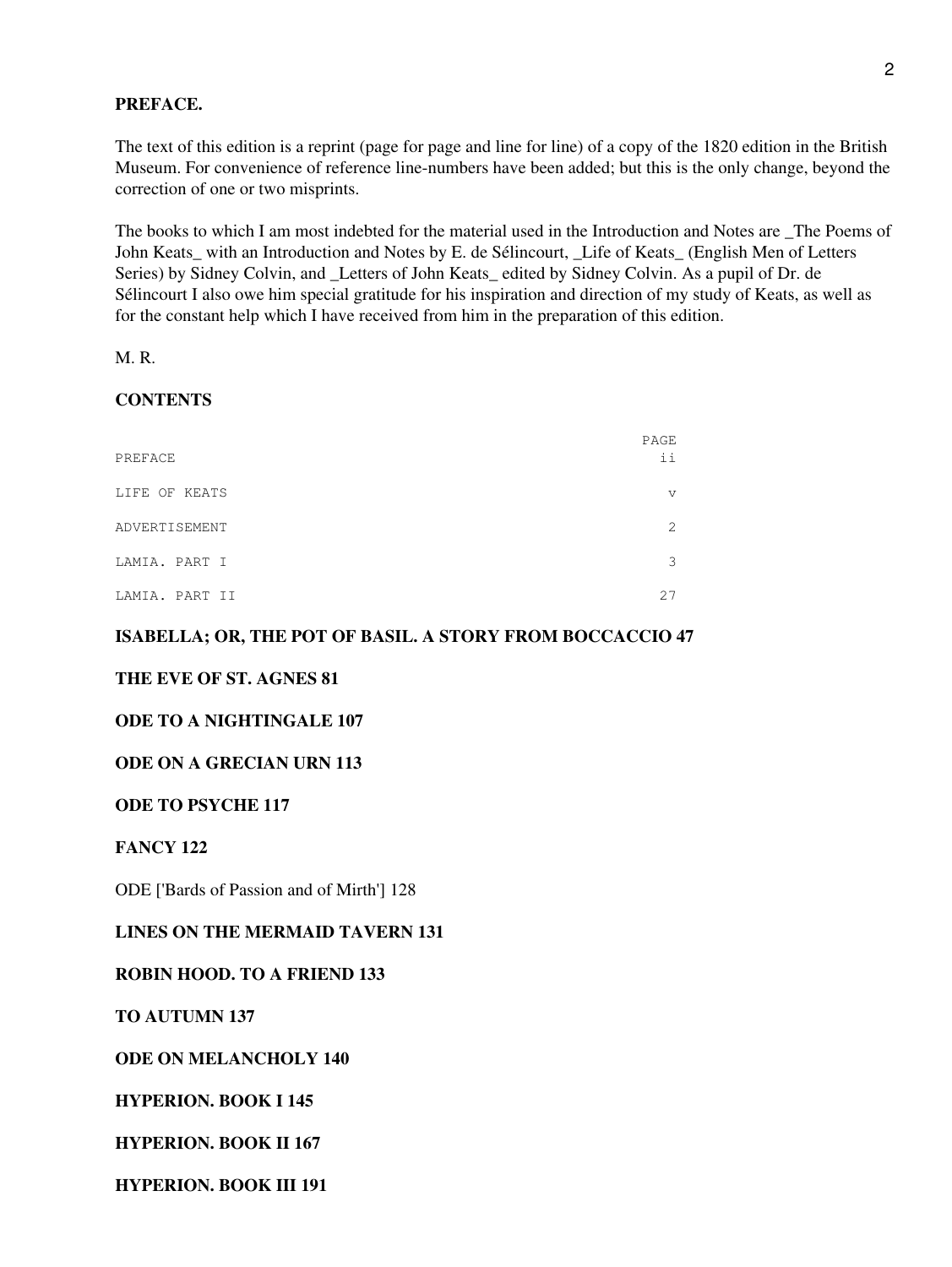## **NOTE ON ADVERTISEMENT 201**

# **INTRODUCTION TO LAMIA 201**

**NOTES ON LAMIA 203**

**INTRODUCTION TO ISABELLA AND THE EVE OF ST. AGNES 210**

**NOTES ON ISABELLA 215**

**NOTES ON THE EVE OF ST. AGNES 224**

**INTRODUCTION TO THE ODE TO A NIGHTINGALE, ODE ON A GRECIAN URN, ODE ON MELANCHOLY, AND TO AUTUMN 229**

**NOTES ON ODE TO A NIGHTINGALE 232**

**NOTES ON ODE ON A GRECIAN URN 235**

**INTRODUCTION TO ODE TO PSYCHE 236**

**NOTES ON ODE TO PSYCHE 237**

**INTRODUCTION TO FANCY 238**

**NOTES ON FANCY 238**

NOTES ON ODE ['Bards of Passion and of Mirth'] 239

**INTRODUCTION TO LINES ON THE MERMAID TAVERN 239**

**NOTES ON LINES ON THE MERMAID TAVERN 239**

**INTRODUCTION TO ROBIN HOOD 240**

**NOTES ON ROBIN HOOD 241**

**NOTES ON 'TO AUTUMN' 242**

**NOTES ON ODE ON MELANCHOLY 243**

**INTRODUCTION TO HYPERION 244**

**NOTES ON HYPERION 249**

## **LIFE OF KEATS**

Of all the great poets of the early nineteenth century--Wordsworth, Coleridge, Scott, Byron, Shelley, Keats--John Keats was the last born and the first to die. The length of his life was not one-third that of Wordsworth, who was born twenty-five years before him and outlived him by twenty-nine. Yet before his tragic death at twenty-six Keats had produced a body of poetry of such extraordinary power and promise that the world has sometimes been tempted, in its regret for what he might have done had he lived, to lose sight of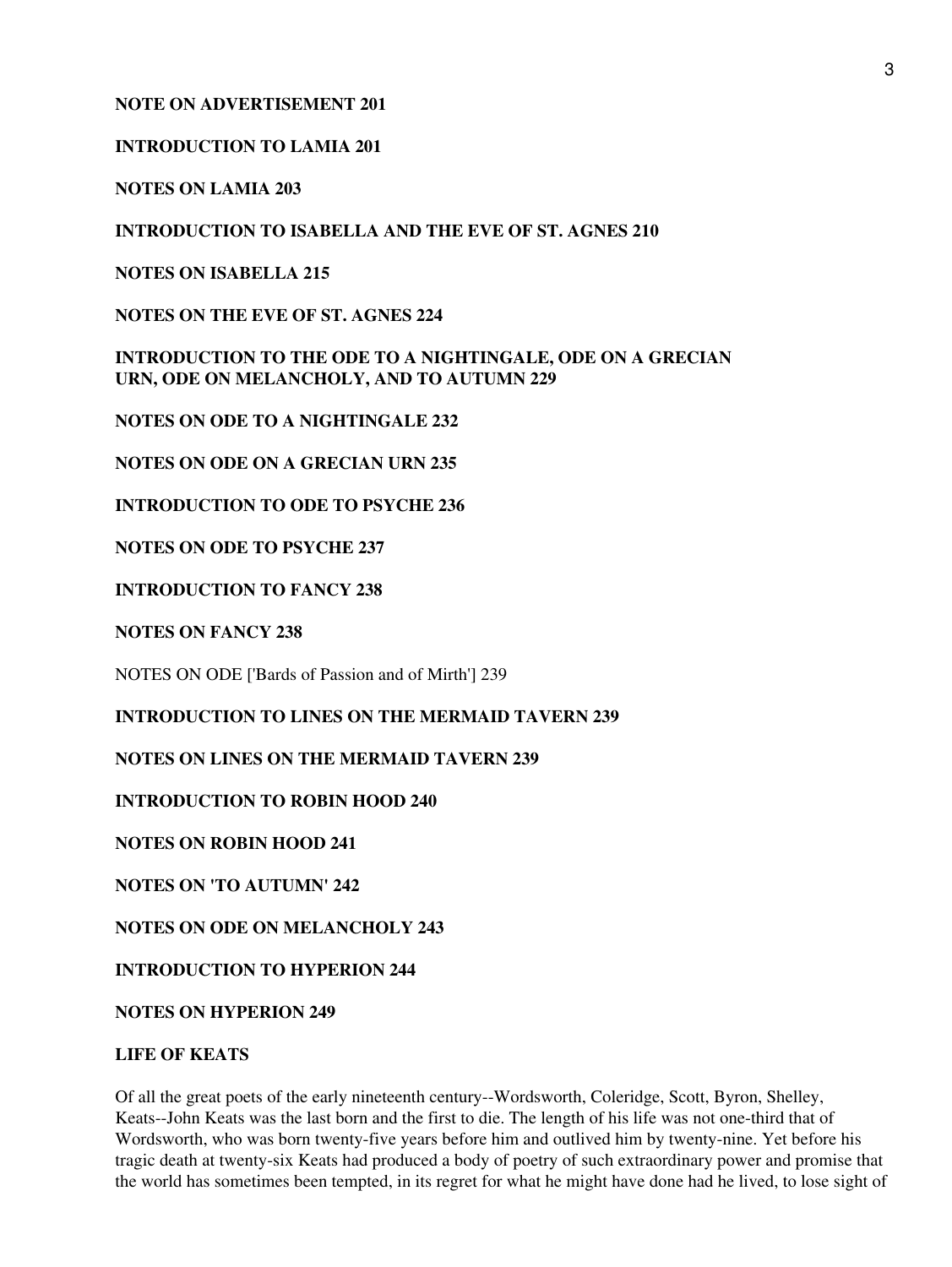the superlative merit of what he actually accomplished.

The three years of his poetic career, during which he published three small volumes of poetry, show a development at the same time rapid and steady, and a gradual but complete abandonment of almost every fault and weakness. It would probably be impossible, in the history of literature, to find such another instance of the 'growth of a poet's mind'.

The last of these three volumes, which is here reprinted, was published in 1820, when it 'had good success among the literary people and . . . a moderate sale'. It contains the flower of his poetic production and is perhaps, altogether, one of the most marvellous volumes ever issued from the press.

But in spite of the maturity of Keats's work when he was twenty-five, he had been in no sense a precocious child. Born in 1795 in the city of London, the son of a livery-stable keeper, he was brought up amid surroundings and influences by no means calculated to awaken poetic genius.

He was the eldest of five--four boys, one of whom died in infancy, and a girl younger than all; and he and his brothers George and Tom were educated at a private school at Enfield. Here John was at first distinguished more for fighting than for study, whilst his bright, brave, generous nature made him popular with masters and boys.

Soon after he had begun to go to school his father died, and when he was fifteen the children lost their mother too. Keats was passionately devoted to his mother; during her last illness he would sit up all night with her, give her her medicine, and even cook her food himself. At her death he was brokenhearted.

The children were now put under the care of two guardians, one of whom, Mr. Abbey, taking the sole responsibility, immediately removed John from school and apprenticed him for five years to a surgeon at Edmonton.

Whilst thus employed Keats spent all his leisure time in reading, for which he had developed a great enthusiasm during his last two years at school. There he had devoured every book that came in his way, especially rejoicing in stories of the gods and goddesses of ancient Greece. At Edmonton he was able to continue his studies by borrowing books from his friend Charles Cowden Clarke, the son of his schoolmaster, and he often went over to Enfield to change his books and to discuss those which he had been reading. On one of these occasions Cowden Clarke introduced him to Spenser, to whom so many poets have owed their first inspiration that he has been called 'the poets' poet'; and it was then, apparently, that Keats was first prompted to write.

When he was nineteen, a year before his apprenticeship came to an end, he quarrelled with his master, left him, and continued his training in London as a student at St. Thomas's Hospital and Guy's. Gradually, however, during the months that followed, though he was an industrious and able medical student, Keats came to realize that poetry was his true vocation; and as soon as he was of age, in spite of the opposition of his guardian, he decided to abandon the medical profession and devote his life to literature.

If Mr. Abbey was unsympathetic Keats was not without encouragement from others. His brothers always believed in him whole-heartedly, and his exceptionally lovable nature had won him many friends. Amongst these friends two men older than himself, each famous in his own sphere, had special influence upon him.

One of them, Leigh Hunt, was something of a poet himself and a pleasant prose-writer. His encouragement did much to stimulate Keats's genius, but his direct influence on his poetry was wholly bad. Leigh Hunt's was not a deep nature; his poetry is often trivial and sentimental, and his easy conversational style is intolerable when applied to a great theme. To this man's influence, as well as to the surroundings of his youth, are doubtless due the occasional flaws of taste in Keats's early work.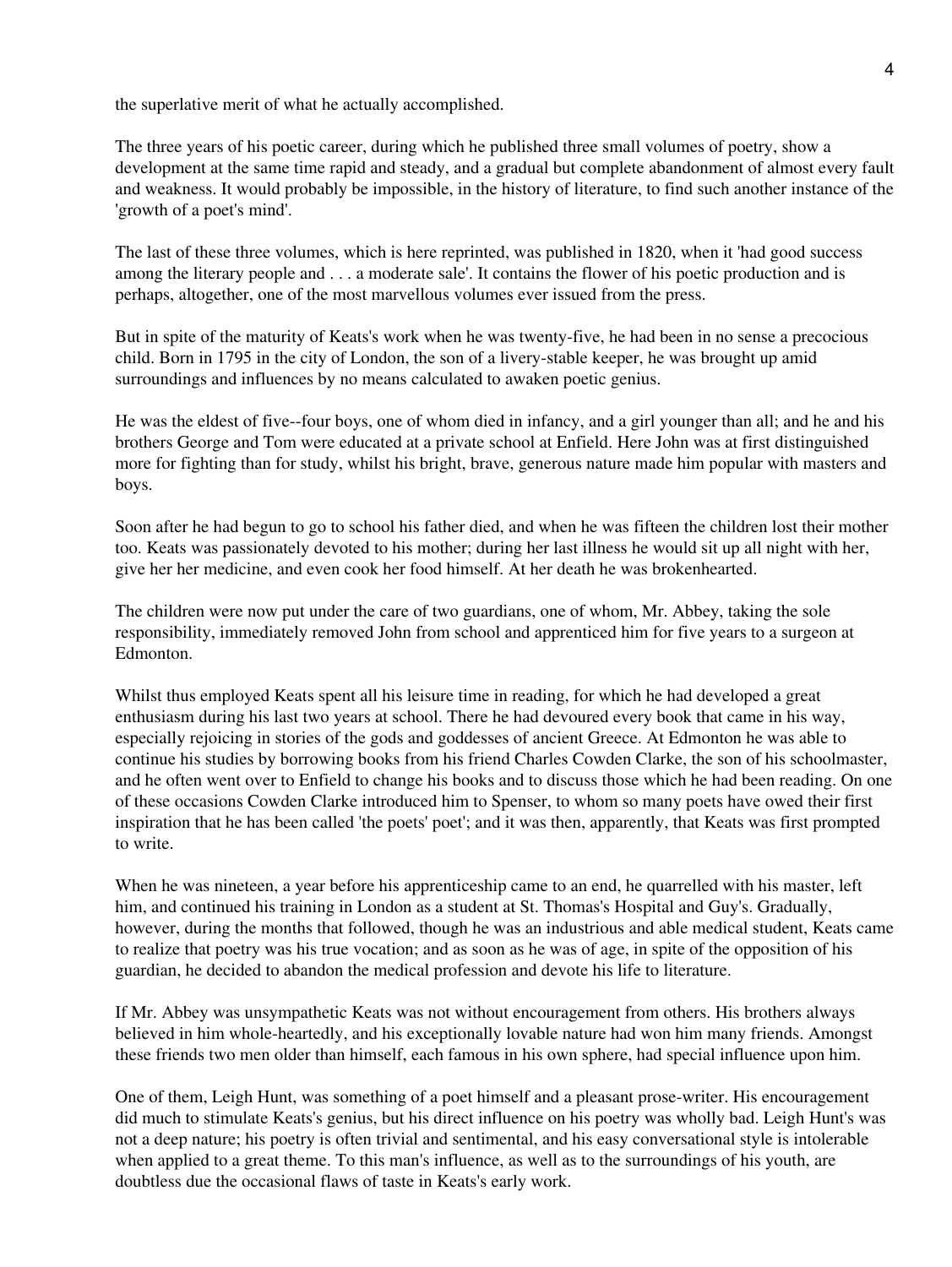The other, Haydon, was an artist of mediocre creative talent but great aims and amazing belief in himself. He had a fine critical faculty which was shown in his appreciation of the Elgin marbles, in opposition to the most respected authorities of his day. Mainly through his insistence they were secured for the nation which thus owes him a boundless debt of gratitude. He helped to guide and direct Keats's taste by his enthusiastic exposition of these masterpieces of Greek sculpture.

In 1817 Keats published his first volume of poems, including 'Sleep and Poetry' and the well-known lines 'I stood tiptoe upon a little hill'. With much that is of the highest poetic value, many memorable lines and touches of his unique insight into nature, the volume yet showed considerable immaturity. It contained indeed, if we except one perfect sonnet, rather a series of experiments than any complete and finished work. There were abundant faults for those who liked to look for them, though there were abundant beauties too; and the critics and the public chose rather to concentrate their attention on the former. The volume was therefore anything but a success; but Keats was not discouraged, for he saw many of his own faults more clearly than did his critics, and felt his power to outgrow them.

Immediately after this Keats went to the Isle of Wight and thence to Margate that he might study and write undisturbed. On May 10th he wrote to Haydon--'I never quite despair, and I read Shakespeare--indeed I shall, I think, never read any other book much'. We have seen Keats influenced by Spenser and by Leigh Hunt: now, though his love for Spenser continued, Shakespeare's had become the dominant influence. Gradually he came too under the influence of Wordsworth's philosophy of poetry and life, and later his reading of Milton affected his style to some extent, but Shakespeare's influence was the widest, deepest and most lasting, though it is the hardest to define. His study of other poets left traces upon his work in turns of phrase or turns of thought: Shakespeare permeated his whole being, and his influence is to be detected not in a resemblance of style, for Shakespeare can have no imitators, but in a broadening view of life, and increased humanity.

No poet could have owed his education more completely to the English poets than did John Keats. His knowledge of Latin was slight--he knew no Greek, and even the classical stories which he loved and constantly used, came to him almost entirely through the medium of Elizabethan translations and allusions. In this connexion it is interesting to read his first fine sonnet, in which he celebrates his introduction to the greatest of Greek poets in the translation of the rugged and forcible Elizabethan, George Chapman:--

\_On first looking into Chapman's Homer.\_

Much have I travelled in the realms of gold, And many goodly states and kingdoms seen; Round many western islands have I been Which bards in fealty to Apollo hold. Oft of one wide expanse had I been told That deep-brow'd Homer ruled as his demesne; Yet did I never breathe its pure serene Till I heard Chapman speak out loud and bold: Then felt I like some watcher of the skies When a new planet swims into his ken; Or like stout Cortez when with eagle eyes He stared at the Pacific--and all his men Look'd at each other with a wild surmise-- Silent, upon a peak in Darien.

Of the work upon which he was now engaged, the narrative-poem of \_Endymion\_, we may give his own account to his little sister Fanny in a letter dated September 10th, 1817:--

'Perhaps you might like to know what I am writing about. I will tell you. Many years ago there was a young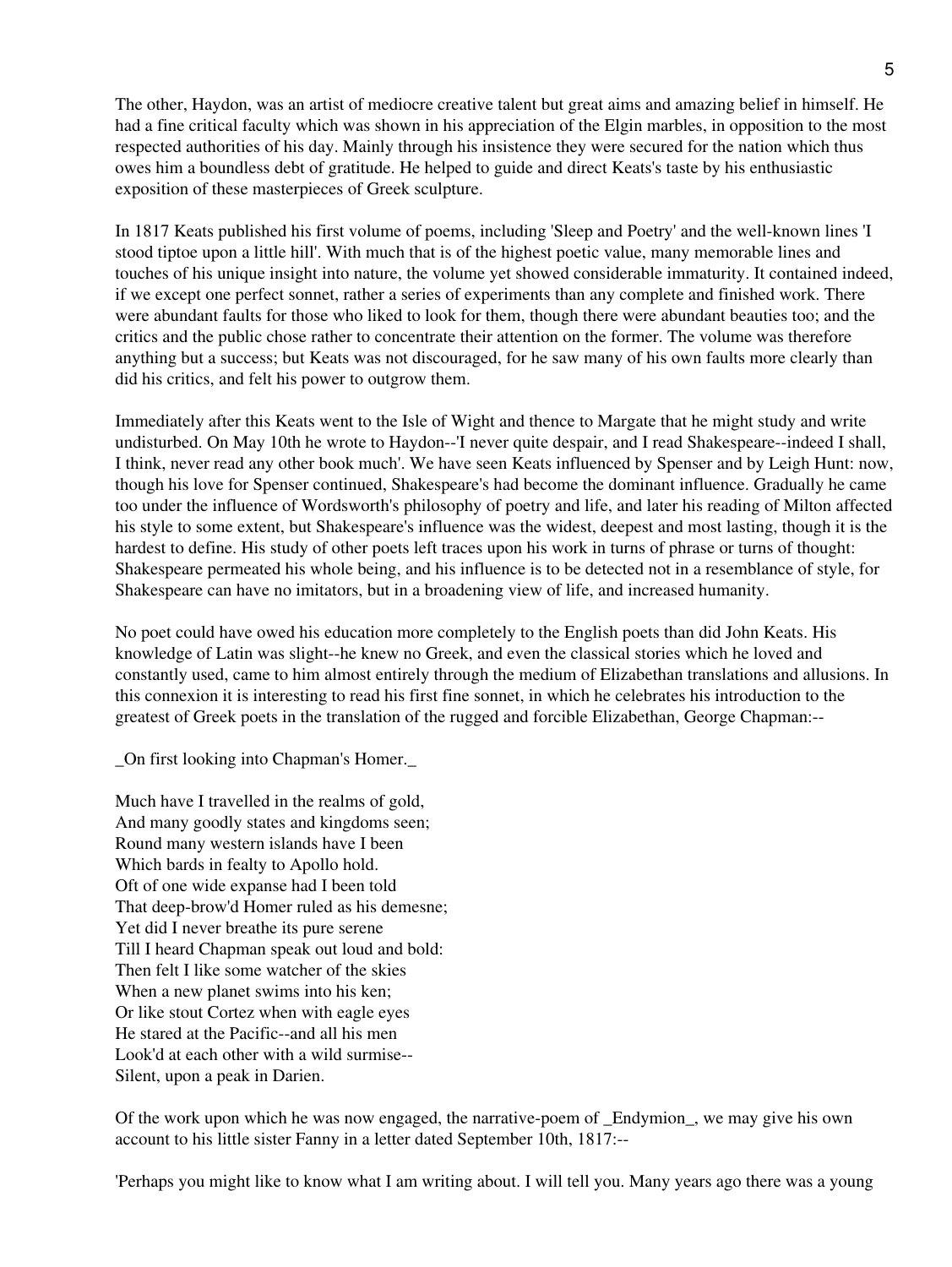handsome Shepherd who fed his flocks on a Mountain's Side called Latmus--he was a very contemplative sort of a Person and lived solitary among the trees and Plains little thinking that such a beautiful Creature as the Moon was growing mad in Love with him.--However so it was; and when he was asleep she used to come down from heaven and admire him excessively for a long time; and at last could not refrain from carrying him away in her arms to the top of that high Mountain Latmus while he was a dreaming--but I dare say you have read this and all the other beautiful tales which have come down from the ancient times of that beautiful Greece.'

On his return to London he and his brother Tom, always delicate and now quite an invalid, took lodgings at Hampstead. Here Keats remained for some time, harassed by the illness of his brother and of several of his friends; and in June he was still further depressed by the departure of his brother George to try his luck in America.

In April, 1818, Endymion was finished. Keats was by no means satisfied with it but preferred to publish it as it was, feeling it to be 'as good as I had power to make it by myself'.--'I will write independently' he says to his publisher--'I have written independently without judgment. I may write independently and with judgment hereafter. In Endymion I leaped headlong into the sea, and thereby have become better acquainted with the soundings, the quicksands, and the rocks, than if I had stayed upon the green shore, and piped a silly pipe, and took tea and comfortable advice.' He published it with a preface modestly explaining to the public his own sense of its imperfection. Nevertheless a storm of abuse broke upon him from the critics who fastened upon all the faults of the poem--the diffuseness of the story, its occasional sentimentality and the sometimes fantastic coinage of words,[xiii:1] and ignored the extraordinary beauties of which it is full.

Directly after the publication of Endymion, and before the appearance of these reviews, Keats started with a friend, Charles Brown, for a walking tour in Scotland. They first visited the English lakes and thence walked to Dumfries, where they saw the house of Burns and his grave. They entered next the country of Meg Merrilies, and from Kirkcudbrightshire crossed over to Ireland for a few days. On their return they went north as far as Argyleshire, whence they sailed to Staffa and saw Fingal's cave, which, Keats wrote, 'for solemnity and grandeur far surpasses the finest Cathedral.' They then crossed Scotland through Inverness, and Keats returned home by boat from Cromarty.

His letters home are at first full of interest and enjoyment, but a 'slight sore throat', contracted in 'a most wretched walk of thirty-seven miles across the Isle of Mull', proved very troublesome and finally cut short his holiday. This was the beginning of the end. There was consumption in the family: Tom was dying of it; and the cold, wet, and over-exertion of his Scotch tour seems to have developed the fatal tendency in Keats himself.

From this time forward he was never well, and no good was done to either his health or spirits by the task which now awaited him of tending on his dying brother. For the last two or three months of 1818, until Tom's death in December, he scarcely left the bedside, and it was well for him that his friend, Charles Armitage Brown, was at hand to help and comfort him after the long strain. Brown persuaded Keats at once to leave the house, with its sad associations, and to come and live with him.

Before long poetry absorbed Keats again; and the first few months of 1819 were the most fruitful of his life. Besides working at Hyperion, which he had begun during Tom's illness, he wrote The Eve of St. Agnes, \_The Eve of St. Mark\_, \_La Belle Dame Sans Merci\_, and nearly all his famous odes.

Troubles however beset him. His friend Haydon was in difficulties and tormenting him, poor as he was, to lend him money; the state of his throat gave serious cause for alarm; and, above all, he was consumed by an unsatisfying passion for the daughter of a neighbour, Mrs. Brawne. She had rented Brown's house whilst they were in Scotland, and had now moved to a street near by. Miss Fanny Brawne returned his love, but she seems never to have understood his nature or his needs. High-spirited and fond of pleasure she did not apparently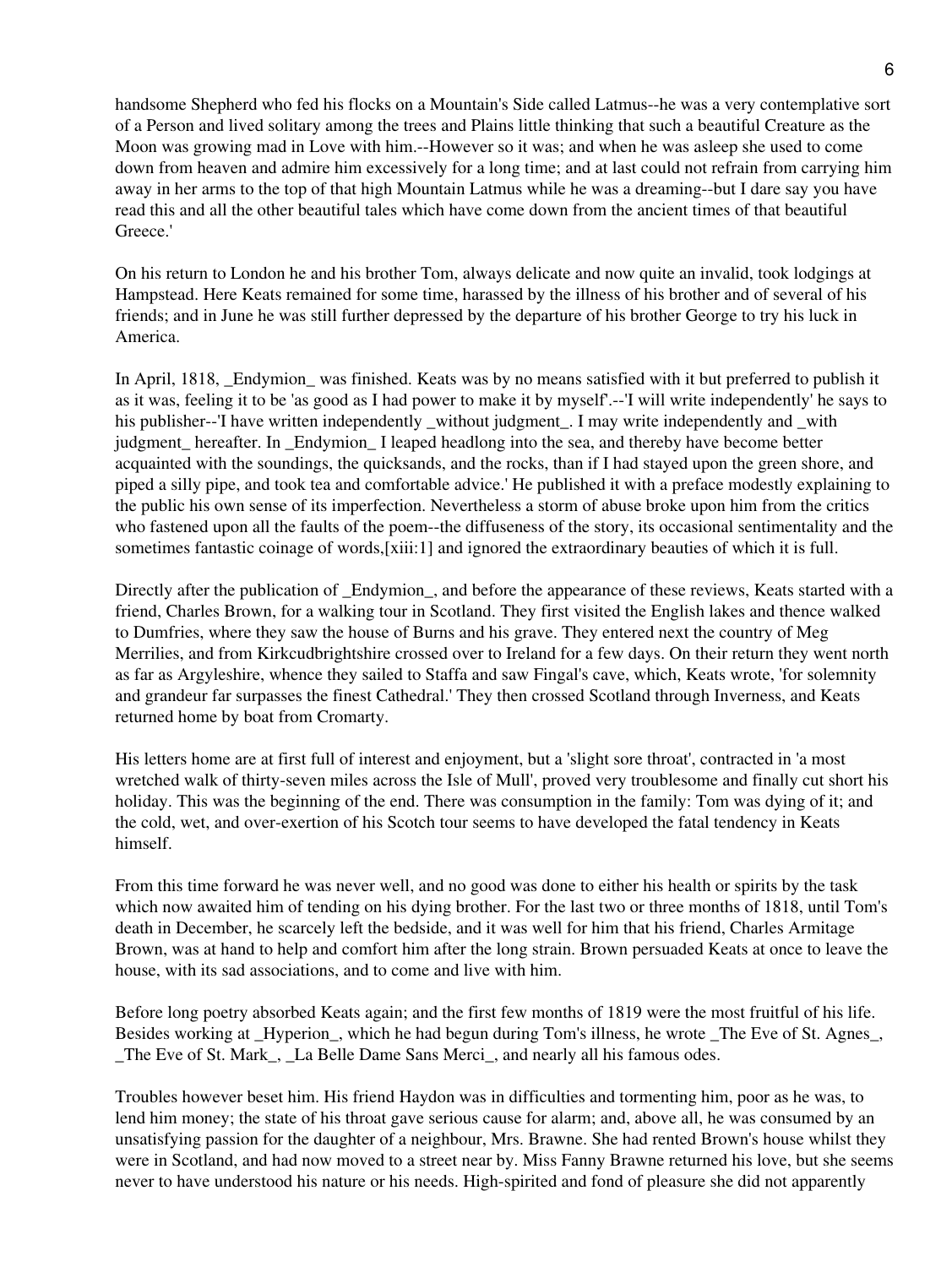allow the thought of her invalid lover to interfere much with her enjoyment of life. She would not, however, abandon her engagement, and she probably gave him all which it was in her nature to give. Ill-health made him, on the other hand, morbidly dissatisfied and suspicious; and, as a result of his illness and her limitations, his love throughout brought him restlessness and torment rather than peace and comfort.

Towards the end of July he went to Shanklin and there, in collaboration with Brown, wrote a play, \_Otho the Great. Brown tells us how they used to sit, one on either side of a table, he sketching out the scenes and handing each one, as the outline was finished, to Keats to write. As Keats never knew what was coming it was quite impossible that the characters should be adequately conceived, or that the drama should be a united whole. Nevertheless there is much that is beautiful and promising in it. It should not be forgotten that Keats's 'greatest ambition' was, in his own words, 'the writing of a few fine plays'; and, with the increasing humanity and grasp which his poetry shows, there is no reason to suppose that, had he lived, he would not have fulfilled it.

At Shanklin, moreover, he had begun to write \_Lamia\_, and he continued it at Winchester. Here he stayed until the middle of October, excepting a few days which he spent in London to arrange about the sending of some money to his brother in America. George had been unsuccessful in his commercial enterprises, and Keats, in view of his family's ill-success, determined temporarily to abandon poetry, and by reviewing or journalism to support himself and earn money to help his brother. Then, when he could afford it, he would return to poetry.

Accordingly he came back to London, but his health was breaking down, and with it his resolution. He tried to re-write Hyperion, which he felt had been written too much under the influence of Milton and in 'the artist's humour'. The same independence of spirit which he had shown in the publication of Endymion urged him now to abandon a work the style of which he did not feel to be absolutely his own. The re-cast he wrote in the form of a vision, calling it \_The Fall of Hyperion\_, and in so doing he added much to his conception of the meaning of the story. In no poem does he show more of the profoundly philosophic spirit which characterizes many of his letters. But it was too late; his power was failing and, in spite of the beauty and interest of some of his additions, the alterations are mostly for the worse.

Whilst \_The Fall of Hyperion\_ occupied his evenings his mornings were spent over a satirical fairy-poem, \_The Cap and Bells\_, in the metre of the \_Faerie Queene\_. This metre, however, was ill-suited to the subject; satire was not natural to him, and the poem has little intrinsic merit.

Neither this nor the re-cast of \_Hyperion\_ was finished when, in February, 1820, he had an attack of illness in which the first definite symptom of consumption appeared. Brown tells how he came home on the evening of Thursday, February 3rd, in a state of high fever, chilled from having ridden outside the coach on a bitterly cold day. 'He mildly and instantly yielded to my request that he should go to bed . . . On entering the cold sheets, before his head was on the pillow, he slightly coughed, and I heard him say--"that is blood from my mouth". I went towards him: he was examining a single drop of blood upon the sheet. "Bring me the candle, Brown, and let me see this blood." After regarding it steadfastly he looked up in my face with a calmness of expression that I can never forget, and said, "I know the colour of that blood;--it is arterial blood; I cannot be deceived in that colour; that drop of blood is my death warrant;--I must die."'

He lived for another year, but it was one long dying: he himself called it his 'posthumous life'.

Keats was one of the most charming of letter-writers. He had that rare quality of entering sympathetically into the mind of the friend to whom he was writing, so that his letters reveal to us much of the character of the recipient as well as of the writer. In the long journal-letters which he wrote to his brother and sister-in-law in America he is probably most fully himself, for there he is with the people who knew him best and on whose understanding and sympathy he could rely. But in none is the beauty of his character more fully revealed than in those to his little sister Fanny, now seventeen years old, and living with their guardian, Mr. Abbey. He had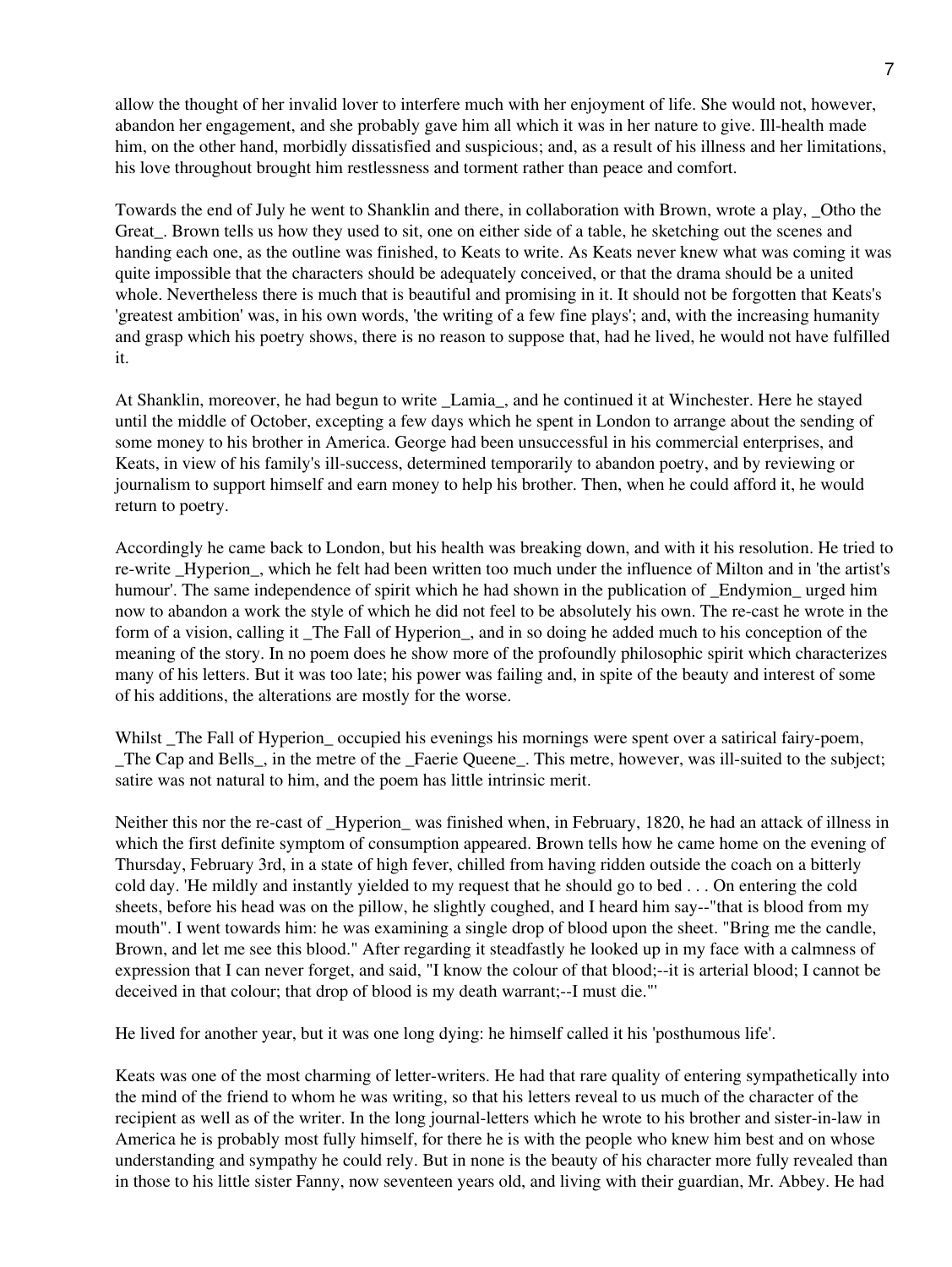always been very anxious that they should 'become intimately acquainted, in order', as he says, 'that I may not only, as you grow up, love you as my only Sister, but confide in you as my dearest friend.' In his most harassing times he continued to write to her, directing her reading, sympathizing in her childish troubles, and constantly thinking of little presents to please her. Her health was to him a matter of paramount concern, and in his last letters to her we find him reiterating warnings to take care of herself--'You must be careful always to wear warm clothing not only in Frost but in a Thaw.'--'Be careful to let no fretting injure your health as I have suffered it--health is the greatest of blessings--with health and hope we should be content to live, and so you will find as you grow older.' The constant recurrence of this thought becomes, in the light of his own sufferings, almost unbearably pathetic.

During the first months of his illness Keats saw through the press his last volume of poetry, of which this is a reprint. The praise which it received from reviewers and public was in marked contrast to the scornful reception of his earlier works, and would have augured well for the future. But Keats was past caring much for poetic fame. He dragged on through the summer, with rallies and relapses, tormented above all by the thought that death would separate him from the woman he loved. Only Brown, of all his friends, knew what he was suffering, and it seems that he only knew fully after they were parted.

The doctors warned Keats that a winter in England would kill him, so in September, 1820, he left London for Naples, accompanied by a young artist, Joseph Severn, one of his many devoted friends. Shelley, who knew him slightly, invited him to stay at Pisa, but Keats refused. He had never cared for Shelley, though Shelley seems to have liked him, and, in his invalid state, he naturally shrank from being a burden to a mere acquaintance.

It was as they left England, off the coast of Dorsetshire, that Keats wrote his last beautiful sonnet on a blank leaf of his folio copy of Shakespeare, facing A Lover's Complaint :--

Bright star! would I were steadfast as thou art-- Not in lone splendour hung aloft the night, And watching, with eternal lids apart, Like Nature's patient, sleepless Eremite, The moving waters at their priest-like task Of pure ablution round earth's human shores, Or gazing on the new soft-fallen mask Of snow upon the mountains and the moors-- No--yet still steadfast, still unchangeable, Pillow'd upon my fair love's ripening breast, To feel for ever its soft fall and swell, Awake for ever in a sweet unrest, Still, still to hear her tender taken breath, And so live ever--or else swoon to death.

The friends reached Rome, and there Keats, after a brief rally, rapidly became worse. Severn nursed him with desperate devotion, and of Keats's sweet considerateness and patience he could never say enough. Indeed such was the force and lovableness of Keats's personality that though Severn lived fifty-eight years longer it was for the rest of his life a chief occupation to write and draw his memories of his friend.

On February 23rd, 1821, came the end for which Keats had begun to long. He died peacefully in Severn's arms. On the 26th he was buried in the beautiful little Protestant cemetery of which Shelley said that it 'made one in love with death to think that one should be buried in so sweet a place'.

Great indignation was felt at the time by those who attributed his death, in part at least, to the cruel treatment which he had received from the critics. Shelley, in \_Adonais\_, withered them with his scorn, and Byron, in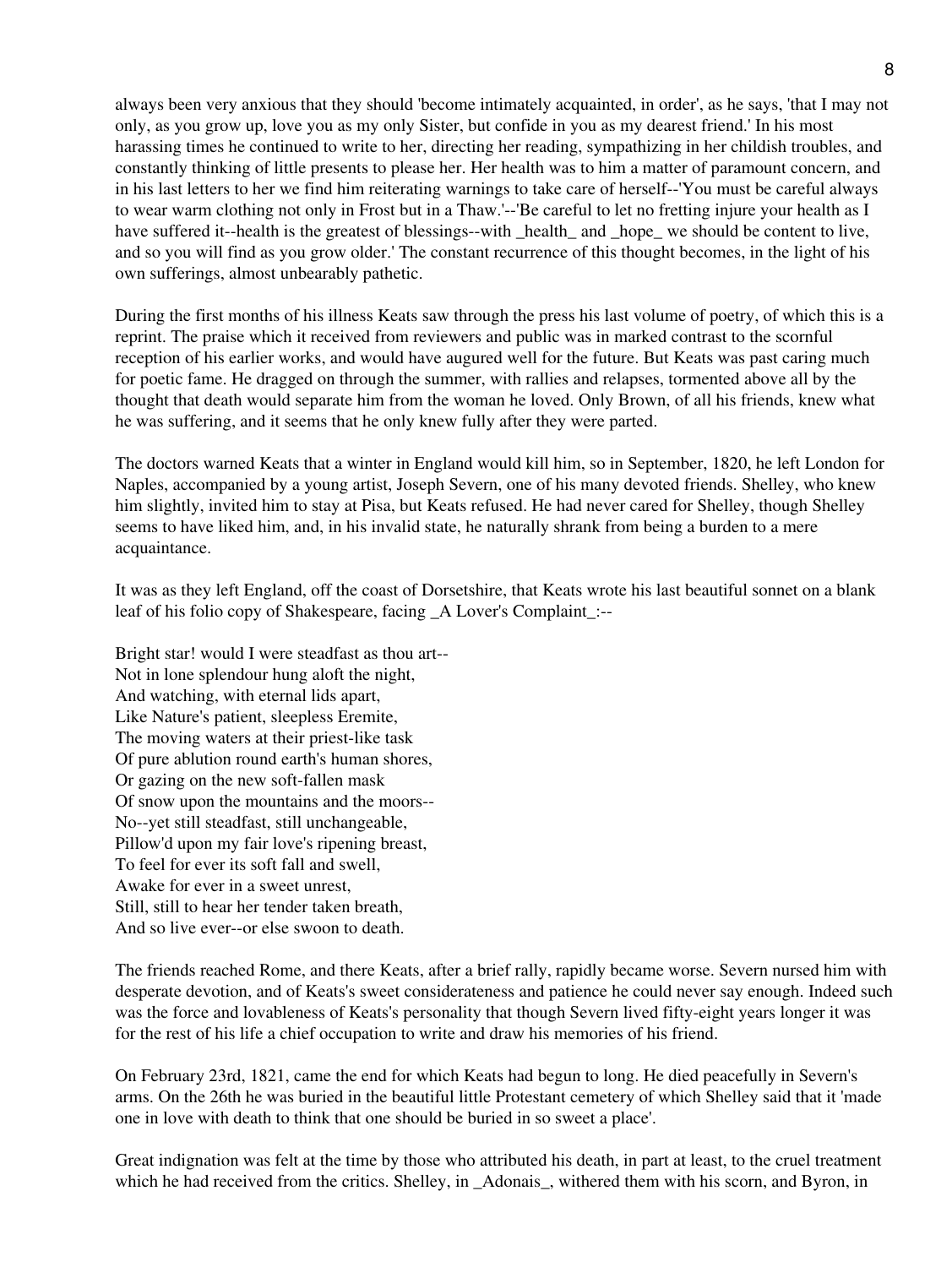\_Don Juan\_, had his gibe both at the poet and at his enemies. But we know now how mistaken they were. Keats, in a normal state of mind and body, was never unduly depressed by harsh or unfair criticism. 'Praise or blame,' he wrote, 'has but a momentary effect on the man whose love of beauty in the abstract makes him a severe critic on his own works,' and this attitude he consistently maintained throughout his poetic career. No doubt the sense that his genius was unappreciated added something to the torment of mind which he suffered in Rome, and on his death-bed he asked that on his tombstone should be inscribed the words 'Here lies one whose name was writ in water'. But it was apparently not said in bitterness, and the rest of the inscription[xxiii:1] expresses rather the natural anger of his friends at the treatment he had received than the mental attitude of the poet himself.

Fully to understand him we must read his poetry with the commentary of his letters which reveal in his character elements of humour, clear-sighted wisdom, frankness, strength, sympathy and tolerance. So doing we shall enter into the mind and heart of the friend who, speaking for many, described Keats as one 'whose genius I did not, and do not, more fully admire than I entirely loved the man'.

## **FOOTNOTES:**

[xiii:1] Many of the words which the reviewers thought to be coined were good Elizabethan.

[xxiii:1] This Grave contains all that was Mortal of a Young English Poet, who on his Death Bed, in the Bitterness of his Heart at the Malicious Power of his Enemies, desired these Words to be engraven on his Tomb Stone 'Here lies One Whose Name was writ in Water' Feb. 24th 1821.

**LAMIA,**

**ISABELLA,**

**THE EVE OF ST. AGNES,**

**AND**

**OTHER POEMS.**

**BY JOHN KEATS, AUTHOR OF ENDYMION.**

**LONDON: PRINTED FOR TAYLOR AND HESSEY, FLEET-STREET.** 1820.

#### **ADVERTISEMENT.**

If any apology be thought necessary for the appearance of the unfinished poem of HYPERION, the publishers beg to state that they alone are responsible, as it was printed at their particular request, and contrary to the wish of the author. The poem was intended to have been of equal length with ENDYMION, but the reception given to that work discouraged the author from proceeding.

Fleet-Street, June 26, 1820.

**LAMIA.**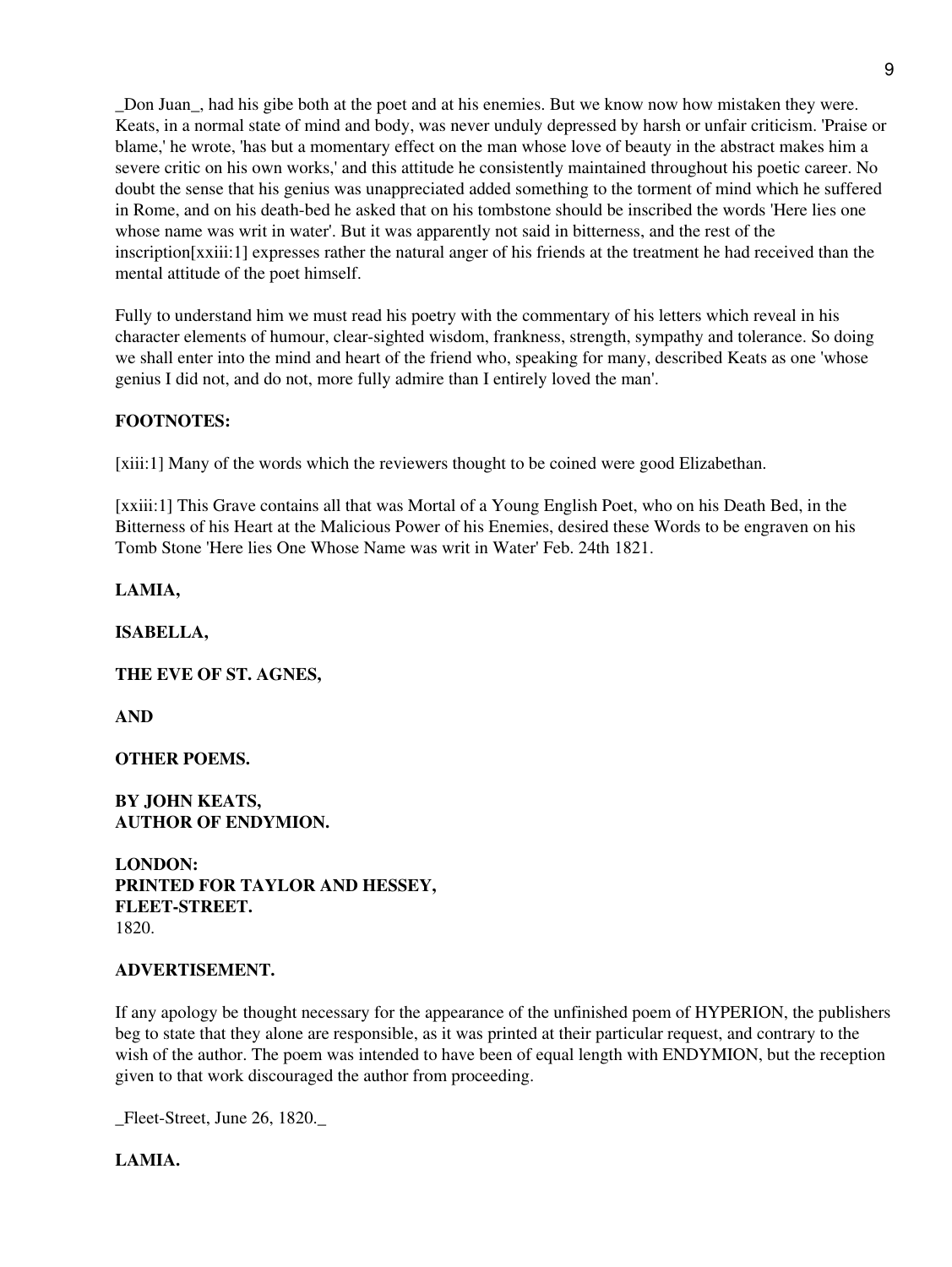# **PART I.**

Upon a time, before the faery broods Drove Nymph and Satyr from the prosperous woods, Before King Oberon's bright diadem, Sceptre, and mantle, clasp'd with dewy gem, Frighted away the Dryads and the Fauns From rushes green, and brakes, and cowslip'd lawns, The ever-smitten Hermes empty left His golden throne, bent warm on amorous theft: From high Olympus had he stolen light, On this side of Jove's clouds, to escape the sight 10 Of his great summoner, and made retreat Into a forest on the shores of Crete. For somewhere in that sacred island dwelt A nymph, to whom all hoofed Satyrs knelt; At whose white feet the languid Tritons poured Pearls, while on land they wither'd and adored. Fast by the springs where she to bathe was wont, And in those meads where sometime she might haunt, Were strewn rich gifts, unknown to any Muse, Though Fancy's casket were unlock'd to choose. 20 Ah, what a world of love was at her feet! So Hermes thought, and a celestial heat Burnt from his winged heels to either ear, That from a whiteness, as the lily clear, Blush'd into roses 'mid his golden hair, Fallen in jealous curls about his shoulders bare. From vale to vale, from wood to wood, he flew, Breathing upon the flowers his passion new, And wound with many a river to its head, To find where this sweet nymph prepar'd her secret bed: 30 In vain; the sweet nymph might nowhere be found, And so he rested, on the lonely ground, Pensive, and full of painful jealousies Of the Wood-Gods, and even the very trees. There as he stood, he heard a mournful voice, Such as once heard, in gentle heart, destroys All pain but pity: thus the lone voice spake: "When from this wreathed tomb shall I awake! When move in a sweet body fit for life, And love, and pleasure, and the ruddy strife 40 Of hearts and lips! Ah, miserable me!" The God, dove-footed, glided silently Round bush and tree, soft-brushing, in his speed, The taller grasses and full-flowering weed, Until he found a palpitating snake, Bright, and cirque-couchant in a dusky brake.

She was a gordian shape of dazzling hue, Vermilion-spotted, golden, green, and blue; Striped like a zebra, freckled like a pard, Eyed like a peacock, and all crimson barr'd; 50 And full of silver moons, that, as she breathed, Dissolv'd, or brighter shone, or interwreathed Their lustres with the gloomier tapestries--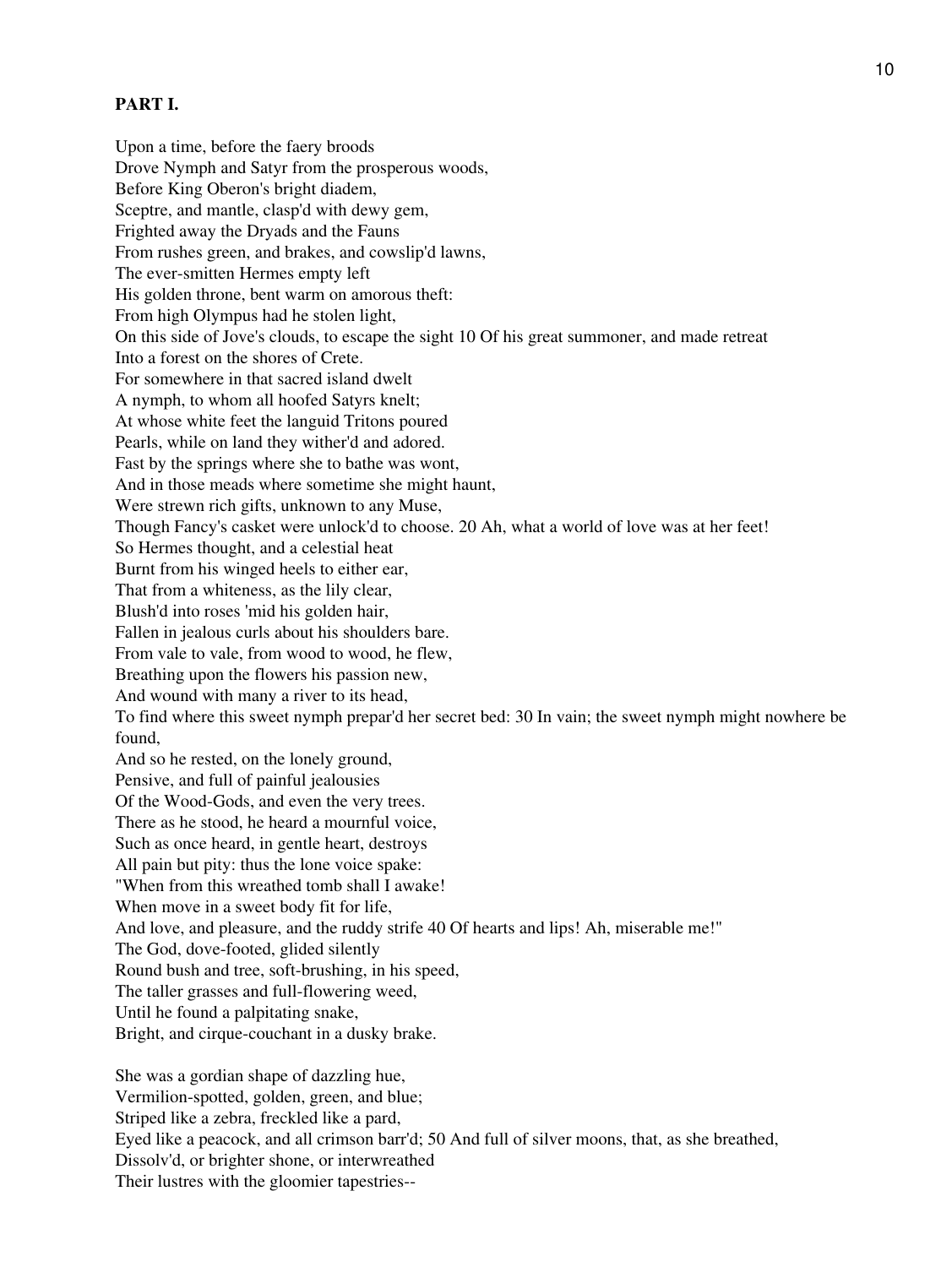So rainbow-sided, touch'd with miseries, She seem'd, at once, some penanced lady elf, Some demon's mistress, or the demon's self. Upon her crest she wore a wannish fire Sprinkled with stars, like Ariadne's tiar: Her head was serpent, but ah, bitter-sweet! She had a woman's mouth with all its pearls complete: 60 And for her eyes: what could such eyes do there But weep, and weep, that they were born so fair? As Proserpine still weeps for her Sicilian air. Her throat was serpent, but the words she spake Came, as through bubbling honey, for Love's sake, And thus; while Hermes on his pinions lay, Like a stoop'd falcon ere he takes his prey. "Fair Hermes, crown'd with feathers, fluttering light, I had a splendid dream of thee last night: I saw thee sitting, on a throne of gold, 70 Among the Gods, upon Olympus old, The only sad one; for thou didst not hear The soft, lute-finger'd Muses chaunting clear, Nor even Apollo when he sang alone, Deaf to his throbbing throat's long, long melodious moan. I dreamt I saw thee, robed in purple flakes, Break amorous through the clouds, as morning breaks, And, swiftly as a bright Phoebean dart, Strike for the Cretan isle; and here thou art! Too gentle Hermes, hast thou found the maid?" 80 Whereat the star of Lethe not delay'd His rosy eloquence, and thus inquired: "Thou smooth-lipp'd serpent, surely high inspired! Thou beauteous wreath, with melancholy eyes, Possess whatever bliss thou canst devise, Telling me only where my nymph is fled,-- Where she doth breathe!" "Bright planet, thou hast said," Return'd the snake, "but seal with oaths, fair God!" "I swear," said Hermes, "by my serpent rod, And by thine eyes, and by thy starry crown!" 90 Light flew his earnest words, among the blossoms blown. Then thus again the brilliance feminine: "Too frail of heart! for this lost nymph of thine, Free as the air, invisibly, she strays About these thornless wilds; her pleasant days She tastes unseen; unseen her nimble feet Leave traces in the grass and flowers sweet; From weary tendrils, and bow'd branches green, She plucks the fruit unseen, she bathes unseen: And by my power is her beauty veil'd 100 To keep it unaffronted, unassail'd By the love-glances of unlovely eyes, Of Satyrs, Fauns, and blear'd Silenus' sighs. Pale grew her immortality, for woe Of all these lovers, and she grieved so I took compassion on her, bade her steep Her hair in weird syrops, that would keep Her loveliness invisible, yet free To wander as she loves, in liberty. Thou shalt behold her, Hermes, thou alone, 110 If thou wilt, as thou swearest, grant my boon!" Then, once again, the charmed God began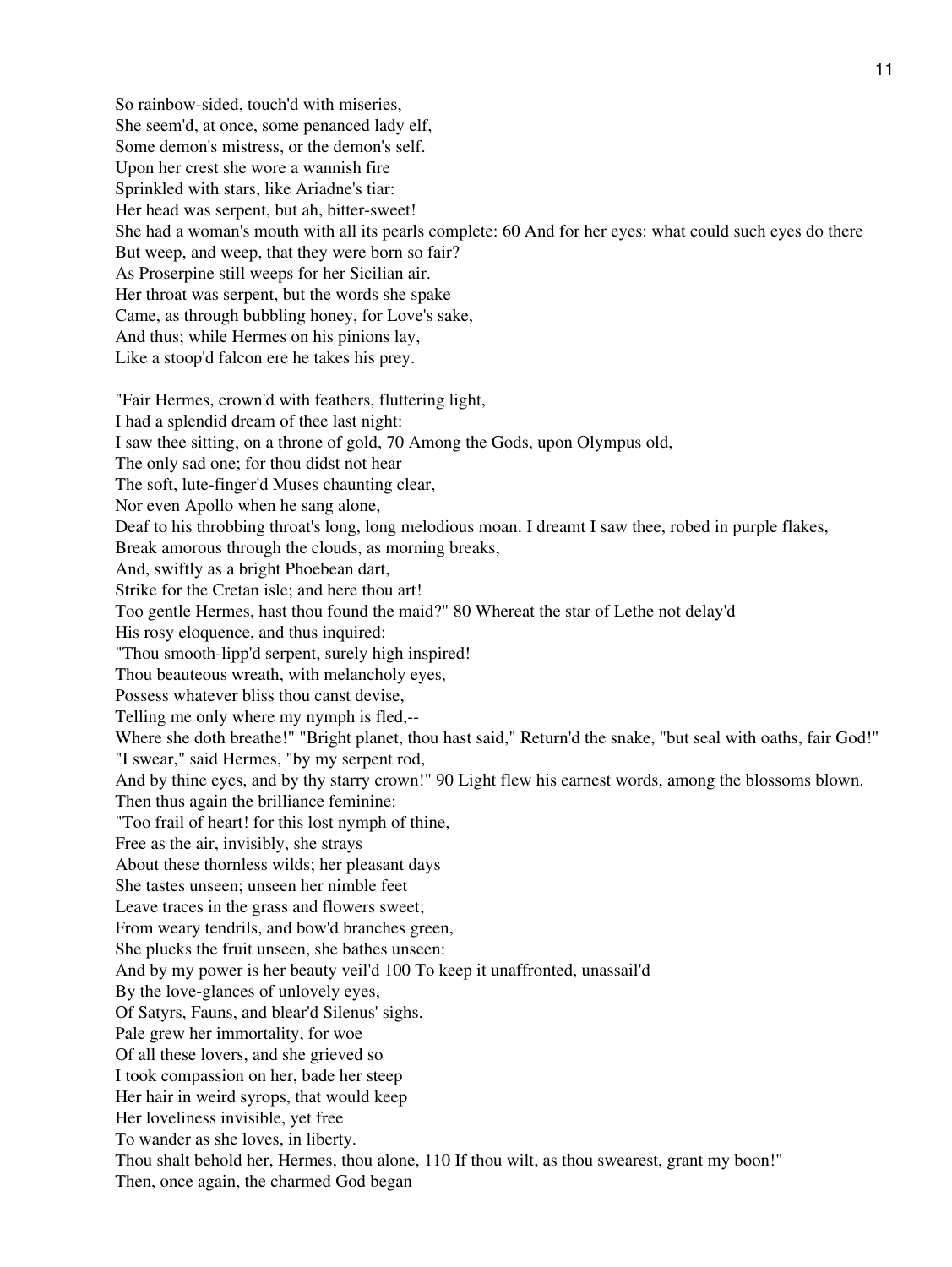An oath, and through the serpent's ears it ran Warm, tremulous, devout, psalterian. Ravish'd, she lifted her Circean head, Blush'd a live damask, and swift-lisping said, "I was a woman, let me have once more A woman's shape, and charming as before. I love a youth of Corinth--O the bliss! Give me my woman's form, and place me where he is. 120 Stoop, Hermes, let me breathe upon thy brow, And thou shalt see thy sweet nymph even now." The God on half-shut feathers sank serene, She breath'd upon his eyes, and swift was seen Of both the guarded nymph near-smiling on the green. It was no dream; or say a dream it was, Real are the dreams of Gods, and smoothly pass Their pleasures in a long immortal dream. One warm, flush'd moment, hovering, it might seem Dash'd by the wood-nymph's beauty, so he burn'd; 130 Then, lighting on the printless verdure, turn'd To the swoon'd serpent, and with languid arm, Delicate, put to proof the lythe Caducean charm. So done, upon the nymph his eyes he bent Full of adoring tears and blandishment, And towards her stept: she, like a moon in wane, Faded before him, cower'd, nor could restrain Her fearful sobs, self-folding like a flower That faints into itself at evening hour: But the God fostering her chilled hand, 140 She felt the warmth, her eyelids open'd bland, And, like new flowers at morning song of bees, Bloom'd, and gave up her honey to the lees. Into the green-recessed woods they flew; Nor grew they pale, as mortal lovers do. Left to herself, the serpent now began To change; her elfin blood in madness ran, Her mouth foam'd, and the grass, therewith besprent, Wither'd at dew so sweet and virulent; Her eyes in torture fix'd, and anguish drear, 150 Hot, glaz'd, and wide, with lid-lashes all sear, Flash'd phosphor and sharp sparks, without one cooling tear. The colours all inflam'd throughout her train, She writh'd about, convuls'd with scarlet pain: A deep volcanian yellow took the place Of all her milder-mooned body's grace; And, as the lava ravishes the mead, Spoilt all her silver mail, and golden brede; Made gloom of all her frecklings, streaks and bars, Eclips'd her crescents, and lick'd up her stars: 160 So that, in moments few, she was undrest Of all her sapphires, greens, and amethyst, And rubious-argent: of all these bereft, Nothing but pain and ugliness were left. Still shone her crown; that vanish'd, also she Melted and disappear'd as suddenly; And in the air, her new voice luting soft,

Cried, "Lycius! gentle Lycius!"--Borne aloft

With the bright mists about the mountains hoar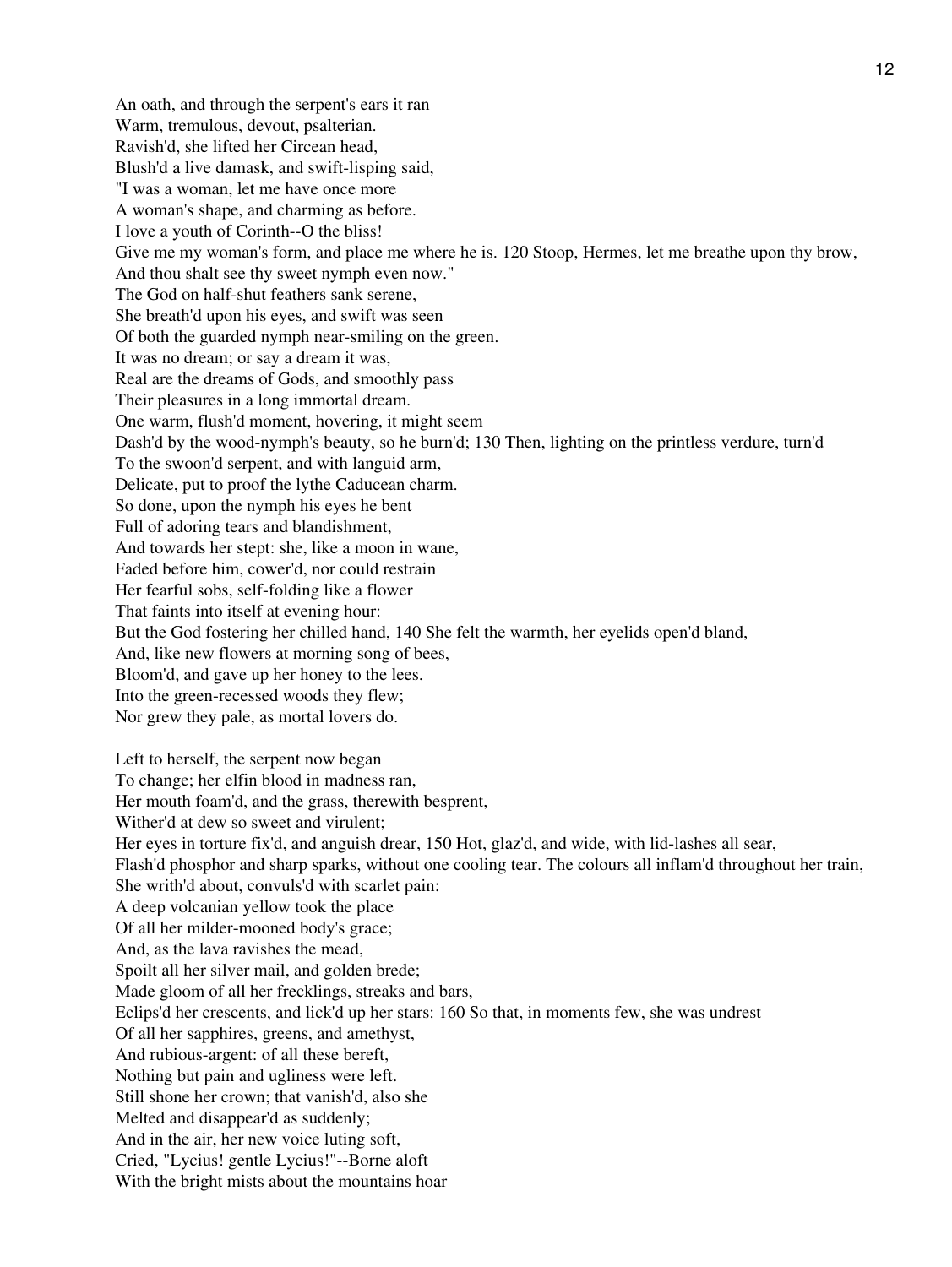These words dissolv'd: Crete's forests heard no more. 170

Whither fled Lamia, now a lady bright, A full-born beauty new and exquisite? She fled into that valley they pass o'er Who go to Corinth from Cenchreas' shore; And rested at the foot of those wild hills, The rugged founts of the Peræan rills, And of that other ridge whose barren back Stretches, with all its mist and cloudy rack, South-westward to Cleone. There she stood About a young bird's flutter from a wood, 180 Fair, on a sloping green of mossy tread, By a clear pool, wherein she passioned To see herself escap'd from so sore ills, While her robes flaunted with the daffodils.

Ah, happy Lycius!--for she was a maid More beautiful than ever twisted braid, Or sigh'd, or blush'd, or on spring-flowered lea Spread a green kirtle to the minstrelsy: A virgin purest lipp'd, yet in the lore Of love deep learned to the red heart's core: 190 Not one hour old, yet of sciential brain To unperplex bliss from its neighbour pain; Define their pettish limits, and estrange Their points of contact, and swift counterchange; Intrigue with the specious chaos, and dispart Its most ambiguous atoms with sure art; As though in Cupid's college she had spent Sweet days a lovely graduate, still unshent, And kept his rosy terms in idle languishment.

Why this fair creature chose so fairily 200 By the wayside to linger, we shall see; But first 'tis fit to tell how she could muse And dream, when in the serpent prison-house, Of all she list, strange or magnificent: How, ever, where she will'd, her spirit went; Whether to faint Elysium, or where Down through tress-lifting waves the Nereids fair Wind into Thetis' bower by many a pearly stair; Or where God Bacchus drains his cups divine, Stretch'd out, at ease, beneath a glutinous pine; 210 Or where in Pluto's gardens palatine Mulciber's columns gleam in far piazzian line. And sometimes into cities she would send Her dream, with feast and rioting to blend; And once, while among mortals dreaming thus, She saw the young Corinthian Lycius Charioting foremost in the envious race, Like a young Jove with calm uneager face, And fell into a swooning love of him. Now on the moth-time of that evening dim 220 He would return that way, as well she knew, To Corinth from the shore; for freshly blew The eastern soft wind, and his galley now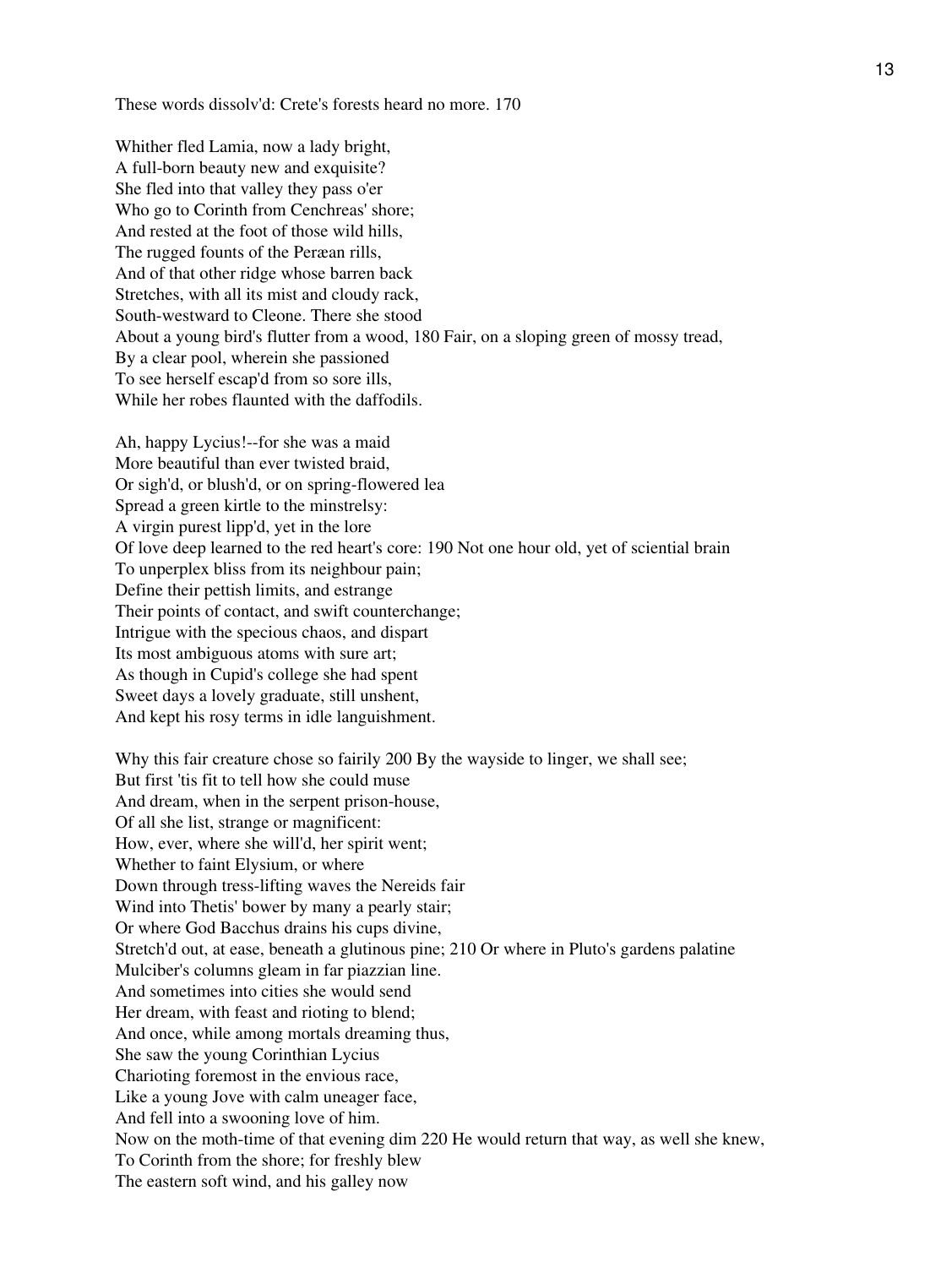Grated the quaystones with her brazen prow In port Cenchreas, from Egina isle Fresh anchor'd; whither he had been awhile To sacrifice to Jove, whose temple there Waits with high marble doors for blood and incense rare. Jove heard his vows, and better'd his desire; For by some freakful chance he made retire 230 From his companions, and set forth to walk, Perhaps grown wearied of their Corinth talk: Over the solitary hills he fared, Thoughtless at first, but ere eve's star appeared His phantasy was lost, where reason fades, In the calm'd twilight of Platonic shades. Lamia beheld him coming, near, more near-- Close to her passing, in indifference drear, His silent sandals swept the mossy green; So neighbour'd to him, and yet so unseen 240 She stood: he pass'd, shut up in mysteries, His mind wrapp'd like his mantle, while her eyes Follow'd his steps, and her neck regal white Turn'd--syllabling thus, "Ah, Lycius bright, And will you leave me on the hills alone? Lycius, look back! and be some pity shown." He did; not with cold wonder fearingly, But Orpheus-like at an Eurydice; For so delicious were the words she sung, It seem'd he had lov'd them a whole summer long: 250 And soon his eyes had drunk her beauty up, Leaving no drop in the bewildering cup, And still the cup was full,--while he, afraid Lest she should vanish ere his lip had paid Due adoration, thus began to adore; Her soft look growing coy, she saw his chain so sure: "Leave thee alone! Look back! Ah, Goddess, see Whether my eyes can ever turn from thee! For pity do not this sad heart belie-- Even as thou vanishest so I shall die. 260 Stay! though a Naiad of the rivers, stay! To thy far wishes will thy streams obey: Stay! though the greenest woods be thy domain, Alone they can drink up the morning rain: Though a descended Pleiad, will not one Of thine harmonious sisters keep in tune Thy spheres, and as thy silver proxy shine? So sweetly to these ravish'd ears of mine Came thy sweet greeting, that if thou shouldst fade Thy memory will waste me to a shade:-- 270 For pity do not melt!"--"If I should stay," Said Lamia, "here, upon this floor of clay, And pain my steps upon these flowers too rough, What canst thou say or do of charm enough To dull the nice remembrance of my home? Thou canst not ask me with thee here to roam Over these hills and vales, where no joy is,-- Empty of immortality and bliss! Thou art a scholar, Lycius, and must know That finer spirits cannot breathe below 280 In human climes, and live: Alas! poor youth,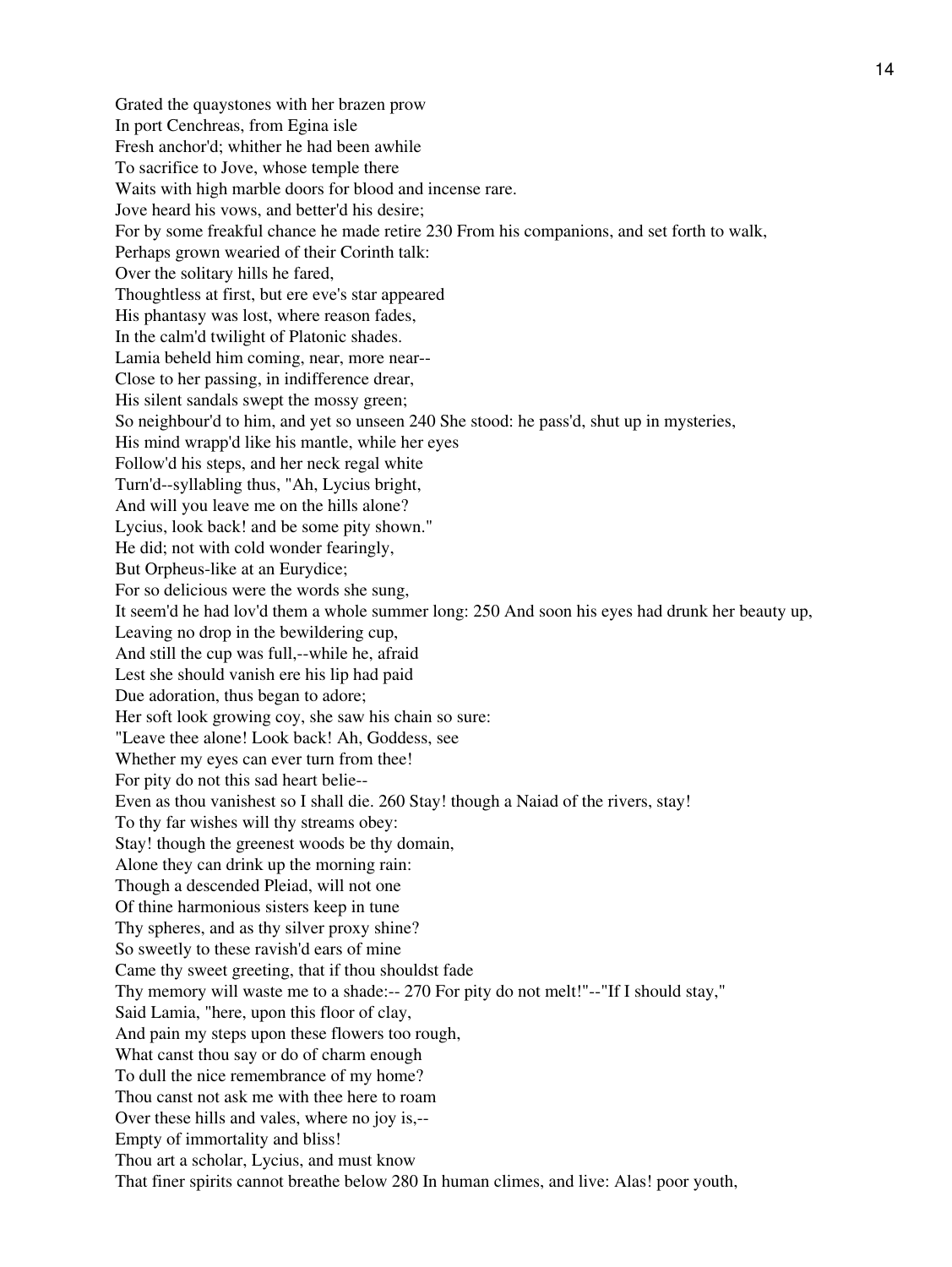What taste of purer air hast thou to soothe My essence? What serener palaces, Where I may all my many senses please, And by mysterious sleights a hundred thirsts appease? It cannot be--Adieu!" So said, she rose Tiptoe with white arms spread. He, sick to lose The amorous promise of her lone complain, Swoon'd, murmuring of love, and pale with pain. The cruel lady, without any show 290 Of sorrow for her tender favourite's woe, But rather, if her eyes could brighter be, With brighter eyes and slow amenity, Put her new lips to his, and gave afresh The life she had so tangled in her mesh: And as he from one trance was wakening Into another, she began to sing, Happy in beauty, life, and love, and every thing, A song of love, too sweet for earthly lyres, While, like held breath, the stars drew in their panting fires. 300 And then she whisper'd in such trembling tone, As those who, safe together met alone For the first time through many anguish'd days, Use other speech than looks; bidding him raise His drooping head, and clear his soul of doubt, For that she was a woman, and without Any more subtle fluid in her veins Than throbbing blood, and that the self-same pains Inhabited her frail-strung heart as his. And next she wonder'd how his eyes could miss 310 Her face so long in Corinth, where, she said, She dwelt but half retir'd, and there had led Days happy as the gold coin could invent Without the aid of love; yet in content Till she saw him, as once she pass'd him by, Where 'gainst a column he leant thoughtfully At Venus' temple porch, 'mid baskets heap'd Of amorous herbs and flowers, newly reap'd Late on that eve, as 'twas the night before The Adonian feast; whereof she saw no more, 320 But wept alone those days, for why should she adore? Lycius from death awoke into amaze, To see her still, and singing so sweet lays; Then from amaze into delight he fell To hear her whisper woman's lore so well; And every word she spake entic'd him on To unperplex'd delight and pleasure known. Let the mad poets say whate'er they please

There is not such a treat among them all, 330 Haunters of cavern, lake, and waterfall,

Of the sweets of Fairies, Peris, Goddesses,

From Pyrrha's pebbles or old Adam's seed. Thus gentle Lamia judg'd, and judg'd aright, That Lycius could not love in half a fright, So threw the goddess off, and won his heart

As a real woman, lineal indeed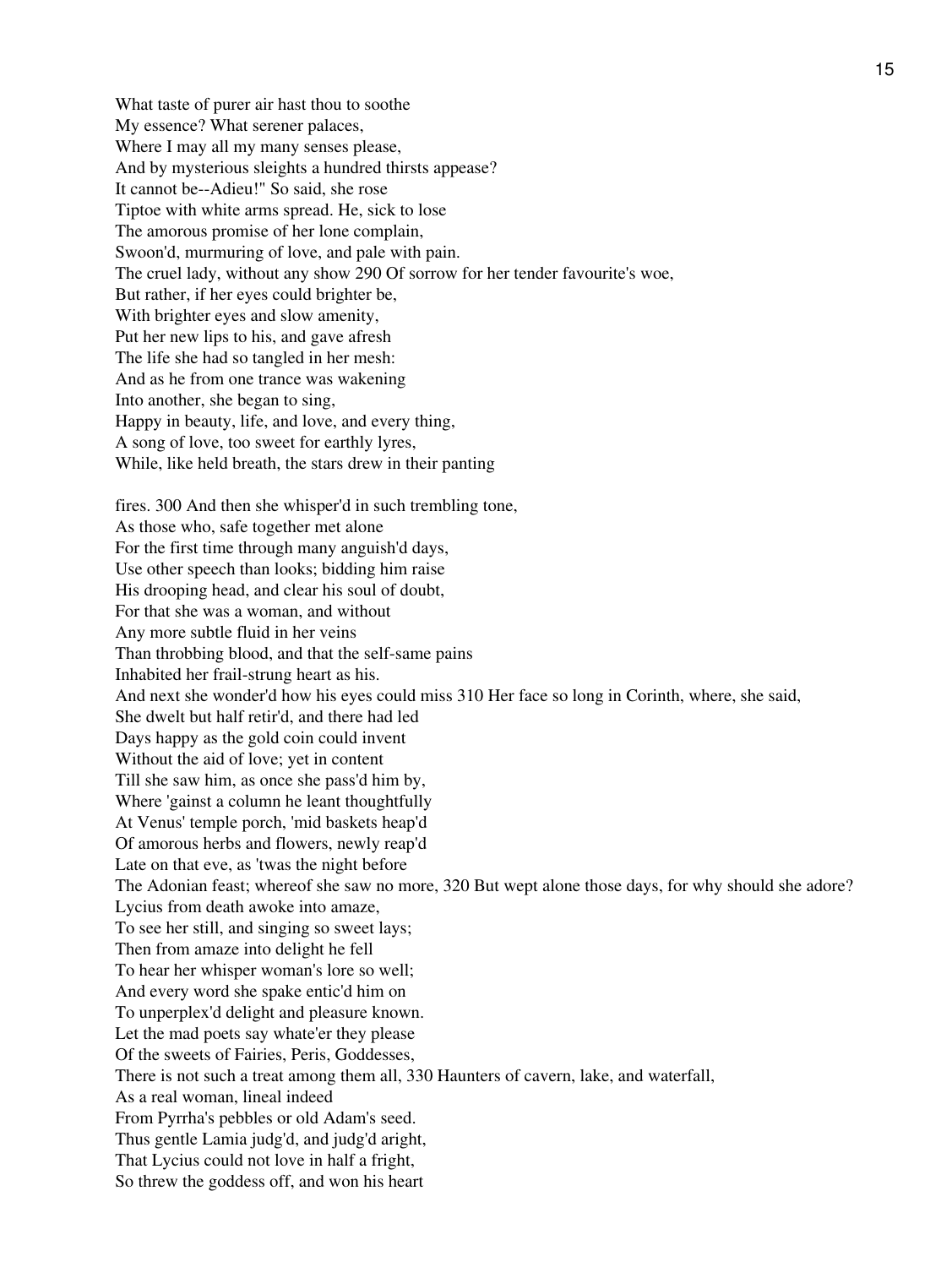More pleasantly by playing woman's part, With no more awe than what her beauty gave, That, while it smote, still guaranteed to save. Lycius to all made eloquent reply, 340 Marrying to every word a twinborn sigh; And last, pointing to Corinth, ask'd her sweet, If 'twas too far that night for her soft feet. The way was short, for Lamia's eagerness Made, by a spell, the triple league decrease To a few paces; not at all surmised By blinded Lycius, so in her comprized. They pass'd the city gates, he knew not how, So noiseless, and he never thought to know.

As men talk in a dream, so Corinth all, 350 Throughout her palaces imperial, And all her populous streets and temples lewd, Mutter'd, like tempest in the distance brew'd, To the wide-spreaded night above her towers. Men, women, rich and poor, in the cool hours, Shuffled their sandals o'er the pavement white, Companion'd or alone; while many a light Flared, here and there, from wealthy festivals, And threw their moving shadows on the walls, Or found them cluster'd in the corniced shade 360 Of some arch'd temple door, or dusky colonnade.

Muffling his face, of greeting friends in fear, Her fingers he press'd hard, as one came near With curl'd gray beard, sharp eyes, and smooth bald crown, Slow-stepp'd, and robed in philosophic gown: Lycius shrank closer, as they met and past, Into his mantle, adding wings to haste, While hurried Lamia trembled: "Ah," said he, "Why do you shudder, love, so ruefully? Why does your tender palm dissolve in dew?"-- 370 "I'm wearied," said fair Lamia: "tell me who Is that old man? I cannot bring to mind His features:--Lycius! wherefore did you blind Yourself from his quick eyes?" Lycius replied, "'Tis Apollonius sage, my trusty guide And good instructor; but to-night he seems The ghost of folly haunting my sweet dreams."

While yet he spake they had arrived before A pillar'd porch, with lofty portal door, Where hung a silver lamp, whose phosphor glow 380 Reflected in the slabbed steps below, Mild as a star in water; for so new, And so unsullied was the marble hue, So through the crystal polish, liquid fine, Ran the dark veins, that none but feet divine Could e'er have touch'd there. Sounds Æolian Breath'd from the hinges, as the ample span Of the wide doors disclos'd a place unknown Some time to any, but those two alone, And a few Persian mutes, who that same year 390 Were seen about the markets: none knew where They could inhabit; the most curious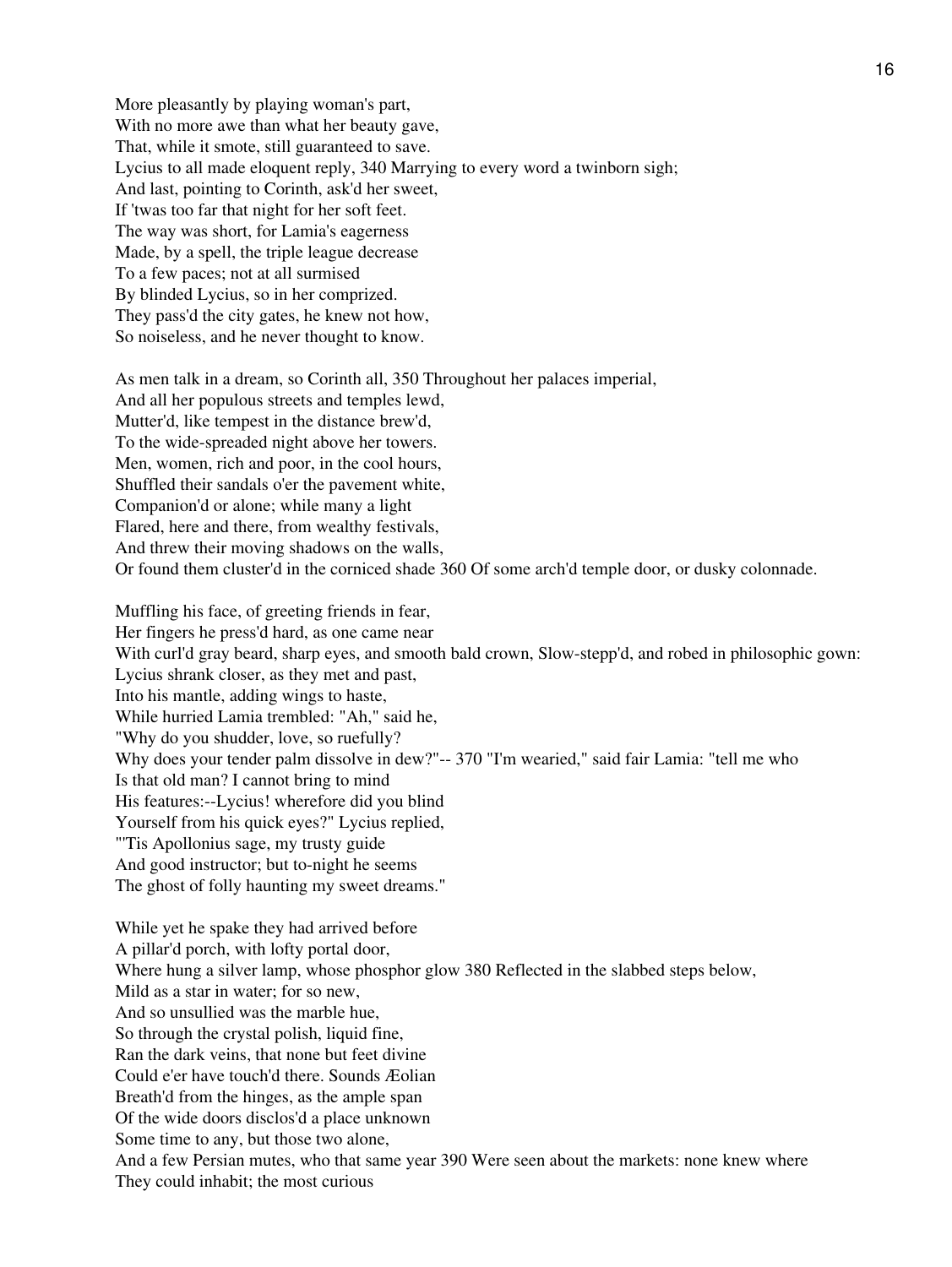Were foil'd, who watch'd to trace them to their house: And but the flitter-winged verse must tell, For truth's sake, what woe afterwards befel, 'Twould humour many a heart to leave them thus, Shut from the busy world of more incredulous.

### **PART II.**

Love in a hut, with water and a crust, Is--Love, forgive us!--cinders, ashes, dust; Love in a palace is perhaps at last More grievous torment than a hermit's fast:-- That is a doubtful tale from faery land, Hard for the non-elect to understand. Had Lycius liv'd to hand his story down, He might have given the moral a fresh frown, Or clench'd it quite: but too short was their bliss To breed distrust and hate, that make the soft voice hiss. 10 Besides, there, nightly, with terrific glare Love, jealous grown of so complete a pair, Hover'd and buzz'd his wings, with fearful roar, Above the lintel of their chamber door, And down the passage cast a glow upon the floor.

For all this came a ruin: side by side They were enthroned, in the even tide, Upon a couch, near to a curtaining Whose airy texture, from a golden string, Floated into the room, and let appear 20 Unveil'd the summer heaven, blue and clear, Betwixt two marble shafts:--there they reposed, Where use had made it sweet, with eyelids closed, Saving a tythe which love still open kept, That they might see each other while they almost slept; When from the slope side of a suburb hill, Deafening the swallow's twitter, came a thrill Of trumpets--Lycius started--the sounds fled, But left a thought, a buzzing in his head. For the first time, since first he harbour'd in 30 That purple-lined palace of sweet sin, His spirit pass'd beyond its golden bourn Into the noisy world almost forsworn. The lady, ever watchful, penetrant, Saw this with pain, so arguing a want Of something more, more than her empery Of joys; and she began to moan and sigh Because he mused beyond her, knowing well That but a moment's thought is passion's passing bell. "Why do you sigh, fair creature?" whisper'd he: 40 "Why do you think?" return'd she tenderly: "You have deserted me;--where am I now? Not in your heart while care weighs on your brow: No, no, you have dismiss'd me; and I go From your breast houseless: ay, it must be so." He answer'd, bending to her open eyes, Where he was mirror'd small in paradise,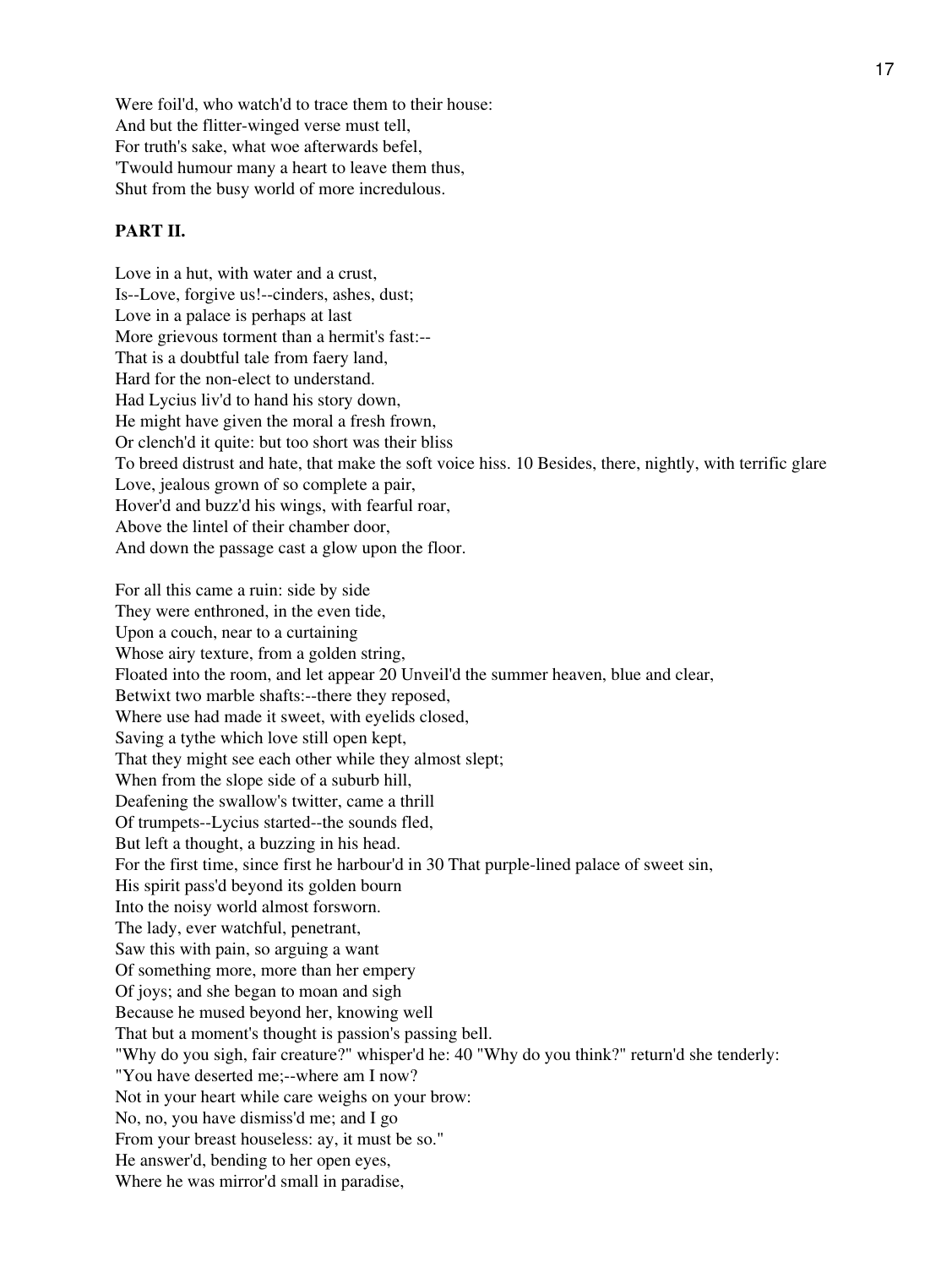"My silver planet, both of eve and morn! Why will you plead yourself so sad forlorn, While I am striving how to fill my heart 50 With deeper crimson, and a double smart? How to entangle, trammel up and snare Your soul in mine, and labyrinth you there Like the hid scent in an unbudded rose? Ay, a sweet kiss--you see your mighty woes. My thoughts! shall I unveil them? Listen then! What mortal hath a prize, that other men May be confounded and abash'd withal, But lets it sometimes pace abroad majestical, And triumph, as in thee I should rejoice 60 Amid the hoarse alarm of Corinth's voice. Let my foes choke, and my friends shout afar, While through the thronged streets your bridal car Wheels round its dazzling spokes."--The lady's cheek Trembled; she nothing said, but, pale and meek, Arose and knelt before him, wept a rain Of sorrows at his words; at last with pain Beseeching him, the while his hand she wrung, To change his purpose. He thereat was stung, Perverse, with stronger fancy to reclaim 70 Her wild and timid nature to his aim: Besides, for all his love, in self despite, Against his better self, he took delight Luxurious in her sorrows, soft and new. His passion, cruel grown, took on a hue Fierce and sanguineous as 'twas possible In one whose brow had no dark veins to swell. Fine was the mitigated fury, like Apollo's presence when in act to strike The serpent--Ha, the serpent! certes, she 80 Was none. She burnt, she lov'd the tyranny, And, all subdued, consented to the hour When to the bridal he should lead his paramour. Whispering in midnight silence, said the youth, "Sure some sweet name thou hast, though, by my truth, I have not ask'd it, ever thinking thee Not mortal, but of heavenly progeny, As still I do. Hast any mortal name, Fit appellation for this dazzling frame? Or friends or kinsfolk on the citied earth, 90 To share our marriage feast and nuptial mirth?" "I have no friends," said Lamia, "no, not one; My presence in wide Corinth hardly known: My parents' bones are in their dusty urns Sepulchred, where no kindled incense burns, Seeing all their luckless race are dead, save me, And I neglect the holy rite for thee. Even as you list invite your many guests; But if, as now it seems, your vision rests With any pleasure on me, do not bid 100 Old Apollonius--from him keep me hid." Lycius, perplex'd at words so blind and blank, Made close inquiry; from whose touch she shrank, Feigning a sleep; and he to the dull shade Of deep sleep in a moment was betray'd.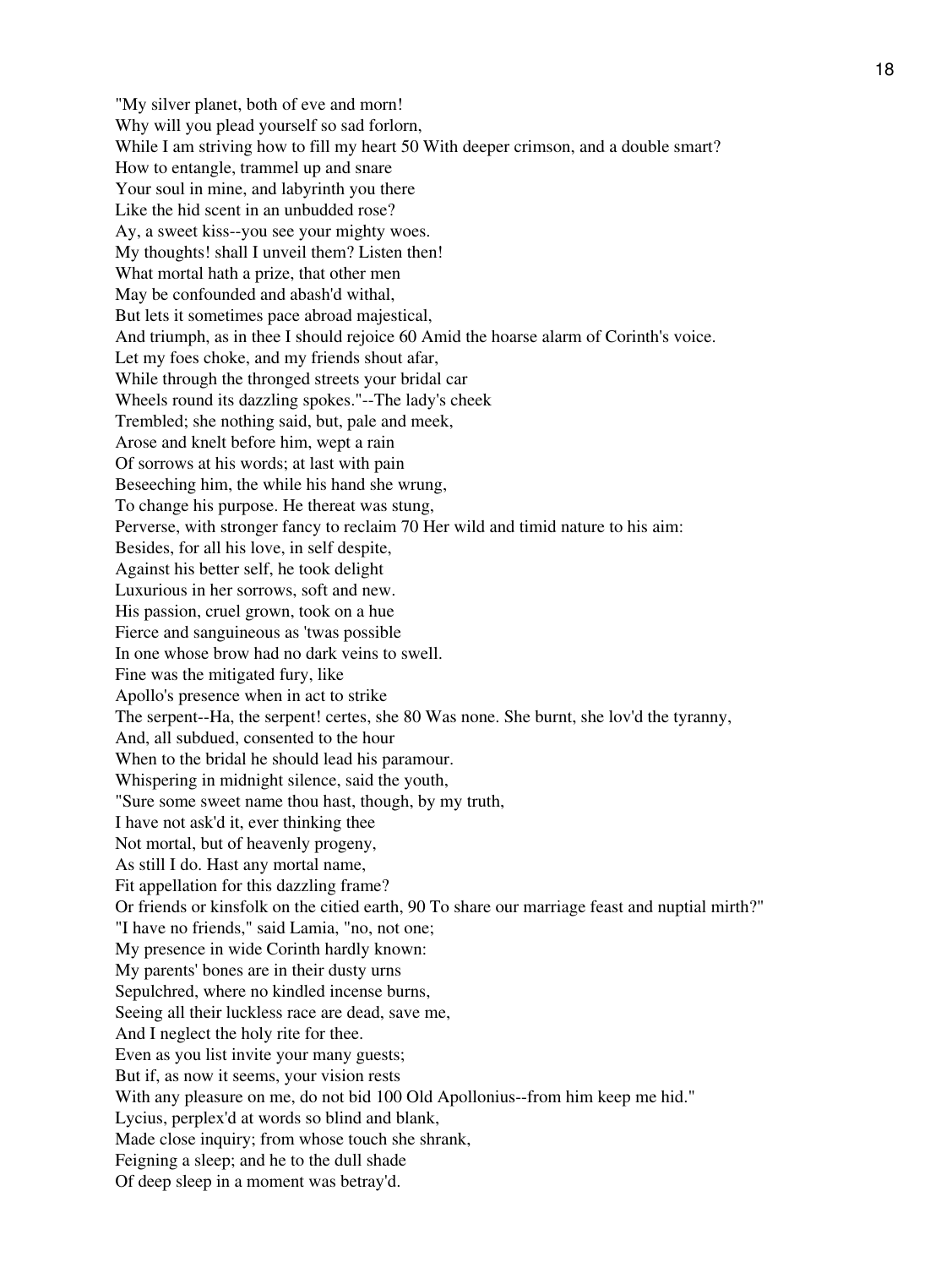It was the custom then to bring away The bride from home at blushing shut of day, Veil'd, in a chariot, heralded along By strewn flowers, torches, and a marriage song, With other pageants: but this fair unknown 110 Had not a friend. So being left alone, (Lycius was gone to summon all his kin) And knowing surely she could never win His foolish heart from its mad pompousness, She set herself, high-thoughted, how to dress The misery in fit magnificence. She did so, but 'tis doubtful how and whence Came, and who were her subtle servitors. About the halls, and to and from the doors, There was a noise of wings, till in short space 120 The glowing banquet-room shone with wide-arched grace. A haunting music, sole perhaps and lone Supportress of the faery-roof, made moan Throughout, as fearful the whole charm might fade. Fresh carved cedar, mimicking a glade Of palm and plantain, met from either side, High in the midst, in honour of the bride: Two palms and then two plantains, and so on, From either side their stems branch'd one to one All down the aisled place; and beneath all 130 There ran a stream of lamps straight on from wall to wall. So canopied, lay an untasted feast Teeming with odours. Lamia, regal drest, Silently paced about, and as she went, In pale contented sort of discontent, Mission'd her viewless servants to enrich The fretted splendour of each nook and niche. Between the tree-stems, marbled plain at first, Came jasper pannels; then, anon, there burst Forth creeping imagery of slighter trees, 140 And with the larger wove in small intricacies. Approving all, she faded at self-will, And shut the chamber up, close, hush'd and still, Complete and ready for the revels rude, When dreadful guests would come to spoil her solitude. The day appear'd, and all the gossip rout. O senseless Lycius! Madman! wherefore flout The silent-blessing fate, warm cloister'd hours, And show to common eyes these secret bowers? The herd approach'd; each guest, with busy brain, 150 Arriving at the portal, gaz'd amain, And enter'd marveling: for they knew the street, Remember'd it from childhood all complete Without a gap, yet ne'er before had seen That royal porch, that high-built fair demesne; So in they hurried all, maz'd, curious and keen: Save one, who look'd thereon with eye severe, And with calm-planted steps walk'd in austere; 'Twas Apollonius: something too he laugh'd, As though some knotty problem, that had daft 160 His patient thought, had now begun to thaw, And solve and melt:--'twas just as he foresaw.

19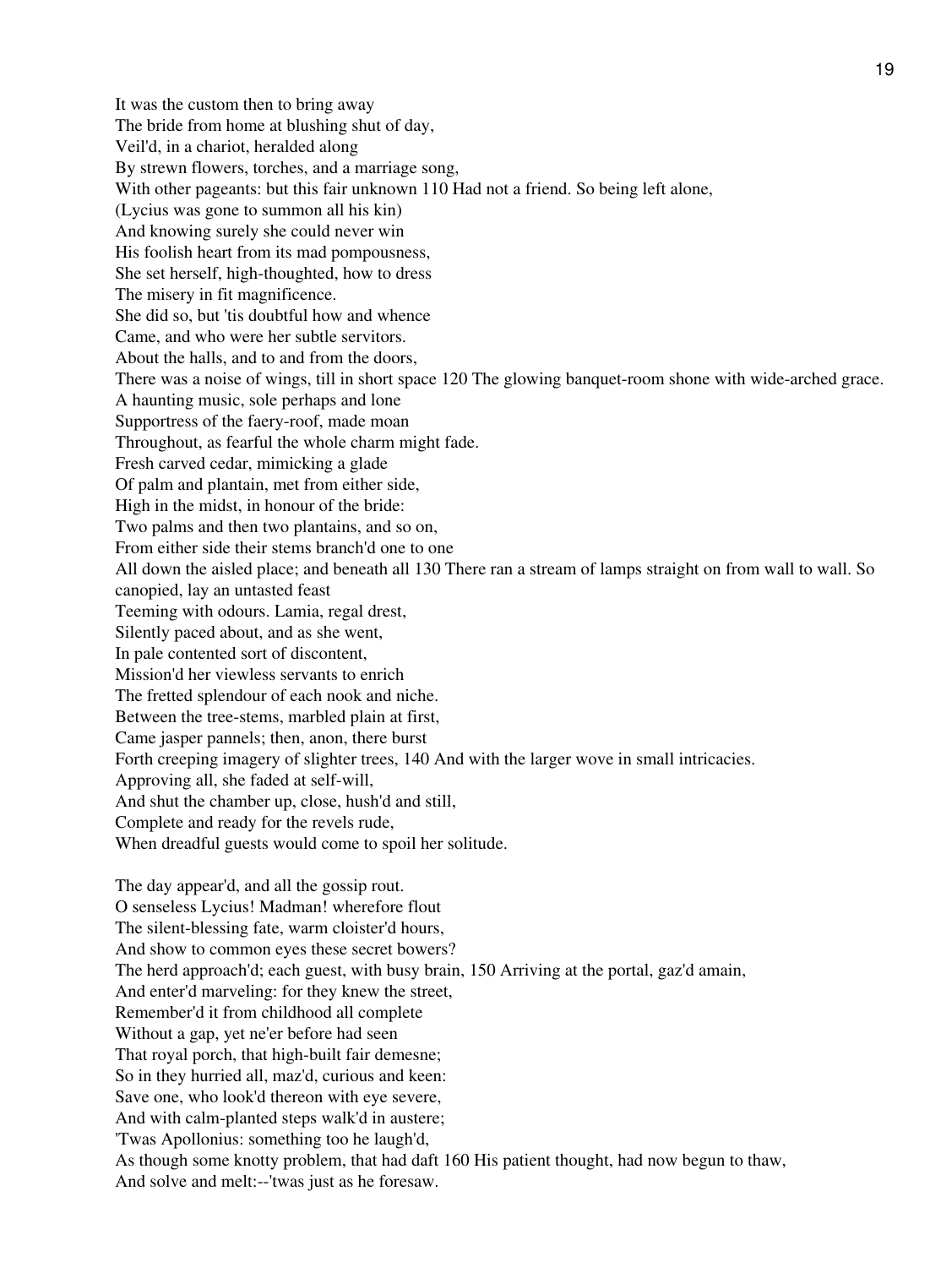He met within the murmurous vestibule His young disciple. "'Tis no common rule, Lycius," said he, "for uninvited guest To force himself upon you, and infest With an unbidden presence the bright throng Of younger friends; yet must I do this wrong, And you forgive me." Lycius blush'd, and led The old man through the inner doors broad-spread; 170 With reconciling words and courteous mien Turning into sweet milk the sophist's spleen.

Of wealthy lustre was the banquet-room, Fill'd with pervading brilliance and perfume: Before each lucid pannel fuming stood A censer fed with myrrh and spiced wood, Each by a sacred tripod held aloft, Whose slender feet wide-swerv'd upon the soft Wool-woofed carpets: fifty wreaths of smoke From fifty censers their light voyage took 180 To the high roof, still mimick'd as they rose Along the mirror'd walls by twin-clouds odorous. Twelve sphered tables, by silk seats insphered, High as the level of a man's breast rear'd On libbard's paws, upheld the heavy gold Of cups and goblets, and the store thrice told Of Ceres' horn, and, in huge vessels, wine Come from the gloomy tun with merry shine. Thus loaded with a feast the tables stood, Each shrining in the midst the image of a God. 190

When in an antichamber every guest Had felt the cold full sponge to pleasure press'd, By minist'ring slaves, upon his hands and feet, And fragrant oils with ceremony meet Pour'd on his hair, they all mov'd to the feast In white robes, and themselves in order placed Around the silken couches, wondering Whence all this mighty cost and blaze of wealth could spring.

Soft went the music the soft air along, While fluent Greek a vowel'd undersong 200 Kept up among the guests, discoursing low At first, for scarcely was the wine at flow; But when the happy vintage touch'd their brains, Louder they talk, and louder come the strains Of powerful instruments:--the gorgeous dyes, The space, the splendour of the draperies, The roof of awful richness, nectarous cheer, Beautiful slaves, and Lamia's self, appear, Now, when the wine has done its rosy deed, And every soul from human trammels freed, 210 No more so strange; for merry wine, sweet wine, Will make Elysian shades not too fair, too divine. Soon was God Bacchus at meridian height; Flush'd were their cheeks, and bright eyes double bright: Garlands of every green, and every scent From vales deflower'd, or forest-trees branch-rent,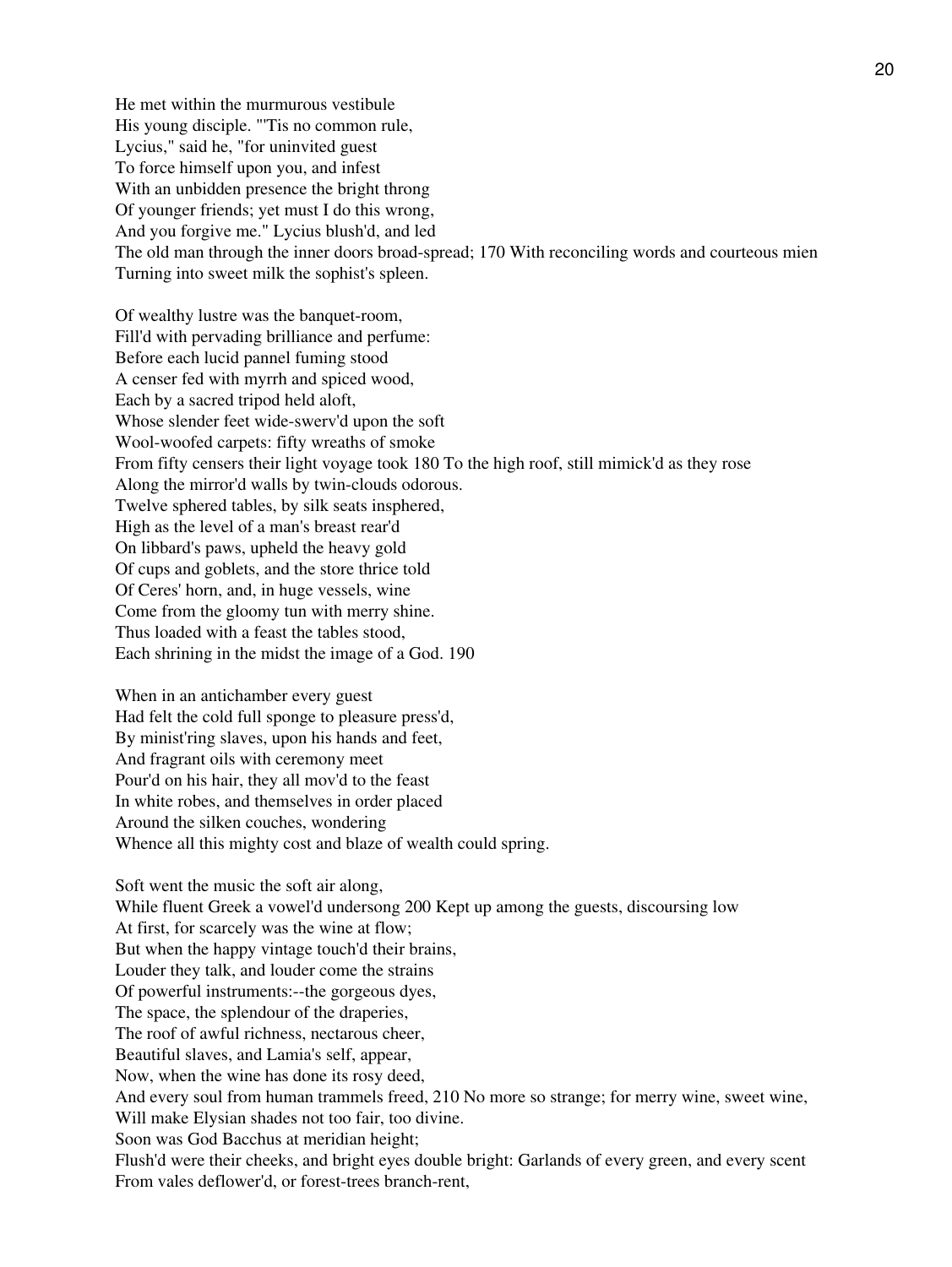In baskets of bright osier'd gold were brought High as the handles heap'd, to suit the thought Of every guest; that each, as he did please, Might fancy-fit his brows, silk-pillow'd at his ease. 220

What wreath for Lamia? What for Lycius? What for the sage, old Apollonius? Upon her aching forehead be there hung The leaves of willow and of adder's tongue; And for the youth, quick, let us strip for him The thyrsus, that his watching eyes may swim Into forgetfulness; and, for the sage, Let spear-grass and the spiteful thistle wage War on his temples. Do not all charms fly At the mere touch of cold philosophy? 230 There was an awful rainbow once in heaven: We know her woof, her texture; she is given In the dull catalogue of common things. Philosophy will clip an Angel's wings, Conquer all mysteries by rule and line, Empty the haunted air, and gnomed mine-- Unweave a rainbow, as it erewhile made The tender-person'd Lamia melt into a shade.

By her glad Lycius sitting, in chief place, Scarce saw in all the room another face, 240 Till, checking his love trance, a cup he took Full brimm'd, and opposite sent forth a look 'Cross the broad table, to beseech a glance From his old teacher's wrinkled countenance, And pledge him. The bald-head philosopher Had fix'd his eye, without a twinkle or stir Full on the alarmed beauty of the bride, Brow-beating her fair form, and troubling her sweet pride. Lycius then press'd her hand, with devout touch, As pale it lay upon the rosy couch: 250 'Twas icy, and the cold ran through his veins; Then sudden it grew hot, and all the pains Of an unnatural heat shot to his heart. "Lamia, what means this? Wherefore dost thou start? Know'st thou that man?" Poor Lamia answer'd not. He gaz'd into her eyes, and not a jot Own'd they the lovelorn piteous appeal: More, more he gaz'd: his human senses reel: Some hungry spell that loveliness absorbs; There was no recognition in those orbs. 260 "Lamia!" he cried--and no soft-toned reply. The many heard, and the loud revelry Grew hush; the stately music no more breathes; The myrtle sicken'd in a thousand wreaths. By faint degrees, voice, lute, and pleasure ceased; A deadly silence step by step increased, Until it seem'd a horrid presence there, And not a man but felt the terror in his hair. "Lamia!" he shriek'd; and nothing but the shriek With its sad echo did the silence break. 270 "Begone, foul dream!" he cried, gazing again In the bride's face, where now no azure vein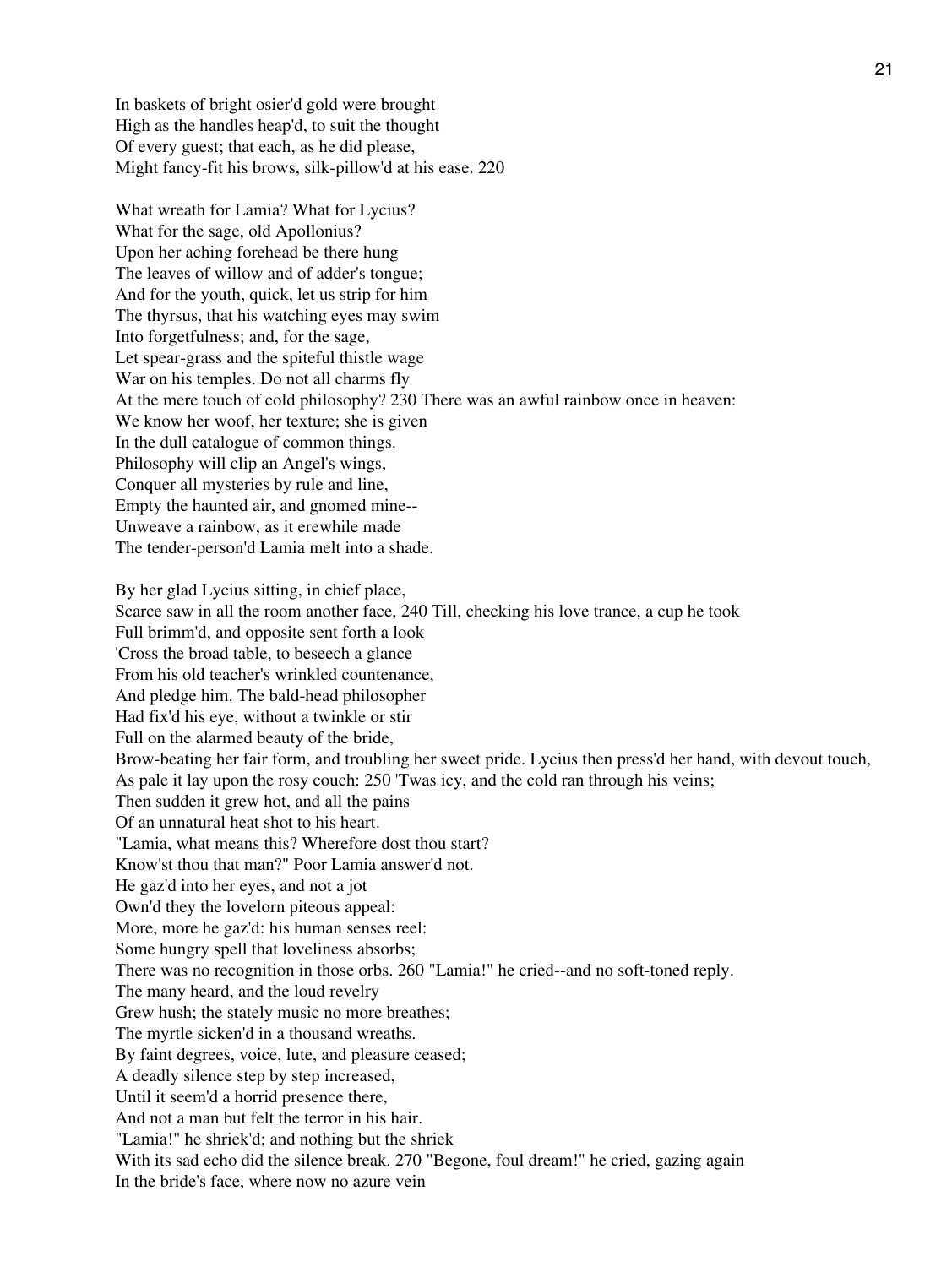Wander'd on fair-spaced temples; no soft bloom Misted the cheek; no passion to illume The deep-recessed vision:--all was blight; Lamia, no longer fair, there sat a deadly white. "Shut, shut those juggling eyes, thou ruthless man! Turn them aside, wretch! or the righteous ban Of all the Gods, whose dreadful images Here represent their shadowy presences, 280 May pierce them on the sudden with the thorn Of painful blindness; leaving thee forlorn, In trembling dotage to the feeblest fright Of conscience, for their long offended might, For all thine impious proud-heart sophistries, Unlawful magic, and enticing lies. Corinthians! look upon that gray-beard wretch! Mark how, possess'd, his lashless eyelids stretch Around his demon eyes! Corinthians, see! My sweet bride withers at their potency." 290 "Fool!" said the sophist, in an under-tone Gruff with contempt; which a death-nighing moan From Lycius answer'd, as heart-struck and lost, He sank supine beside the aching ghost. "Fool! Fool!" repeated he, while his eyes still Relented not, nor mov'd; "from every ill Of life have I preserv'd thee to this day, And shall I see thee made a serpent's prey?" Then Lamia breath'd death breath; the sophist's eye, Like a sharp spear, went through her utterly, 300 Keen, cruel, perceant, stinging: she, as well As her weak hand could any meaning tell, Motion'd him to be silent; vainly so, He look'd and look'd again a level--No! "A Serpent!" echoed he; no sooner said, Than with a frightful scream she vanished: And Lycius' arms were empty of delight, As were his limbs of life, from that same night. On the high couch he lay!--his friends came round-- Supported him--no pulse, or breath they found, 310 And, in its marriage robe, the heavy body wound.[45:A]

#### **FOOTNOTES:**

[45:A] "Philostratus, in his fourth book de Vita Apollonii, hath a memorable instance in this kind, which I may not omit, of one Menippus Lycius, a young man twenty-five years of age, that going betwixt Cenchreas and Corinth, met such a phantasm in the habit of a fair gentlewoman, which taking him by the hand, carried him home to her house, in the suburbs of Corinth, and told him she was a Phoenician by birth, and if he would tarry with her, he should hear her sing and play, and drink such wine as never any drank, and no man should molest him; but she, being fair and lovely, would live and die with him, that was fair and lovely to behold. The young man, a philosopher, otherwise staid and discreet, able to moderate his passions, though not this of love, tarried with her a while to his great content, and at last married her, to whose wedding, amongst other guests, came Apollonius; who, by some probable conjectures, found her out to be a serpent, a lamia; and that all her furniture was, like Tantalus' gold, described by Homer, no substance but mere illusions. When she saw herself descried, she wept, and desired Apollonius to be silent, but he would not be moved, and thereupon she, plate, house, and all that was in it, vanished in an instant: many thousands took notice of this fact, for it was done in the midst of Greece."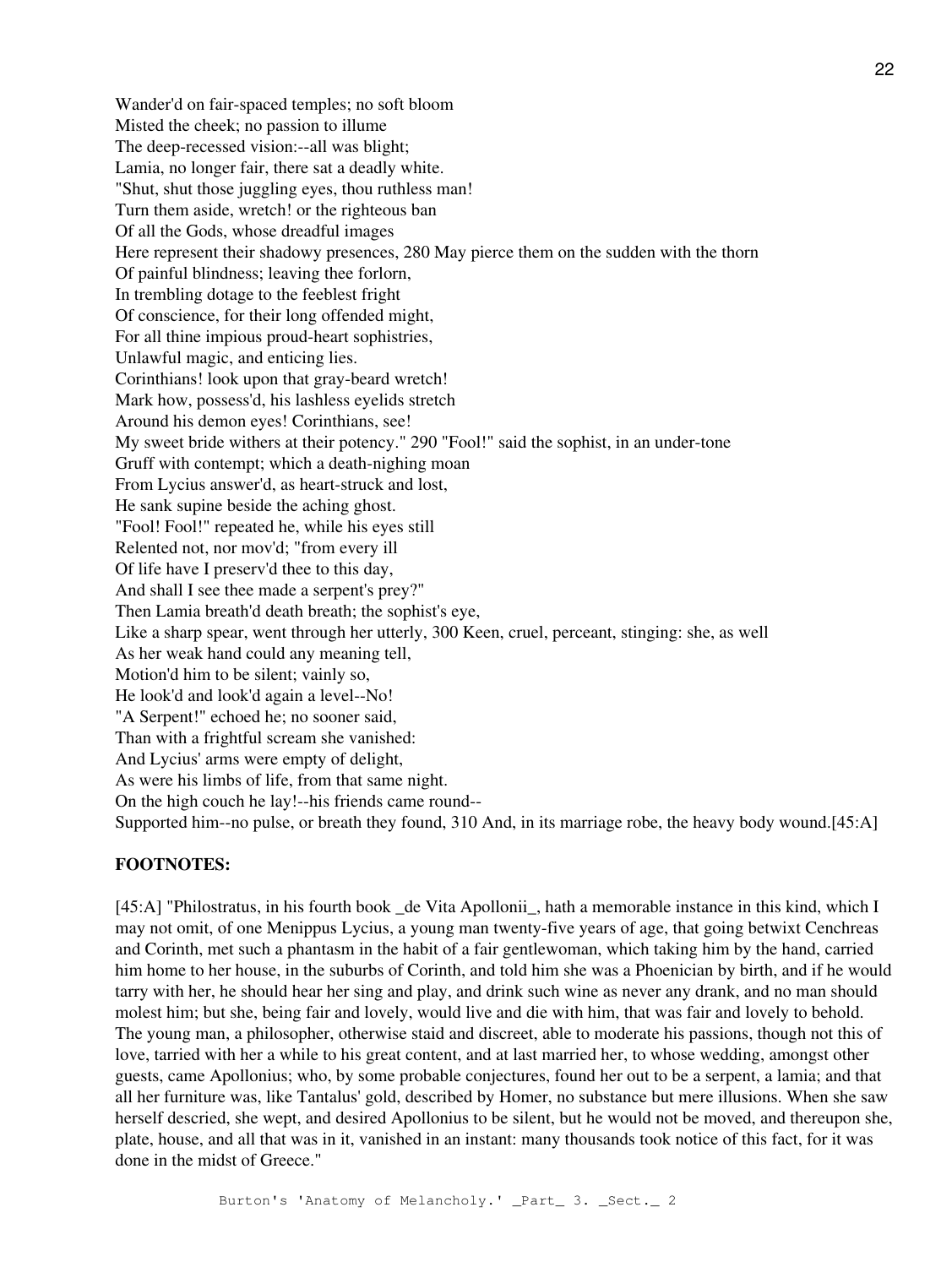\_Memb.\_ 1. \_Subs.\_ 1.

## **ISABELLA;**

OR,

## **THE POT OF BASIL.**

### **A STORY FROM BOCCACCIO.**

I.

Fair Isabel, poor simple Isabel! Lorenzo, a young palmer in Love's eye! They could not in the self-same mansion dwell Without some stir of heart, some malady; They could not sit at meals but feel how well It soothed each to be the other by; They could not, sure, beneath the same roof sleep But to each other dream, and nightly weep.

II.

With every morn their love grew tenderer, With every eve deeper and tenderer still; 10 He might not in house, field, or garden stir, But her full shape would all his seeing fill; And his continual voice was pleasanter To her, than noise of trees or hidden rill; Her lute-string gave an echo of his name, She spoilt her half-done broidery with the same.

#### **III.**

He knew whose gentle hand was at the latch, Before the door had given her to his eyes; And from her chamber-window he would catch Her beauty farther than the falcon spies; 20 And constant as her vespers would he watch, Because her face was turn'd to the same skies; And with sick longing all the night outwear, To hear her morning-step upon the stair.

## IV.

A whole long month of May in this sad plight Made their cheeks paler by the break of June: "To-morrow will I bow to my delight, To-morrow will I ask my lady's boon."-- "O may I never see another night, Lorenzo, if thy lips breathe not love's tune."-- 30 So spake they to their pillows; but, alas, Honeyless days and days did he let pass;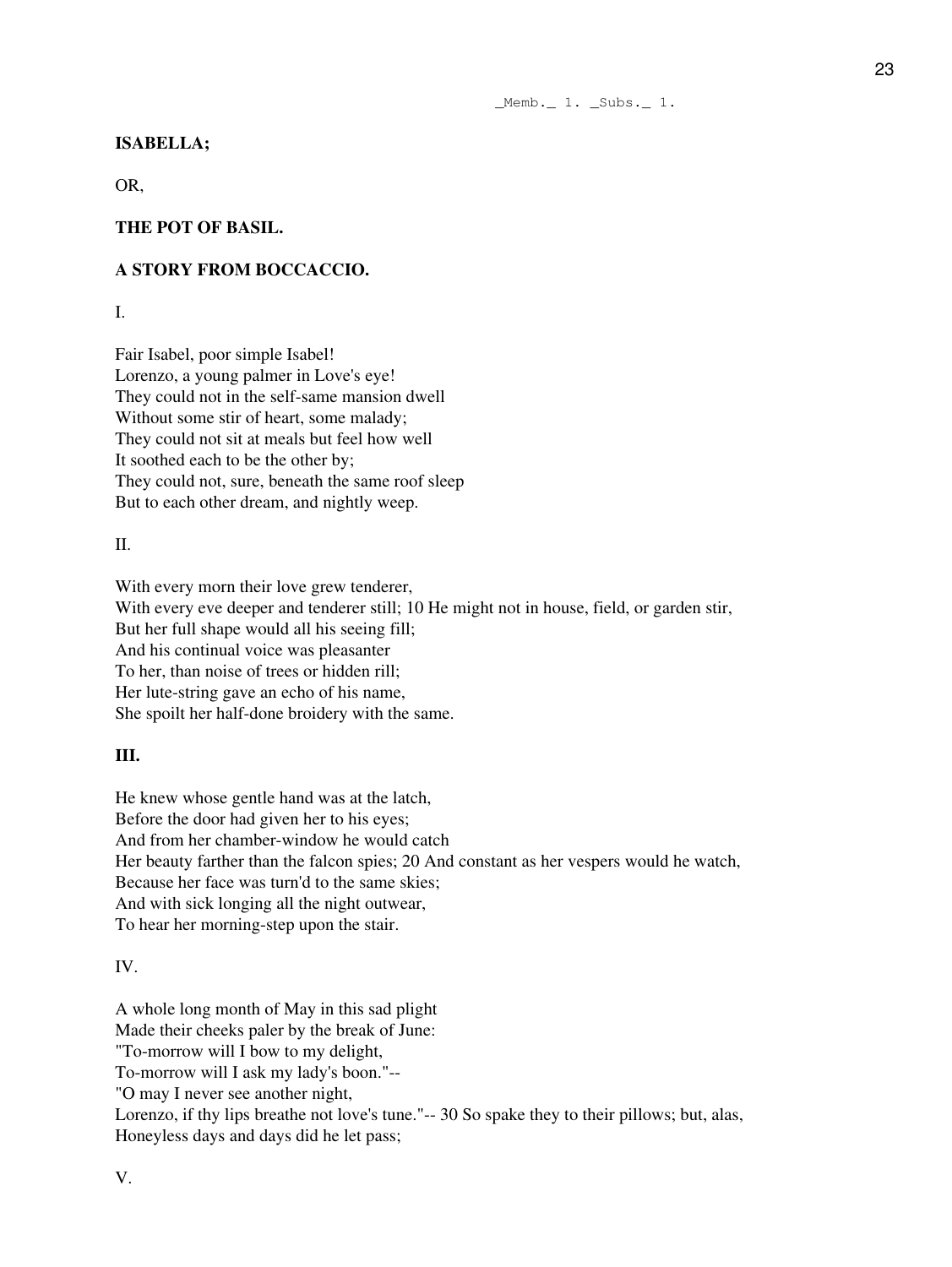Until sweet Isabella's untouch'd cheek Fell sick within the rose's just domain, Fell thin as a young mother's, who doth seek By every lull to cool her infant's pain: "How ill she is," said he, "I may not speak, And yet I will, and tell my love all plain: If looks speak love-laws, I will drink her tears, And at the least 'twill startle off her cares." 40

#### VI.

So said he one fair morning, and all day His heart beat awfully against his side; And to his heart he inwardly did pray For power to speak; but still the ruddy tide Stifled his voice, and puls'd resolve away-- Fever'd his high conceit of such a bride, Yet brought him to the meekness of a child: Alas! when passion is both meek and wild!

## **VII.**

So once more he had wak'd and anguished A dreary night of love and misery, 50 If Isabel's quick eye had not been wed To every symbol on his forehead high; She saw it waxing very pale and dead, And straight all flush'd; so, lisped tenderly, "Lorenzo!"--here she ceas'd her timid quest, But in her tone and look he read the rest.

## **VIII.**

"O Isabella, I can half perceive That I may speak my grief into thine ear; If thou didst ever any thing believe, Believe how I love thee, believe how near 60 My soul is to its doom: I would not grieve Thy hand by unwelcome pressing, would not fear Thine eyes by gazing; but I cannot live Another night, and not my passion shrive.

## IX.

"Love! thou art leading me from wintry cold, Lady! thou leadest me to summer clime, And I must taste the blossoms that unfold In its ripe warmth this gracious morning time." So said, his erewhile timid lips grew bold, And poesied with hers in dewy rhyme: 70 Great bliss was with them, and great happiness Grew, like a lusty flower in June's caress.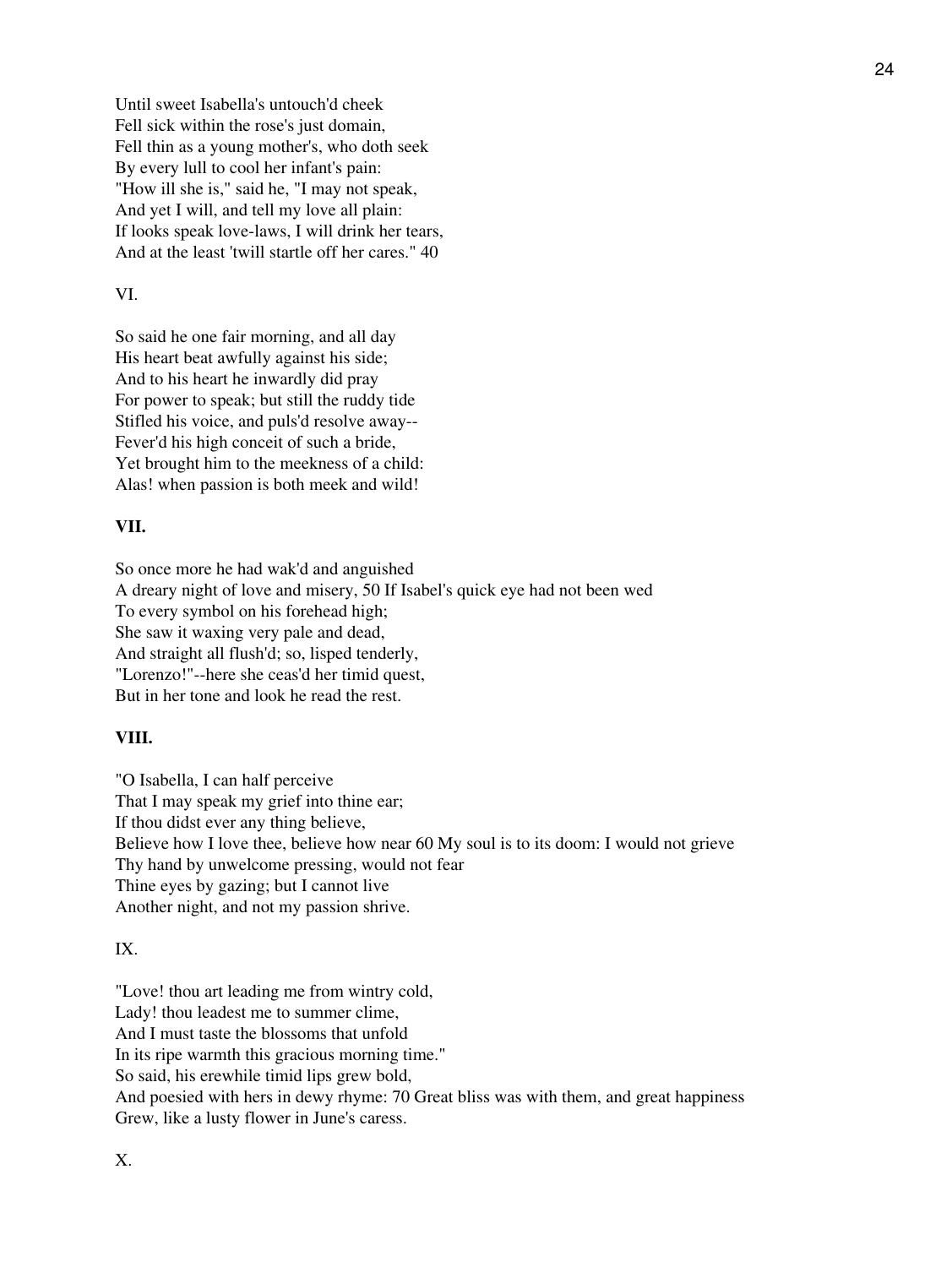Parting they seem'd to tread upon the air, Twin roses by the zephyr blown apart Only to meet again more close, and share The inward fragrance of each other's heart. She, to her chamber gone, a ditty fair Sang, of delicious love and honey'd dart; He with light steps went up a western hill, And bade the sun farewell, and joy'd his fill. 80

### XI.

All close they met again, before the dusk Had taken from the stars its pleasant veil, All close they met, all eyes, before the dusk Had taken from the stars its pleasant veil, Close in a bower of hyacinth and musk, Unknown of any, free from whispering tale. Ah! better had it been for ever so, Than idle ears should pleasure in their woe.

# **XII.**

Were they unhappy then?--It cannot be-- Too many tears for lovers have been shed, 90 Too many sighs give we to them in fee, Too much of pity after they are dead, Too many doleful stories do we see, Whose matter in bright gold were best be read; Except in such a page where Theseus' spouse Over the pathless waves towards him bows.

## **XIII.**

But, for the general award of love, The little sweet doth kill much bitterness; Though Dido silent is in under-grove, And Isabella's was a great distress, 100 Though young Lorenzo in warm Indian clove Was not embalm'd, this truth is not the less-- Even bees, the little almsmen of spring-bowers, Know there is richest juice in poison-flowers.

## **XIV.**

With her two brothers this fair lady dwelt, Enriched from ancestral merchandize, And for them many a weary hand did swelt In torched mines and noisy factories, And many once proud-quiver'd loins did melt In blood from stinging whip;--with hollow eyes 110 Many all day in dazzling river stood, To take the rich-ored driftings of the flood.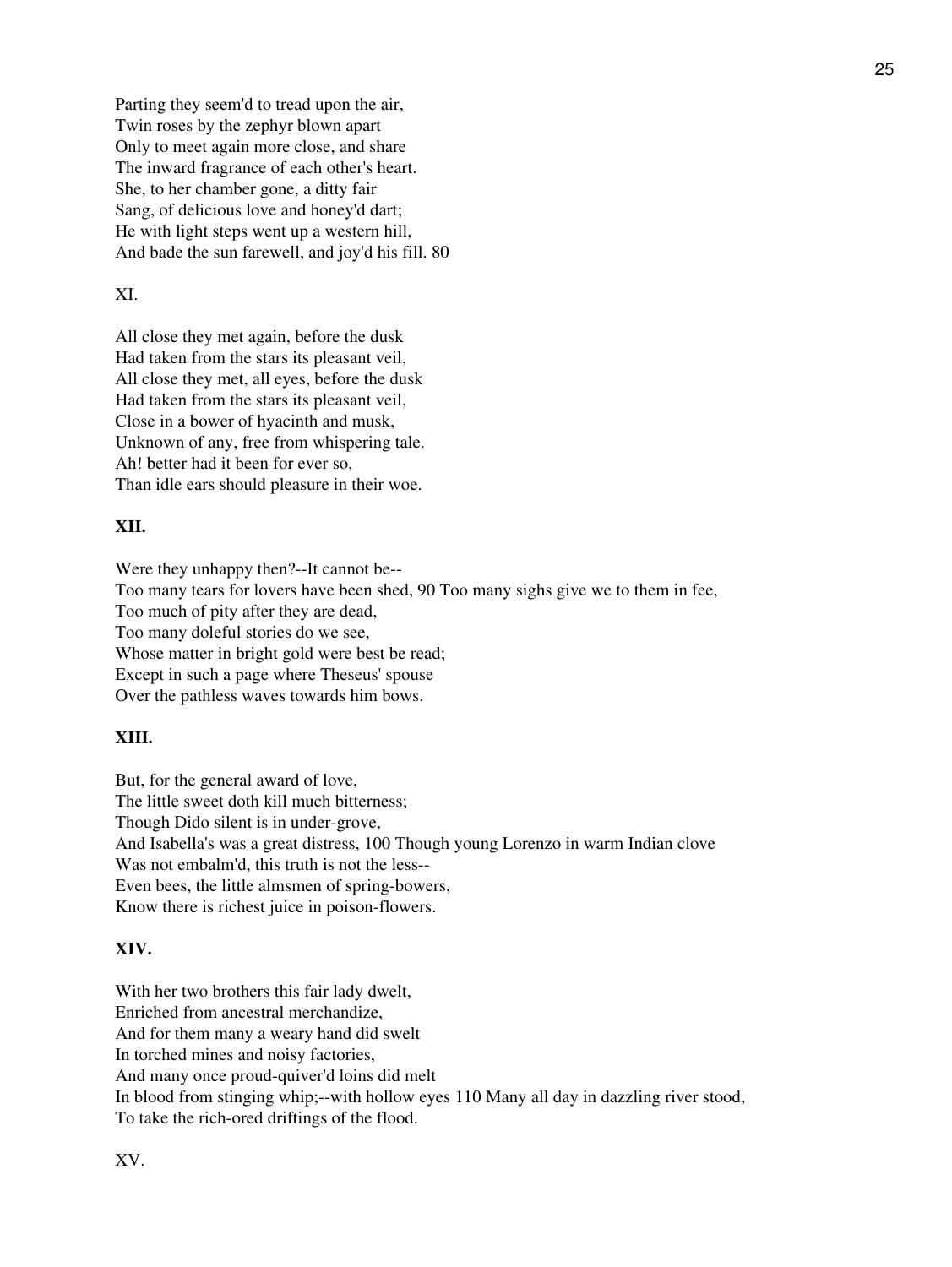For them the Ceylon diver held his breath, And went all naked to the hungry shark; For them his ears gush'd blood; for them in death The seal on the cold ice with piteous bark Lay full of darts; for them alone did seethe A thousand men in troubles wide and dark: Half-ignorant, they turn'd an easy wheel, That set sharp racks at work, to pinch and peel. 120

# **XVI.**

Why were they proud? Because their marble founts Gush'd with more pride than do a wretch's tears?-- Why were they proud? Because fair orange-mounts Were of more soft ascent than lazar stairs?-- Why were they proud? Because red-lin'd accounts Were richer than the songs of Grecian years?-- Why were they proud? again we ask aloud, Why in the name of Glory were they proud?

### **XVII.**

Yet were these Florentines as self-retired In hungry pride and gainful cowardice, 130 As two close Hebrews in that land inspired, Paled in and vineyarded from beggar-spies; The hawks of ship-mast forests--the untired And pannier'd mules for ducats and old lies-- Quick cat's-paws on the generous stray-away,-- Great wits in Spanish, Tuscan, and Malay.

#### **XVIII.**

How was it these same ledger-men could spy Fair Isabella in her downy nest? How could they find out in Lorenzo's eye A straying from his toil? Hot Egypt's pest 140 Into their vision covetous and sly! How could these money-bags see east and west?-- Yet so they did--and every dealer fair Must see behind, as doth the hunted hare.

### **XIX.**

O eloquent and famed Boccaccio! Of thee we now should ask forgiving boon; And of thy spicy myrtles as they blow, And of thy roses amorous of the moon, And of thy lilies, that do paler grow Now they can no more hear thy ghittern's tune, 150 For venturing syllables that ill beseem The quiet glooms of such a piteous theme.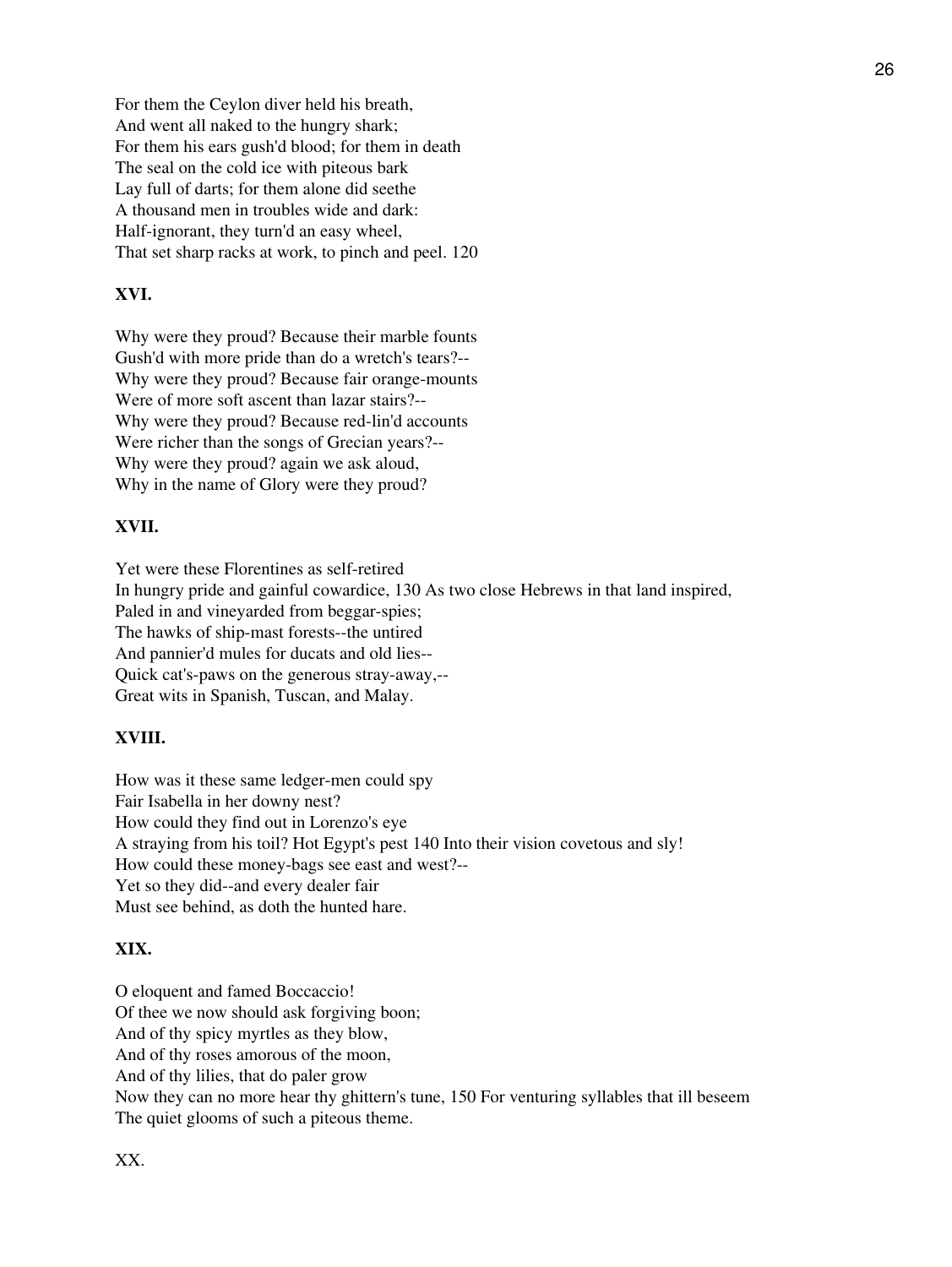Grant thou a pardon here, and then the tale Shall move on soberly, as it is meet; There is no other crime, no mad assail To make old prose in modern rhyme more sweet: But it is done--succeed the verse or fail-- To honour thee, and thy gone spirit greet; To stead thee as a verse in English tongue, An echo of thee in the north-wind sung. 160

## **XXI.**

These brethren having found by many signs What love Lorenzo for their sister had, And how she lov'd him too, each unconfines His bitter thoughts to other, well nigh mad That he, the servant of their trade designs, Should in their sister's love be blithe and glad, When 'twas their plan to coax her by degrees To some high noble and his olive-trees.

# **XXII.**

And many a jealous conference had they, And many times they bit their lips alone, 170 Before they fix'd upon a surest way To make the youngster for his crime atone; And at the last, these men of cruel clay Cut Mercy with a sharp knife to the bone; For they resolved in some forest dim To kill Lorenzo, and there bury him.

### **XXIII.**

So on a pleasant morning, as he leant Into the sun-rise, o'er the balustrade Of the garden-terrace, towards him they bent Their footing through the dews; and to him said, 180 "You seem there in the quiet of content, Lorenzo, and we are most loth to invade Calm speculation; but if you are wise, Bestride your steed while cold is in the skies.

### **XXIV.**

"To-day we purpose, ay, this hour we mount To spur three leagues towards the Apennine; Come down, we pray thee, ere the hot sun count His dewy rosary on the eglantine." Lorenzo, courteously as he was wont, Bow'd a fair greeting to these serpents' whine; 190 And went in haste, to get in readiness, With belt, and spur, and bracing huntsman's dress.

## **XXV.**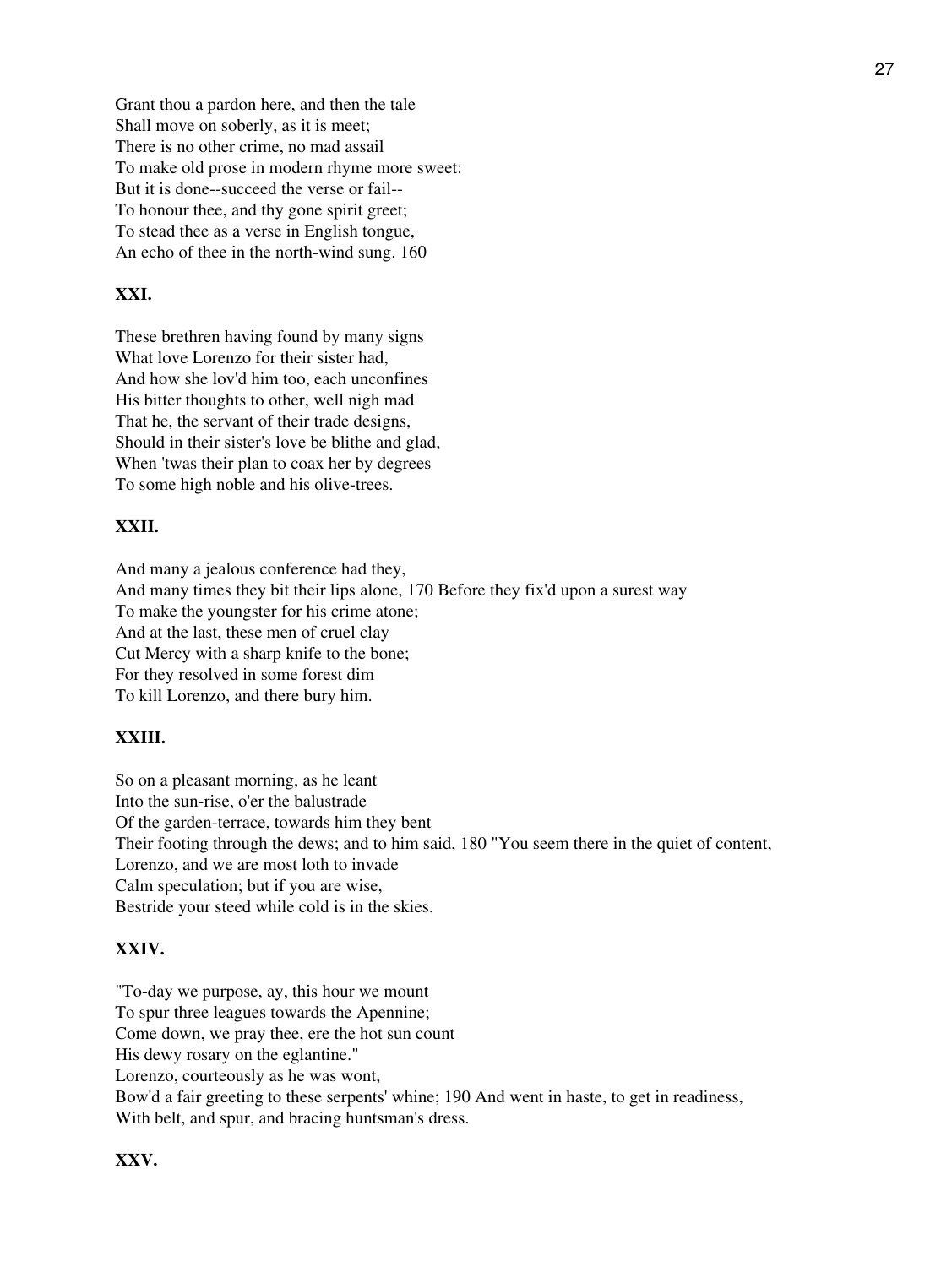And as he to the court-yard pass'd along, Each third step did he pause, and listen'd oft If he could hear his lady's matin-song, Or the light whisper of her footstep soft; And as he thus over his passion hung, He heard a laugh full musical aloft; When, looking up, he saw her features bright Smile through an in-door lattice, all delight. 200

# **XXVI.**

"Love, Isabel!" said he, "I was in pain Lest I should miss to bid thee a good morrow Ah! what if I should lose thee, when so fain I am to stifle all the heavy sorrow Of a poor three hours' absence? but we'll gain Out of the amorous dark what day doth borrow. Goodbye! I'll soon be back."--"Goodbye!" said she:-- And as he went she chanted merrily.

# **XXVII.**

So the two brothers and their murder'd man Rode past fair Florence, to where Arno's stream 210 Gurgles through straiten'd banks, and still doth fan Itself with dancing bulrush, and the bream Keeps head against the freshets. Sick and wan The brothers' faces in the ford did seem, Lorenzo's flush with love.--They pass'd the water Into a forest quiet for the slaughter.

### **XXVIII.**

There was Lorenzo slain and buried in, There in that forest did his great love cease; Ah! when a soul doth thus its freedom win, It aches in loneliness--is ill at peace 220 As the break-covert blood-hounds of such sin: They dipp'd their swords in the water, and did tease Their horses homeward, with convulsed spur, Each richer by his being a murderer.

### **XXIX.**

They told their sister how, with sudden speed, Lorenzo had ta'en ship for foreign lands, Because of some great urgency and need In their affairs, requiring trusty hands. Poor Girl! put on thy stifling widow's weed, And 'scape at once from Hope's accursed bands; 230 To-day thou wilt not see him, nor to-morrow, And the next day will be a day of sorrow.

# **XXX.**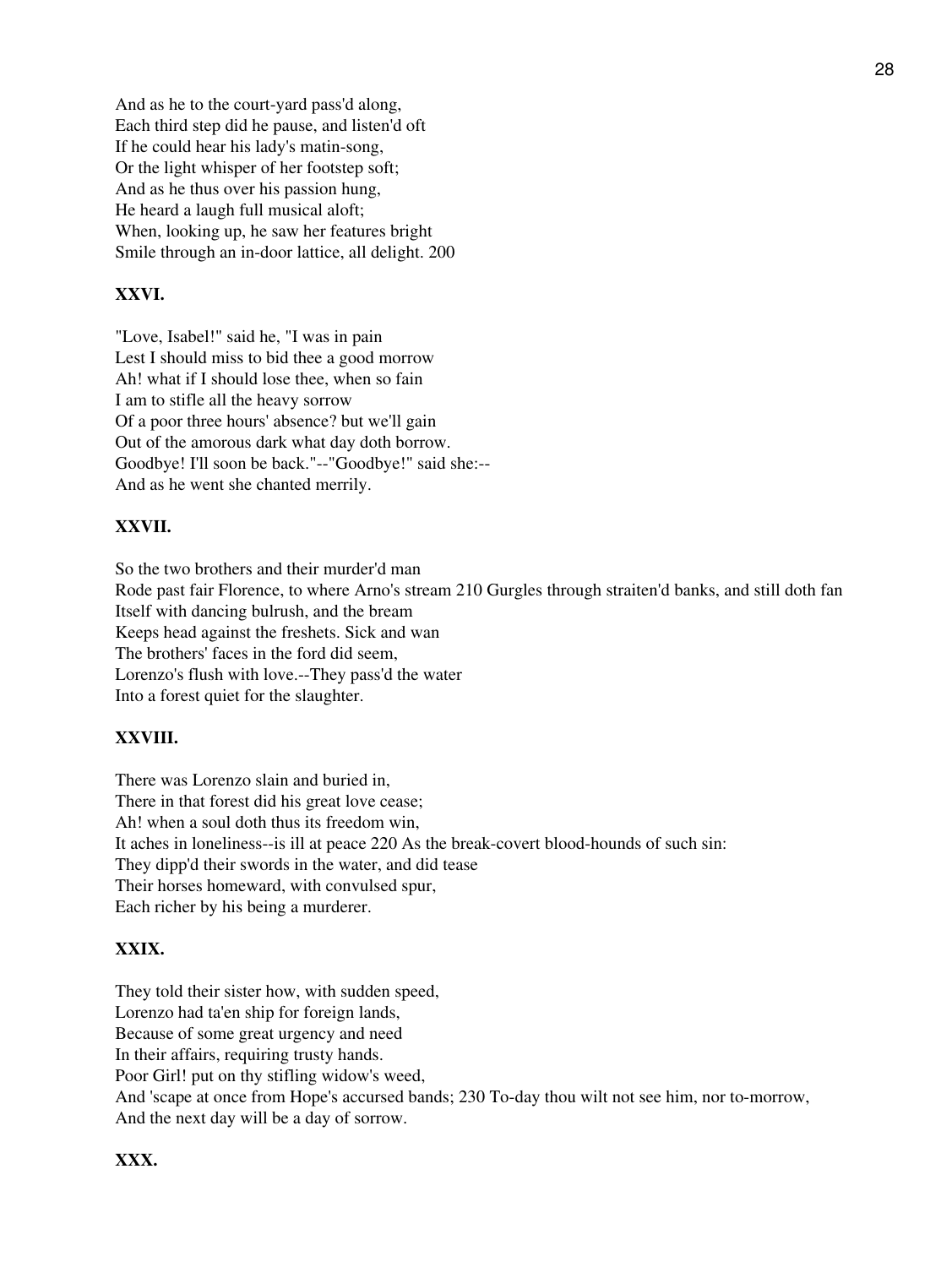She weeps alone for pleasures not to be; Sorely she wept until the night came on, And then, instead of love, O misery! She brooded o'er the luxury alone: His image in the dusk she seem'd to see, And to the silence made a gentle moan, Spreading her perfect arms upon the air, And on her couch low murmuring "Where? O where?" 240

# **XXXI.**

But Selfishness, Love's cousin, held not long Its fiery vigil in her single breast; She fretted for the golden hour, and hung Upon the time with feverish unrest-- Not long--for soon into her heart a throng Of higher occupants, a richer zest, Came tragic; passion not to be subdued, And sorrow for her love in travels rude.

# **XXXII.**

In the mid days of autumn, on their eves The breath of Winter comes from far away, 250 And the sick west continually bereaves Of some gold tinge, and plays a roundelay Of death among the bushes and the leaves, To make all bare before he dares to stray From his north cavern. So sweet Isabel By gradual decay from beauty fell,

## **XXXIII.**

Because Lorenzo came not. Oftentimes She ask'd her brothers, with an eye all pale, Striving to be itself, what dungeon climes Could keep him off so long? They spake a tale 260 Time after time, to quiet her. Their crimes Came on them, like a smoke from Hinnom's vale; And every night in dreams they groan'd aloud, To see their sister in her snowy shroud.

## **XXXIV.**

And she had died in drowsy ignorance, But for a thing more deadly dark than all; It came like a fierce potion, drunk by chance, Which saves a sick man from the feather'd pall For some few gasping moments; like a lance, Waking an Indian from his cloudy hall 270 With cruel pierce, and bringing him again Sense of the gnawing fire at heart and brain.

## **XXXV.**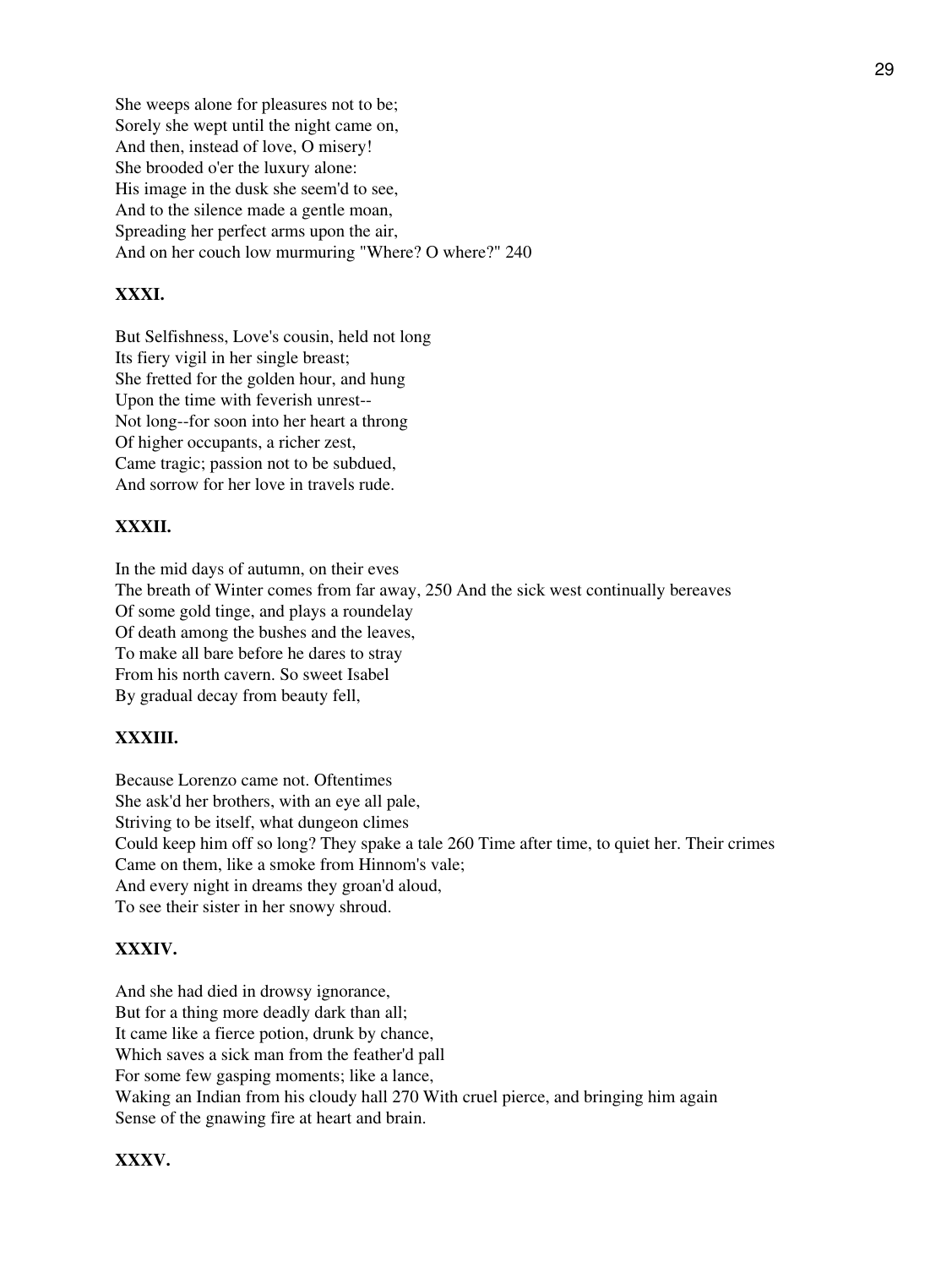It was a vision.--In the drowsy gloom, The dull of midnight, at her couch's foot Lorenzo stood, and wept: the forest tomb Had marr'd his glossy hair which once could shoot Lustre into the sun, and put cold doom Upon his lips, and taken the soft lute From his lorn voice, and past his loamed ears Had made a miry channel for his tears. 280

# **XXXVI.**

Strange sound it was, when the pale shadow spake; For there was striving, in its piteous tongue, To speak as when on earth it was awake, And Isabella on its music hung: Languor there was in it, and tremulous shake, As in a palsied Druid's harp unstrung; And through it moan'd a ghostly under-song, Like hoarse night-gusts sepulchral briars among.

# **XXXVII.**

Its eyes, though wild, were still all dewy bright With love, and kept all phantom fear aloof 290 From the poor girl by magic of their light, The while it did unthread the horrid woof Of the late darken'd time,--the murderous spite Of pride and avarice,--the dark pine roof In the forest,--and the sodden turfed dell, Where, without any word, from stabs he fell.

# **XXXVIII.**

Saying moreover, "Isabel, my sweet! Red whortle-berries droop above my head, And a large flint-stone weighs upon my feet; Around me beeches and high chestnuts shed 300 Their leaves and prickly nuts; a sheep-fold bleat Comes from beyond the river to my bed: Go, shed one tear upon my heather-bloom, And it shall comfort me within the tomb.

# **XXXIX.**

"I am a shadow now, alas! alas! Upon the skirts of human-nature dwelling Alone: I chant alone the holy mass, While little sounds of life are round me knelling, And glossy bees at noon do fieldward pass, And many a chapel bell the hour is telling, 310 Paining me through: those sounds grow strange to me, And thou art distant in Humanity.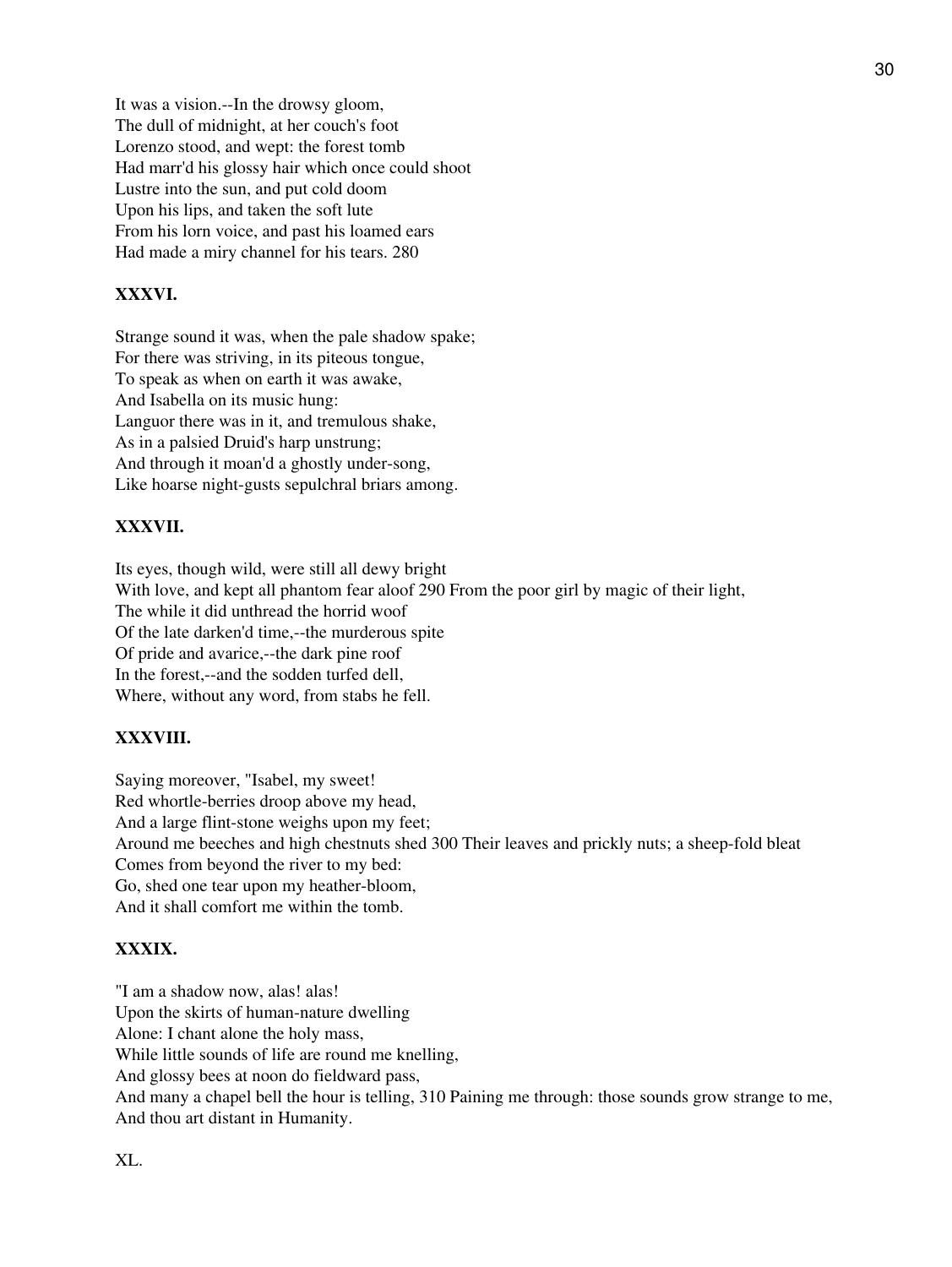"I know what was, I feel full well what is, And I should rage, if spirits could go mad; Though I forget the taste of earthly bliss, That paleness warms my grave, as though I had A Seraph chosen from the bright abyss To be my spouse: thy paleness makes me glad; Thy beauty grows upon me, and I feel A greater love through all my essence steal." 320

## **XLI.**

The Spirit mourn'd "Adieu!"--dissolv'd, and left The atom darkness in a slow turmoil; As when of healthful midnight sleep bereft, Thinking on rugged hours and fruitless toil, We put our eyes into a pillowy cleft, And see the spangly gloom froth up and boil: It made sad Isabella's eyelids ache, And in the dawn she started up awake;

## **XLII.**

"Ha! ha!" said she, "I knew not this hard life, I thought the worst was simple misery; 330 I thought some Fate with pleasure or with strife Portion'd us--happy days, or else to die; But there is crime--a brother's bloody knife! Sweet Spirit, thou hast school'd my infancy: I'll visit thee for this, and kiss thine eyes, And greet thee morn and even in the skies."

## **XLIII.**

When the full morning came, she had devised How she might secret to the forest hie; How she might find the clay, so dearly prized, And sing to it one latest lullaby; 340 How her short absence might be unsurmised, While she the inmost of the dream would try. Resolv'd, she took with her an aged nurse, And went into that dismal forest-hearse.

## **XLIV.**

See, as they creep along the river side, How she doth whisper to that aged Dame, And, after looking round the champaign wide, Shows her a knife.--"What feverous hectic flame Burns in thee, child?--What good can thee betide, That thou should'st smile again?"--The evening came, 350 And they had found Lorenzo's earthy bed; The flint was there, the berries at his head.

### **XLV.**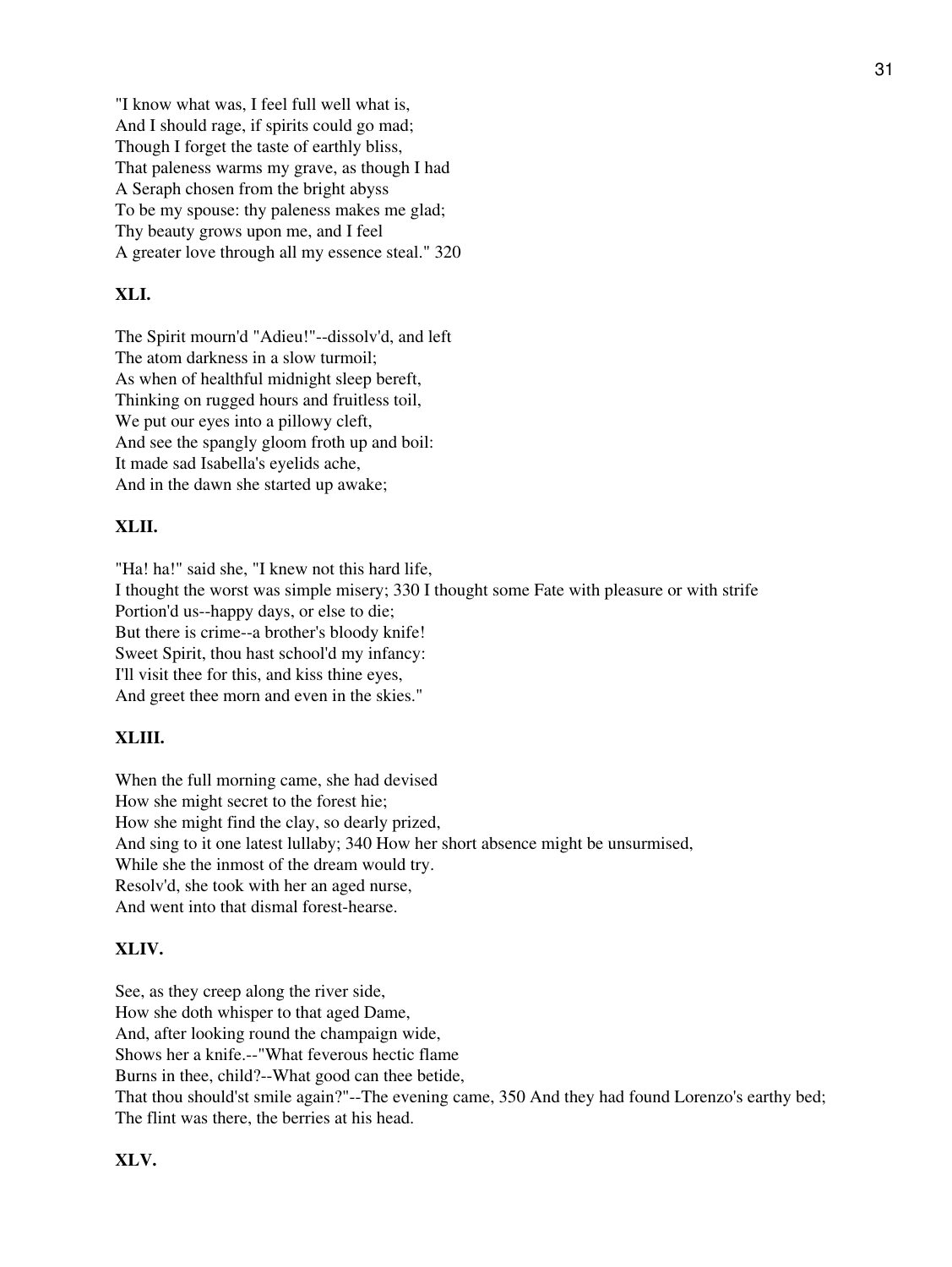Who hath not loiter'd in a green church-yard, And let his spirit, like a demon-mole, Work through the clayey soil and gravel hard, To see scull, coffin'd bones, and funeral stole; Pitying each form that hungry Death hath marr'd, And filling it once more with human soul? Ah! this is holiday to what was felt When Isabella by Lorenzo knelt. 360

# **XLVI.**

She gaz'd into the fresh-thrown mould, as though One glance did fully all its secrets tell; Clearly she saw, as other eyes would know Pale limbs at bottom of a crystal well; Upon the murderous spot she seem'd to grow, Like to a native lily of the dell: Then with her knife, all sudden, she began To dig more fervently than misers can.

### **XLVII.**

Soon she turn'd up a soiled glove, whereon Her silk had play'd in purple phantasies, 370 She kiss'd it with a lip more chill than stone, And put it in her bosom, where it dries And freezes utterly unto the bone Those dainties made to still an infant's cries: Then 'gan she work again; nor stay'd her care, But to throw back at times her veiling hair.

### **XLVIII.**

That old nurse stood beside her wondering, Until her heart felt pity to the core At sight of such a dismal labouring, And so she kneeled, with her locks all hoar, 380 And put her lean hands to the horrid thing: Three hours they labour'd at this travail sore; At last they felt the kernel of the grave, And Isabella did not stamp and rave.

### **XLIX.**

Ah! wherefore all this wormy circumstance? Why linger at the yawning tomb so long? O for the gentleness of old Romance, The simple plaining of a minstrel's song! Fair reader, at the old tale take a glance, For here, in truth, it doth not well belong 390 To speak:--O turn thee to the very tale, And taste the music of that vision pale.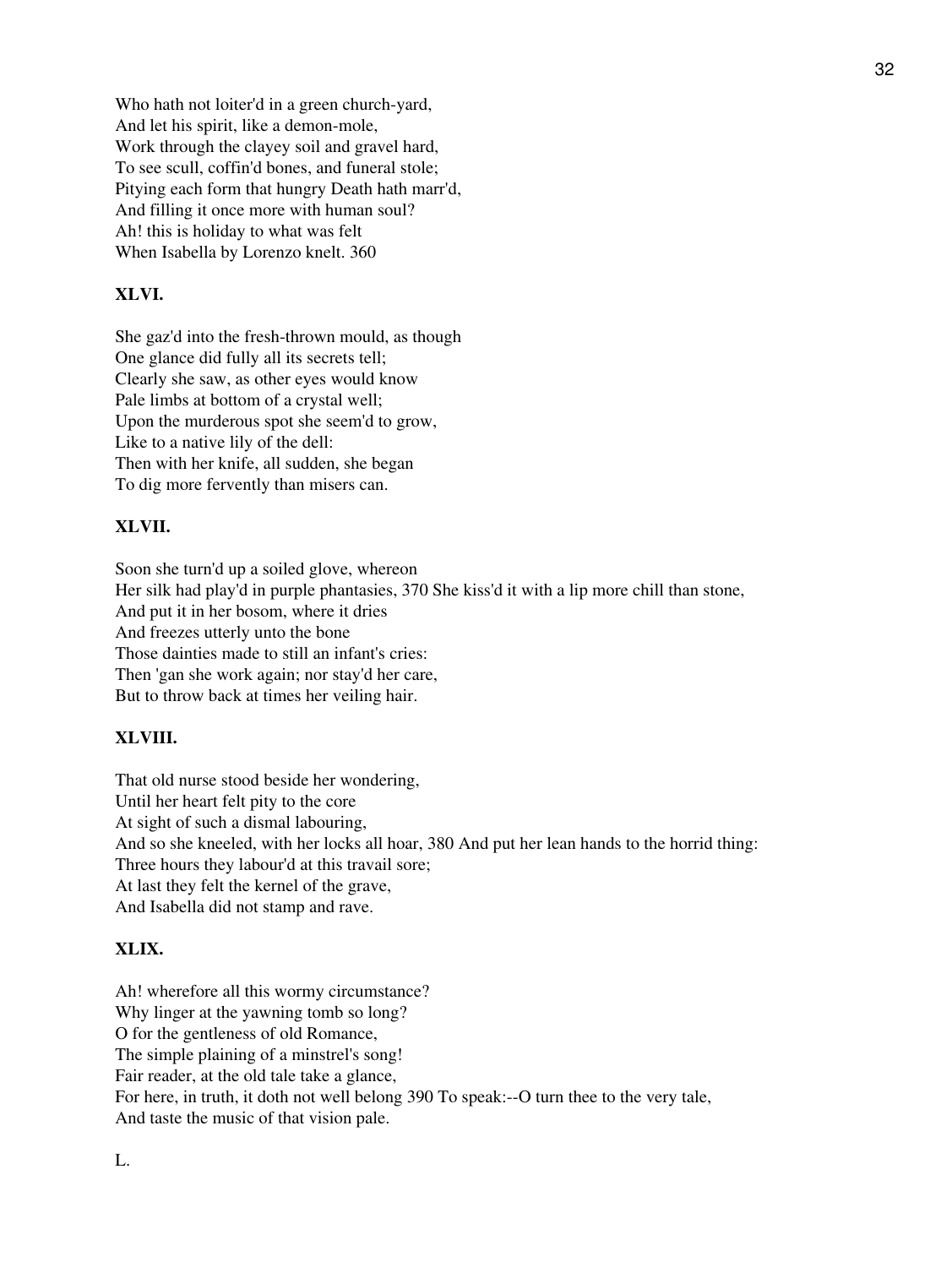With duller steel than the Perséan sword They cut away no formless monster's head, But one, whose gentleness did well accord With death, as life. The ancient harps have said, Love never dies, but lives, immortal Lord: If Love impersonate was ever dead, Pale Isabella kiss'd it, and low moan'd. 'Twas love; cold,--dead indeed, but not dethroned. 400

## LI.

In anxious secrecy they took it home, And then the prize was all for Isabel: She calm'd its wild hair with a golden comb, And all around each eye's sepulchral cell Pointed each fringed lash; the smeared loam With tears, as chilly as a dripping well, She drench'd away:--and still she comb'd, and kept Sighing all day--and still she kiss'd, and wept.

## **LII.**

Then in a silken scarf,--sweet with the dews Of precious flowers pluck'd in Araby, 410 And divine liquids come with odorous ooze Through the cold serpent-pipe refreshfully,-- She wrapp'd it up; and for its tomb did choose A garden-pot, wherein she laid it by, And cover'd it with mould, and o'er it set Sweet Basil, which her tears kept ever wet.

#### **LIII.**

And she forgot the stars, the moon, and sun, And she forgot the blue above the trees, And she forgot the dells where waters run, And she forgot the chilly autumn breeze; 420 She had no knowledge when the day was done, And the new morn she saw not: but in peace Hung over her sweet Basil evermore, And moisten'd it with tears unto the core.

## **LIV.**

And so she ever fed it with thin tears, Whence thick, and green, and beautiful it grew, So that it smelt more balmy than its peers Of Basil-tufts in Florence; for it drew Nurture besides, and life, from human fears, From the fast mouldering head there shut from view: 430 So that the jewel, safely casketed, Came forth, and in perfumed leafits spread.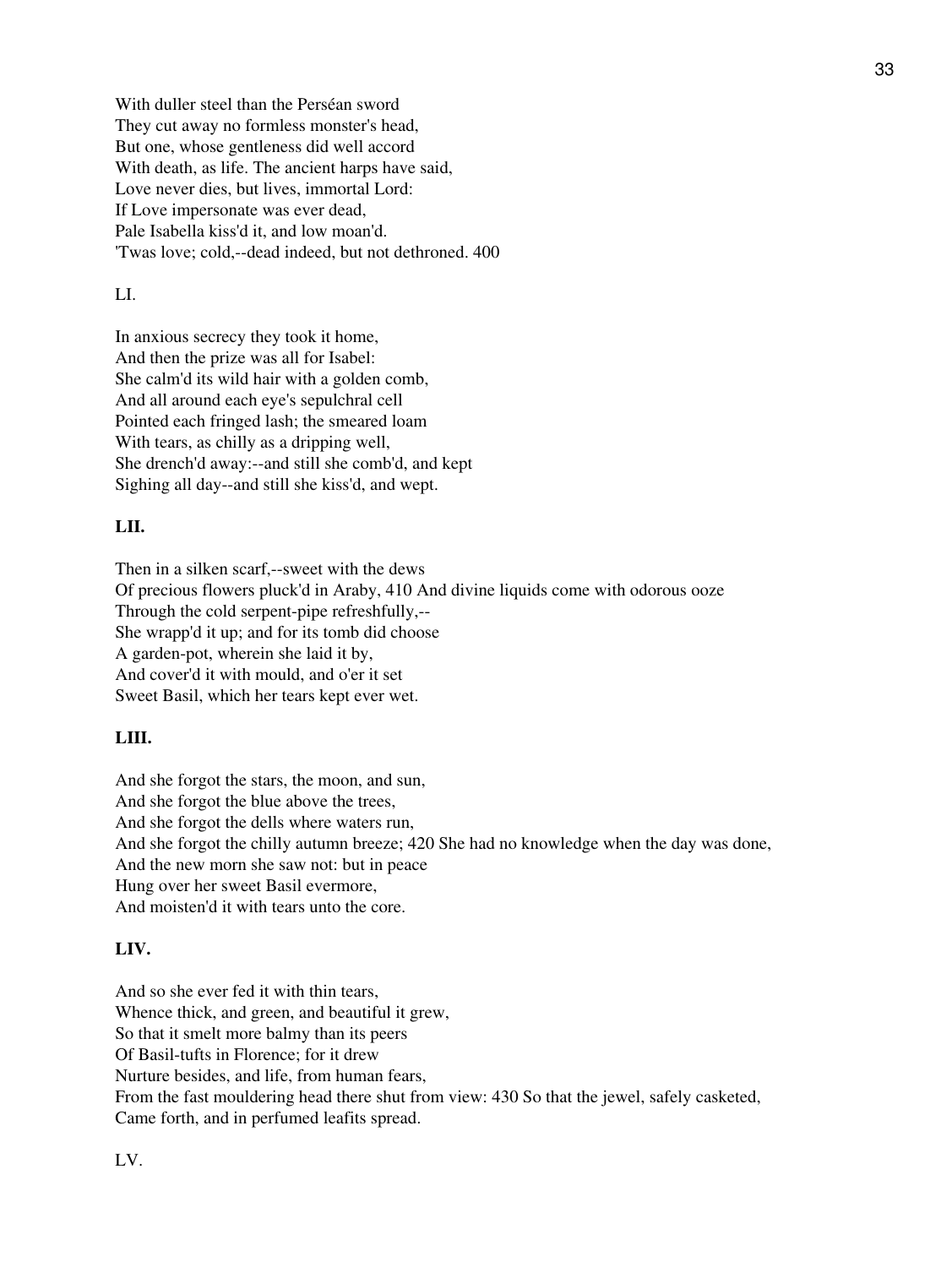O Melancholy, linger here awhile! O Music, Music, breathe despondingly! O Echo, Echo, from some sombre isle, Unknown, Lethean, sigh to us--O sigh! Spirits in grief, lift up your heads, and smile; Lift up your heads, sweet Spirits, heavily, And make a pale light in your cypress glooms, Tinting with silver wan your marble tombs. 440

## **LVI.**

Moan hither, all ye syllables of woe, From the deep throat of sad Melpomene! Through bronzed lyre in tragic order go, And touch the strings into a mystery; Sound mournfully upon the winds and low; For simple Isabel is soon to be Among the dead: She withers, like a palm Cut by an Indian for its juicy balm.

## **LVII.**

O leave the palm to wither by itself; Let not quick Winter chill its dying hour!-- 450 It may not be--those Baälites of pelf, Her brethren, noted the continual shower From her dead eyes; and many a curious elf, Among her kindred, wonder'd that such dower Of youth and beauty should be thrown aside By one mark'd out to be a Noble's bride.

## **LVIII.**

And, furthermore, her brethren wonder'd much Why she sat drooping by the Basil green, And why it flourish'd, as by magic touch; Greatly they wonder'd what the thing might mean: 460 They could not surely give belief, that such A very nothing would have power to wean Her from her own fair youth, and pleasures gay,

And even remembrance of her love's delay.

## **LIX.**

Therefore they watch'd a time when they might sift This hidden whim; and long they watch'd in vain; For seldom did she go to chapel-shrift, And seldom felt she any hunger-pain; And when she left, she hurried back, as swift As bird on wing to breast its eggs again; 470 And, patient, as a hen-bird, sat her there Beside her Basil, weeping through her hair.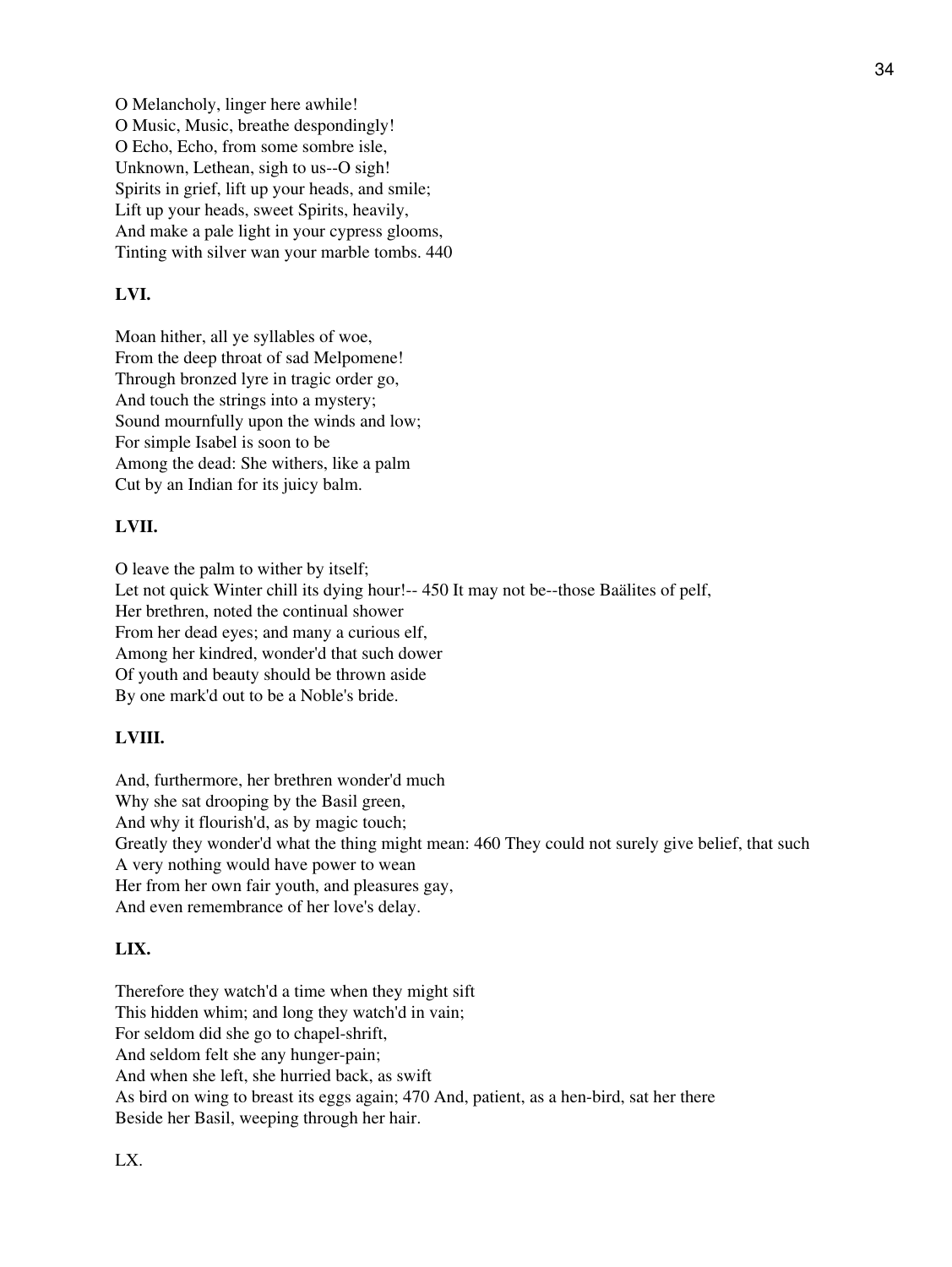Yet they contriv'd to steal the Basil-pot, And to examine it in secret place: The thing was vile with green and livid spot, And yet they knew it was Lorenzo's face: The guerdon of their murder they had got, And so left Florence in a moment's space, Never to turn again.--Away they went, With blood upon their heads, to banishment. 480

## **LXI.**

O Melancholy, turn thine eyes away! O Music, Music, breathe despondingly! O Echo, Echo, on some other day, From isles Lethean, sigh to us--O sigh! Spirits of grief, sing not your "Well-a-way!" For Isabel, sweet Isabel, will die; Will die a death too lone and incomplete, Now they have ta'en away her Basil sweet.

### **LXII.**

Piteous she look'd on dead and senseless things, Asking for her lost Basil amorously; 490 And with melodious chuckle in the strings Of her lorn voice, she oftentimes would cry After the Pilgrim in his wanderings, To ask him where her Basil was; and why 'Twas hid from her: "For cruel 'tis," said she, "To steal my Basil-pot away from me."

### **LXIII.**

And so she pined, and so she died forlorn, Imploring for her Basil to the last. No heart was there in Florence but did mourn In pity of her love, so overcast. 500 And a sad ditty of this story born From mouth to mouth through all the country pass'd: Still is the burthen sung--"O cruelty, To steal my Basil-pot away from me!"

#### **THE**

#### **EVE OF ST. AGNES.**

## I.

St. Agnes' Eve--Ah, bitter chill it was! The owl, for all his feathers, was a-cold; The hare limp'd trembling through the frozen grass, And silent was the flock in woolly fold: Numb were the Beadsman's fingers, while he told His rosary, and while his frosted breath,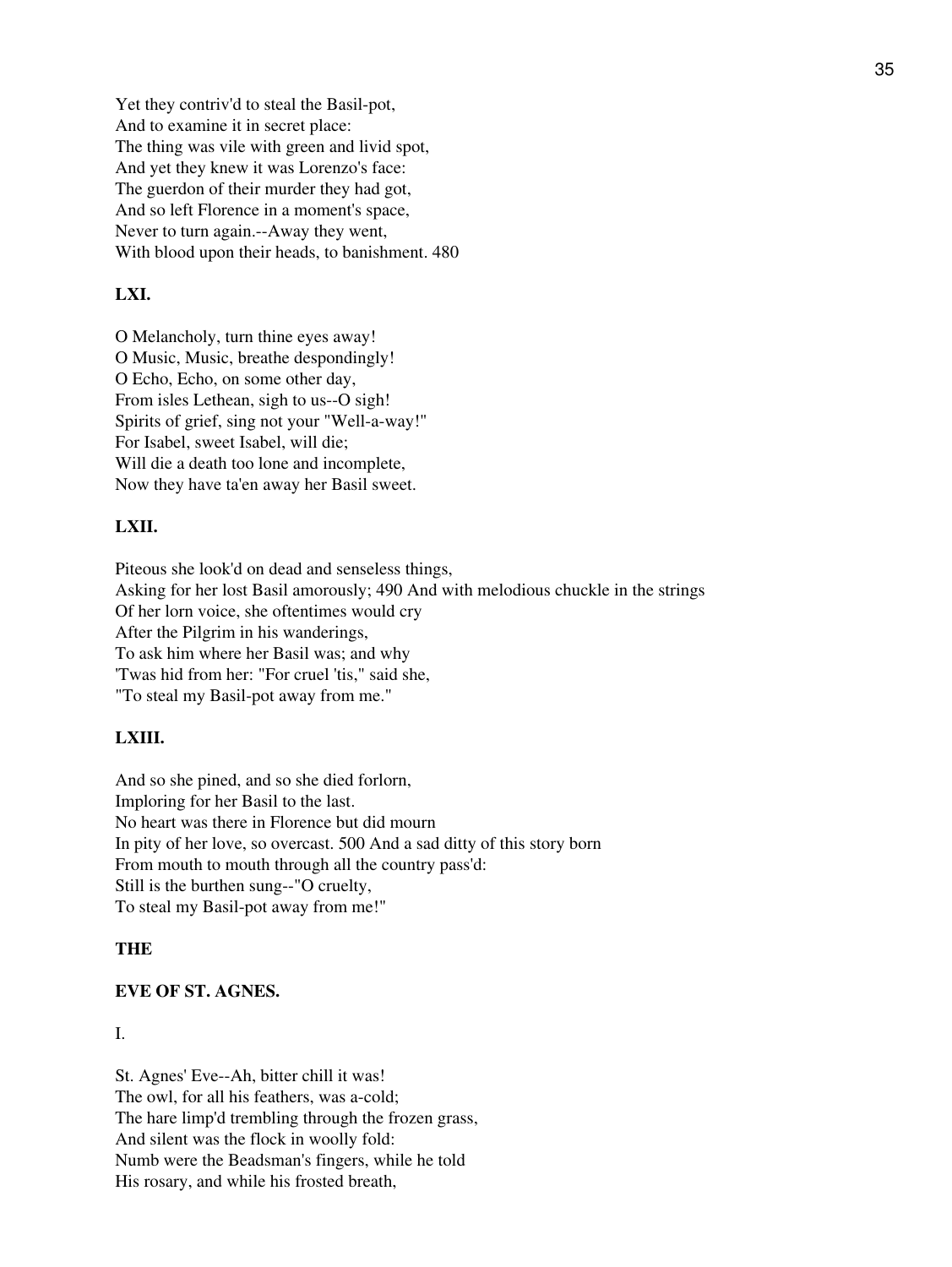Like pious incense from a censer old, Seem'd taking flight for heaven, without a death, Past the sweet Virgin's picture, while his prayer he saith.

 $II$ .

His prayer he saith, this patient, holy man; 10 Then takes his lamp, and riseth from his knees, And back returneth, meagre, barefoot, wan, Along the chapel aisle by slow degrees: The sculptur'd dead, on each side, seem to freeze, Emprison'd in black, purgatorial rails: Knights, ladies, praying in dumb orat'ries, He passeth by; and his weak spirit fails To think how they may ache in icy hoods and mails.

# **III.**

Northward he turneth through a little door, And scarce three steps, ere Music's golden tongue 20 Flatter'd to tears this aged man and poor; But no--already had his deathbell rung; The joys of all his life were said and sung: His was harsh penance on St. Agnes' Eve: Another way he went, and soon among Rough ashes sat he for his soul's reprieve, And all night kept awake, for sinners' sake to grieve.

IV.

That ancient Beadsman heard the prelude soft; And so it chanc'd, for many a door was wide, From hurry to and fro. Soon, up aloft, 30 The silver, snarling trumpets 'gan to chide: The level chambers, ready with their pride, Were glowing to receive a thousand guests: The carved angels, ever eager-eyed, Star'd, where upon their heads the cornice rests, With hair blown back, and wings put cross-wise on their breasts.

V.

At length burst in the argent revelry, With plume, tiara, and all rich array, Numerous as shadows haunting fairily The brain, new stuff'd, in youth, with triumphs gay 40 Of old romance. These let us wish away, And turn, sole-thoughted, to one Lady there, Whose heart had brooded, all that wintry day, On love, and wing'd St. Agnes' saintly care, As she had heard old dames full many times declare.

VI.

They told her how, upon St. Agnes' Eve, Young virgins might have visions of delight,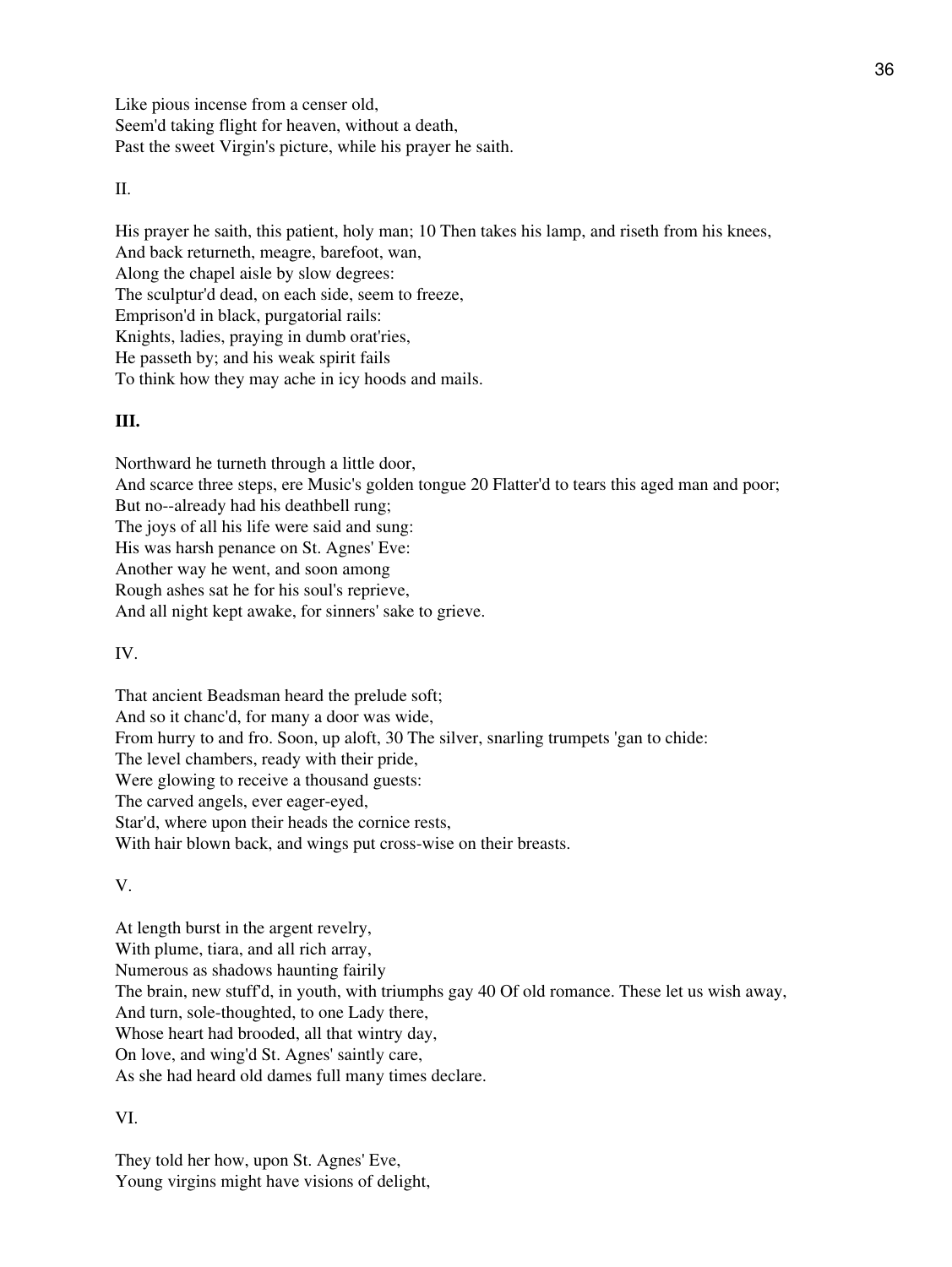And soft adorings from their loves receive Upon the honey'd middle of the night, If ceremonies due they did aright; 50 As, supperless to bed they must retire, And couch supine their beauties, lily white; Nor look behind, nor sideways, but require Of Heaven with upward eyes for all that they desire.

### **VII.**

Full of this whim was thoughtful Madeline: The music, yearning like a God in pain, She scarcely heard: her maiden eyes divine, Fix'd on the floor, saw many a sweeping train Pass by--she heeded not at all: in vain Came many a tiptoe, amorous cavalier, 60 And back retir'd; not cool'd by high disdain, But she saw not: her heart was otherwhere: She sigh'd for Agnes' dreams, the sweetest of the year.

## **VIII.**

She danc'd along with vague, regardless eyes, Anxious her lips, her breathing quick and short: The hallow'd hour was near at hand: she sighs Amid the timbrels, and the throng'd resort Of whisperers in anger, or in sport; 'Mid looks of love, defiance, hate, and scorn, Hoodwink'd with faery fancy; all amort, 70 Save to St. Agnes and her lambs unshorn, And all the bliss to be before to-morrow morn.

### IX.

So, purposing each moment to retire, She linger'd still. Meantime, across the moors, Had come young Porphyro, with heart on fire For Madeline. Beside the portal doors, Buttress'd from moonlight, stands he, and implores All saints to give him sight of Madeline, But for one moment in the tedious hours, That he might gaze and worship all unseen; 80 Perchance speak, kneel, touch, kiss--in sooth such things

have been.

#### X.

He ventures in: let no buzz'd whisper tell: All eyes be muffled, or a hundred swords Will storm his heart, Love's fev'rous citadel: For him, those chambers held barbarian hordes, Hyena foemen, and hot-blooded lords, Whose very dogs would execrations howl Against his lineage: not one breast affords Him any mercy, in that mansion foul,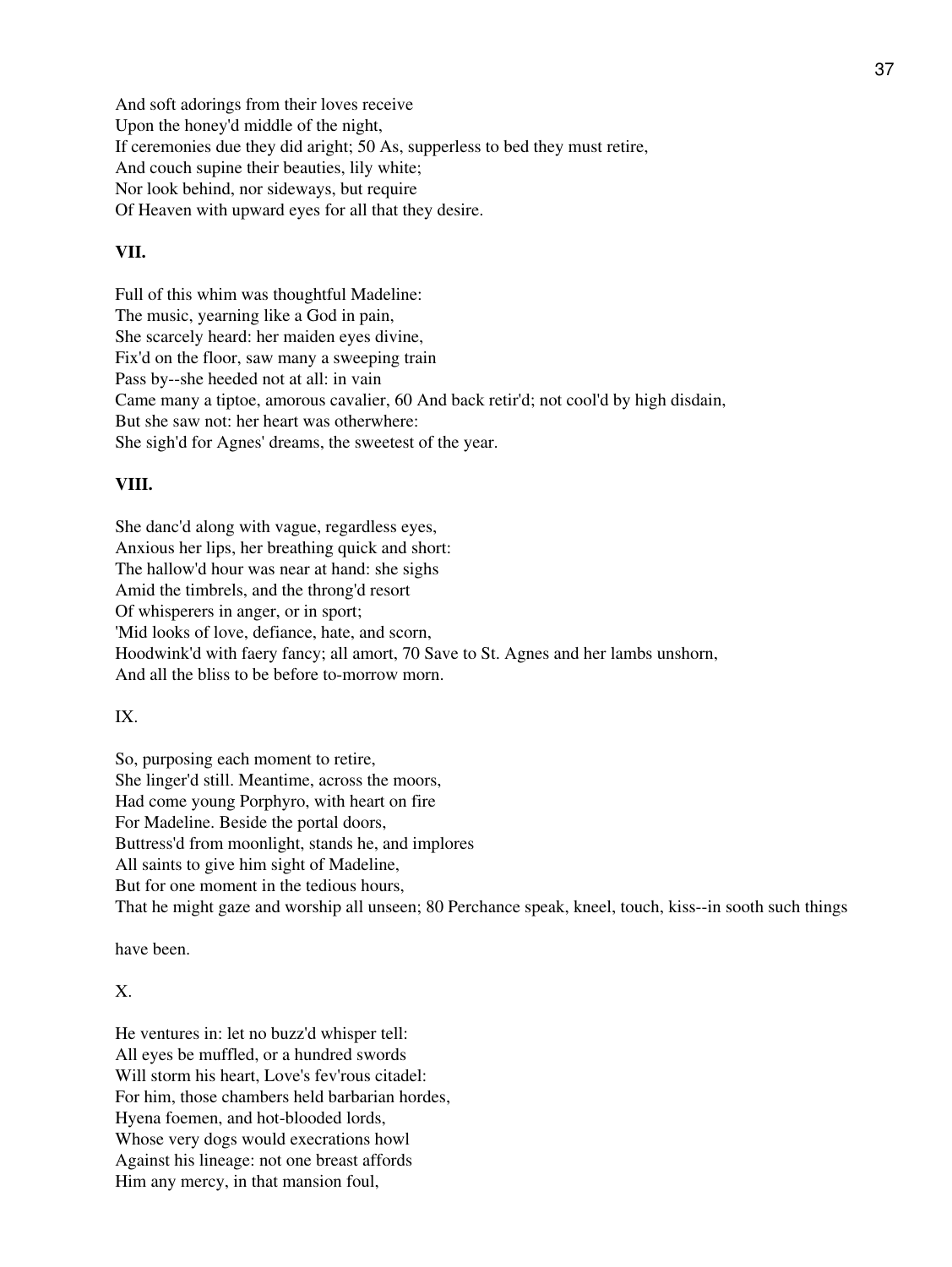Save one old beldame, weak in body and in soul. 90

## XI.

Ah, happy chance! the aged creature came, Shuffling along with ivory-headed wand, To where he stood, hid from the torch's flame, Behind a broad hall-pillar, far beyond The sound of merriment and chorus bland: He startled her; but soon she knew his face, And grasp'd his fingers in her palsied hand, Saying, "Mercy, Porphyro! hie thee from this place; They are all here to-night, the whole blood-thirsty race!"

## **XII.**

"Get hence! get hence! there's dwarfish Hildebrand; 100 He had a fever late, and in the fit He cursed thee and thine, both house and land: Then there's that old Lord Maurice, not a whit More tame for his gray hairs--Alas me! flit! Flit like a ghost away."--"Ah, Gossip dear, We're safe enough; here in this arm-chair sit, And tell me how"--"Good Saints! not here, not here; Follow me, child, or else these stones will be thy bier."

## **XIII.**

He follow'd through a lowly arched way, Brushing the cobwebs with his lofty plume, 110 And as she mutter'd "Well-a--well-a-day!" He found him in a little moonlight room, Pale, lattic'd, chill, and silent as a tomb. "Now tell me where is Madeline," said he, "O tell me, Angela, by the holy loom Which none but secret sisterhood may see, When they St. Agnes' wool are weaving piously."

### **XIV.**

"St. Agnes! Ah! it is St. Agnes' Eve-- Yet men will murder upon holy days: Thou must hold water in a witch's sieve, 120 And be liege-lord of all the Elves and Fays, To venture so: it fills me with amaze To see thee, Porphyro!--St. Agnes' Eve! God's help! my lady fair the conjuror plays This very night: good angels her deceive! But let me laugh awhile, I've mickle time to grieve."

### XV.

Feebly she laugheth in the languid moon, While Porphyro upon her face doth look, Like puzzled urchin on an aged crone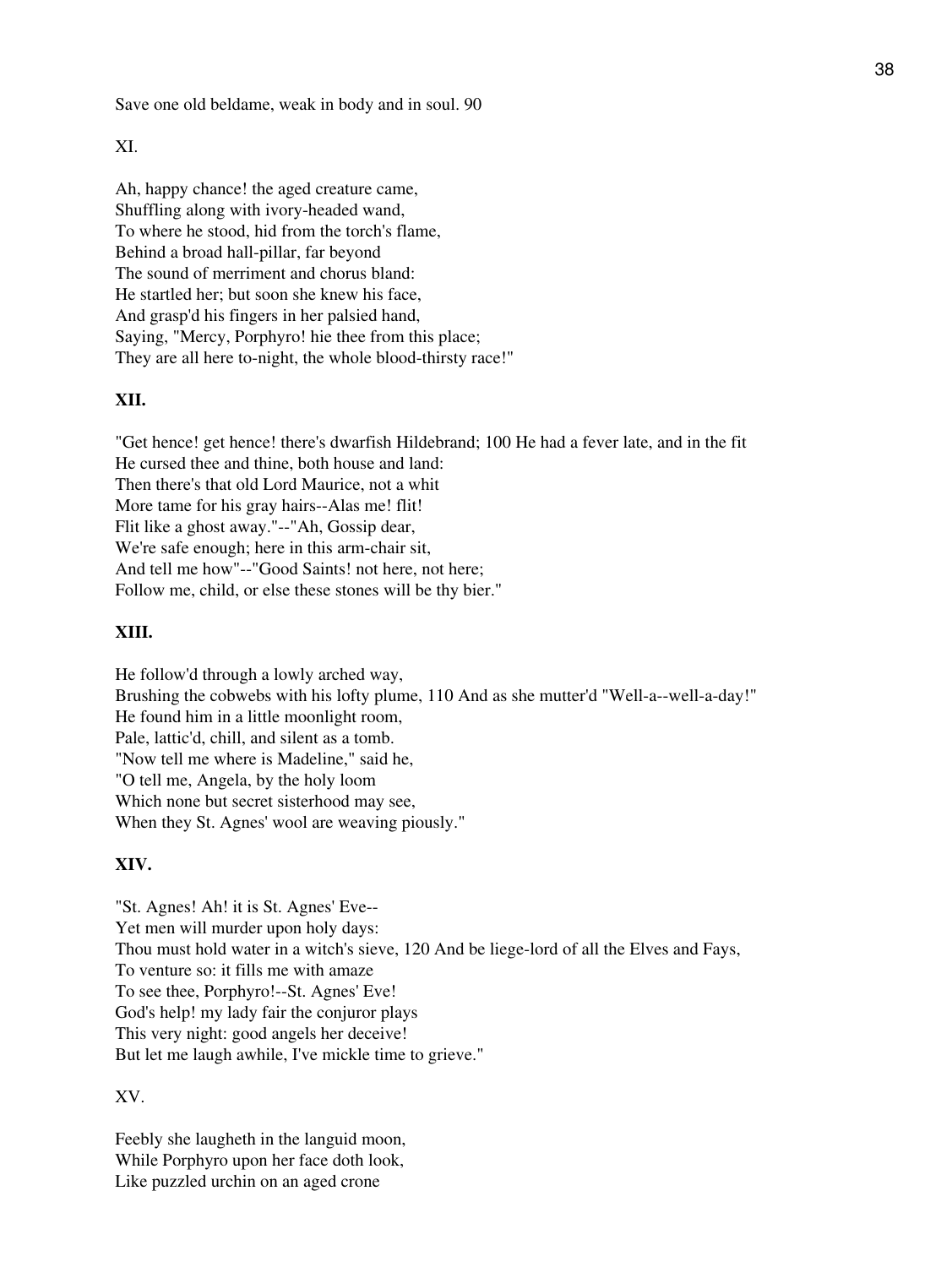Who keepeth clos'd a wond'rous riddle-book, 130 As spectacled she sits in chimney nook. But soon his eyes grew brilliant, when she told His lady's purpose; and he scarce could brook Tears, at the thought of those enchantments cold And Madeline asleep in lap of legends old.

### **XVI.**

Sudden a thought came like a full-blown rose, Flushing his brow, and in his pained heart Made purple riot: then doth he propose A stratagem, that makes the beldame start: "A cruel man and impious thou art: 140 Sweet lady, let her pray, and sleep, and dream Alone with her good angels, far apart From wicked men like thee. Go, go!--I deem Thou canst not surely be the same that thou didst seem."

#### **XVII.**

"I will not harm her, by all saints I swear," Quoth Porphyro: "O may I ne'er find grace When my weak voice shall whisper its last prayer, If one of her soft ringlets I displace, Or look with ruffian passion in her face: Good Angela, believe me by these tears; 150 Or I will, even in a moment's space, Awake, with horrid shout, my foemen's ears, And beard them, though they be more fang'd than wolves and

bears."

## **XVIII.**

"Ah! why wilt thou affright a feeble soul? A poor, weak, palsy-stricken, churchyard thing, Whose passing-bell may ere the midnight toll; Whose prayers for thee, each morn and evening, Were never miss'd."--Thus plaining, doth she bring A gentler speech from burning Porphyro; So woful, and of such deep sorrowing, 160 That Angela gives promise she will do Whatever he shall wish, betide her weal or woe.

### **XIX.**

Which was, to lead him, in close secrecy, Even to Madeline's chamber, and there hide Him in a closet, of such privacy That he might see her beauty unespied, And win perhaps that night a peerless bride, While legion'd fairies pac'd the coverlet, And pale enchantment held her sleepy-eyed. Never on such a night have lovers met, 170 Since Merlin paid his Demon all the monstrous debt.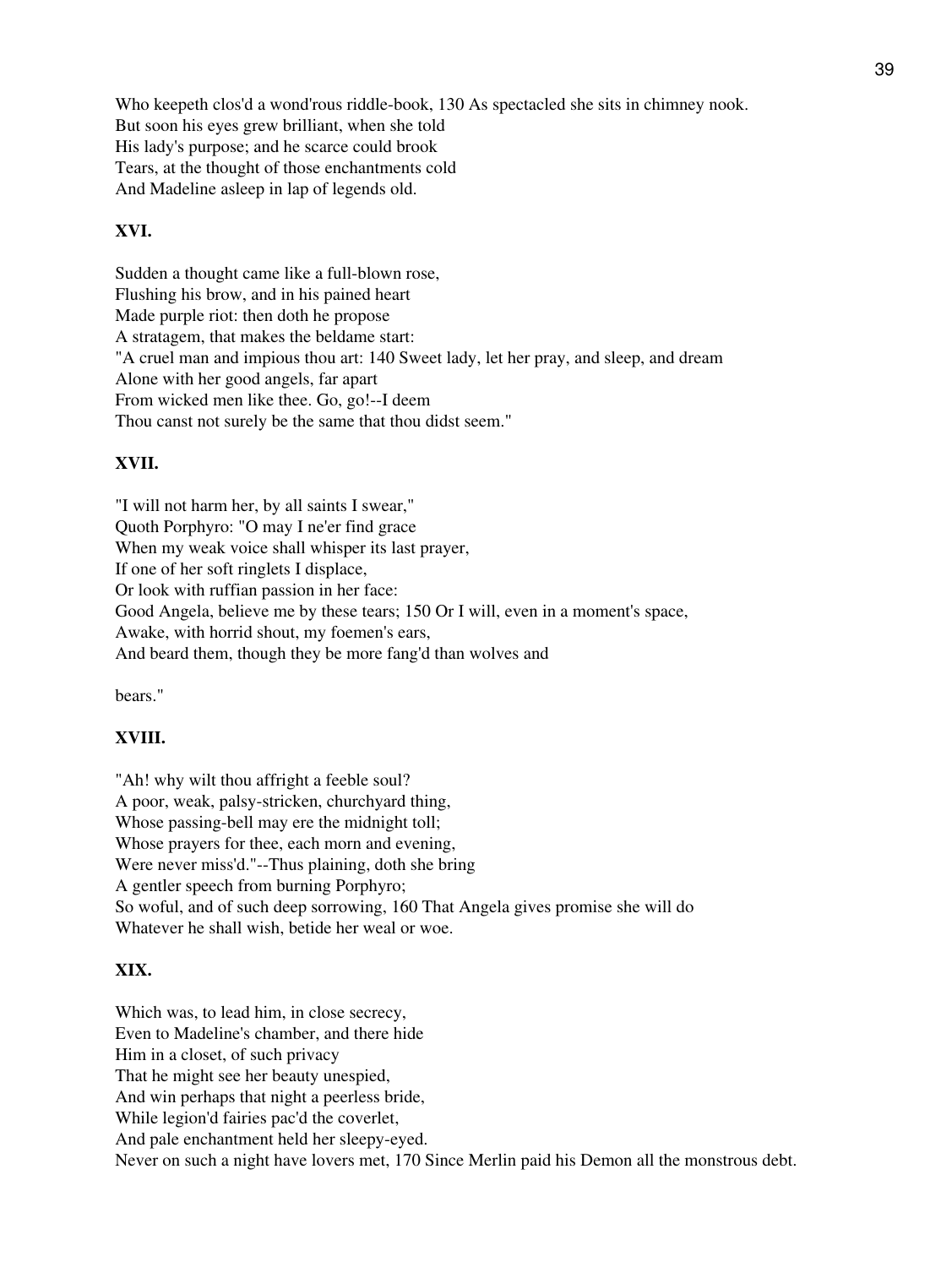## XX.

"It shall be as thou wishest," said the Dame: "All cates and dainties shall be stored there Quickly on this feast-night: by the tambour frame Her own lute thou wilt see: no time to spare, For I am slow and feeble, and scarce dare On such a catering trust my dizzy head. Wait here, my child, with patience; kneel in prayer The while: Ah! thou must needs the lady wed, Or may I never leave my grave among the dead." 180

### **XXI.**

So saying, she hobbled off with busy fear. The lover's endless minutes slowly pass'd; The dame return'd, and whisper'd in his ear To follow her; with aged eyes aghast From fright of dim espial. Safe at last, Through many a dusky gallery, they gain The maiden's chamber, silken, hush'd, and chaste; Where Porphyro took covert, pleas'd amain. His poor guide hurried back with agues in her brain.

### **XXII.**

Her falt'ring hand upon the balustrade, 190 Old Angela was feeling for the stair, When Madeline, St. Agnes' charmed maid, Rose, like a mission'd spirit, unaware: With silver taper's light, and pious care, She turn'd, and down the aged gossip led To a safe level matting. Now prepare, Young Porphyro, for gazing on that bed; She comes, she comes again, like ring-dove fray'd and fled.

## **XXIII.**

Out went the taper as she hurried in; Its little smoke, in pallid moonshine, died: 200 She clos'd the door, she panted, all akin To spirits of the air, and visions wide: No uttered syllable, or, woe betide! But to her heart, her heart was voluble, Paining with eloquence her balmy side; As though a tongueless nightingale should swell Her throat in vain, and die, heart-stifled, in her dell.

#### **XXIV.**

A casement high and triple-arch'd there was, All garlanded with carven imag'ries Of fruits, and flowers, and bunches of knot-grass, 210 And diamonded with panes of quaint device, Innumerable of stains and splendid dyes,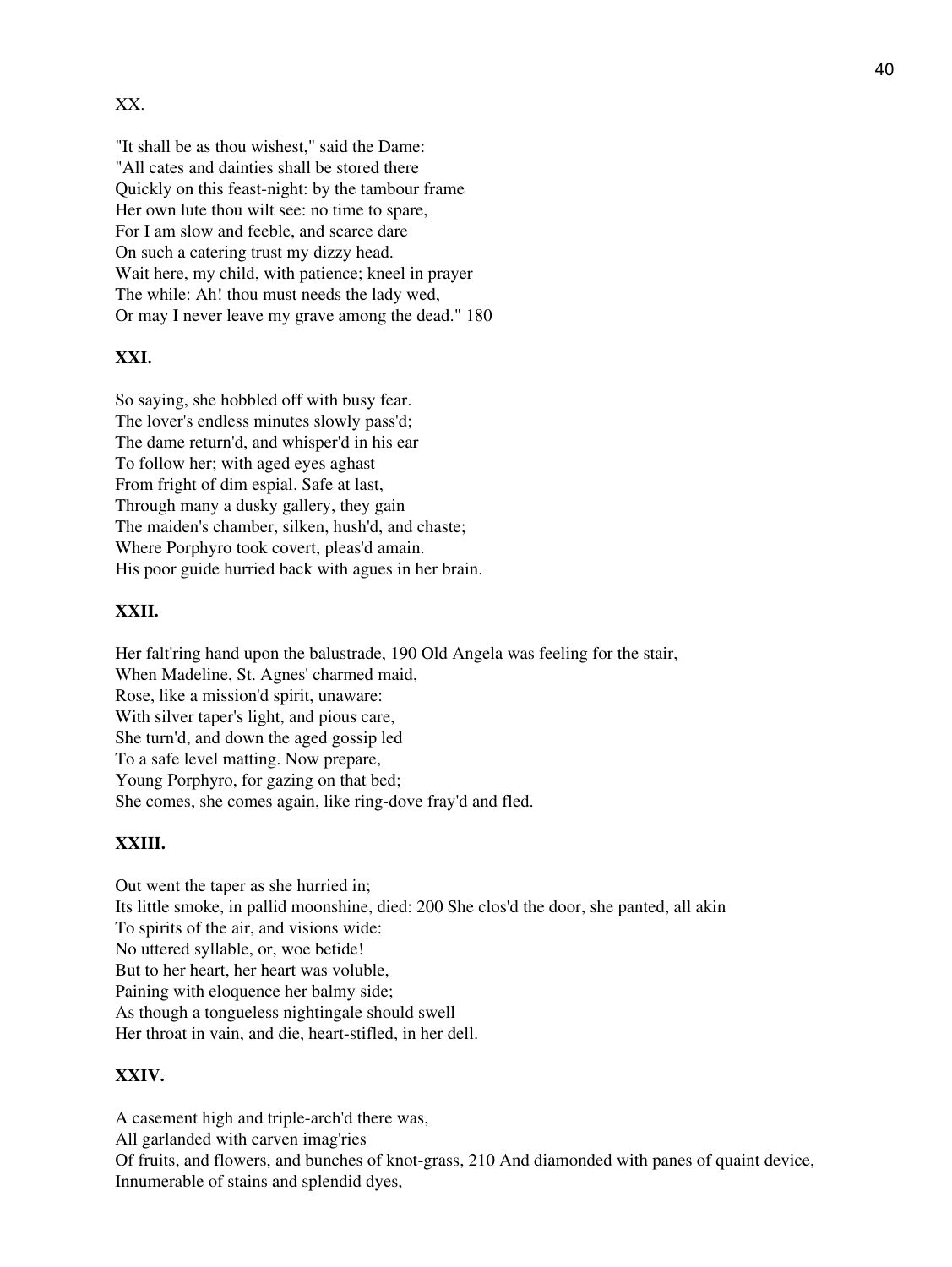As are the tiger-moth's deep-damask'd wings; And in the midst, 'mong thousand heraldries, And twilight saints, and dim emblazonings, A shielded scutcheon blush'd with blood of queens and kings.

## **XXV.**

Full on this casement shone the wintry moon, And threw warm gules on Madeline's fair breast, As down she knelt for heaven's grace and boon; Rose-bloom fell on her hands, together prest, 220 And on her silver cross soft amethyst, And on her hair a glory, like a saint: She seem'd a splendid angel, newly drest, Save wings, for heaven:--Porphyro grew faint: She knelt, so pure a thing, so free from mortal taint.

## **XXVI.**

Anon his heart revives: her vespers done, Of all its wreathed pearls her hair she frees; Unclasps her warmed jewels one by one; Loosens her fragrant boddice; by degrees Her rich attire creeps rustling to her knees: 230 Half-hidden, like a mermaid in sea-weed, Pensive awhile she dreams awake, and sees, In fancy, fair St. Agnes in her bed, But dares not look behind, or all the charm is fled.

## **XXVII.**

Soon, trembling in her soft and chilly nest, In sort of wakeful swoon, perplex'd she lay, Until the poppied warmth of sleep oppress'd Her soothed limbs, and soul fatigued away; Flown, like a thought, until the morrow-day; Blissfully haven'd both from joy and pain; 240 Clasp'd like a missal where swart Paynims pray; Blinded alike from sunshine and from rain, As though a rose should shut, and be a bud again.

### **XXVIII.**

Stol'n to this paradise, and so entranced, Porphyro gazed upon her empty dress, And listen'd to her breathing, if it chanced To wake into a slumberous tenderness; Which when he heard, that minute did he bless, And breath'd himself: then from the closet crept, Noiseless as fear in a wide wilderness, 250 And over the hush'd carpet, silent, stept, And 'tween the curtains peep'd, where, lo!--how fast she

slept.

**XXIX.**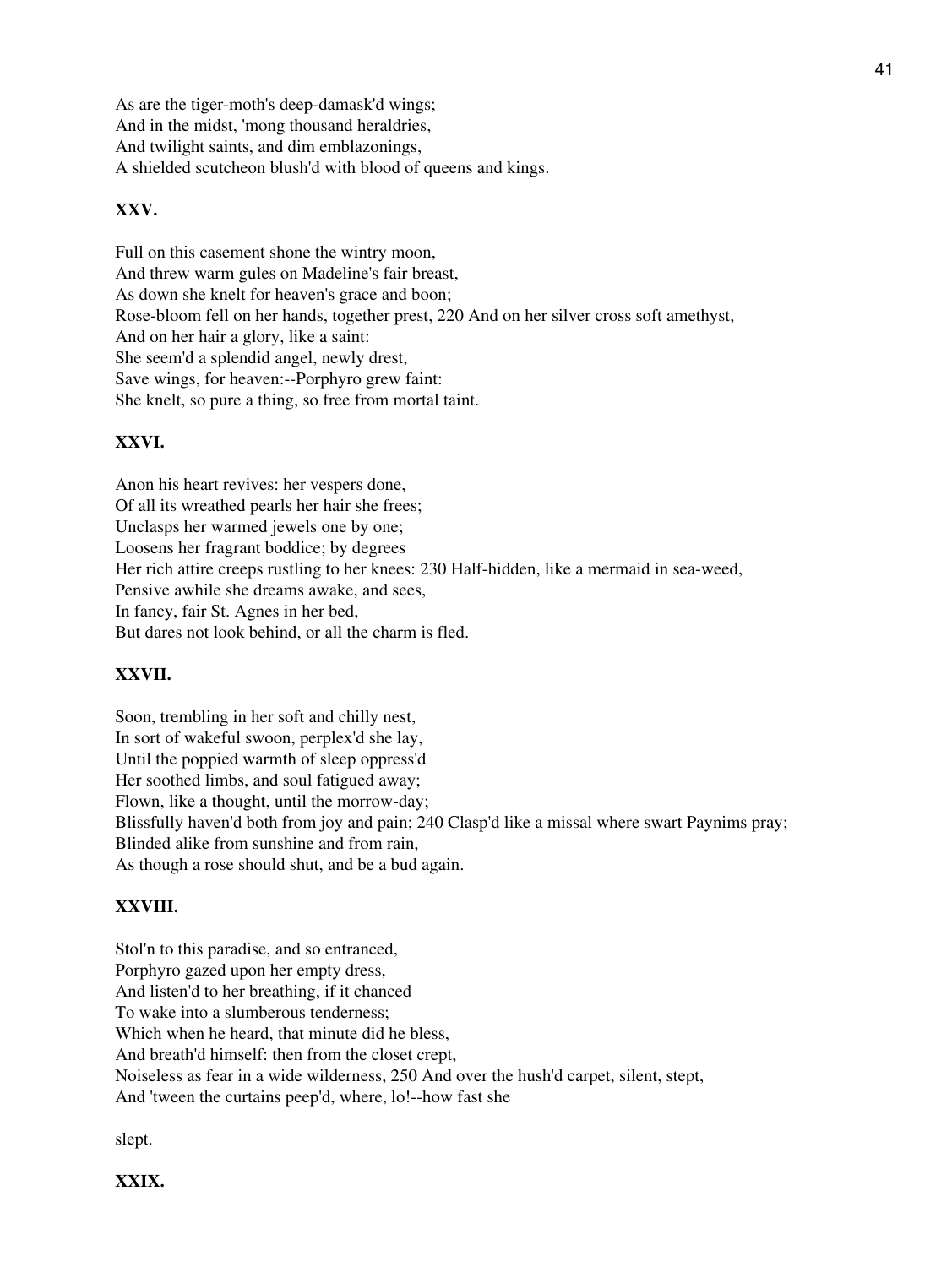Then by the bed-side, where the faded moon Made a dim, silver twilight, soft he set A table, and, half anguish'd, threw thereon A cloth of woven crimson, gold, and jet:-- O for some drowsy Morphean amulet! The boisterous, midnight, festive clarion, The kettle-drum, and far-heard clarionet, Affray his ears, though but in dying tone:-- 260 The hall door shuts again, and all the noise is gone.

## **XXX.**

And still she slept an azure-lidded sleep, In blanched linen, smooth, and lavender'd, While he from forth the closet brought a heap Of candied apple, quince, and plum, and gourd With jellies soother than the creamy curd, And lucent syrops, tinct with cinnamon; Manna and dates, in argosy transferr'd From Fez; and spiced dainties, every one, From silken Samarcand to cedar'd Lebanon. 270

## **XXXI.**

These delicates he heap'd with glowing hand On golden dishes and in baskets bright Of wreathed silver: sumptuous they stand In the retired quiet of the night, Filling the chilly room with perfume light.-- "And now, my love, my seraph fair, awake! Thou art my heaven, and I thine eremite: Open thine eyes, for meek St. Agnes' sake, Or I shall drowse beside thee, so my soul doth ache."

## **XXXII.**

Thus whispering, his warm, unnerved arm 280 Sank in her pillow. Shaded was her dream By the dusk curtains:--'twas a midnight charm Impossible to melt as iced stream: The lustrous salvers in the moonlight gleam; Broad golden fringe upon the carpet lies: It seem'd he never, never could redeem From such a stedfast spell his lady's eyes; So mus'd awhile, entoil'd in woofed phantasies.

## **XXXIII.**

Awakening up, he took her hollow lute,-- Tumultuous,--and, in chords that tenderest be, 290 He play'd an ancient ditty, long since mute, In Provence call'd, "La belle dame sans mercy:" Close to her ear touching the melody;-- Wherewith disturb'd, she utter'd a soft moan: He ceased--she panted quick--and suddenly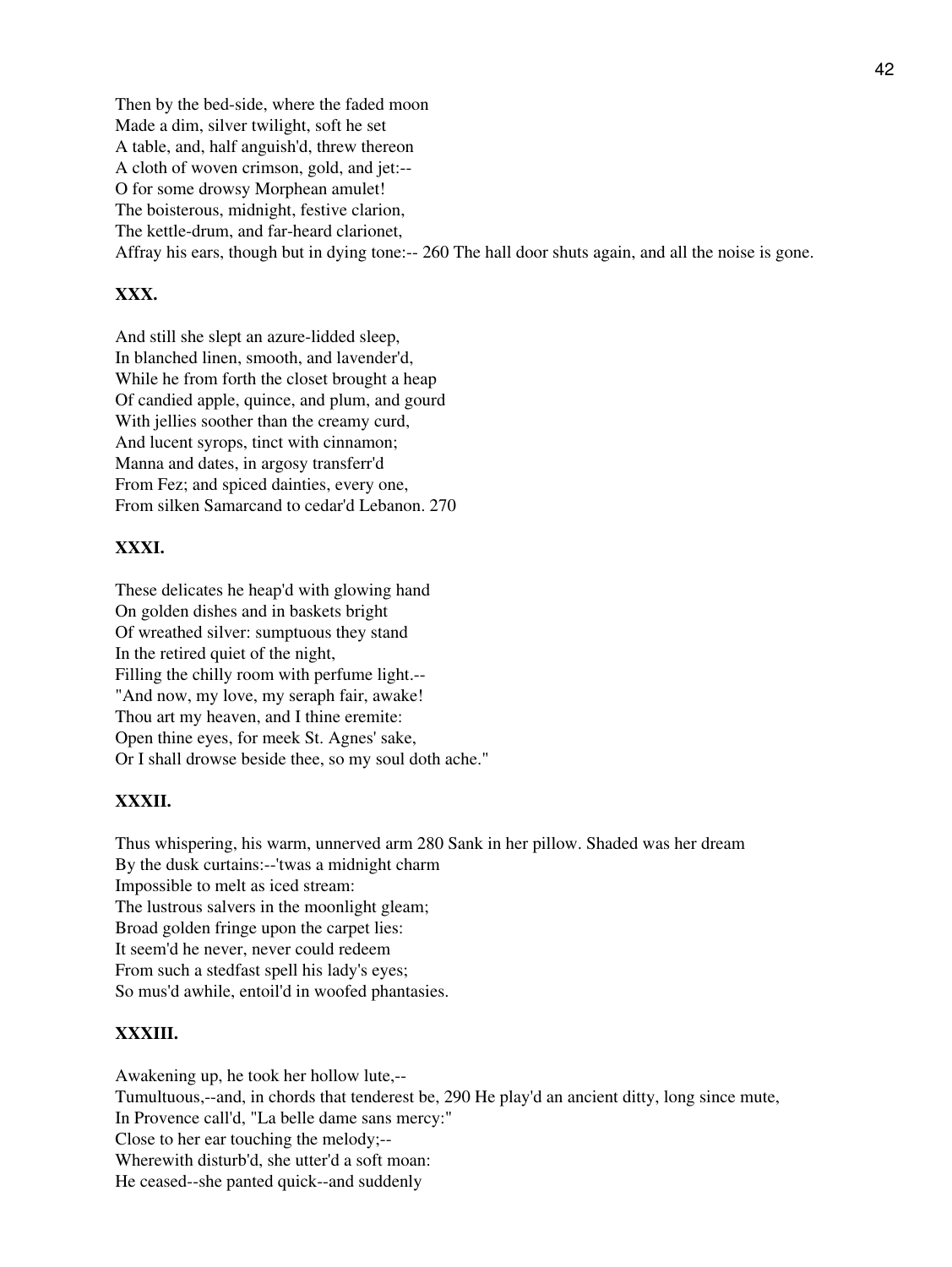Her blue affrayed eyes wide open shone: Upon his knees he sank, pale as smooth-sculptured stone.

## **XXXIV.**

Her eyes were open, but she still beheld, Now wide awake, the vision of her sleep: There was a painful change, that nigh expell'd 300 The blisses of her dream so pure and deep At which fair Madeline began to weep, And moan forth witless words with many a sigh; While still her gaze on Porphyro would keep; Who knelt, with joined hands and piteous eye, Fearing to move or speak, she look'd so dreamingly.

# **XXXV.**

"Ah, Porphyro!" said she, "but even now Thy voice was at sweet tremble in mine ear, Made tuneable with every sweetest vow; And those sad eyes were spiritual and clear: 310 How chang'd thou art! how pallid, chill, and drear! Give me that voice again, my Porphyro, Those looks immortal, those complainings dear! Oh leave me not in this eternal woe, For if thou diest, my Love, I know not where to go."

# **XXXVI.**

Beyond a mortal man impassion'd far At these voluptuous accents, he arose, Ethereal, flush'd, and like a throbbing star Seen mid the sapphire heaven's deep repose Into her dream he melted, as the rose 320 Blendeth its odour with the violet,-- Solution sweet: meantime the frost-wind blows Like Love's alarum pattering the sharp sleet Against the window-panes; St. Agnes' moon hath set.

## **XXXVII.**

'Tis dark: quick pattereth the flaw-blown sleet: "This is no dream, my bride, my Madeline!" 'Tis dark: the iced gusts still rave and beat: "No dream, alas! alas! and woe is mine! Porphyro will leave me here to fade and pine.-- Cruel! what traitor could thee hither bring? 330 I curse not, for my heart is lost in thine Though thou forsakest a deceived thing;-- A dove forlorn and lost with sick unpruned wing."

## **XXXVIII.**

"My Madeline! sweet dreamer! lovely bride! Say, may I be for aye thy vassal blest? Thy beauty's shield, heart-shap'd and vermeil dyed?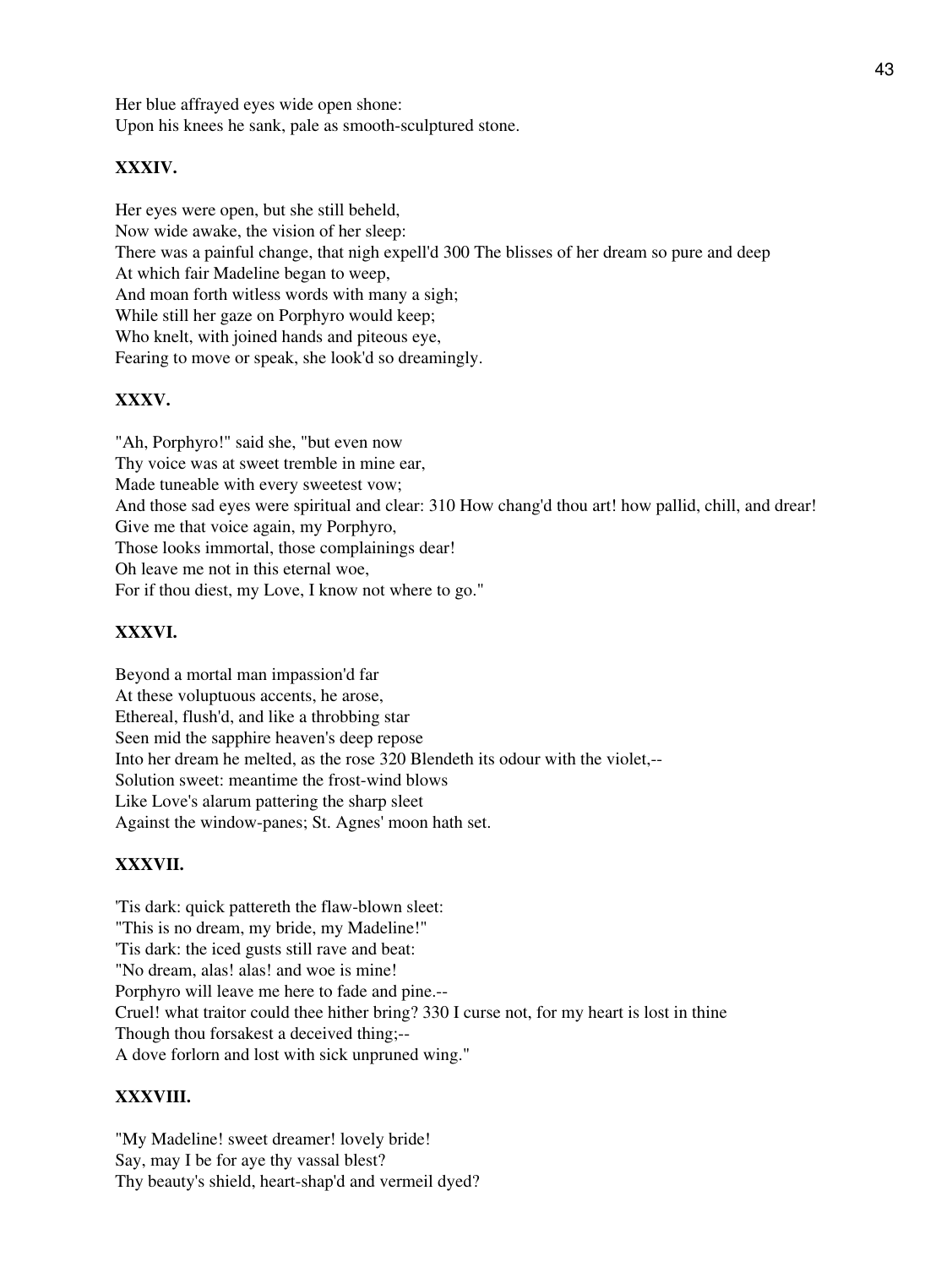Ah, silver shrine, here will I take my rest After so many hours of toil and quest, A famish'd pilgrim,--saved by miracle. Though I have found, I will not rob thy nest 340 Saving of thy sweet self; if thou think'st well To trust, fair Madeline, to no rude infidel."

## **XXXIX.**

"Hark! 'tis an elfin-storm from faery land, Of haggard seeming, but a boon indeed: Arise--arise! the morning is at hand;-- The bloated wassaillers will never heed:-- Let us away, my love, with happy speed; There are no ears to hear, or eyes to see,-- Drown'd all in Rhenish and the sleepy mead: Awake! arise! my love, and fearless be, 350 For o'er the southern moors I have a home for thee."

XL.

She hurried at his words, beset with fears, For there were sleeping dragons all around, At glaring watch, perhaps, with ready spears-- Down the wide stairs a darkling way they found.-- In all the house was heard no human sound. A chain-droop'd lamp was flickering by each door; The arras, rich with horseman, hawk, and hound, Flutter'd in the besieging wind's uproar; And the long carpets rose along the gusty floor. 360

### **XLI.**

They glide, like phantoms, into the wide hall; Like phantoms, to the iron porch, they glide; Where lay the Porter, in uneasy sprawl, With a huge empty flaggon by his side: The wakeful bloodhound rose, and shook his hide, But his sagacious eye an inmate owns: By one, and one, the bolts full easy slide:-- The chains lie silent on the footworn stones;-- The key turns, and the door upon its hinges groans.

#### **XLII.**

And they are gone: ay, ages long ago 370 These lovers fled away into the storm. That night the Baron dreamt of many a woe, And all his warrior-guests, with shade and form Of witch, and demon, and large coffin-worm, Were long be-nightmar'd. Angela the old Died palsy-twitch'd, with meagre face deform; The Beadsman, after thousand aves told, For aye unsought for slept among his ashes cold.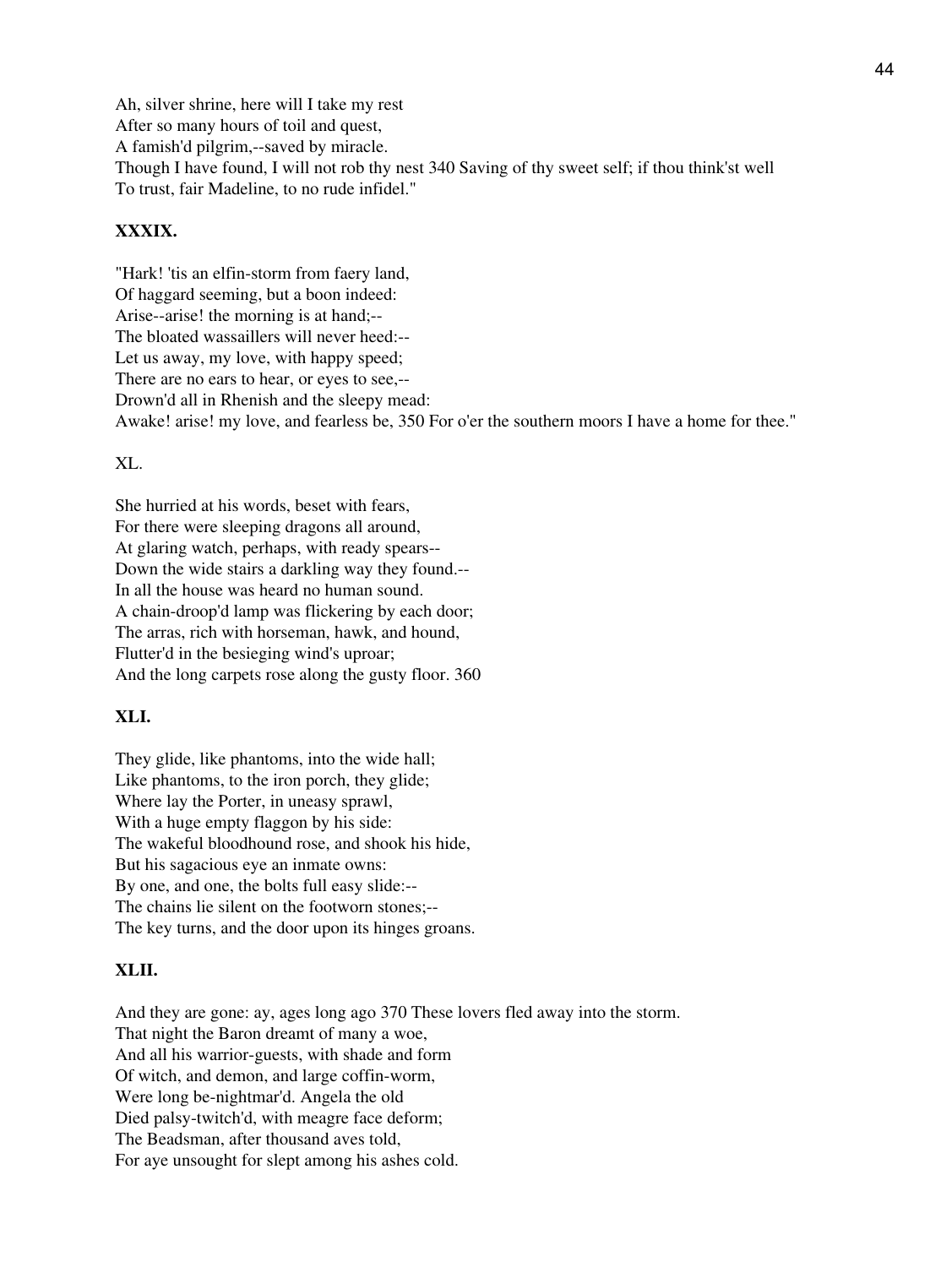#### **POEMS.**

#### **ODE TO A NIGHTINGALE.**

1.

My heart aches, and a drowsy numbness pains My sense, as though of hemlock I had drunk, Or emptied some dull opiate to the drains One minute past, and Lethe-wards had sunk: 'Tis not through envy of thy happy lot, But being too happy in thine happiness,-- That thou, light-winged Dryad of the trees,

In some melodious plot Of beechen green, and shadows numberless, Singest of summer in full-throated ease. 10

2.

O, for a draught of vintage! that hath been Cool'd a long age in the deep-delved earth, Tasting of Flora and the country green, Dance, and Provençal song, and sunburnt mirth! O for a beaker full of the warm South, Full of the true, the blushful Hippocrene, With beaded bubbles winking at the brim,

And purple-stained mouth; That I might drink, and leave the world unseen, And with thee fade away into the forest dim: 20

3.

Fade far away, dissolve, and quite forget What thou among the leaves hast never known, The weariness, the fever, and the fret Here, where men sit and hear each other groan; Where palsy shakes a few, sad, last gray hairs, Where youth grows pale, and spectre-thin, and dies; Where but to think is to be full of sorrow

And leaden-eyed despairs, Where Beauty cannot keep her lustrous eyes, Or new Love pine at them beyond to-morrow. 30

4.

Away! away! for I will fly to thee, Not charioted by Bacchus and his pards, But on the viewless wings of Poesy, Though the dull brain perplexes and retards: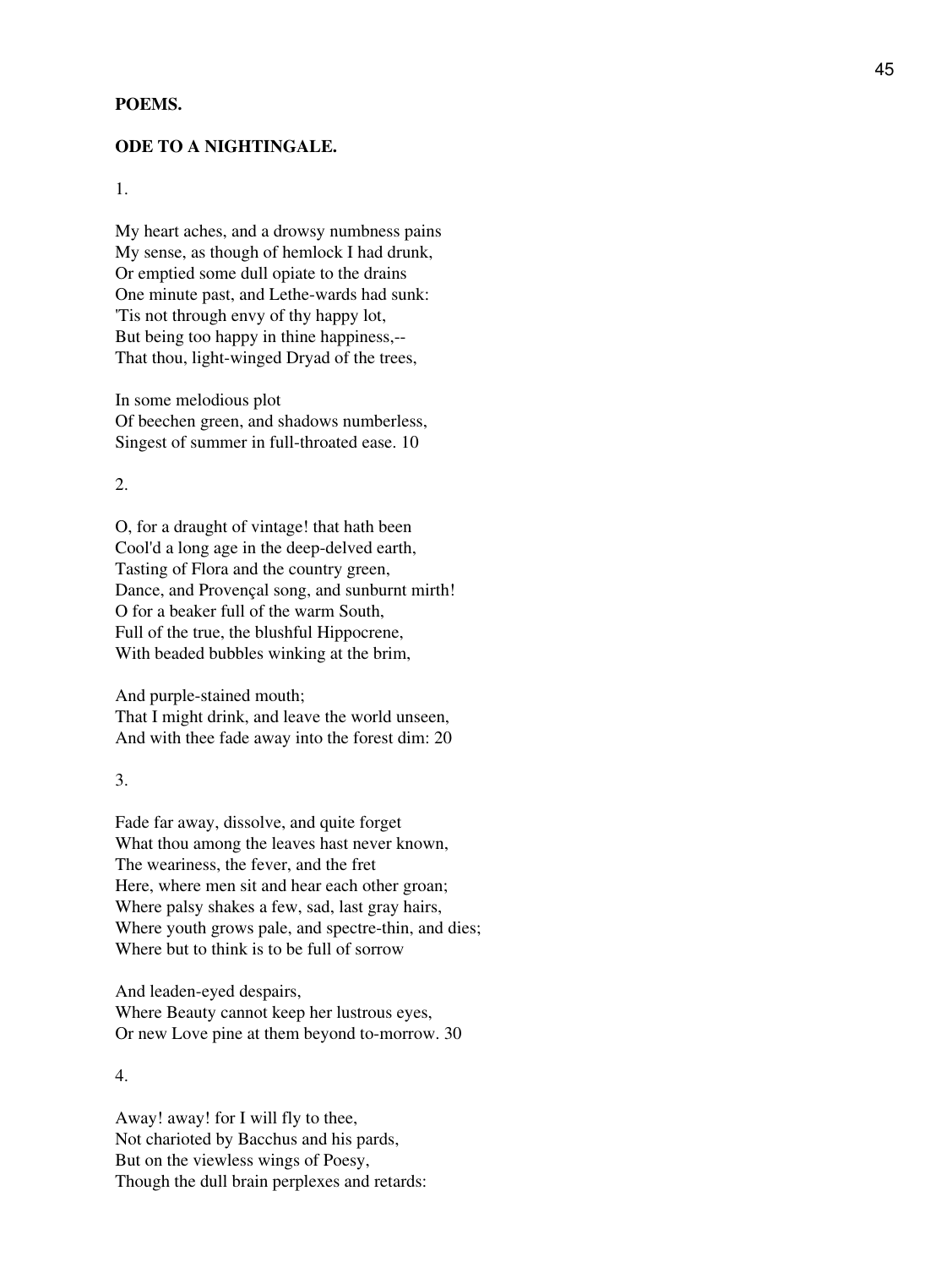Already with thee! tender is the night, And haply the Queen-Moon is on her throne, Cluster'd around by all her starry Fays;

But here there is no light, Save what from heaven is with the breezes blown Through verdurous glooms and winding mossy ways. 40

5.

I cannot see what flowers are at my feet, Nor what soft incense hangs upon the boughs, But, in embalmed darkness, guess each sweet Wherewith the seasonable month endows The grass, the thicket, and the fruit-tree wild; White hawthorn, and the pastoral eglantine; Fast fading violets cover'd up in leaves;

And mid-May's eldest child, The coming musk-rose, full of dewy wine, The murmurous haunt of flies on summer eves. 50

6.

Darkling I listen; and, for many a time I have been half in love with easeful Death, Call'd him soft names in many a mused rhyme, To take into the air my quiet breath; Now more than ever seems it rich to die, To cease upon the midnight with no pain, While thou art pouring forth thy soul abroad

In such an ecstasy! Still wouldst thou sing, and I have ears in vain-- To thy high requiem become a sod. 60

7.

Thou wast not born for death, immortal Bird! No hungry generations tread thee down; The voice I hear this passing night was heard In ancient days by emperor and clown: Perhaps the self-same song that found a path Through the sad heart of Ruth, when, sick for home, She stood in tears amid the alien corn;

The same that oft-times hath Charm'd magic casements, opening on the foam Of perilous seas, in faery lands forlorn. 70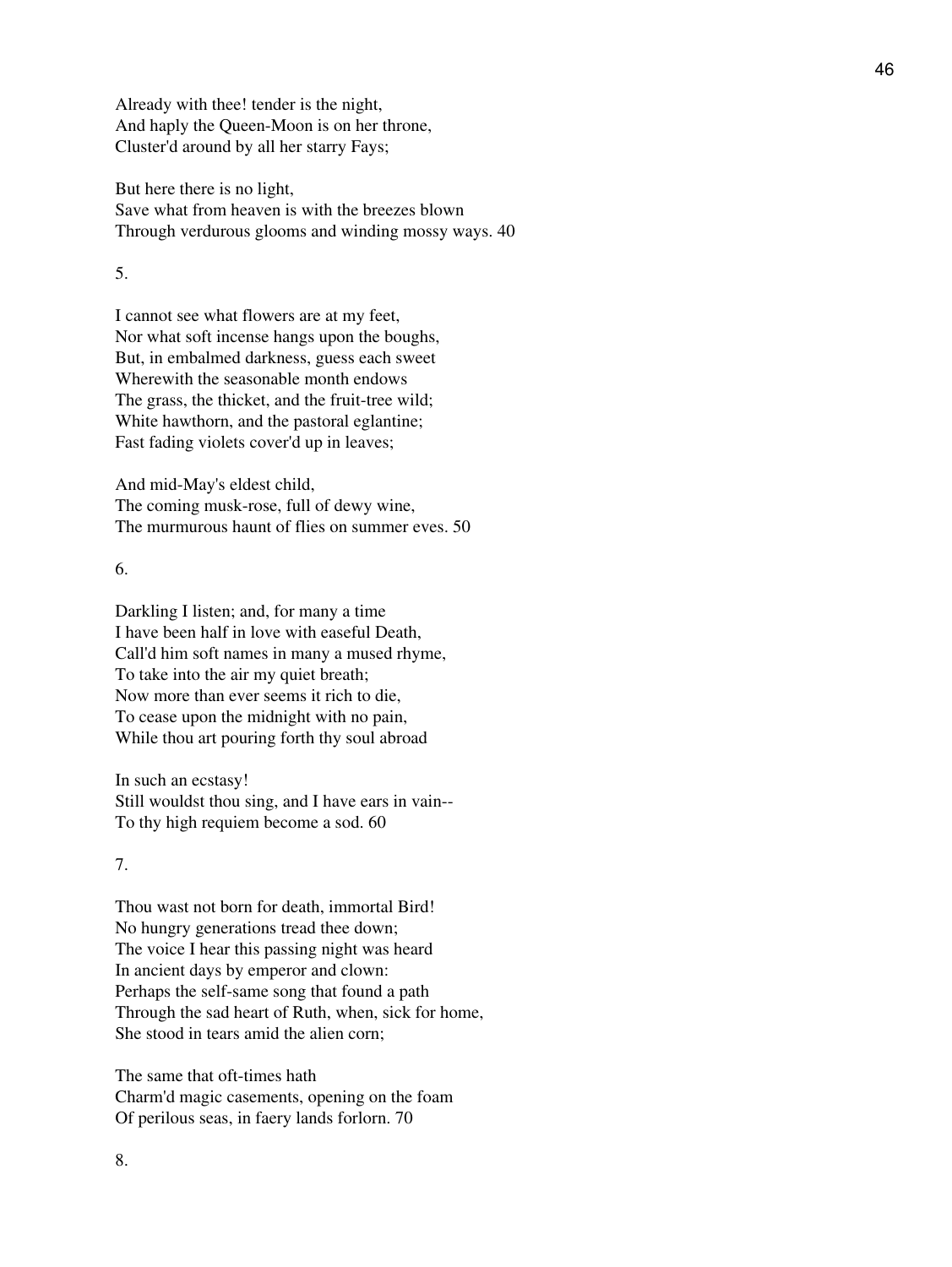Forlorn! the very word is like a bell To toll me back from thee to my sole self! Adieu! the fancy cannot cheat so well As she is fam'd to do, deceiving elf. Adieu! adieu! thy plaintive anthem fades Past the near meadows, over the still stream, Up the hill-side; and now 'tis buried deep

In the next valley-glades: Was it a vision, or a waking dream? Fled is that music:--Do I wake or sleep? 80

#### **ODE ON A GRECIAN URN.**

1.

Thou still unravish'd bride of quietness, Thou foster-child of silence and slow time, Sylvan historian, who canst thus express A flowery tale more sweetly than our rhyme: What leaf-fring'd legend haunts about thy shape Of deities or mortals, or of both, In Tempe or the dales of Arcady? What men or gods are these? What maidens loth? What mad pursuit? What struggle to escape?

What pipes and timbrels? What wild ecstasy? 10

### 2.

Heard melodies are sweet, but those unheard Are sweeter; therefore, ye soft pipes, play on; Not to the sensual ear, but, more endear'd, Pipe to the spirit ditties of no tone: Fair youth, beneath the trees, thou canst not leave Thy song, nor ever can those trees be bare; Bold Lover, never, never canst thou kiss, Though winning near the goal--yet, do not grieve; She cannot fade, though thou hast not thy bliss, For ever wilt thou love, and she be fair! 20

#### 3.

Ah, happy, happy boughs! that cannot shed Your leaves, nor ever bid the Spring adieu; And, happy melodist, unwearied, For ever piping songs for ever new; More happy love! more happy, happy love! For ever warm and still to be enjoy'd, For ever panting, and for ever young; All breathing human passion far above, That leaves a heart high-sorrowful and cloy'd,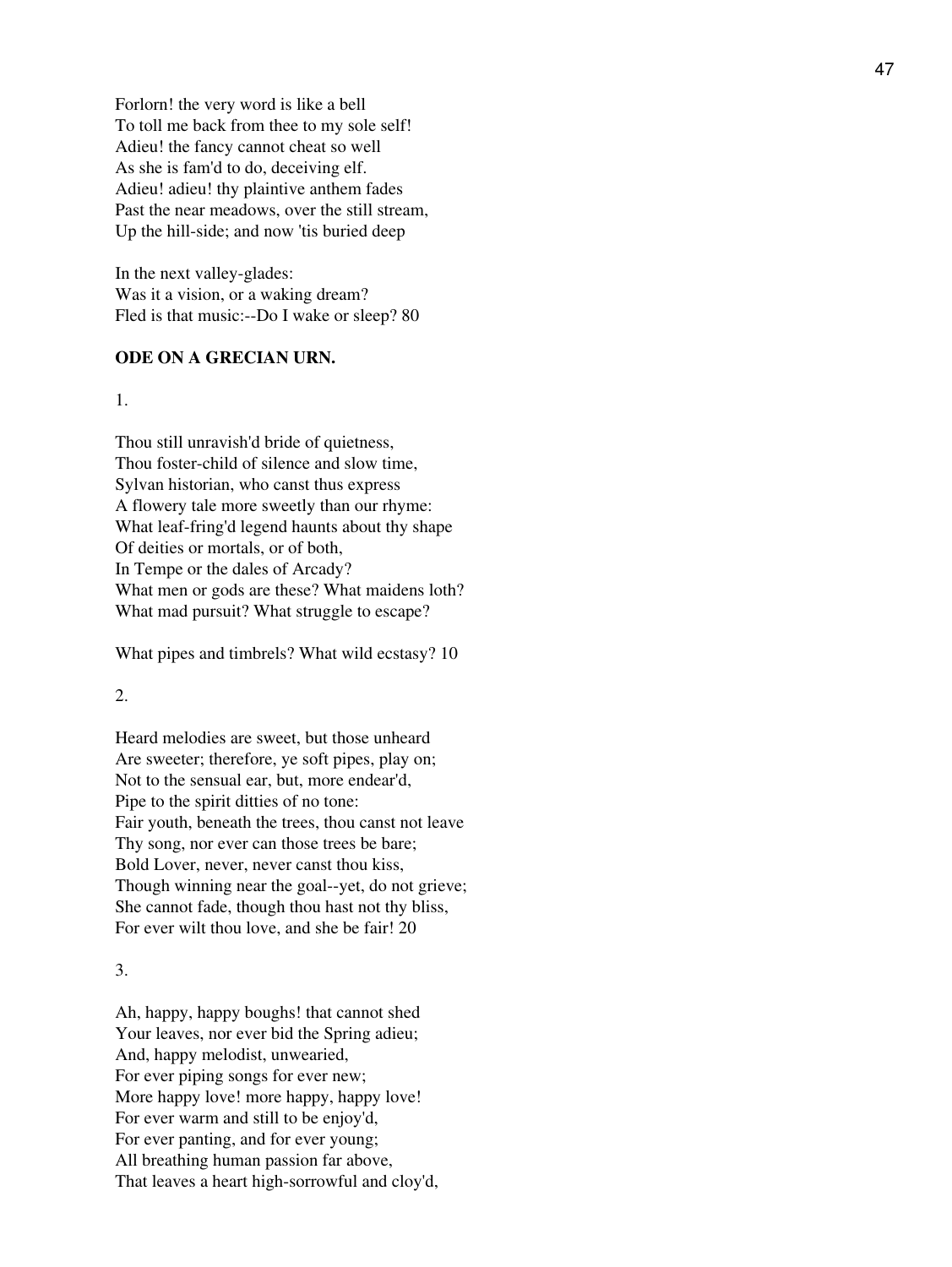A burning forehead, and a parching tongue. 30

4.

Who are these coming to the sacrifice? To what green altar, O mysterious priest, Lead'st thou that heifer lowing at the skies, And all her silken flanks with garlands drest? What little town by river or sea shore, Or mountain-built with peaceful citadel, Is emptied of this folk, this pious morn? And, little town, thy streets for evermore Will silent be; and not a soul to tell Why thou art desolate, can e'er return. 40

5.

O Attic shape! Fair attitude! with brede Of marble men and maidens overwrought, With forest branches and the trodden weed; Thou, silent form, dost tease us out of thought As doth eternity: Cold Pastoral! When old age shall this generation waste, Thou shalt remain, in midst of other woe Than ours, a friend to man, to whom thou say'st, "Beauty is truth, truth beauty,"--that is all Ye know on earth, and all ye need to know. 50

### **ODE TO PSYCHE.**

O Goddess! hear these tuneless numbers, wrung By sweet enforcement and remembrance dear, And pardon that thy secrets should be sung Even into thine own soft-conched ear: Surely I dreamt to-day, or did I see The winged Psyche with awaken'd eyes? I wander'd in a forest thoughtlessly, And, on the sudden, fainting with surprise, Saw two fair creatures, couched side by side In deepest grass, beneath the whisp'ring roof 10 Of leaves and trembled blossoms, where there ran

A brooklet, scarce espied: 'Mid hush'd, cool-rooted flowers, fragrant-eyed, Blue, silver-white, and budded Tyrian, They lay calm-breathing on the bedded grass; Their arms embraced, and their pinions too; Their lips touch'd not, but had not bade adieu, As if disjoined by soft-handed slumber, And ready still past kisses to outnumber At tender eye-dawn of aurorean love: 20

The winged boy I knew;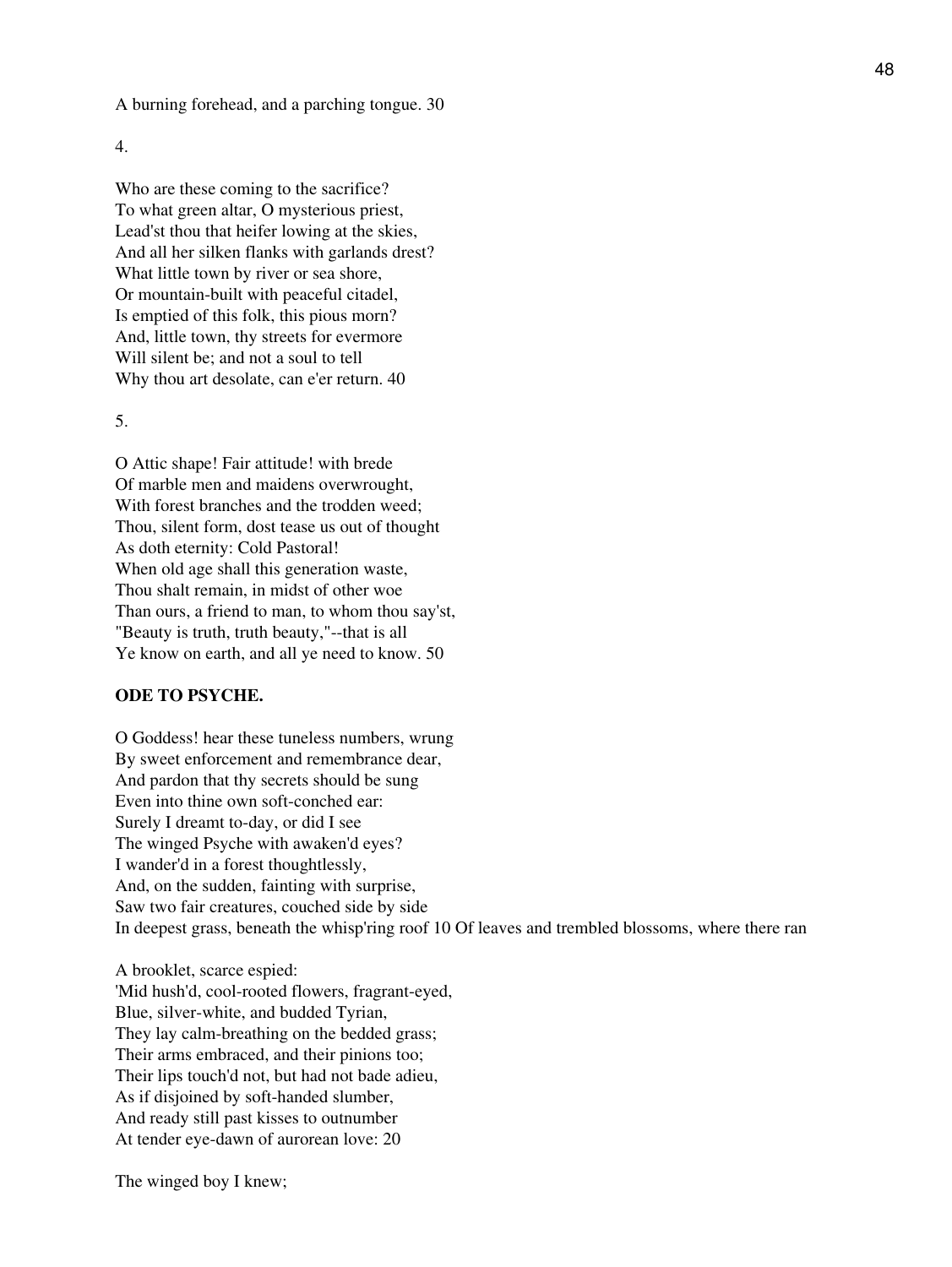But who wast thou, O happy, happy dove?

His Psyche true!

O latest born and loveliest vision far Of all Olympus' faded hierarchy! Fairer than Phoebe's sapphire-region'd star, Or Vesper, amorous glow-worm of the sky; Fairer than these, though temple thou hast none,

Nor altar heap'd with flowers; Nor virgin-choir to make delicious moan 30

Upon the midnight hours; No voice, no lute, no pipe, no incense sweet From chain-swung censer teeming; No shrine, no grove, no oracle, no heat Of pale-mouth'd prophet dreaming.

O brightest! though too late for antique vows, Too, too late for the fond believing lyre, When holy were the haunted forest boughs, Holy the air, the water, and the fire; Yet even in these days so far retir'd 40 From happy pieties, thy lucent fans, Fluttering among the faint Olympians, I see, and sing, by my own eyes inspired. So let me be thy choir, and make a moan

Upon the midnight hours; Thy voice, thy lute, thy pipe, thy incense sweet From swinged censer teeming; Thy shrine, thy grove, thy oracle, thy heat Of pale-mouth'd prophet dreaming.

Yes, I will be thy priest, and build a fane 50 In some untrodden region of my mind, Where branched thoughts, new grown with pleasant pain, Instead of pines shall murmur in the wind: Far, far around shall those dark-cluster'd trees Fledge the wild-ridged mountains steep by steep; And there by zephyrs, streams, and birds, and bees, The moss-lain Dryads shall be lull'd to sleep; And in the midst of this wide quietness A rosy sanctuary will I dress With the wreath'd trellis of a working brain, 60 With buds, and bells, and stars without a name, With all the gardener Fancy e'er could feign, Who breeding flowers, will never breed the same: And there shall be for thee all soft delight That shadowy thought can win, A bright torch, and a casement ope at night, To let the warm Love in!

**FANCY.**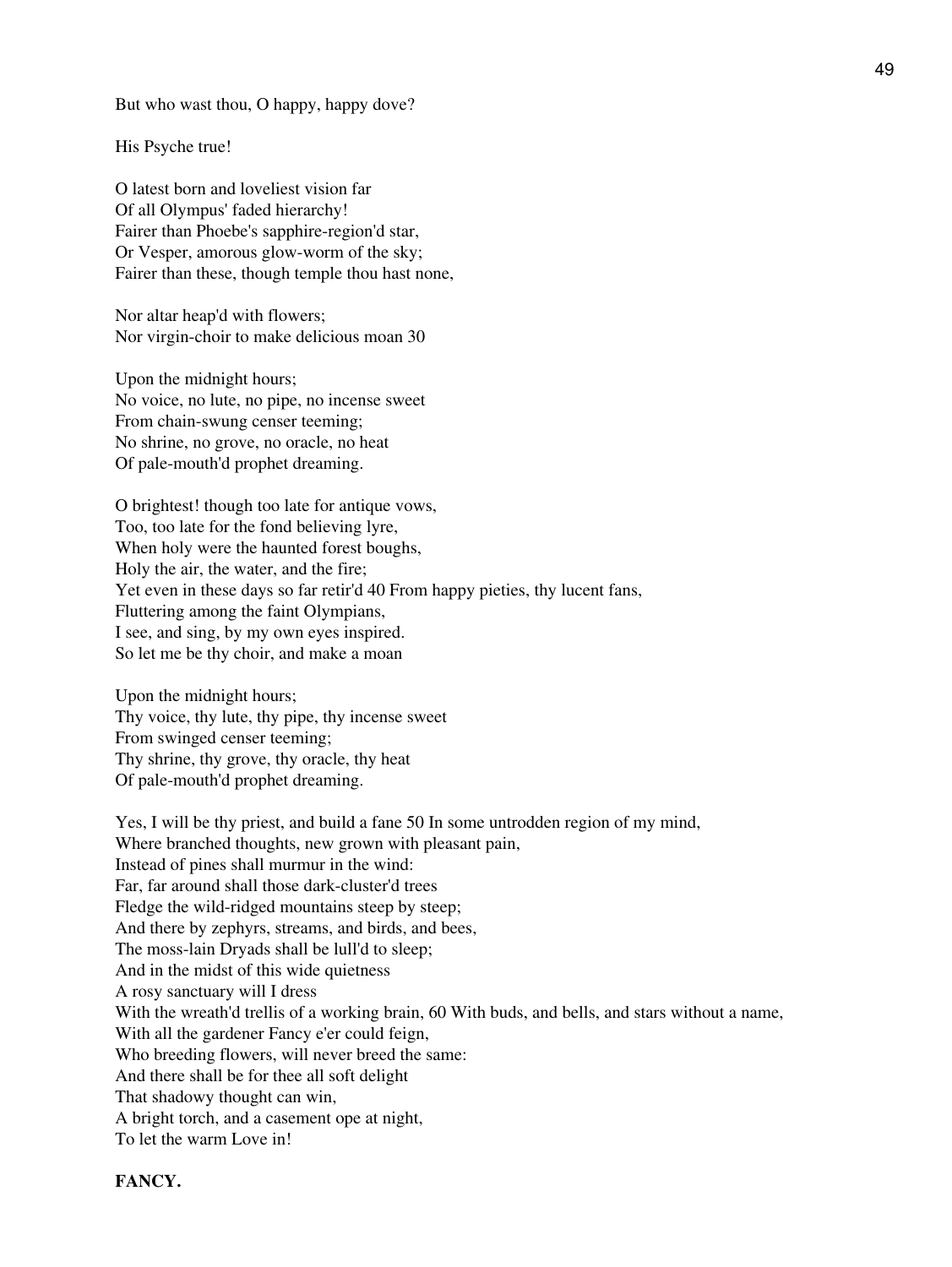Ever let the Fancy roam, Pleasure never is at home: At a touch sweet Pleasure melteth, Like to bubbles when rain pelteth; Then let winged Fancy wander Through the thought still spread beyond her: Open wide the mind's cage-door, She'll dart forth, and cloudward soar. O sweet Fancy! let her loose; Summer's joys are spoilt by use, 10 And the enjoying of the Spring Fades as does its blossoming; Autumn's red-lipp'd fruitage too, Blushing through the mist and dew, Cloys with tasting: What do then? Sit thee by the ingle, when The sear faggot blazes bright, Spirit of a winter's night; When the soundless earth is muffled, And the caked snow is shuffled 20 From the ploughboy's heavy shoon; When the Night doth meet the Noon In a dark conspiracy To banish Even from her sky. Sit thee there, and send abroad, With a mind self-overaw'd, Fancy, high-commission'd:--send her! She has vassals to attend her: She will bring, in spite of frost, Beauties that the earth hath lost; 30 She will bring thee, all together, All delights of summer weather; All the buds and bells of May, From dewy sward or thorny spray All the heaped Autumn's wealth, With a still, mysterious stealth: She will mix these pleasures up Like three fit wines in a cup, And thou shalt quaff it:--thou shalt hear Distant harvest-carols clear; 40 Rustle of the reaped corn; Sweet birds antheming the morn: And, in the same moment--hark! 'Tis the early April lark, Or the rooks, with busy caw, Foraging for sticks and straw. Thou shalt, at one glance, behold The daisy and the marigold; White-plum'd lilies, and the first Hedge-grown primrose that hath burst; 50 Shaded hyacinth, alway Sapphire queen of the mid-May; And every leaf, and every flower Pearled with the self-same shower. Thou shalt see the field-mouse peep Meagre from its celled sleep; And the snake all winter-thin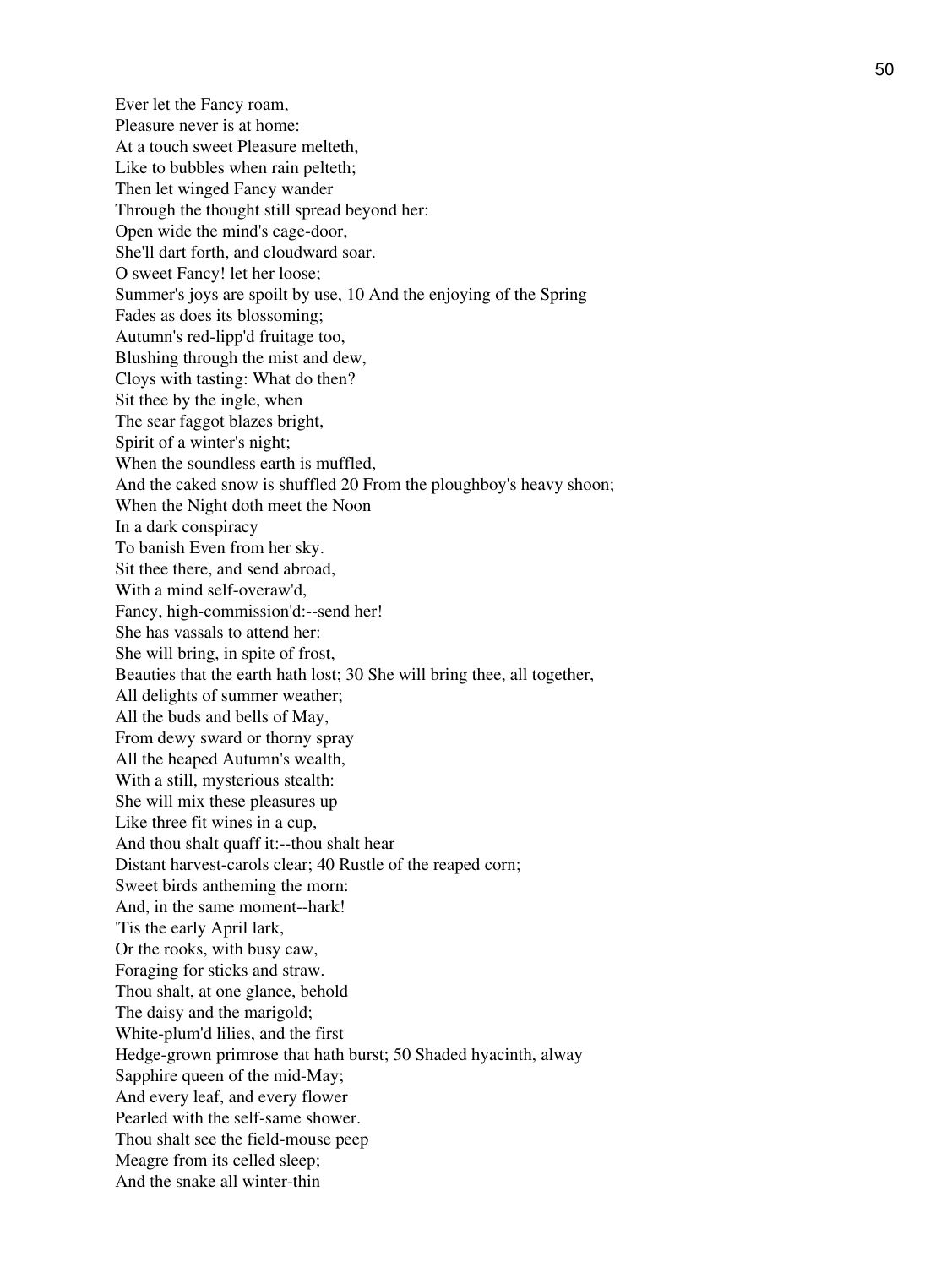Cast on sunny bank its skin; Freckled nest-eggs thou shalt see Hatching in the hawthorn-tree, 60 When the hen-bird's wing doth rest Quiet on her mossy nest; Then the hurry and alarm When the bee-hive casts its swarm; Acorns ripe down-pattering, While the autumn breezes sing. Oh, sweet Fancy! let her loose; Every thing is spoilt by use: Where's the cheek that doth not fade, Too much gaz'd at? Where's the maid 70 Whose lip mature is ever new? Where's the eye, however blue, Doth not weary? Where's the face One would meet in every place? Where's the voice, however soft, One would hear so very oft? At a touch sweet Pleasure melteth Like to bubbles when rain pelteth. Let, then, winged Fancy find Thee a mistress to thy mind: 80 Dulcet-eyed as Ceres' daughter, Ere the God of Torment taught her How to frown and how to chide; With a waist and with a side White as Hebe's, when her zone Slipt its golden clasp, and down Fell her kirtle to her feet, While she held the goblet sweet, And Jove grew languid.--Break the mesh Of the Fancy's silken leash; 90 Quickly break her prison-string And such joys as these she'll bring.-- Let the winged Fancy roam Pleasure never is at home.

### **ODE.**

Bards of Passion and of Mirth, Ye have left your souls on earth! Have ye souls in heaven too, Double-lived in regions new? Yes, and those of heaven commune With the spheres of sun and moon; With the noise of fountains wond'rous, And the parle of voices thund'rous; With the whisper of heaven's trees And one another, in soft ease 10 Seated on Elysian lawns Brows'd by none but Dian's fawns Underneath large blue-bells tented, Where the daisies are rose-scented, And the rose herself has got Perfume which on earth is not;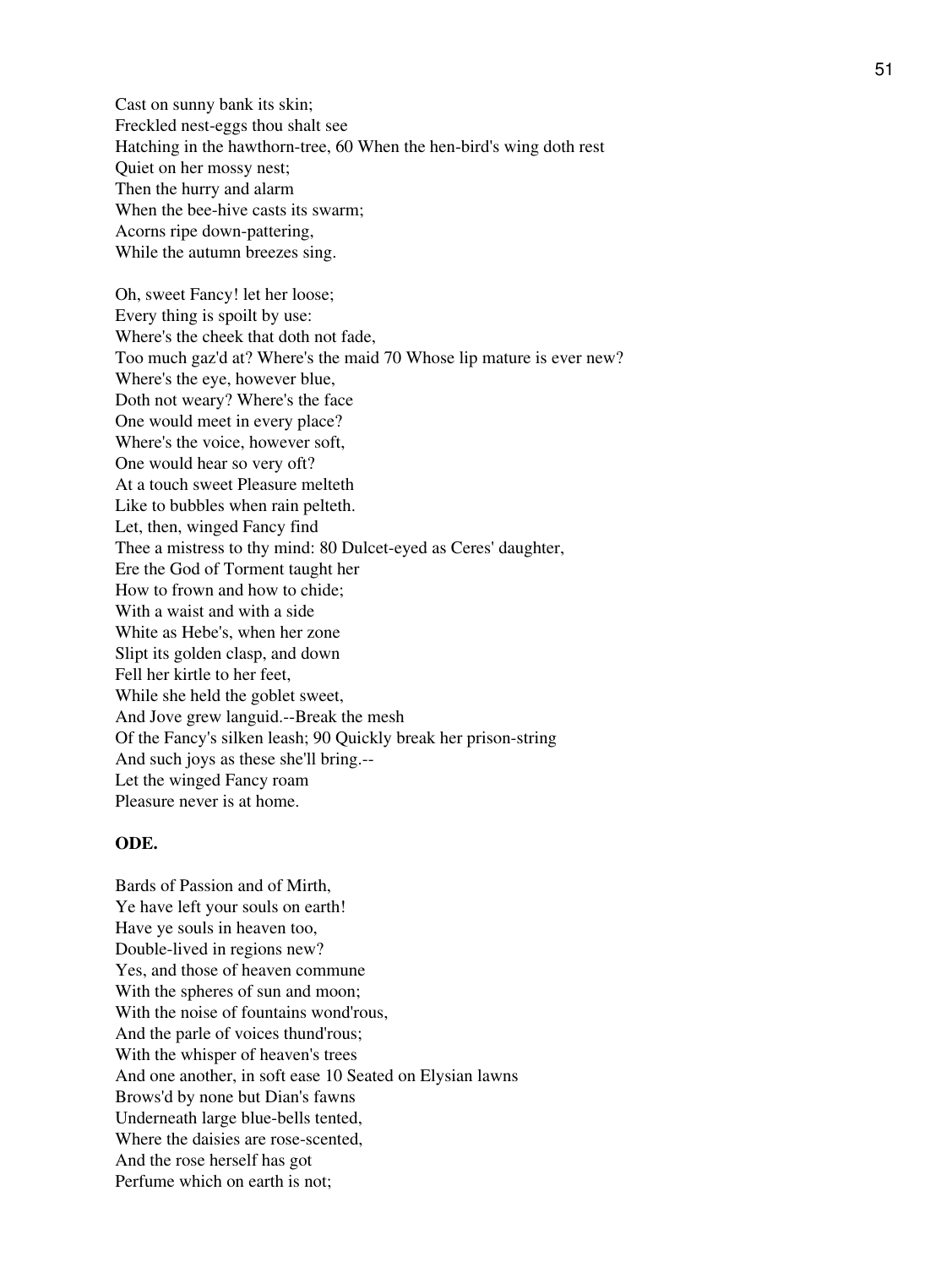Where the nightingale doth sing Not a senseless, tranced thing, But divine melodious truth; Philosophic numbers smooth; 20 Tales and golden histories Of heaven and its mysteries.

Thus ye live on high, and then On the earth ye live again; And the souls ye left behind you Teach us, here, the way to find you, Where your other souls are joying, Never slumber'd, never cloying. Here, your earth-born souls still speak To mortals, of their little week; 30 Of their sorrows and delights; Of their passions and their spites; Of their glory and their shame; What doth strengthen and what maim. Thus ye teach us, every day, Wisdom, though fled far away.

Bards of Passion and of Mirth, Ye have left your souls on earth! Ye have souls in heaven too, Double-lived in regions new! 40

## **LINES** ON **THE MERMAID TAVERN.**

Souls of Poets dead and gone, What Elysium have ye known, Happy field or mossy cavern, Choicer than the Mermaid Tavern? Have ye tippled drink more fine Than mine host's Canary wine? Or are fruits of Paradise Sweeter than those dainty pies Of venison? O generous food! Drest as though bold Robin Hood 10 Would, with his maid Marian, Sup and bowse from horn and can.

I have heard that on a day Mine host's sign-board flew away, Nobody knew whither, till An astrologer's old quill To a sheepskin gave the story, Said he saw you in your glory, Underneath a new old-sign Sipping beverage divine, 20 And pledging with contented smack The Mermaid in the Zodiac.

Souls of Poets dead and gone,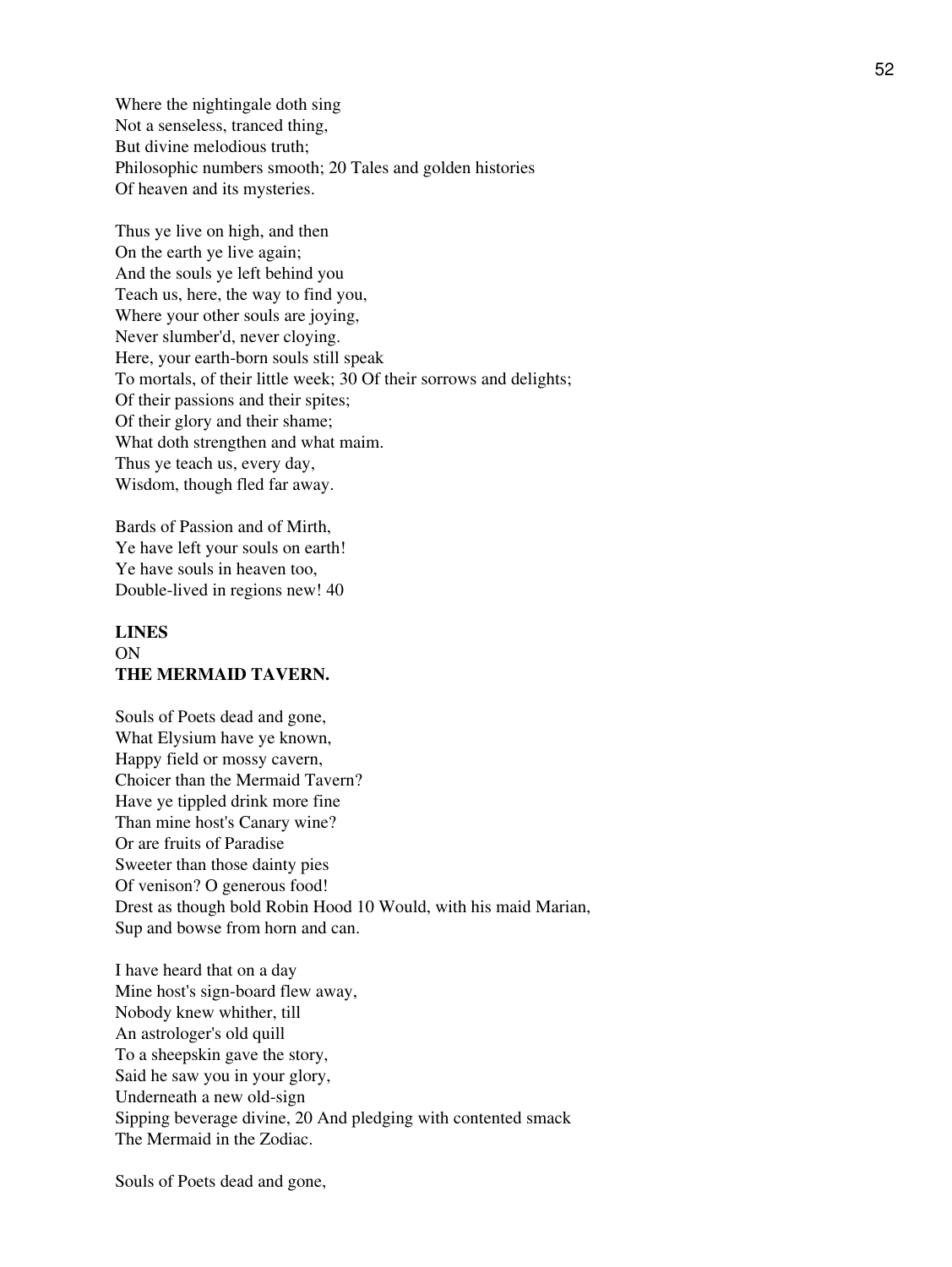What Elysium have ye known, Happy field or mossy cavern, Choicer than the Mermaid Tavern?

#### **ROBIN HOOD.**

#### **TO A FRIEND.**

No! those days are gone away, And their hours are old and gray, And their minutes buried all Under the down-trodden pall Of the leaves of many years: Many times have winter's shears, Frozen North, and chilling East, Sounded tempests to the feast Of the forest's whispering fleeces, Since men knew nor rent nor leases. 10

No, the bugle sounds no more, And the twanging bow no more; Silent is the ivory shrill Past the heath and up the hill; There is no mid-forest laugh, Where lone Echo gives the half To some wight, amaz'd to hear Jesting, deep in forest drear.

On the fairest time of June You may go, with sun or moon, 20 Or the seven stars to light you, Or the polar ray to right you; But you never may behold Little John, or Robin bold; Never one, of all the clan, Thrumming on an empty can Some old hunting ditty, while He doth his green way beguile To fair hostess Merriment, Down beside the pasture Trent; 30 For he left the merry tale Messenger for spicy ale.

Gone, the merry morris din; Gone, the song of Gamelyn; Gone, the tough-belted outlaw Idling in the "grenè shawe;" All are gone away and past! And if Robin should be cast Sudden from his turfed grave, And if Marian should have 40 Once again her forest days, She would weep, and he would craze: He would swear, for all his oaks, Fall'n beneath the dockyard strokes,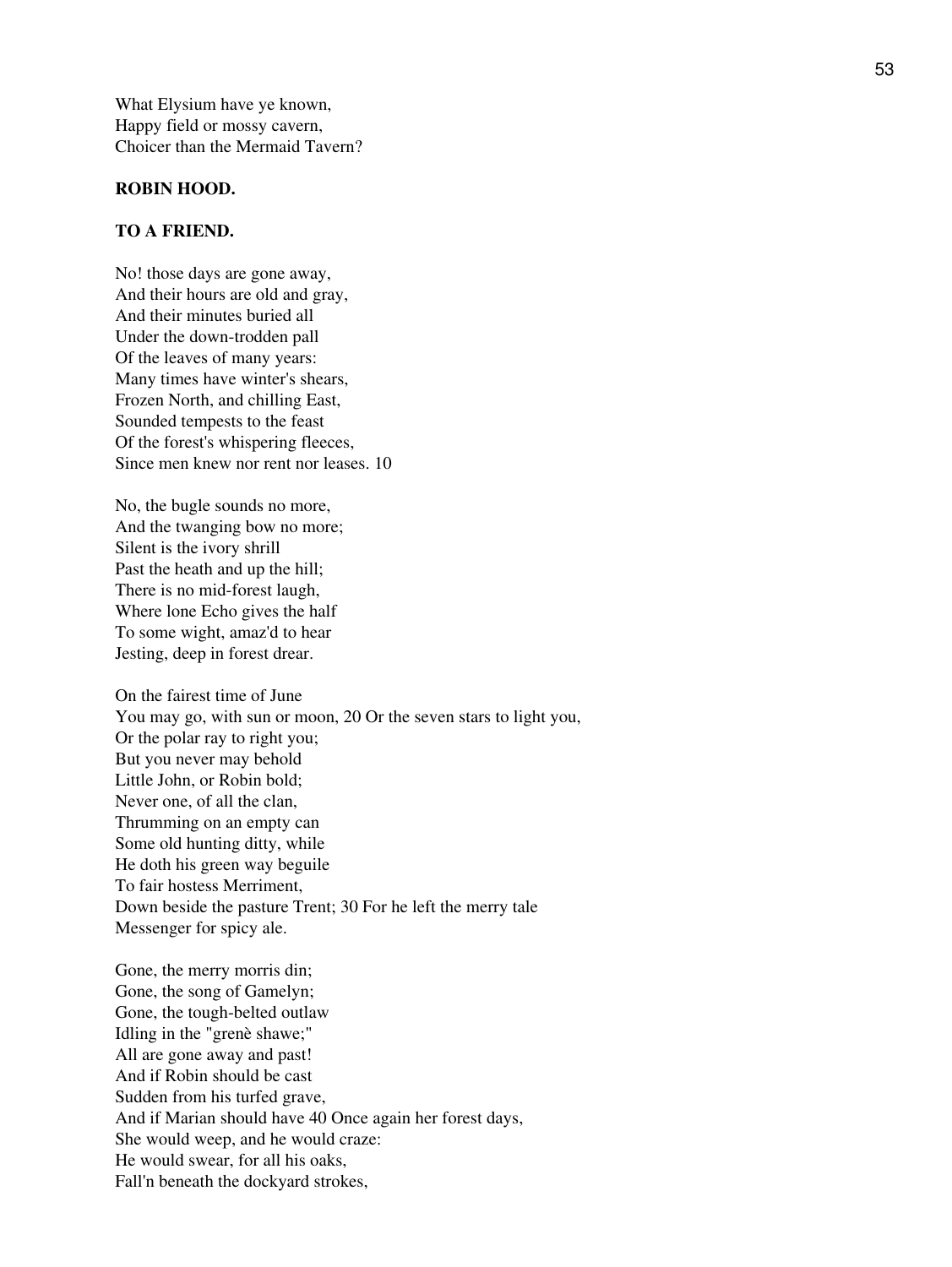Have rotted on the briny seas; She would weep that her wild bees Sang not to her--strange! that honey Can't be got without hard money!

So it is: yet let us sing, Honour to the old bow-string! 50 Honour to the bugle-horn! Honour to the woods unshorn! Honour to the Lincoln green! Honour to the archer keen! Honour to tight little John, And the horse he rode upon! Honour to bold Robin Hood, Sleeping in the underwood! Honour to maid Marian, And to all the Sherwood-clan! 60 Though their days have hurried by Let us two a burden try.

#### **TO AUTUMN.**

1.

Season of mists and mellow fruitfulness, Close bosom-friend of the maturing sun; Conspiring with him how to load and bless With fruit the vines that round the thatch-eves run; To bend with apples the moss'd cottage-trees, And fill all fruit with ripeness to the core; To swell the gourd, and plump the hazel shells With a sweet kernel; to set budding more, And still more, later flowers for the bees, Until they think warm days will never cease, 10 For Summer has o'er-brimm'd their clammy cells.

2.

Who hath not seen thee oft amid thy store? Sometimes whoever seeks abroad may find Thee sitting careless on a granary floor, Thy hair soft-lifted by the winnowing wind; Or on a half-reap'd furrow sound asleep, Drows'd with the fume of poppies, while thy hook Spares the next swath and all its twined flowers: And sometimes like a gleaner thou dost keep Steady thy laden head across a brook; 20 Or by a cyder-press, with patient look, Thou watchest the last oozings hours by hours.

3.

Where are the songs of Spring? Ay, where are they? Think not of them, thou hast thy music too,-- While barred clouds bloom the soft-dying day, And touch the stubble-plains with rosy hue;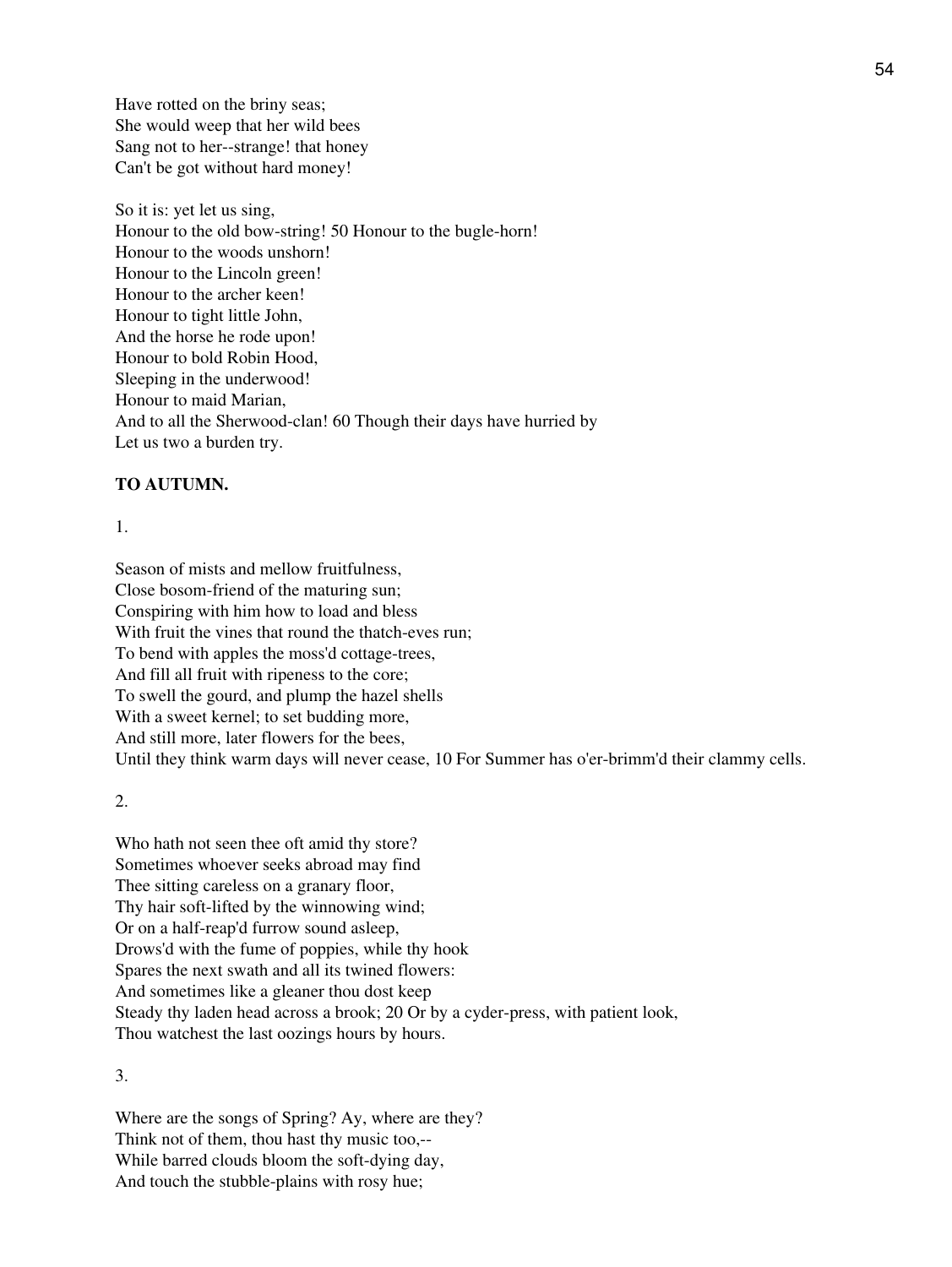Then in a wailful choir the small gnats mourn Among the river sallows, borne aloft Or sinking as the light wind lives or dies; And full-grown lambs loud bleat from hilly bourn; 30 Hedge-crickets sing; and now with treble soft The red-breast whistles from a garden-croft; And gathering swallows twitter in the skies.

### **ODE ON MELANCHOLY.**

#### 1.

No, no, go not to Lethe, neither twist Wolf's-bane, tight-rooted, for its poisonous wine; Nor suffer thy pale forehead to be kiss'd By nightshade, ruby grape of Proserpine; Make not your rosary of yew-berries, Nor let the beetle, nor the death-moth be Your mournful Psyche, nor the downy owl A partner in your sorrow's mysteries; For shade to shade will come too drowsily, And drown the wakeful anguish of the soul. 10

### 2.

But when the melancholy fit shall fall Sudden from heaven like a weeping cloud, That fosters the droop-headed flowers all, And hides the green hill in an April shroud; Then glut thy sorrow on a morning rose, Or on the rainbow of the salt sand-wave, Or on the wealth of globed peonies; Or if thy mistress some rich anger shows, Emprison her soft hand, and let her rave, And feed deep, deep upon her peerless eyes. 20

### 3.

She dwells with Beauty--Beauty that must die; And Joy, whose hand is ever at his lips Bidding adieu; and aching Pleasure nigh, Turning to poison while the bee-mouth sips: Ay, in the very temple of Delight Veil'd Melancholy has her sovran shrine, Though seen of none save him whose strenuous tongue Can burst Joy's grape against his palate fine; His soul shall taste the sadness of her might, And be among her cloudy trophies hung. 30

### **HYPERION.**

#### **A FRAGMENT.**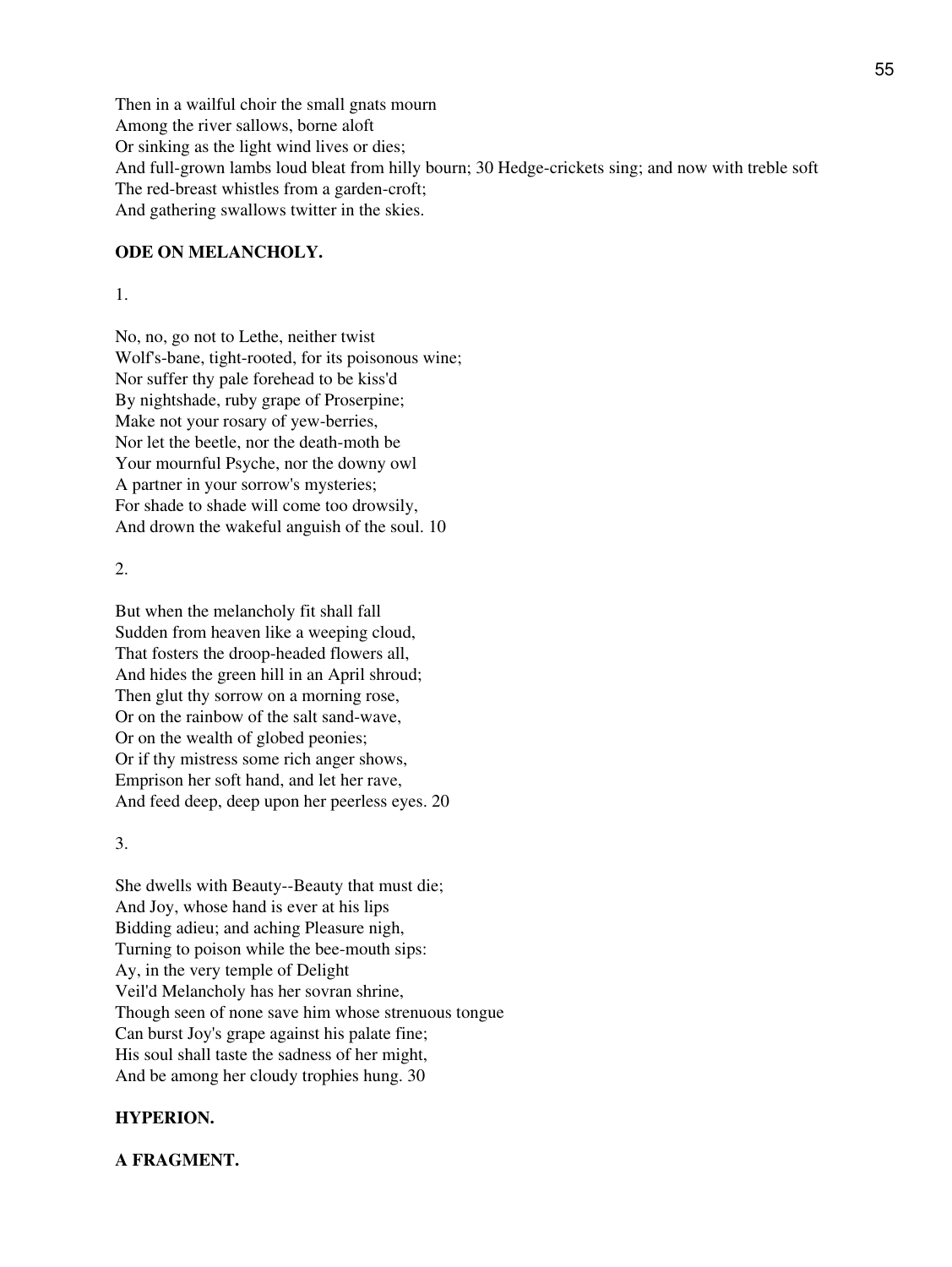### **BOOK I.**

Deep in the shady sadness of a vale Far sunken from the healthy breath of morn, Far from the fiery noon, and eve's one star, Sat gray-hair'd Saturn, quiet as a stone, Still as the silence round about his lair; Forest on forest hung about his head Like cloud on cloud. No stir of air was there, Not so much life as on a summer's day Robs not one light seed from the feather'd grass, But where the dead leaf fell, there did it rest. 10 A stream went voiceless by, still deadened more By reason of his fallen divinity Spreading a shade: the Naiad 'mid her reeds Press'd her cold finger closer to her lips.

Along the margin-sand large foot-marks went, No further than to where his feet had stray'd, And slept there since. Upon the sodden ground His old right hand lay nerveless, listless, dead, Unsceptred; and his realmless eyes were closed; While his bow'd head seem'd list'ning to the Earth, 20 His ancient mother, for some comfort yet.

It seem'd no force could wake him from his place; But there came one, who with a kindred hand Touch'd his wide shoulders, after bending low With reverence, though to one who knew it not. She was a Goddess of the infant world; By her in stature the tall Amazon Had stood a pigmy's height: she would have ta'en Achilles by the hair and bent his neck; Or with a finger stay'd Ixion's wheel. 30 Her face was large as that of Memphian sphinx, Pedestal'd haply in a palace court, When sages look'd to Egypt for their lore. But oh! how unlike marble was that face: How beautiful, if sorrow had not made Sorrow more beautiful than Beauty's self. There was a listening fear in her regard, As if calamity had but begun; As if the vanward clouds of evil days Had spent their malice, and the sullen rear 40 Was with its stored thunder labouring up. One hand she press'd upon that aching spot Where beats the human heart, as if just there, Though an immortal, she felt cruel pain: The other upon Saturn's bended neck She laid, and to the level of his ear Leaning with parted lips, some words she spake In solemn tenour and deep organ tone: Some mourning words, which in our feeble tongue Would come in these like accents; O how frail 50 To that large utterance of the early Gods! "Saturn, look up!--though wherefore, poor old King? I have no comfort for thee, no not one: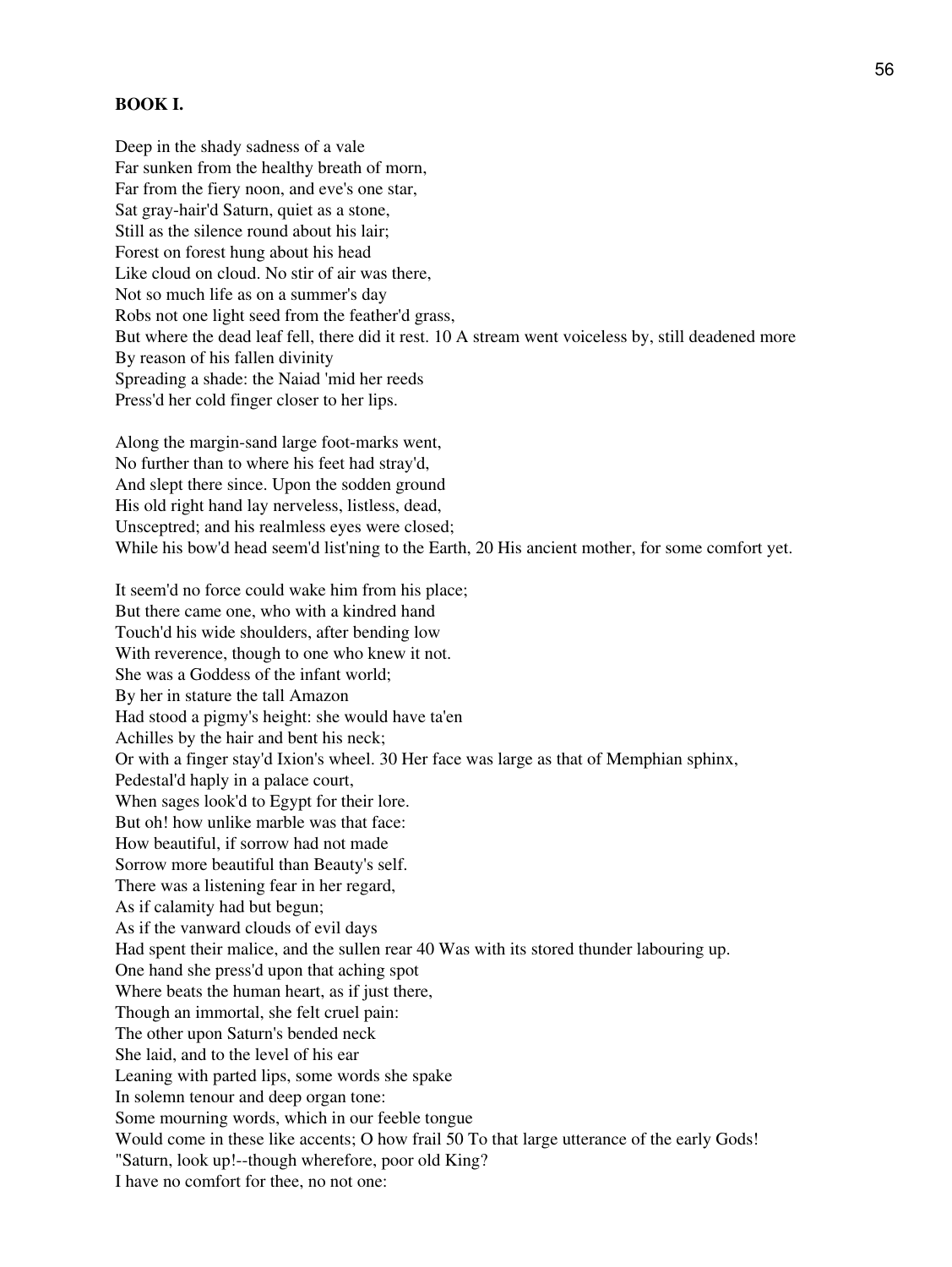I cannot say, 'O wherefore sleepest thou?' For heaven is parted from thee, and the earth Knows thee not, thus afflicted, for a God; And ocean too, with all its solemn noise, Has from thy sceptre pass'd; and all the air Is emptied of thine hoary majesty. Thy thunder, conscious of the new command, 60 Rumbles reluctant o'er our fallen house; And thy sharp lightning in unpractised hands Scorches and burns our once serene domain. O aching time! O moments big as years! All as ye pass swell out the monstrous truth, And press it so upon our weary griefs That unbelief has not a space to breathe. Saturn, sleep on:--O thoughtless, why did I Thus violate thy slumbrous solitude? Why should I ope thy melancholy eyes? 70 Saturn, sleep on! while at thy feet I weep." As when, upon a tranced summer-night, Those green-rob'd senators of mighty woods, Tall oaks, branch-charmed by the earnest stars, Dream, and so dream all night without a stir, Save from one gradual solitary gust Which comes upon the silence, and dies off, As if the ebbing air had but one wave; So came these words and went; the while in tears She touch'd her fair large forehead to the ground, 80 Just where her falling hair might be outspread A soft and silken mat for Saturn's feet. One moon, with alteration slow, had shed Her silver seasons four upon the night, And still these two were postured motionless, Like natural sculpture in cathedral cavern; The frozen God still couchant on the earth, And the sad Goddess weeping at his feet: Until at length old Saturn lifted up His faded eyes, and saw his kingdom gone, 90 And all the gloom and sorrow of the place, And that fair kneeling Goddess; and then spake, As with a palsied tongue, and while his beard Shook horrid with such aspen-malady: "O tender spouse of gold Hyperion, Thea, I feel thee ere I see thy face; Look up, and let me see our doom in it; Look up, and tell me if this feeble shape Is Saturn's; tell me, if thou hear'st the voice Of Saturn; tell me, if this wrinkling brow, 100 Naked and bare of its great diadem, Peers like the front of Saturn. Who had power To make me desolate? whence came the strength? How was it nurtur'd to such bursting forth, While Fate seem'd strangled in my nervous grasp? But it is so; and I am smother'd up, And buried from all godlike exercise Of influence benign on planets pale, Of admonitions to the winds and seas,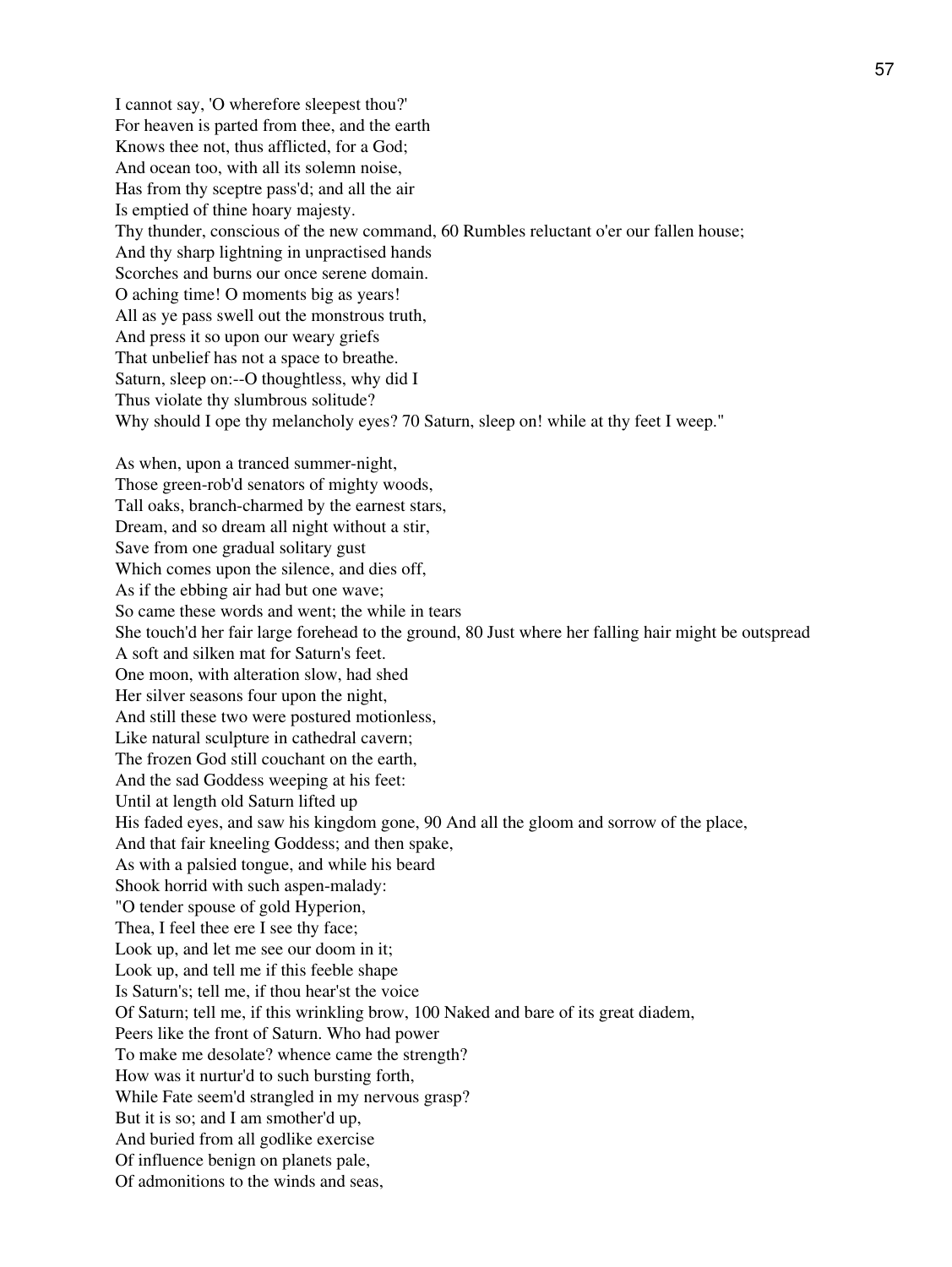Of peaceful sway above man's harvesting, 110 And all those acts which Deity supreme Doth ease its heart of love in.--I am gone Away from my own bosom: I have left My strong identity, my real self, Somewhere between the throne, and where I sit Here on this spot of earth. Search, Thea, search! Open thine eyes eterne, and sphere them round Upon all space: space starr'd, and lorn of light; Space region'd with life-air; and barren void; Spaces of fire, and all the yawn of hell.-- 120 Search, Thea, search! and tell me, if thou seest A certain shape or shadow, making way With wings or chariot fierce to repossess A heaven he lost erewhile: it must--it must Be of ripe progress--Saturn must be King. Yes, there must be a golden victory; There must be Gods thrown down, and trumpets blown Of triumph calm, and hymns of festival Upon the gold clouds metropolitan, Voices of soft proclaim, and silver stir 130 Of strings in hollow shells; and there shall be Beautiful things made new, for the surprise Of the sky-children; I will give command: Thea! Thea! Thea! where is Saturn?"

This passion lifted him upon his feet, And made his hands to struggle in the air, His Druid locks to shake and ooze with sweat, His eyes to fever out, his voice to cease. He stood, and heard not Thea's sobbing deep; A little time, and then again he snatch'd 140 Utterance thus.--"But cannot I create? Cannot I form? Cannot I fashion forth Another world, another universe, To overbear and crumble this to nought? Where is another chaos? Where?"--That word Found way unto Olympus, and made quake The rebel three.--Thea was startled up, And in her bearing was a sort of hope, As thus she quick-voic'd spake, yet full of awe.

"This cheers our fallen house: come to our friends, 150 O Saturn! come away, and give them heart; I know the covert, for thence came I hither." Thus brief; then with beseeching eyes she went With backward footing through the shade a space: He follow'd, and she turn'd to lead the way Through aged boughs, that yielded like the mist Which eagles cleave upmounting from their nest.

Meanwhile in other realms big tears were shed, More sorrow like to this, and such like woe, Too huge for mortal tongue or pen of scribe: 160 The Titans fierce, self-hid, or prison-bound, Groan'd for the old allegiance once more, And listen'd in sharp pain for Saturn's voice. But one of the whole mammoth-brood still kept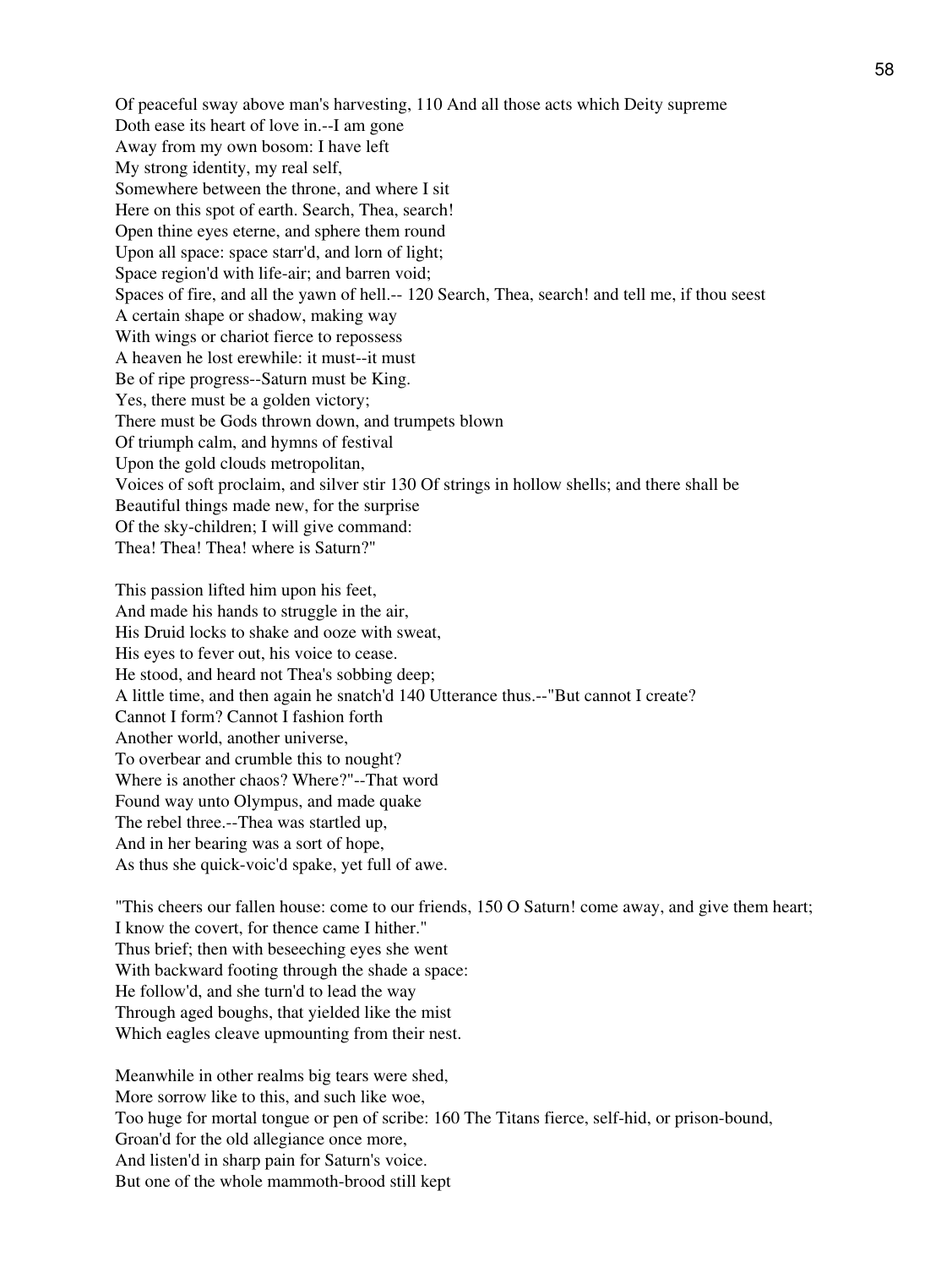His sov'reignty, and rule, and majesty;-- Blazing Hyperion on his orbed fire Still sat, still snuff'd the incense, teeming up From man to the sun's God; yet unsecure: For as among us mortals omens drear Fright and perplex, so also shuddered he-- 170 Not at dog's howl, or gloom-bird's hated screech, Or the familiar visiting of one Upon the first toll of his passing-bell, Or prophesyings of the midnight lamp; But horrors, portion'd to a giant nerve, Oft made Hyperion ache. His palace bright Bastion'd with pyramids of glowing gold, And touch'd with shade of bronzed obelisks, Glar'd a blood-red through all its thousand courts, Arches, and domes, and fiery galleries; 180 And all its curtains of Aurorian clouds Flush'd angerly: while sometimes eagle's wings, Unseen before by Gods or wondering men, Darken'd the place; and neighing steeds were heard, Not heard before by Gods or wondering men. Also, when he would taste the spicy wreaths Of incense, breath'd aloft from sacred hills, Instead of sweets, his ample palate took Savour of poisonous brass and metal sick: And so, when harbour'd in the sleepy west, 190 After the full completion of fair day,-- For rest divine upon exalted couch And slumber in the arms of melody, He pac'd away the pleasant hours of ease With stride colossal, on from hall to hall; While far within each aisle and deep recess, His winged minions in close clusters stood, Amaz'd and full of fear; like anxious men Who on wide plains gather in panting troops, When earthquakes jar their battlements and towers. 200 Even now, while Saturn, rous'd from icy trance, Went step for step with Thea through the woods, Hyperion, leaving twilight in the rear, Came slope upon the threshold of the west; Then, as was wont, his palace-door flew ope In smoothest silence, save what solemn tubes, Blown by the serious Zephyrs, gave of sweet And wandering sounds, slow-breathed melodies; And like a rose in vermeil tint and shape, In fragrance soft, and coolness to the eye, 210 That inlet to severe magnificence Stood full blown, for the God to enter in. He enter'd, but he enter'd full of wrath; His flaming robes stream'd out beyond his heels, And gave a roar, as if of earthly fire,

That scar'd away the meek ethereal Hours

And made their dove-wings tremble. On he flared,

From stately nave to nave, from vault to vault,

Through bowers of fragrant and enwreathed light,

And diamond-paved lustrous long arcades, 220 Until he reach'd the great main cupola;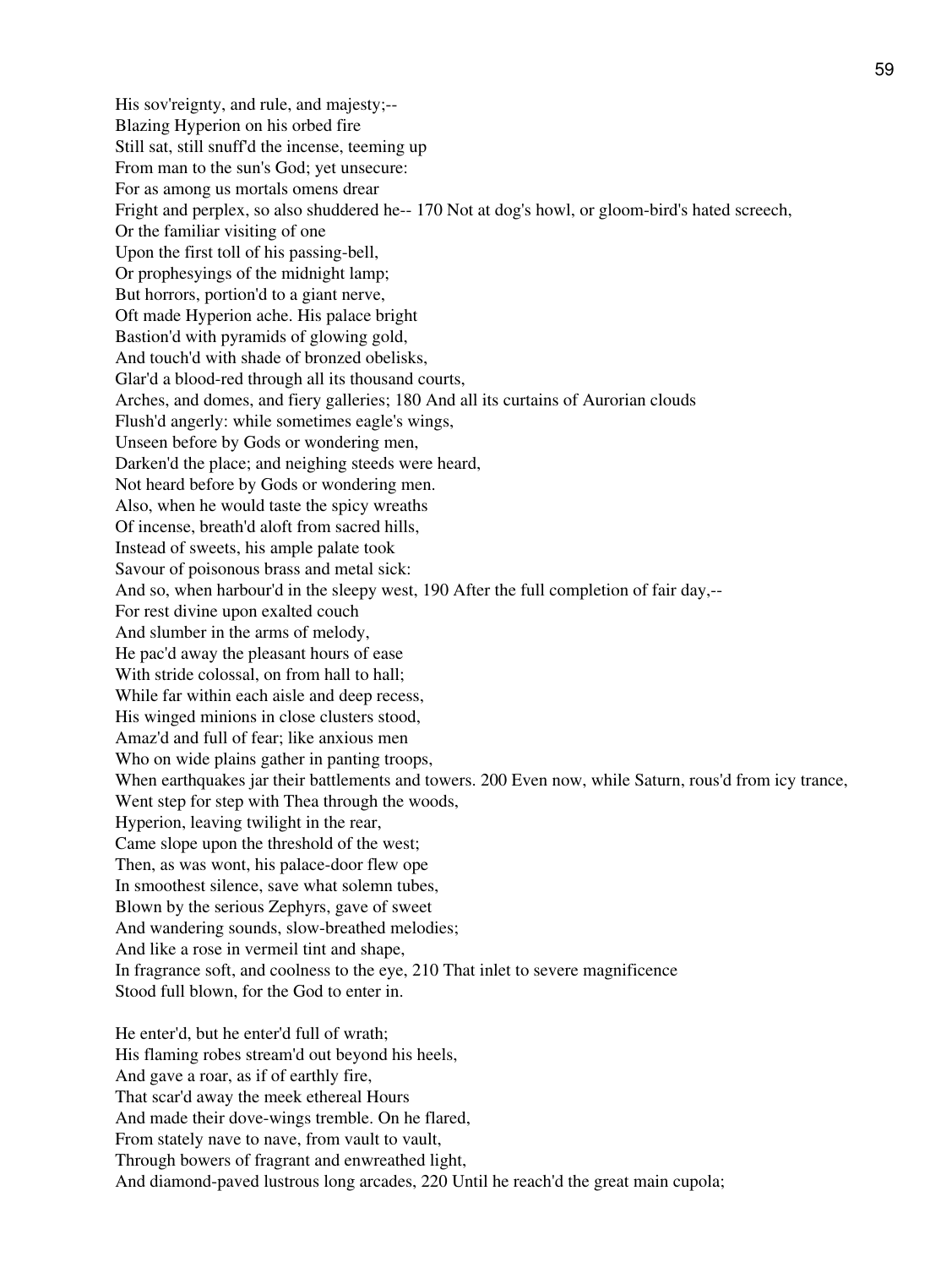There standing fierce beneath, he stampt his foot, And from the basements deep to the high towers Jarr'd his own golden region; and before The quavering thunder thereupon had ceas'd, His voice leapt out, despite of godlike curb, To this result: "O dreams of day and night! O monstrous forms! O effigies of pain! O spectres busy in a cold, cold gloom! O lank-eared Phantoms of black-weeded pools! 230 Why do I know ye? why have I seen ye? why Is my eternal essence thus distraught To see and to behold these horrors new? Saturn is fallen, am I too to fall? Am I to leave this haven of my rest, This cradle of my glory, this soft clime, This calm luxuriance of blissful light, These crystalline pavilions, and pure fanes, Of all my lucent empire? It is left Deserted, void, nor any haunt of mine. 240 The blaze, the splendor, and the symmetry, I cannot see--but darkness, death and darkness. Even here, into my centre of repose, The shady visions come to domineer, Insult, and blind, and stifle up my pomp.-- Fall!--No, by Tellus and her briny robes! Over the fiery frontier of my realms I will advance a terrible right arm Shall scare that infant thunderer, rebel Jove, And bid old Saturn take his throne again."-- 250 He spake, and ceas'd, the while a heavier threat Held struggle with his throat but came not forth; For as in theatres of crowded men Hubbub increases more they call out "Hush!" So at Hyperion's words the Phantoms pale Bestirr'd themselves, thrice horrible and cold; And from the mirror'd level where he stood A mist arose, as from a scummy marsh. At this, through all his bulk an agony Crept gradual, from the feet unto the crown, 260 Like a lithe serpent vast and muscular Making slow way, with head and neck convuls'd From over-strained might. Releas'd, he fled To the eastern gates, and full six dewy hours Before the dawn in season due should blush, He breath'd fierce breath against the sleepy portals, Clear'd them of heavy vapours, burst them wide Suddenly on the ocean's chilly streams. The planet orb of fire, whereon he rode Each day from east to west the heavens through, 270 Spun round in sable curtaining of clouds; Not therefore veiled quite, blindfold, and hid, But ever and anon the glancing spheres, Circles, and arcs, and broad-belting colure, Glow'd through, and wrought upon the muffling dark Sweet-shaped lightnings from the nadir deep Up to the zenith,--hieroglyphics old, Which sages and keen-eyed astrologers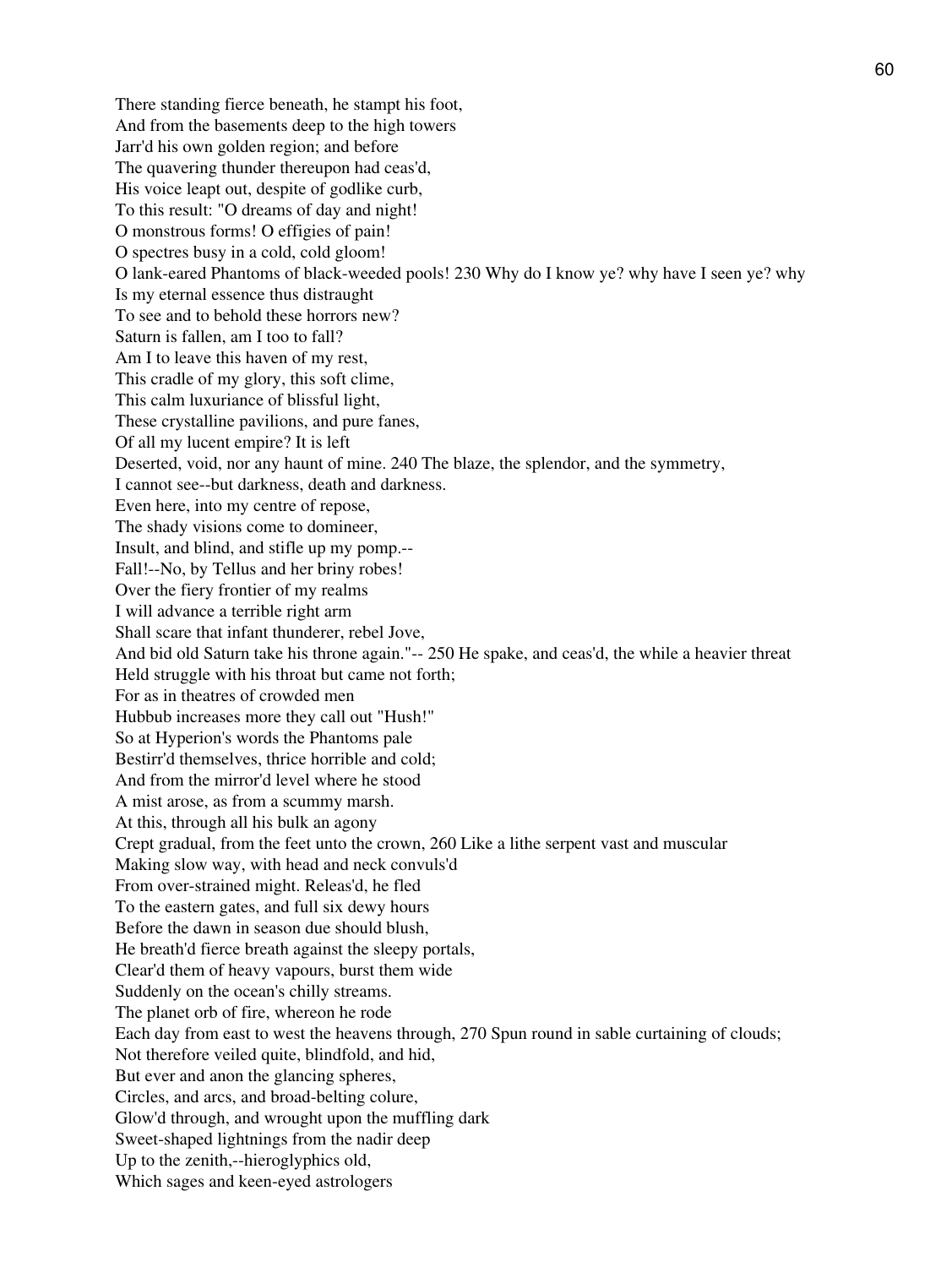Then living on the earth, with labouring thought Won from the gaze of many centuries: 280 Now lost, save what we find on remnants huge Of stone, or marble swart; their import gone, Their wisdom long since fled.--Two wings this orb Possess'd for glory, two fair argent wings, Ever exalted at the God's approach: And now, from forth the gloom their plumes immense Rose, one by one, till all outspreaded were; While still the dazzling globe maintain'd eclipse, Awaiting for Hyperion's command. Fain would he have commanded, fain took throne 290 And bid the day begin, if but for change. He might not:--No, though a primeval God: The sacred seasons might not be disturb'd. Therefore the operations of the dawn Stay'd in their birth, even as here 'tis told. Those silver wings expanded sisterly, Eager to sail their orb; the porches wide Open'd upon the dusk demesnes of night And the bright Titan, phrenzied with new woes, Unus'd to bend, by hard compulsion bent 300 His spirit to the sorrow of the time; And all along a dismal rack of clouds, Upon the boundaries of day and night, He stretch'd himself in grief and radiance faint. There as he lay, the Heaven with its stars Look'd down on him with pity, and the voice Of Coelus, from the universal space, Thus whisper'd low and solemn in his ear. "O brightest of my children dear, earth-born And sky-engendered, Son of Mysteries 310 All unrevealed even to the powers Which met at thy creating; at whose joys And palpitations sweet, and pleasures soft, I, Coelus, wonder, how they came and whence; And at the fruits thereof what shapes they be, Distinct, and visible; symbols divine, Manifestations of that beauteous life Diffus'd unseen throughout eternal space: Of these new-form'd art thou, oh brightest child! Of these, thy brethren and the Goddesses! 320 There is sad feud among ye, and rebellion Of son against his sire. I saw him fall, I saw my first-born tumbled from his throne! To me his arms were spread, to me his voice Found way from forth the thunders round his head! Pale wox I, and in vapours hid my face. Art thou, too, near such doom? vague fear there is: For I have seen my sons most unlike Gods. Divine ye were created, and divine In sad demeanour, solemn, undisturb'd, 330 Unruffled, like high Gods, ye liv'd and ruled: Now I behold in you fear, hope, and wrath; Actions of rage and passion; even as I see them, on the mortal world beneath, In men who die.--This is the grief, O Son! Sad sign of ruin, sudden dismay, and fall!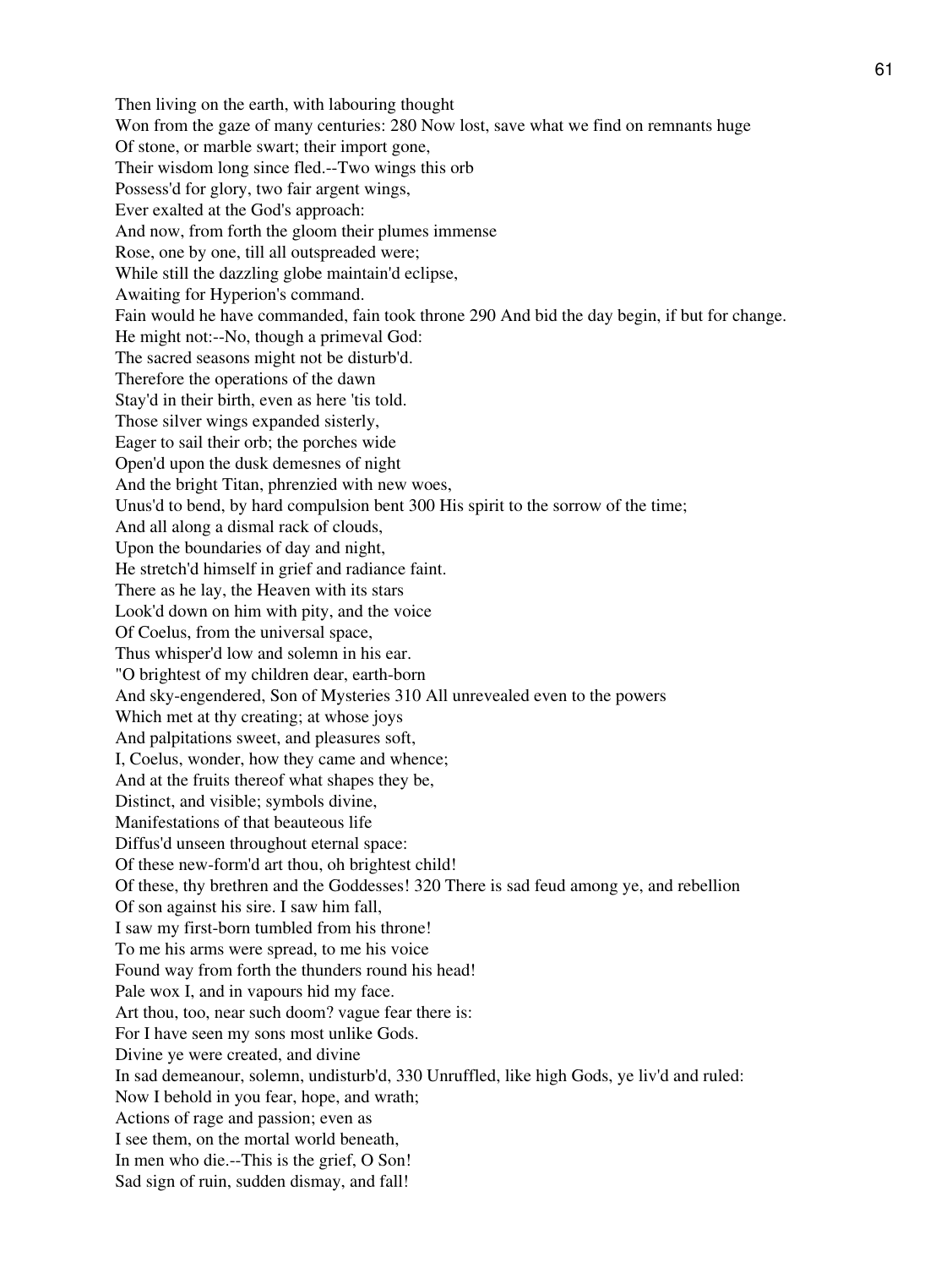Yet do thou strive; as thou art capable, As thou canst move about, an evident God; And canst oppose to each malignant hour Ethereal presence:--I am but a voice; 340 My life is but the life of winds and tides, No more than winds and tides can I avail:-- But thou canst.--Be thou therefore in the van Of circumstance; yea, seize the arrow's barb Before the tense string murmur.--To the earth! For there thou wilt find Saturn, and his woes. Meantime I will keep watch on thy bright sun, And of thy seasons be a careful nurse."-- Ere half this region-whisper had come down, Hyperion arose, and on the stars 350 Lifted his curved lids, and kept them wide Until it ceas'd; and still he kept them wide: And still they were the same bright, patient stars. Then with a slow incline of his broad breast, Like to a diver in the pearly seas, Forward he stoop'd over the airy shore, And plung'd all noiseless into the deep night.

## **BOOK II.**

Just at the self-same beat of Time's wide wings Hyperion slid into the rustled air, And Saturn gain'd with Thea that sad place Where Cybele and the bruised Titans mourn'd. It was a den where no insulting light Could glimmer on their tears; where their own groans They felt, but heard not, for the solid roar Of thunderous waterfalls and torrents hoarse, Pouring a constant bulk, uncertain where. Crag jutting forth to crag, and rocks that seem'd 10 Ever as if just rising from a sleep, Forehead to forehead held their monstrous horns; And thus in thousand hugest phantasies Made a fit roofing to this nest of woe. Instead of thrones, hard flint they sat upon, Couches of rugged stone, and slaty ridge Stubborn'd with iron. All were not assembled: Some chain'd in torture, and some wandering. Coeus, and Gyges, and Briareüs, Typhon, and Dolor, and Porphyrion, 20 With many more, the brawniest in assault, Were pent in regions of laborious breath; Dungeon'd in opaque element, to keep Their clenched teeth still clench'd, and all their limbs Lock'd up like veins of metal, crampt and screw'd; Without a motion, save of their big hearts Heaving in pain, and horribly convuls'd With sanguine feverous boiling gurge of pulse. Mnemosyne was straying in the world; Far from her moon had Phoebe wandered; 30 And many else were free to roam abroad, But for the main, here found they covert drear. Scarce images of life, one here, one there,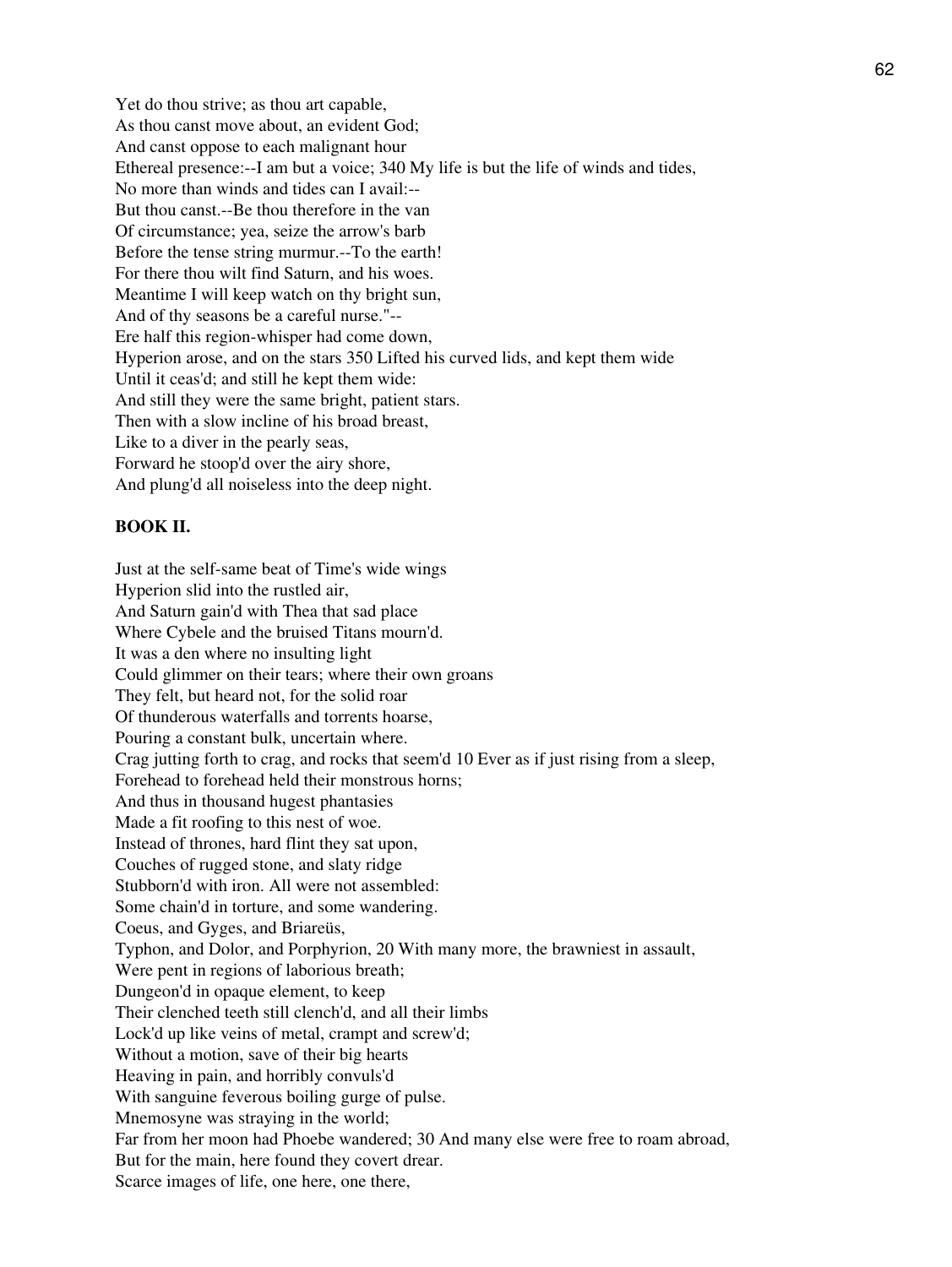Lay vast and edgeways; like a dismal cirque Of Druid stones, upon a forlorn moor, When the chill rain begins at shut of eve, In dull November, and their chancel vault, The Heaven itself, is blinded throughout night. Each one kept shroud, nor to his neighbour gave Or word, or look, or action of despair. 40 Creüs was one; his ponderous iron mace Lay by him, and a shatter'd rib of rock Told of his rage, ere he thus sank and pined. Iäpetus another; in his grasp, A serpent's plashy neck; its barbed tongue Squeez'd from the gorge, and all its uncurl'd length Dead; and because the creature could not spit Its poison in the eyes of conquering Jove. Next Cottus: prone he lay, chin uppermost, As though in pain; for still upon the flint 50 He ground severe his skull, with open mouth And eyes at horrid working. Nearest him Asia, born of most enormous Caf, Who cost her mother Tellus keener pangs, Though feminine, than any of her sons: More thought than woe was in her dusky face, For she was prophesying of her glory; And in her wide imagination stood Palm-shaded temples, and high rival fanes, By Oxus or in Ganges' sacred isles. 60 Even as Hope upon her anchor leans, So leant she, not so fair, upon a tusk Shed from the broadest of her elephants. Above her, on a crag's uneasy shelve, Upon his elbow rais'd, all prostrate else, Shadow'd Enceladus; once tame and mild As grazing ox unworried in the meads; Now tiger-passion'd, lion-thoughted, wroth, He meditated, plotted, and even now Was hurling mountains in that second war, 70 Not long delay'd, that scar'd the younger Gods To hide themselves in forms of beast and bird. Not far hence Atlas; and beside him prone Phorcus, the sire of Gorgons. Neighbour'd close Oceanus, and Tethys, in whose lap Sobb'd Clymene among her tangled hair. In midst of all lay Themis, at the feet Of Ops the queen all clouded round from sight; No shape distinguishable, more than when Thick night confounds the pine-tops with the clouds: 80 And many else whose names may not be told. For when the Muse's wings are air-ward spread, Who shall delay her flight? And she must chaunt Of Saturn, and his guide, who now had climb'd With damp and slippery footing from a depth More horrid still. Above a sombre cliff Their heads appear'd, and up their stature grew Till on the level height their steps found ease: Then Thea spread abroad her trembling arms Upon the precincts of this nest of pain, 90 And sidelong fix'd her eye on Saturn's face: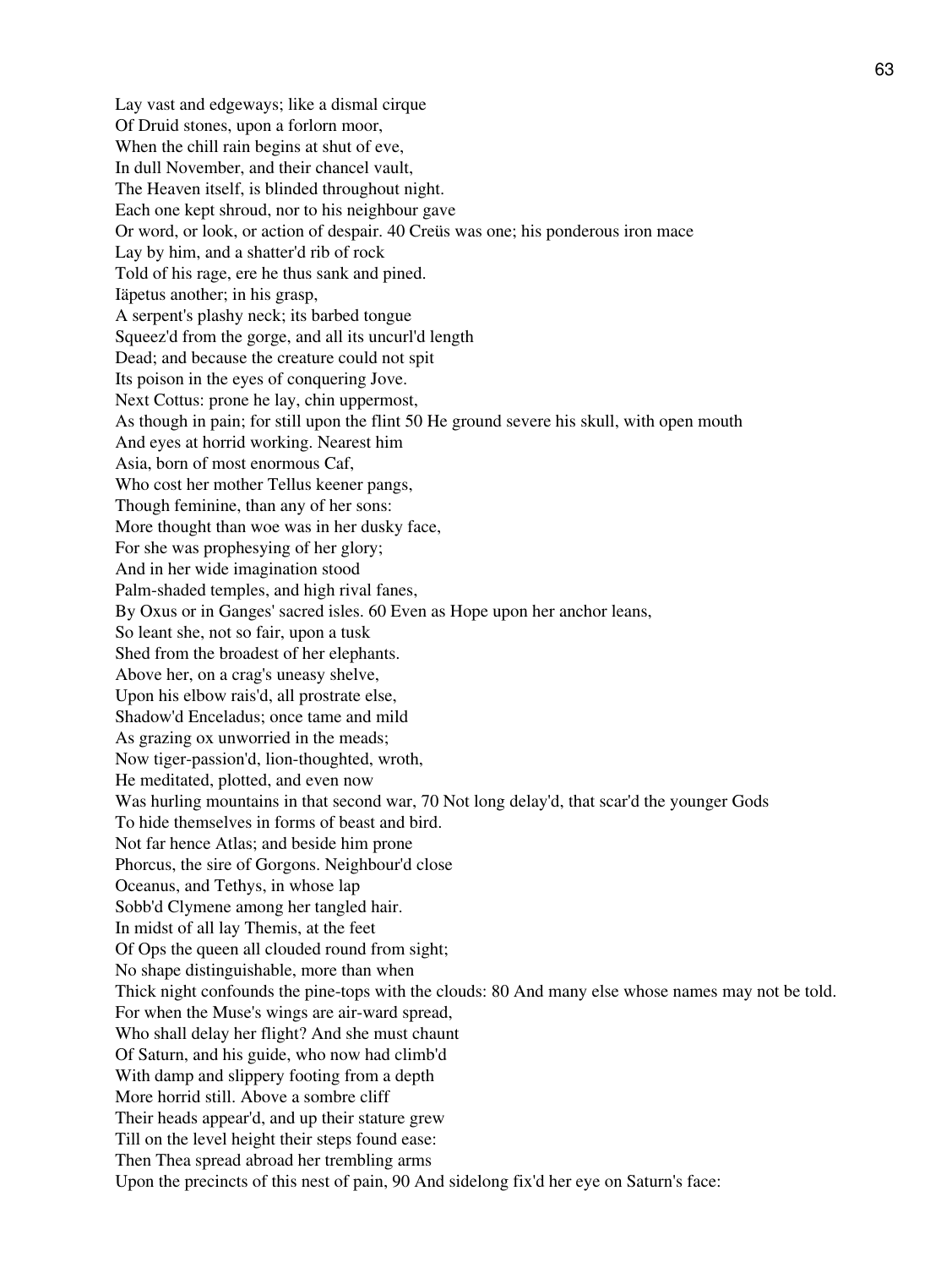There saw she direst strife; the supreme God At war with all the frailty of grief, Of rage, of fear, anxiety, revenge, Remorse, spleen, hope, but most of all despair. Against these plagues he strove in vain; for Fate Had pour'd a mortal oil upon his head, A disanointing poison: so that Thea, Affrighted, kept her still, and let him pass First onwards in, among the fallen tribe. 100

As with us mortal men, the laden heart Is persecuted more, and fever'd more, When it is nighing to the mournful house Where other hearts are sick of the same bruise; So Saturn, as he walk'd into the midst, Felt faint, and would have sunk among the rest, But that he met Enceladus's eye, Whose mightiness, and awe of him, at once Came like an inspiration; and he shouted, "Titans, behold your God!" at which some groan'd; 110 Some started on their feet; some also shouted; Some wept, some wail'd, all bow'd with reverence; And Ops, uplifting her black folded veil, Show'd her pale cheeks, and all her forehead wan, Her eye-brows thin and jet, and hollow eyes. There is a roaring in the bleak-grown pines When Winter lifts his voice; there is a noise Among immortals when a God gives sign, With hushing finger, how he means to load His tongue with the full weight of utterless thought, 120 With thunder, and with music, and with pomp: Such noise is like the roar of bleak-grown pines; Which, when it ceases in this mountain'd world, No other sound succeeds; but ceasing here, Among these fallen, Saturn's voice therefrom Grew up like organ, that begins anew Its strain, when other harmonies, stopt short, Leave the dinn'd air vibrating silverly. Thus grew it up--"Not in my own sad breast, Which is its own great judge and searcher out, 130 Can I find reason why ye should be thus: Not in the legends of the first of days, Studied from that old spirit-leaved book Which starry Uranus with finger bright Sav'd from the shores of darkness, when the waves Low-ebb'd still hid it up in shallow gloom;-- And the which book ye know I ever kept For my firm-based footstool:--Ah, infirm! Not there, nor in sign, symbol, or portent Of element, earth, water, air, and fire,-- 140 At war, at peace, or inter-quarreling One against one, or two, or three, or all Each several one against the other three, As fire with air loud warring when rain-floods Drown both, and press them both against earth's face, Where, finding sulphur, a quadruple wrath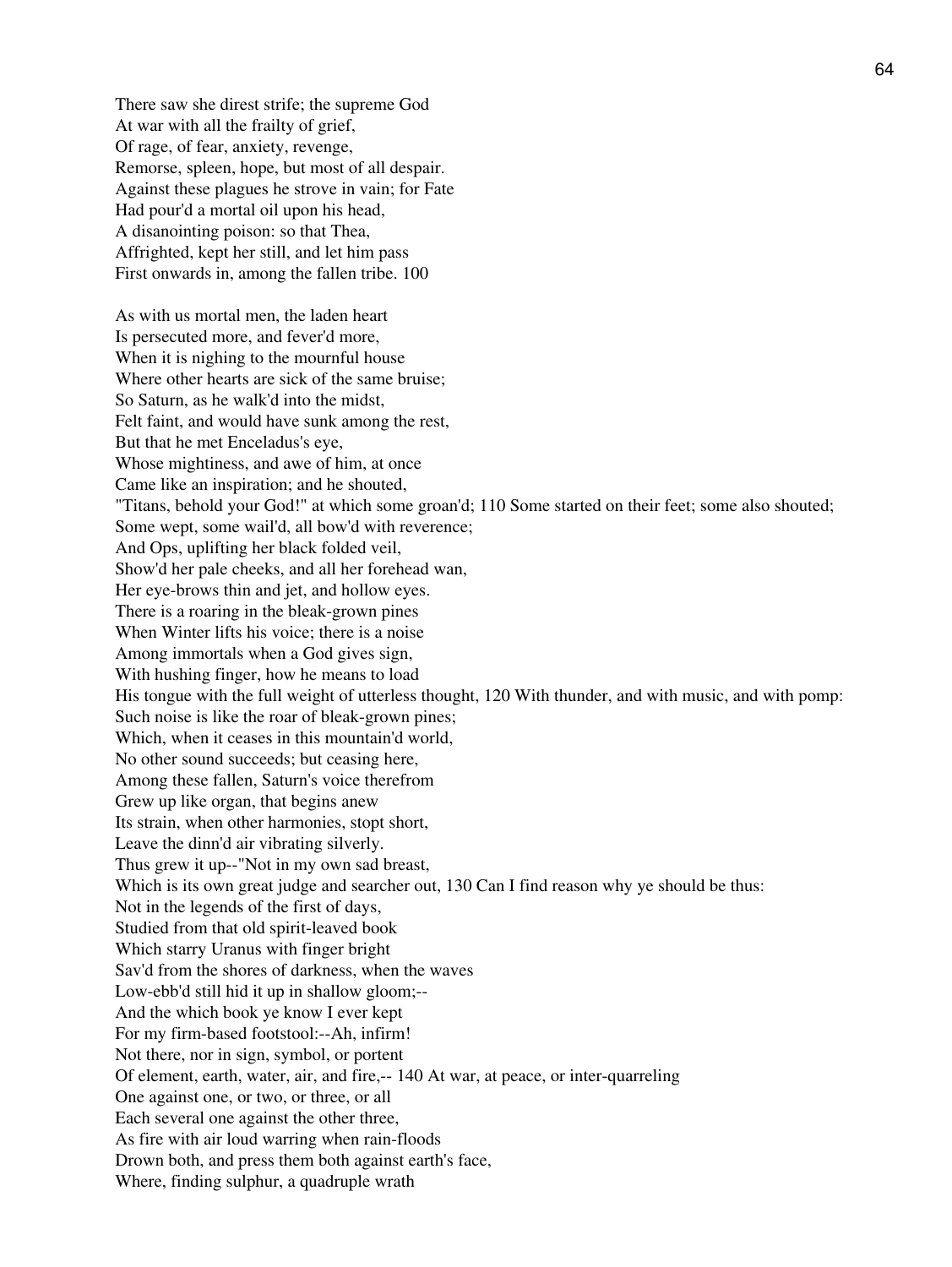Unhinges the poor world;--not in that strife, Wherefrom I take strange lore, and read it deep, Can I find reason why ye should be thus: No, no-where can unriddle, though I search, 150 And pore on Nature's universal scroll Even to swooning, why ye, Divinities, The first-born of all shap'd and palpable Gods, Should cower beneath what, in comparison, Is untremendous might. Yet ye are here, O'erwhelm'd, and spurn'd, and batter'd, ye are here! O Titans, shall I say 'Arise!'--Ye groan: Shall I say 'Crouch!'--Ye groan. What can I then? O Heaven wide! O unseen parent dear! What can I? Tell me, all ye brethren Gods, 160 How we can war, how engine our great wrath! O speak your counsel now, for Saturn's ear Is all a-hunger'd. Thou, Oceanus, Ponderest high and deep; and in thy face I see, astonied, that severe content Which comes of thought and musing: give us help!" So ended Saturn; and the God of the Sea, Sophist and sage, from no Athenian grove, But cogitation in his watery shades, Arose, with locks not oozy, and began, 170 In murmurs, which his first-endeavouring tongue Caught infant-like from the far-foamed sands. "O ye, whom wrath consumes! who, passion-stung, Writhe at defeat, and nurse your agonies! Shut up your senses, stifle up your ears, My voice is not a bellows unto ire. Yet listen, ye who will, whilst I bring proof How ye, perforce, must be content to stoop: And in the proof much comfort will I give, If ye will take that comfort in its truth. 180 We fall by course of Nature's law, not force Of thunder, or of Jove. Great Saturn, thou Hast sifted well the atom-universe; But for this reason, that thou art the King, And only blind from sheer supremacy, One avenue was shaded from thine eyes, Through which I wandered to eternal truth. And first, as thou wast not the first of powers, So art thou not the last; it cannot be: Thou art not the beginning nor the end. 190 From chaos and parental darkness came Light, the first fruits of that intestine broil, That sullen ferment, which for wondrous ends Was ripening in itself. The ripe hour came, And with it light, and light, engendering Upon its own producer, forthwith touch'd The whole enormous matter into life. Upon that very hour, our parentage, The Heavens and the Earth, were manifest: Then thou first-born, and we the giant-race, 200 Found ourselves ruling new and beauteous realms. Now comes the pain of truth, to whom 'tis pain; O folly! for to bear all naked truths,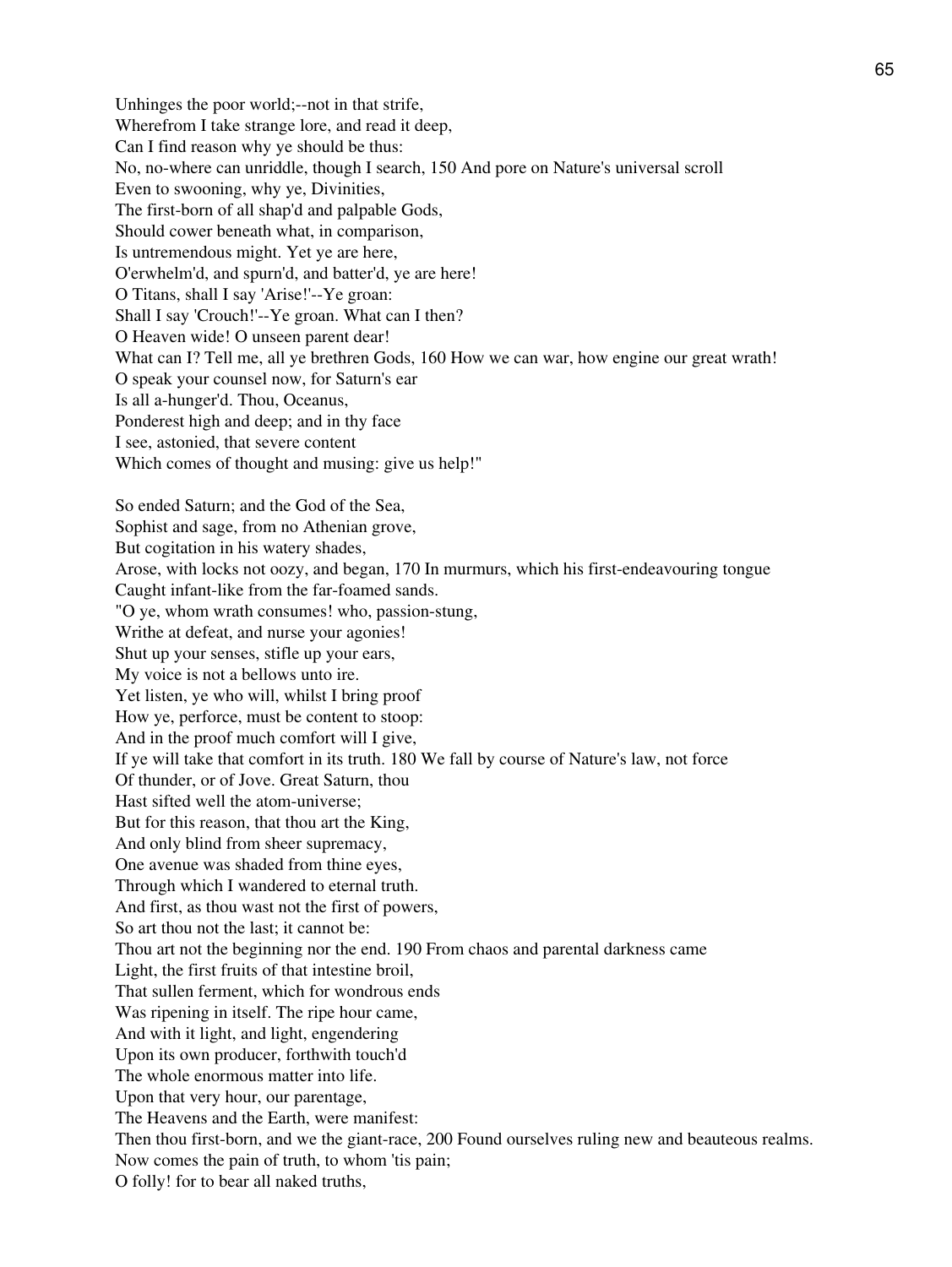And to envisage circumstance, all calm, That is the top of sovereignty. Mark well! As Heaven and Earth are fairer, fairer far Than Chaos and blank Darkness, though once chiefs; And as we show beyond that Heaven and Earth In form and shape compact and beautiful, In will, in action free, companionship, 210 And thousand other signs of purer life; So on our heels a fresh perfection treads, A power more strong in beauty, born of us And fated to excel us, as we pass In glory that old Darkness: nor are we Thereby more conquer'd, than by us the rule Of shapeless Chaos. Say, doth the dull soil Quarrel with the proud forests it hath fed, And feedeth still, more comely than itself? Can it deny the chiefdom of green groves? 220 Or shall the tree be envious of the dove Because it cooeth, and hath snowy wings To wander wherewithal and find its joys? We are such forest-trees, and our fair boughs Have bred forth, not pale solitary doves, But eagles golden-feather'd, who do tower Above us in their beauty, and must reign In right thereof; for 'tis the eternal law That first in beauty should be first in might: Yea, by that law, another race may drive 230 Our conquerors to mourn as we do now. Have ye beheld the young God of the Seas, My dispossessor? Have ye seen his face? Have ye beheld his chariot, foam'd along By noble winged creatures he hath made? I saw him on the calmed waters scud, With such a glow of beauty in his eyes, That it enforc'd me to bid sad farewell To all my empire: farewell sad I took, And hither came, to see how dolorous fate 240 Had wrought upon ye; and how I might best Give consolation in this woe extreme. Receive the truth, and let it be your balm." Whether through poz'd conviction, or disdain, They guarded silence, when Oceanus Left murmuring, what deepest thought can tell? But so it was, none answer'd for a space, Save one whom none regarded, Clymene; And yet she answer'd not, only complain'd, With hectic lips, and eyes up-looking mild, 250 Thus wording timidly among the fierce: "O Father, I am here the simplest voice, And all my knowledge is that joy is gone,

And this thing woe crept in among our hearts,

There to remain for ever, as I fear:

I would not bode of evil, if I thought

So weak a creature could turn off the help

Which by just right should come of mighty Gods;

Yet let me tell my sorrow, let me tell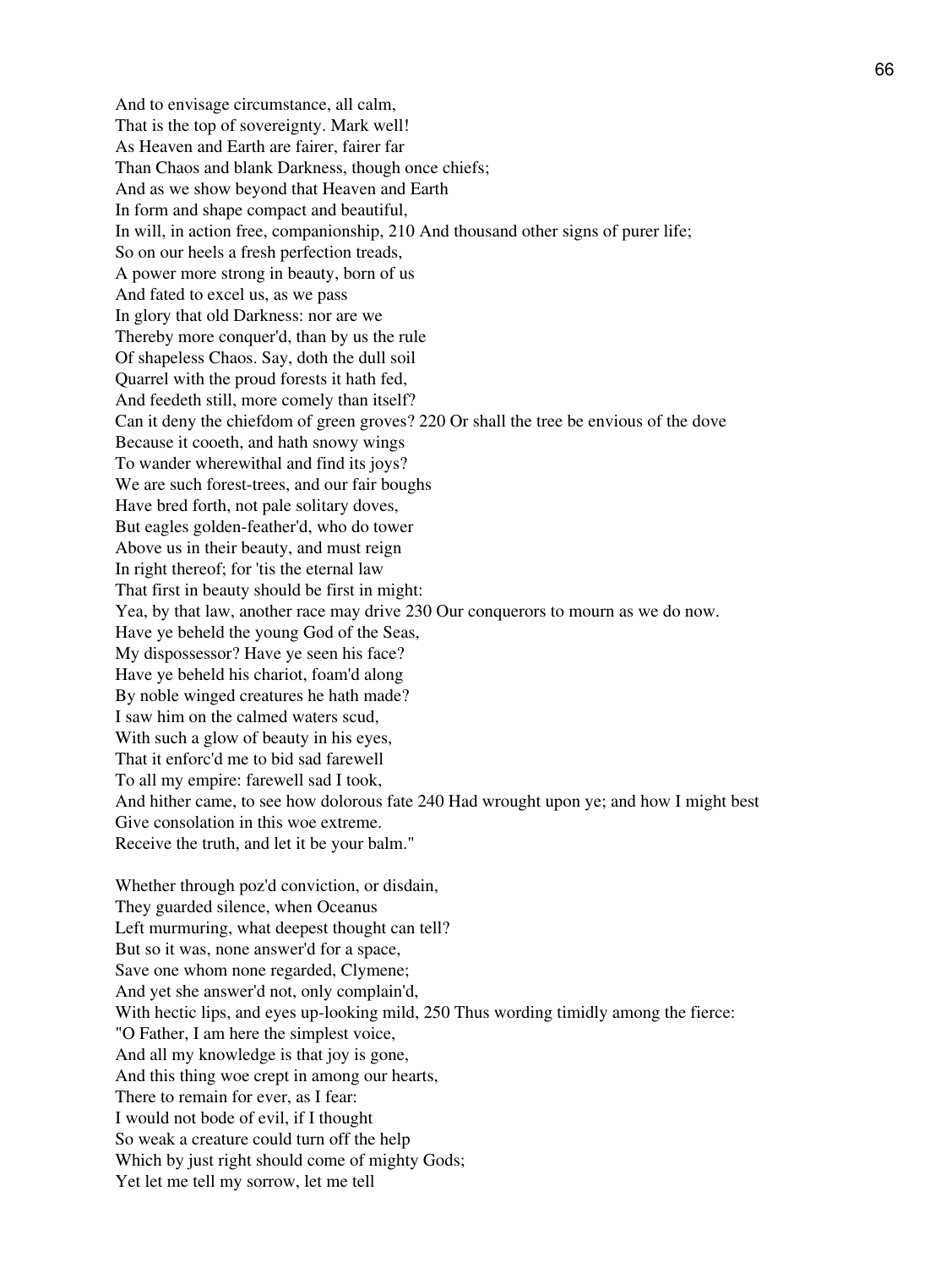Of what I heard, and how it made me weep, 260 And know that we had parted from all hope. I stood upon a shore, a pleasant shore, Where a sweet clime was breathed from a land Of fragrance, quietness, and trees, and flowers. Full of calm joy it was, as I of grief; Too full of joy and soft delicious warmth; So that I felt a movement in my heart To chide, and to reproach that solitude With songs of misery, music of our woes; And sat me down, and took a mouthed shell 270 And murmur'd into it, and made melody-- O melody no more! for while I sang, And with poor skill let pass into the breeze The dull shell's echo, from a bowery strand Just opposite, an island of the sea, There came enchantment with the shifting wind, That did both drown and keep alive my ears. I threw my shell away upon the sand, And a wave fill'd it, as my sense was fill'd With that new blissful golden melody. 280 A living death was in each gush of sounds, Each family of rapturous hurried notes, That fell, one after one, yet all at once, Like pearl beads dropping sudden from their string: And then another, then another strain, Each like a dove leaving its olive perch, With music wing'd instead of silent plumes, To hover round my head, and make me sick Of joy and grief at once. Grief overcame, And I was stopping up my frantic ears, 290 When, past all hindrance of my trembling hands, A voice came sweeter, sweeter than all tune, And still it cried, 'Apollo! young Apollo! The morning-bright Apollo! young Apollo!' I fled, it follow'd me, and cried 'Apollo!' O Father, and O Brethren, had ye felt Those pains of mine; O Saturn, hadst thou felt, Ye would not call this too indulged tongue Presumptuous, in thus venturing to be heard." So far her voice flow'd on, like timorous brook 300 That, lingering along a pebbled coast,

Doth fear to meet the sea: but sea it met, And shudder'd; for the overwhelming voice Of huge Enceladus swallow'd it in wrath: The ponderous syllables, like sullen waves In the half-glutted hollows of reef-rocks, Came booming thus, while still upon his arm He lean'd; not rising, from supreme contempt. "Or shall we listen to the over-wise, Or to the over-foolish, Giant-Gods? 310 Not thunderbolt on thunderbolt, till all That rebel Jove's whole armoury were spent, Not world on world upon these shoulders piled, Could agonize me more than baby-words In midst of this dethronement horrible. Speak! roar! shout! yell! ye sleepy Titans all.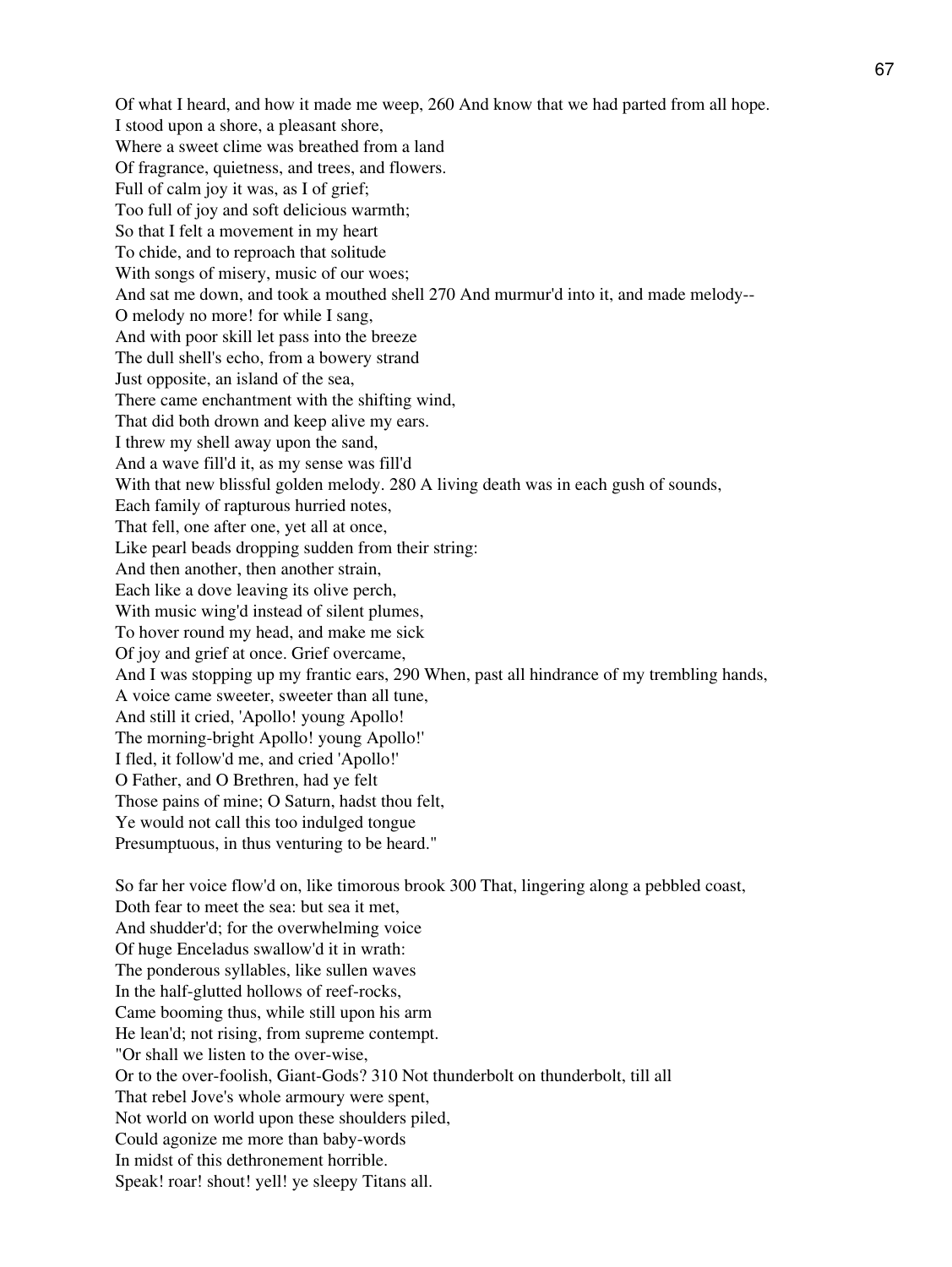Do ye forget the blows, the buffets vile? Are ye not smitten by a youngling arm? Dost thou forget, sham Monarch of the Waves, Thy scalding in the seas? What, have I rous'd 320 Your spleens with so few simple words as these? O joy! for now I see ye are not lost: O joy! for now I see a thousand eyes Wide glaring for revenge!"--As this he said, He lifted up his stature vast, and stood, Still without intermission speaking thus: "Now ye are flames, I'll tell you how to burn, And purge the ether of our enemies; How to feed fierce the crooked stings of fire, And singe away the swollen clouds of Jove, 330 Stifling that puny essence in its tent. O let him feel the evil he hath done; For though I scorn Oceanus's lore, Much pain have I for more than loss of realms: The days of peace and slumberous calm are fled; Those days, all innocent of scathing war, When all the fair Existences of heaven Came open-eyed to guess what we would speak:-- That was before our brows were taught to frown, Before our lips knew else but solemn sounds; 340 That was before we knew the winged thing, Victory, might be lost, or might be won. And be ye mindful that Hyperion, Our brightest brother, still is undisgraced-- Hyperion, lo! his radiance is here!" All eyes were on Enceladus's face, And they beheld, while still Hyperion's name Flew from his lips up to the vaulted rocks, A pallid gleam across his features stern: Not savage, for he saw full many a God 350 Wroth as himself. He look'd upon them all, And in each face he saw a gleam of light, But splendider in Saturn's, whose hoar locks Shone like the bubbling foam about a keel When the prow sweeps into a midnight cove. In pale and silver silence they remain'd, Till suddenly a splendour, like the morn, Pervaded all the beetling gloomy steeps, All the sad spaces of oblivion, And every gulf, and every chasm old, 360 And every height, and every sullen depth, Voiceless, or hoarse with loud tormented streams: And all the everlasting cataracts, And all the headlong torrents far and near, Mantled before in darkness and huge shade, Now saw the light and made it terrible. It was Hyperion:--a granite peak His bright feet touch'd, and there he stay'd to view The misery his brilliance had betray'd To the most hateful seeing of itself. 370 Golden his hair of short Numidian curl, Regal his shape majestic, a vast shade

In midst of his own brightness, like the bulk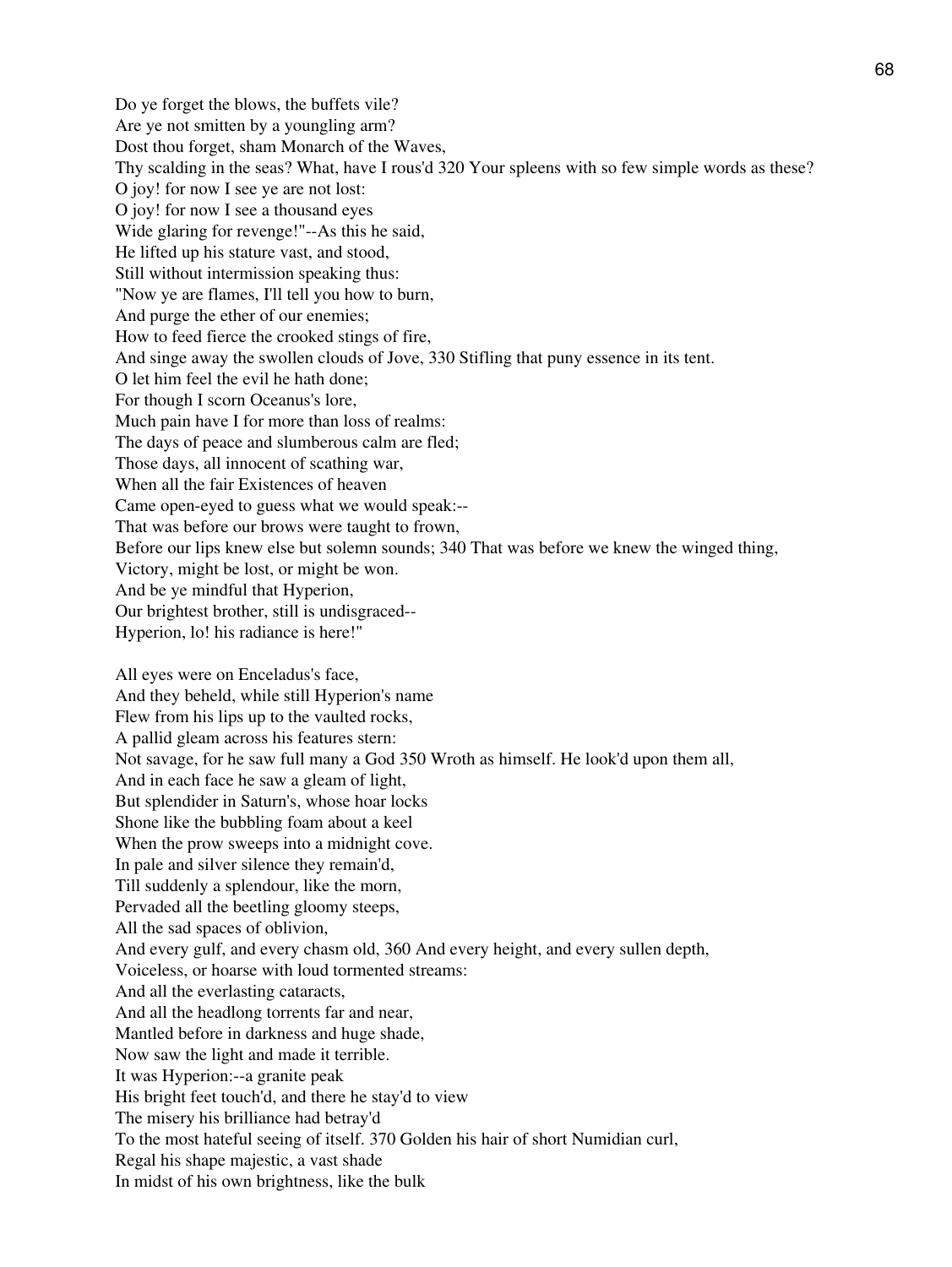Of Memnon's image at the set of sun To one who travels from the dusking East: Sighs, too, as mournful as that Memnon's harp He utter'd, while his hands contemplative He press'd together, and in silence stood. Despondence seiz'd again the fallen Gods At sight of the dejected King of Day, 380 And many hid their faces from the light: But fierce Enceladus sent forth his eyes Among the brotherhood; and, at their glare, Uprose Iäpetus, and Creüs too, And Phorcus, sea-born, and together strode To where he towered on his eminence. There those four shouted forth old Saturn's name; Hyperion from the peak loud answered, "Saturn!" Saturn sat near the Mother of the Gods, In whose face was no joy, though all the Gods 390 Gave from their hollow throats the name of "Saturn!"

### **BOOK III.**

Thus in alternate uproar and sad peace, Amazed were those Titans utterly. O leave them, Muse! O leave them to their woes; For thou art weak to sing such tumults dire: A solitary sorrow best befits Thy lips, and antheming a lonely grief. Leave them, O Muse! for thou anon wilt find Many a fallen old Divinity Wandering in vain about bewildered shores. Meantime touch piously the Delphic harp, 10 And not a wind of heaven but will breathe In aid soft warble from the Dorian flute; For lo! 'tis for the Father of all verse. Flush every thing that hath a vermeil hue, Let the rose glow intense and warm the air, And let the clouds of even and of morn Float in voluptuous fleeces o'er the hills; Let the red wine within the goblet boil, Cold as a bubbling well; let faint-lipp'd shells, On sands, or in great deeps, vermilion turn 20 Through all their labyrinths; and let the maid Blush keenly, as with some warm kiss surpris'd. Chief isle of the embowered Cyclades, Rejoice, O Delos, with thine olives green, And poplars, and lawn-shading palms, and beech, In which the Zephyr breathes the loudest song, And hazels thick, dark-stemm'd beneath the shade: Apollo is once more the golden theme! Where was he, when the Giant of the Sun Stood bright, amid the sorrow of his peers? 30 Together had he left his mother fair And his twin-sister sleeping in their bower, And in the morning twilight wandered forth Beside the osiers of a rivulet, Full ankle-deep in lilies of the vale. The nightingale had ceas'd, and a few stars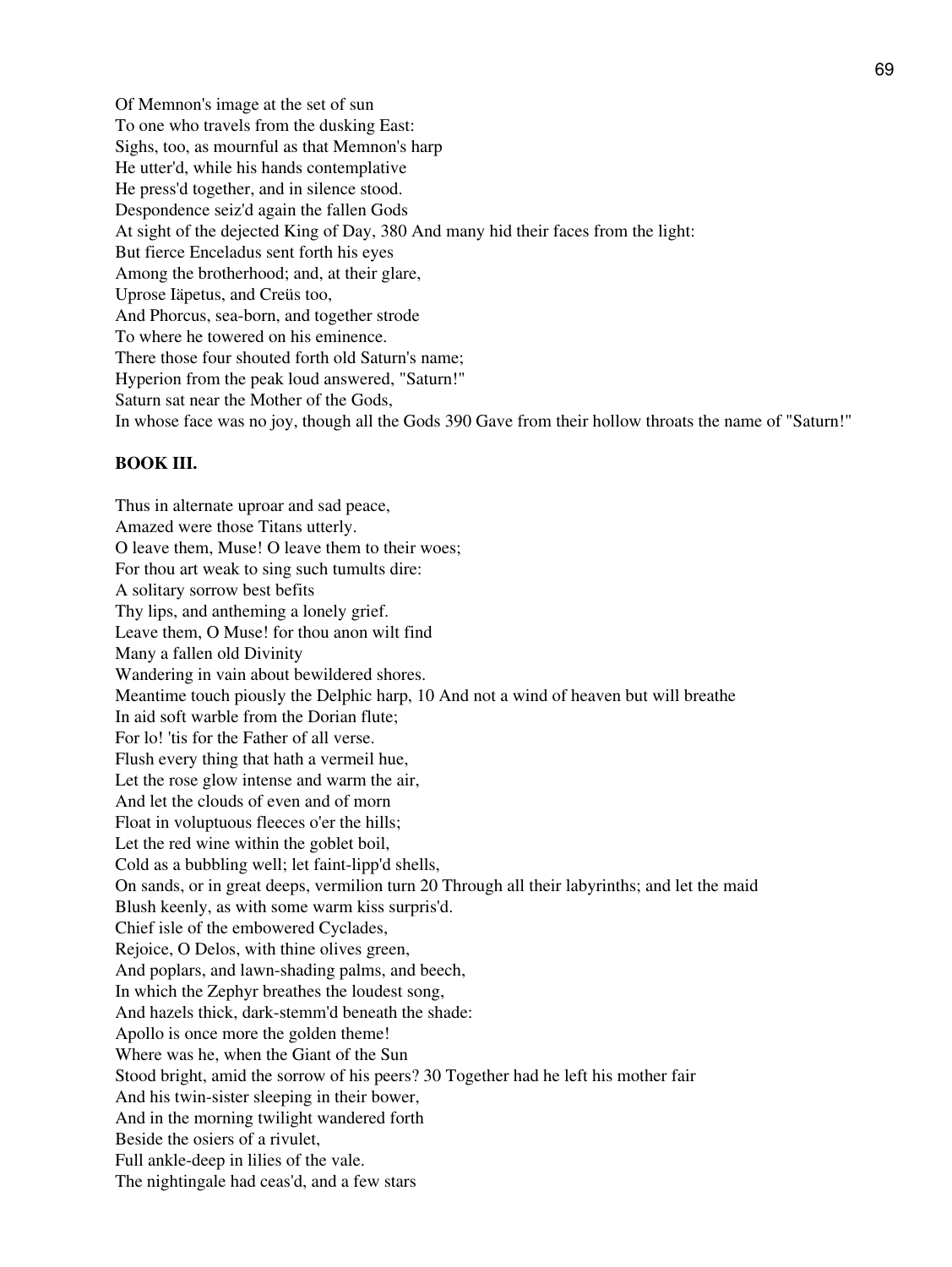Were lingering in the heavens, while the thrush Began calm-throated. Throughout all the isle There was no covert, no retired cave Unhaunted by the murmurous noise of waves, 40 Though scarcely heard in many a green recess. He listen'd, and he wept, and his bright tears Went trickling down the golden bow he held. Thus with half-shut suffused eyes he stood, While from beneath some cumbrous boughs hard by With solemn step an awful Goddess came, And there was purport in her looks for him, Which he with eager guess began to read Perplex'd, the while melodiously he said: "How cam'st thou over the unfooted sea? 50 Or hath that antique mien and robed form Mov'd in these vales invisible till now? Sure I have heard those vestments sweeping o'er The fallen leaves, when I have sat alone In cool mid-forest. Surely I have traced The rustle of those ample skirts about These grassy solitudes, and seen the flowers Lift up their heads, as still the whisper pass'd. Goddess! I have beheld those eyes before, And their eternal calm, and all that face, 60 Or I have dream'd."--"Yes," said the supreme shape, "Thou hast dream'd of me; and awaking up Didst find a lyre all golden by thy side, Whose strings touch'd by thy fingers, all the vast Unwearied ear of the whole universe Listen'd in pain and pleasure at the birth Of such new tuneful wonder. Is't not strange That thou shouldst weep, so gifted? Tell me, youth, What sorrow thou canst feel; for I am sad When thou dost shed a tear: explain thy griefs 70 To one who in this lonely isle hath been The watcher of thy sleep and hours of life, From the young day when first thy infant hand Pluck'd witless the weak flowers, till thine arm Could bend that bow heroic to all times. Show thy heart's secret to an ancient Power Who hath forsaken old and sacred thrones For prophecies of thee, and for the sake Of loveliness new born."--Apollo then, With sudden scrutiny and gloomless eyes, 80 Thus answer'd, while his white melodious throat Throbb'd with the syllables.--"Mnemosyne! Thy name is on my tongue, I know not how; Why should I tell thee what thou so well seest? Why should I strive to show what from thy lips Would come no mystery? For me, dark, dark, And painful vile oblivion seals my eyes: I strive to search wherefore I am so sad, Until a melancholy numbs my limbs; And then upon the grass I sit, and moan, 90 Like one who once had wings.--O why should I Feel curs'd and thwarted, when the liegeless air Yields to my step aspirant? why should I Spurn the green turf as hateful to my feet?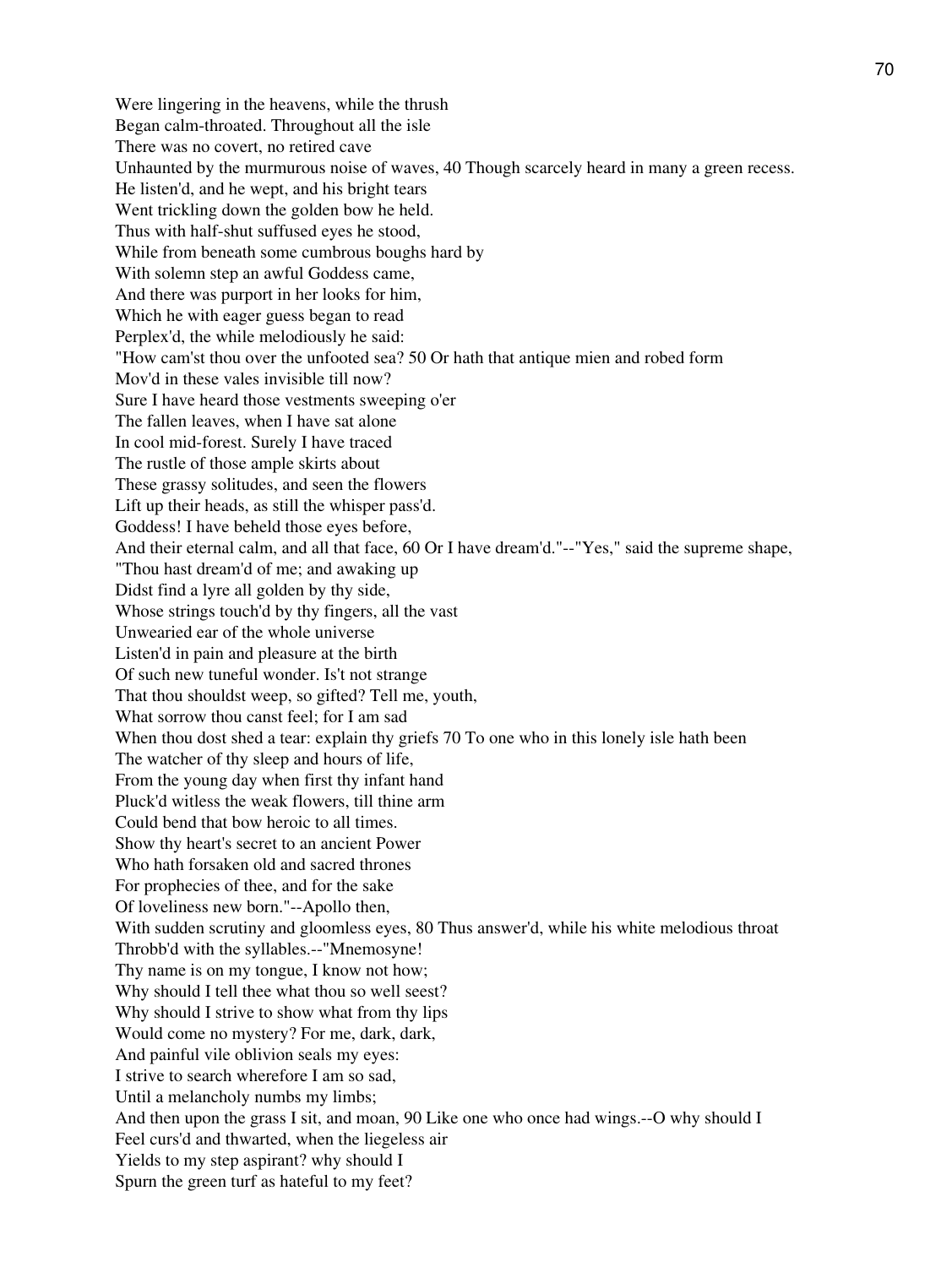Goddess benign, point forth some unknown thing: Are there not other regions than this isle? What are the stars? There is the sun, the sun! And the most patient brilliance of the moon! And stars by thousands! Point me out the way To any one particular beauteous star, 100 And I will flit into it with my lyre, And make its silvery splendour pant with bliss. I have heard the cloudy thunder: Where is power? Whose hand, whose essence, what divinity Makes this alarum in the elements, While I here idle listen on the shores In fearless yet in aching ignorance? O tell me, lonely Goddess, by thy harp, That waileth every morn and eventide, Tell me why thus I rave, about these groves! 110 Mute thou remainest--Mute! yet I can read A wondrous lesson in thy silent face: Knowledge enormous makes a God of me. Names, deeds, gray legends, dire events, rebellions, Majesties, sovran voices, agonies, Creations and destroyings, all at once Pour into the wide hollows of my brain, And deify me, as if some blithe wine Or bright elixir peerless I had drunk, And so become immortal."--Thus the God, 120 While his enkindled eyes, with level glance Beneath his white soft temples, stedfast kept Trembling with light upon Mnemosyne. Soon wild commotions shook him, and made flush All the immortal fairness of his limbs; Most like the struggle at the gate of death; Or liker still to one who should take leave Of pale immortal death, and with a pang As hot as death's is chill, with fierce convulse Die into life: so young Apollo anguish'd: 130 His very hair, his golden tresses famed Kept undulation round his eager neck. During the pain Mnemosyne upheld Her arms as one who prophesied.--At length Apollo shriek'd;--and lo! from all his limbs Celestial \* \* \* \* \*

#### **THE END.**

#### **NOTE.**

PAGE 184, l. 310. over-foolish, Giant-Gods? \_MS.\_: over-foolish giant, Gods? \_1820.\_

### **NOTES.**

### **ADVERTISEMENT.**

PAGE 2. See Introduction to \_Hyperion\_, p. 245.

### **INTRODUCTION TO LAMIA.**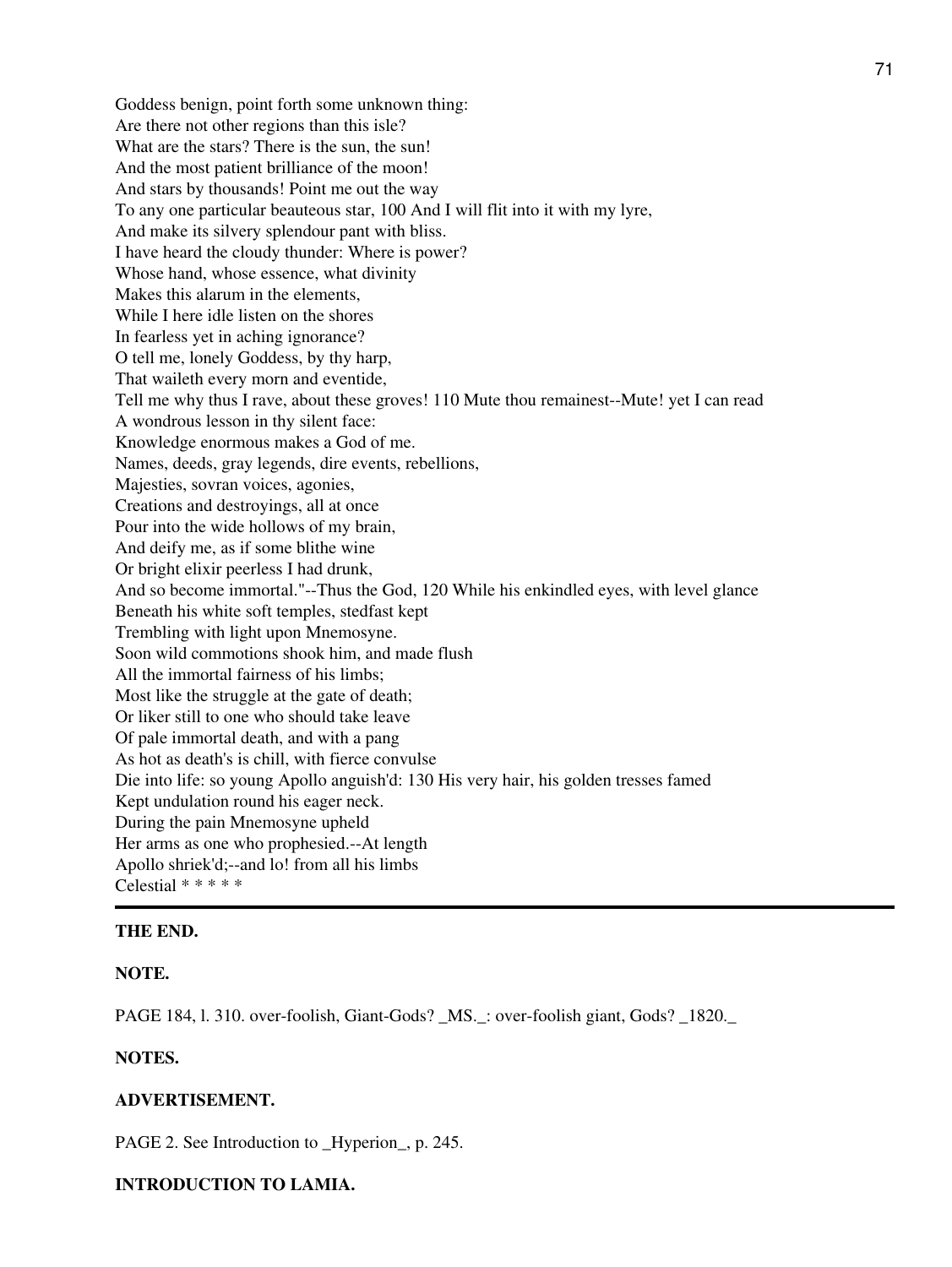Lamia, like Endymion, is written in the heroic couplet, but the difference in style is very marked. The influence of Dryden's narrative-poems (his translations from Boccaccio and Chaucer) is clearly traceable in the metre, style, and construction of the later poem. Like Dryden, Keats now makes frequent use of the Alexandrine, or 6-foot line, and of the triplet. He has also restrained the exuberance of his language and gained force, whilst in imaginative power and felicity of diction he surpasses anything of which Dryden was capable. The flaws in his style are mainly due to carelessness in the rimes and some questionable coining of words. He also occasionally lapses into the vulgarity and triviality which marred certain of his early poems.

The best he gained from his study of Dryden's Fables, a debt perhaps to Chaucer rather than to Dryden, was a notable advance in constructive power. In \_Lamia\_ he shows a very much greater sense of proportion and power of selection than in his earlier work. There is, as it were, more light and shade.

Thus we find that whenever the occasion demands it his style rises to supreme force and beauty. The metamorphosis of the serpent, the entry of Lamia and Lycius into Corinth, the building by Lamia of the Fairy Hall, and her final withering under the eye of Apollonius--these are the most important points in the story, and the passages in which they are described are also the most striking in the poem.

The allegorical meaning of the story seems to be, that it is fatal to attempt to separate the sensuous and emotional life from the life of reason. Philosophy alone is cold and destructive, but the pleasures of the senses alone are unreal and unsatisfying. The man who attempts such a divorce between the two parts of his nature will fail miserably as did Lycius, who, unable permanently to exclude reason, was compelled to face the death of his illusions, and could not, himself, survive them.

Of the poem Keats himself says, writing to his brother in September, 1819: 'I have been reading over a part of a short poem I have composed lately, called Lamia, and I am certain there is that sort of fire in it that must take hold of people some way; give them either pleasant or unpleasant sensation--what they want is a sensation of some sort.' But to the greatest of Keats's critics, Charles Lamb, the poem appealed somewhat differently, for he writes, 'More exuberantly rich in imagery and painting [than Isabella ] is the story of Lamia. It is of as gorgeous stuff as ever romance was composed of,' and, after enumerating the most striking pictures in the poem, he adds, '[these] are all that fairy-land can do for us.' Lamia struck his imagination, but his heart was given to \_Isabella\_.

## **NOTES ON LAMIA.**

## **PART I.**

PAGE 3. ll. 1-6. \_before the faery broods . . . lawns\_, i.e. before mediaeval fairy-lore had superseded classical mythology.

1. 2. Satyr, a horned and goat-legged demi-god of the woods.

l. 5. \_Dryads\_, wood-nymphs, who lived in trees. The life of each terminated with that of the tree over which she presided. Cf. Landor's 'Hamadryad'.

1. 5. Fauns. The Roman name corresponding to the Greek Satyr.

1. 7. Hermes, or Mercury, the messenger of the Gods. He is always represented with winged shoes, a winged helmet, and a winged staff, bound about with living serpents.

PAGE 4. l. 15. \_Tritons\_, sea-gods, half-man, half-fish. Cf. Wordsworth, 'Or hear old Triton blow his wreathed horn' (Sonnet--'The World is too much with us').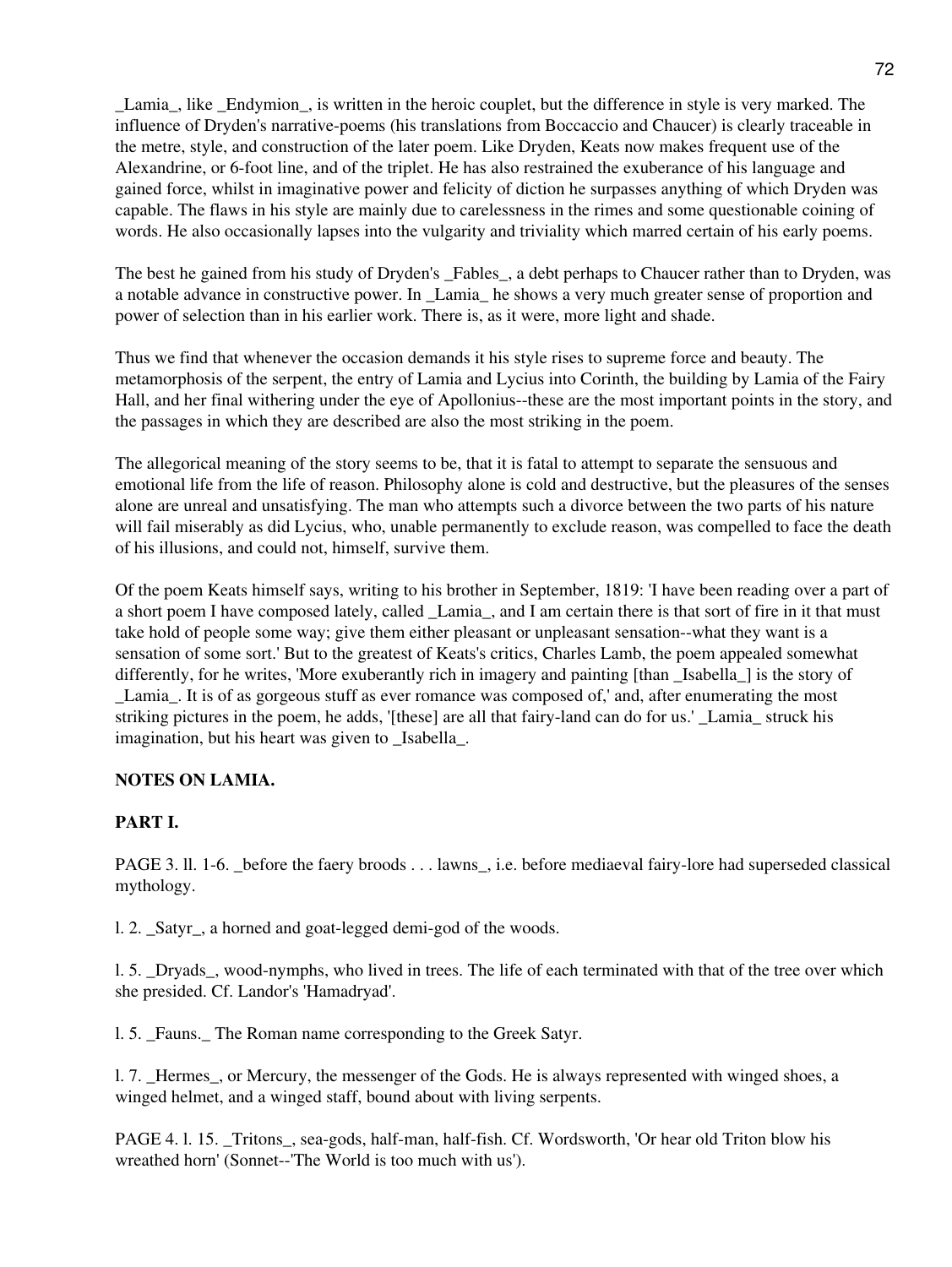l. 19. \_unknown to any Muse\_, beyond the imagination of any poet.

PAGE 5. l. 28. passion new. He has often before been to earth on similar errands. Cf. ever-smitten, l. 7, also ll. 80-93.

l. 42. \_dove-footed.\_ Cf. note on l. 7.

PAGE 6. l. 46. \_cirque-couchant\_, lying twisted into a circle. Cf. \_wreathed tomb\_, l. 38.

l. 47. \_gordian\_, knotted, from the famous knot in the harness of Gordius, King of Phrygia, which only the conqueror of the world was to be able to untie. Alexander cut it with his sword. Cf.  $\,$  Henry V $\,$ , I. i. 46.

l. 58. \_Ariadne's tiar.\_ Ariadne was a nymph beloved of Bacchus, the god of wine. He gave her a crown of seven stars, which, after her death, was made into a constellation. Keats has, no doubt, in his mind Titian's picture of Bacchus and Ariadne in the National Gallery. Cf. Ode to Sorrow, Endymion.

PAGE 7. l. 63. \_As Proserpine . . . air.\_ Proserpine, gathering flowers in the Vale of Enna, in Sicily, was carried off by Pluto, the king of the underworld, to be his queen. Cf. \_Winter's Tale\_, IV. iii, and \_Paradise Lost, iv. 268, known to be a favourite passage with Keats.

l. 75. \_his throbbing . . . moan.\_ Cf. \_Hyperion\_, iii. 81.

l. 77. \_as morning breaks\_, the freshness and splendour of the youthful god.

PAGE 8. 1. 78. Phoebean dart, a ray of the sun, Phoebus being the god of the sun.

l. 80. \_Too gentle Hermes.\_ Cf. l. 28 and note.

l. 81. \_not delay'd\_: classical construction. See Introduction to Hyperion.

\_Star of Lethe.\_ Hermes is so called because he had to lead the souls of the dead to Hades, where was Lethe, the river of forgetfulness. Lamb comments: '. . . Hermes, the \_Star of Lethe\_, as he is called by one of those prodigal phrases which Mr. Keats abounds in, which are each a poem in a word, and which in this instance lays open to us at once, like a picture, all the dim regions and their habitants, and the sudden coming of a celestial among them.'

l. 91. The line dances along like a leaf before the wind.

l. 92. Miltonic construction and phraseology.

PAGE 9.1.98. \_weary tendrils\_, tired with holding up the boughs, heavy with fruit.

l. 103. \_Silenus\_, the nurse and teacher of Bacchus--a demigod of the woods.

PAGE 10. 1. 115. Circean. Circe was the great enchantress who turned the followers of Ulysses into swine. Cf. \_Comus\_, ll. 46-54, and \_Odyssey\_, x.

PAGE 11. l. 132. \_swoon'd serpent.\_ Evidently, in the exercise of her magic, power had gone out of her.

l. 133. \_lythe\_, quick-acting.

\_Caducean charm.\_ Caduceus was the name of Hermes' staff of wondrous powers, the touch of which,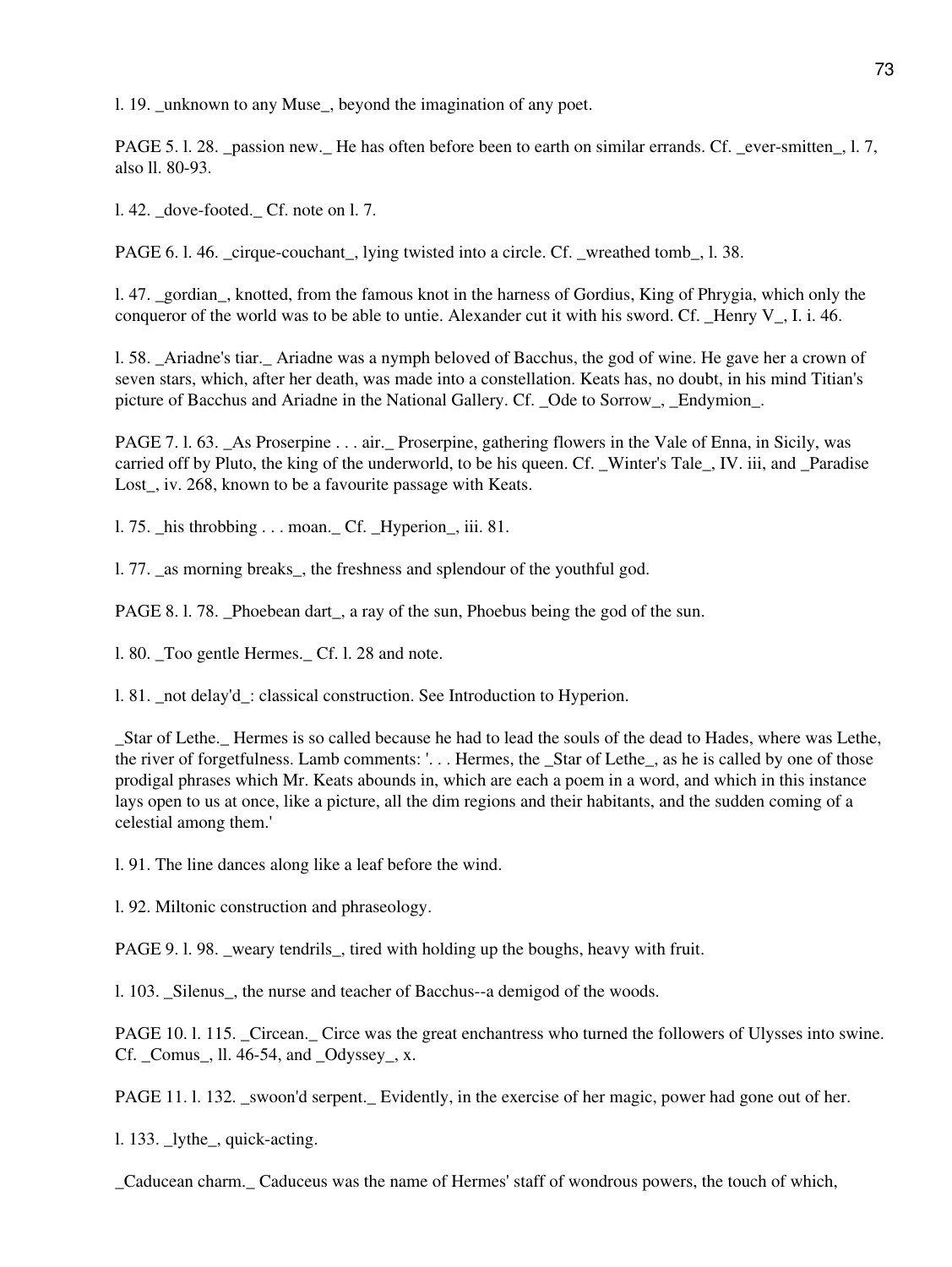evidently, was powerful to give the serpent human form.

l. 136. \_like a moon in wane.\_ Cf. the picture of Cynthia, \_Endymion\_, iii. 72 sq.

1. 138. like a flower . . . hour. Perhaps a reminiscence of Milton's 'at shut of evening flowers.' Paradise Lost\_, ix. 278.

PAGE 12.1.148. \_besprent\_, sprinkled.

1. 158. brede, embroidery. Cf. Ode on a Grecian Urn, v. 1.

PAGE 13. l. 178. \_rack.\_ Cf. \_The Tempest\_, IV. i. 156, 'leave not a rack behind.' \_Hyperion\_, i. 302, note.

l. 180. This gives us a feeling of weakness and weariness as well as measuring the distance.

PAGE 14. l. 184. Cf. Wordsworth:

And then my heart with pleasure fills And dances with the daffodils.

ll. 191-200. Cf. \_Ode on Melancholy\_, where Keats tells us that melancholy lives with Beauty, joy, pleasure, and delight. Lamia can separate the elements and give beauty and pleasure unalloyed.

l. 195. \_Intrigue with the specious chaos\_, enter on an understanding with the fair-looking confusion of joy and pain.

l. 198. \_unshent\_, unreproached.

PAGE 15. l. 207. Nereids, sea-nymphs.

l. 208. \_Thetis\_, one of the sea deities.

l. 210. \_glutinous\_, referring to the sticky substance which oozes from the pine-trunk. Cf. \_Comus\_, l. 917, 'smeared with gums of glutinous heat.'

l. 211. Cf. l. 63, note.

l. 212. \_Mulciber\_, Vulcan, the smith of the Gods. His fall from Heaven is described by Milton, \_Paradise Lost\_, i. 739-42.

\_piazzian\_, forming covered walks supported by pillars, a word coined by Keats.

PAGE 16. l. 236. Let the calm'd . . . shades. In consideration of Plato's mystic and imaginative philosophy.

PAGE 17. l. 248. Refers to the story of Orpheus' attempt to rescue his wife Eurydice from Hades. With his exquisite music he charmed Cerberus, the fierce dog who guarded hell-gates, into submission, and won Pluto's consent that he should lead Eurydice back to the upper world on one condition--that he would not look back to see that she was following. When he was almost at the gates, love and curiosity overpowered him, and he looked back--to see Eurydice fall back into Hades whence he now might never win her.

PAGE 18. l. 262. \_thy far wishes\_, your wishes when you are far off.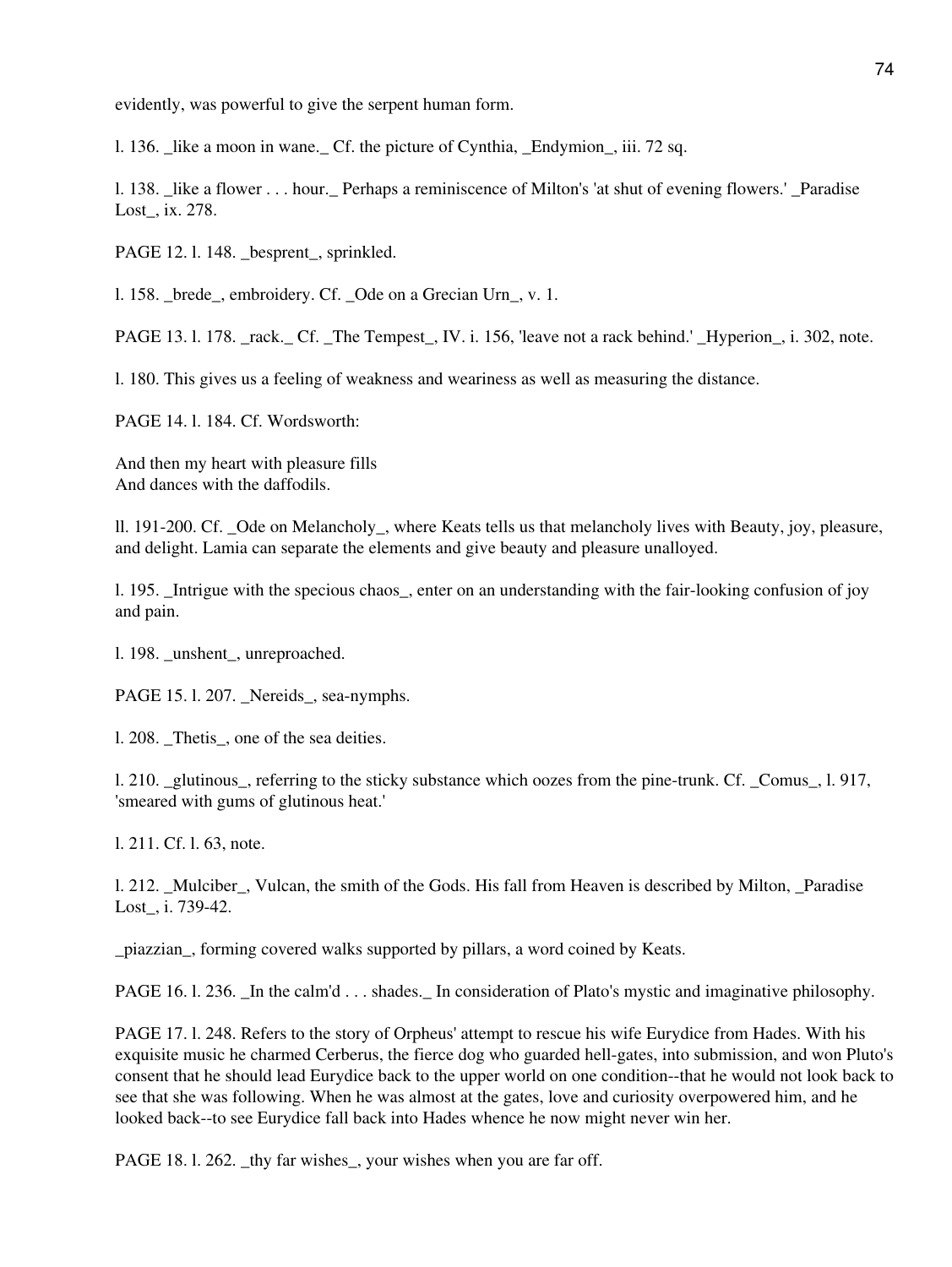l. 265. \_Pleiad.\_ The Pleiades are seven stars making a constellation. Cf. Walt Whitman, 'On the beach at night.'

ll. 266-7. \_keep in tune Thy spheres.\_ Refers to the music which the heavenly bodies were supposed to make as they moved round the earth. Cf. Merchant of Venice, V. i. 60.

PAGE 20. l. 294. \_new lips.\_ Cf. l. 191.

l. 297. Into another, i.e. into the trance of passion from which he only wakes to die.

PAGE 21. l. 320. \_Adonian feast.\_ Adonis was a beautiful youth beloved of Venus. He was killed by a wild boar when hunting, and Venus then had him borne to Elysium, where he sleeps pillowed on flowers. Cf. \_Endymion\_, ii. 387.

PAGE 22. l. 329. Peris, in Persian story fairies, descended from the fallen angels.

ll. 330-2. The vulgarity of these lines we may attribute partly to the influence of Leigh Hunt, who himself wrote of

The two divinest things the world has got-- A lovely woman and a rural spot.

It was an influence which Keats, with the development of his own character and genius, was rapidly outgrowing.

l. 333. \_Pyrrha's pebbles.\_ There is a legend that, after the flood, Deucalion and Pyrrha cast stones behind them which became men, thus re-peopling the world.

PAGE 23. ll. 350-4. Keats brings the very atmosphere of a dream about us in these lines, and makes us hear the murmur of the city as something remote from the chief actors.

l. 352. \_lewd\_, ignorant. The original meaning of the word which came later to mean dissolute.

PAGE 24. l. 360. corniced shade. Cf. Eve of St. Agnes, ix, 'Buttress'd from moonlight.'

ll. 363-77. Note the feeling of fate in the first appearance of Apollonius.

PAGE 25. l. 377. dreams. Lycius is conscious that it is an illusion even whilst he yields himself up to it.

1. 386. Aeolian. Aeolus was the god of the winds.

PAGE 26. l. 394. \_flitter-winged.\_ Imagining the poem winging its way along like a bird. \_Flitter\_, cf. flittermouse = bat.

## **PART II.**

PAGE 27. ll. 1-9. Again a passage unworthy of Keats's genius. Perhaps the attempt to be light, like his seventeenth-century model, Dryden, led him for the moment to adopt something of the cynicism of that age about love.

ll. 7-9. i.e. If Lycius had lived longer his experience might have either contradicted or corroborated this saying.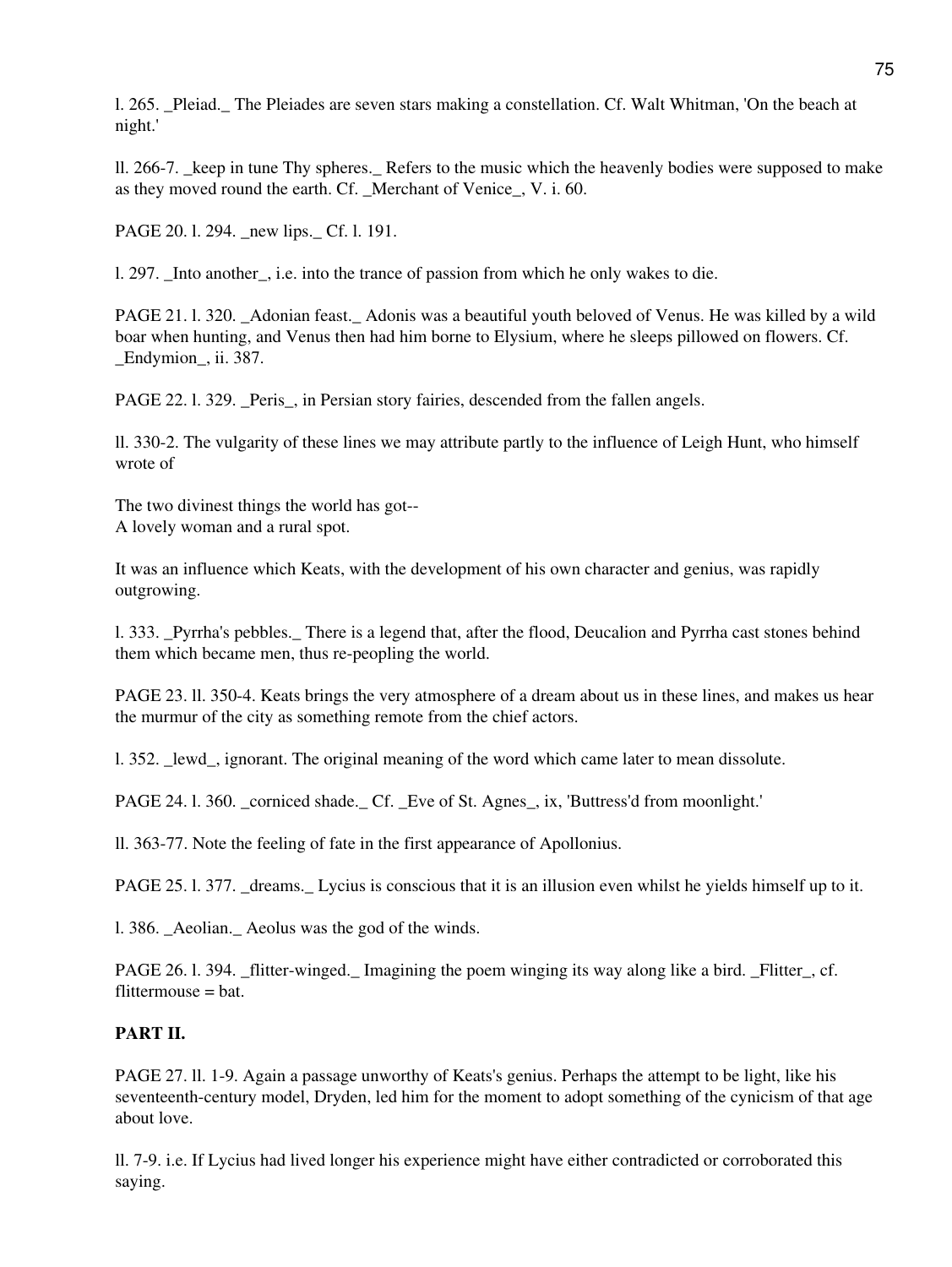PAGE 28. l. 27. \_Deafening\_, in the unusual sense of making inaudible.

ll. 27-8. \_came a thrill Of trumpets.\_ From the first moment that the outside world makes its claim felt there is no happiness for the man who, like Lycius, is living a life of selfish pleasure.

PAGE 29. l. 39. \_passing bell.\_ Either the bell rung for a condemned man the night before his execution, or the bell rung when a man was dying that men might pray for the departing soul.

PAGE 31. 11. 72-4. Besides . . . new. An indication of the selfish nature of Lycius's love.

l. 80. \_serpent.\_ See how skilfully this allusion is introduced and our attention called to it by his very denial that it applies to Lamia.

PAGE 32. 1. 97. I neglect the holy rite. It is her duty to burn incense and tend the sepulchres of her dead kindred.

PAGE 33. l. 107. \_blushing.\_ We see in the glow of the sunset a reflection of the blush of the bride.

PAGE 34. II. 122-3. sole perhaps . . . roof. Notice that Keats only says 'perhaps', but it gives a trembling unreality at once to the magic palace. Cf. Coleridge's \_Kubla Khan\_:

With music loud and long I would build that dome in air.

PAGE 36. l. 155. demesne, dwelling. More commonly a domain. Hyperion, i. 298. Sonnet --'On first looking into Chapman's Homer.'

PAGE 38. l. 187. Ceres' horn. Ceres was the goddess of harvest, the mother of Proserpine (Lamia, i. 63, note). Her horn is filled with the fruits of the earth, and is symbolic of plenty.

PAGE 39. l. 200. \_vowel'd undersong\_, in contrast to the harsh, guttural and consonantal sound of Teutonic languages.

PAGE 40. l. 213. meridian, mid-day. Bacchus was supreme, as is the sun at mid-day.

ll. 215-29. Cf. \_The Winter's Tale\_, IV. iv. 73, &c., where Perdita gives to each guest suitable flowers. Cf. also Ophelia's flowers, \_Hamlet\_, IV. v. 175, etc.

l. 217. \_osier'd gold.\_ The gold was woven into baskets, as though it were osiers.

l. 224. \_willow\_, the weeping willow, so-called because its branches with their long leaves droop to the ground, like dropping tears. It has always been sacred to deserted or unhappy lovers. Cf. \_Othello\_, IV. iii. 24 seq.

\_adder's tongue.\_ For was she not a serpent?

l. 226. \_thyrsus.\_ A rod wreathed with ivy and crowned with a fir-cone, used by Bacchus and his followers.

1. 228. spear-grass . . . thistle. Because of what he is about to do.

PAGE 41. ll. 229-38. Not to be taken as a serious expression of Keats's view of life. Rather he is looking at it, at this moment, through the eyes of the chief actors in his drama, and feeling with them.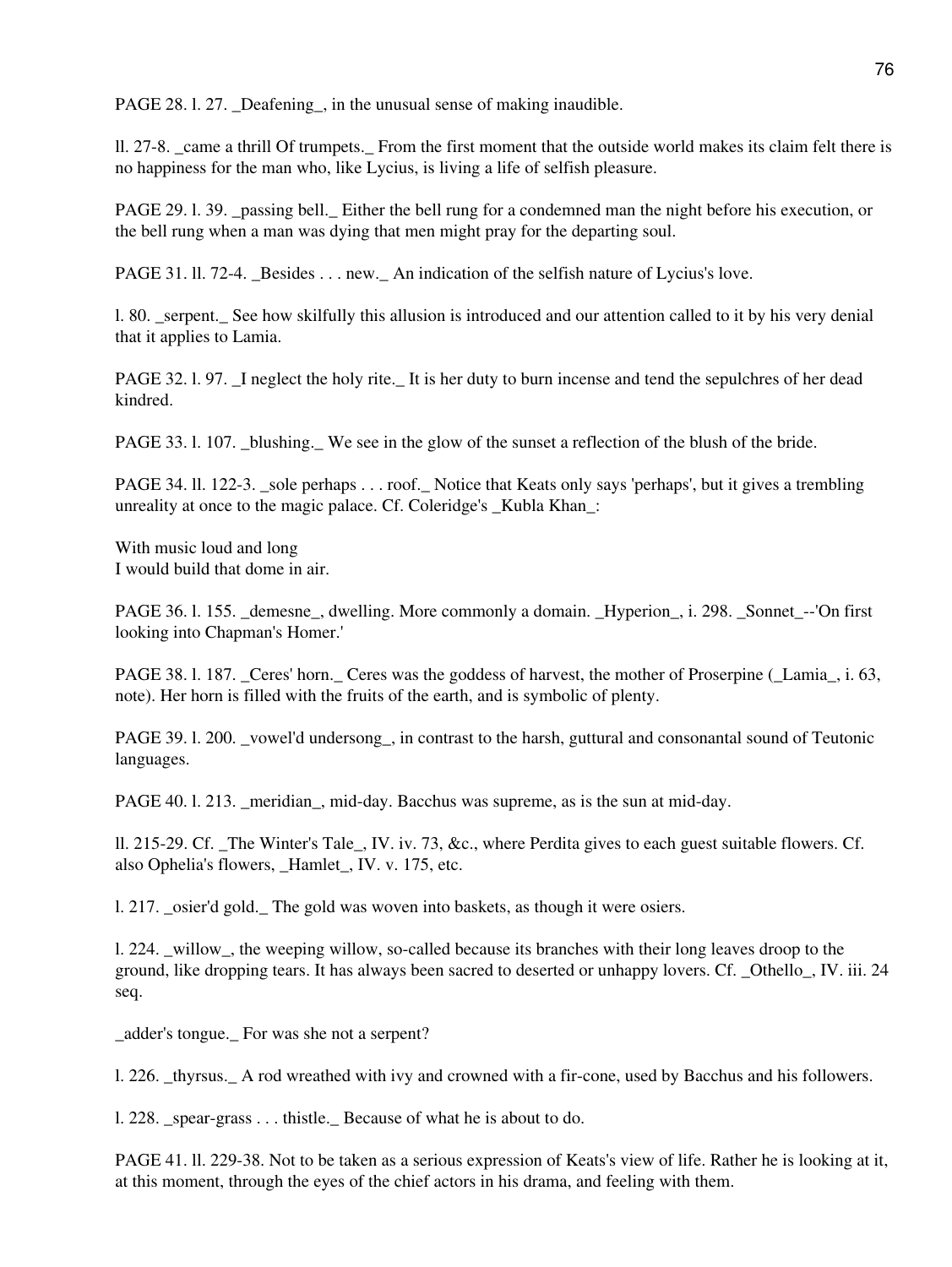PAGE 43. l. 263. Notice the horror of the deadly hush and the sudden fading of the flowers.

l. 266. \_step by step\_, prepares us for the thought of the silence as a horrid presence.

ll. 274-5. \_to illume the deep-recessed vision.\_ We at once see her dull and sunken eyes.

PAGE 45. l. 301. \_perceant\_, piercing--a Spenserian word.

# **INTRODUCTION TO ISABELLA AND THE EVE OF ST. AGNES**

In \_Lamia\_ and \_Hyperion\_, as in \_Endymion\_, we find Keats inspired by classic story, though the inspiration in each case came to him through Elizabethan writers. Here, on the other hand, mediaeval legend is his inspiration; the 'faery broods' have driven 'nymph and satyr from the prosperous woods'. Akin to the Greeks as he was in spirit, in his instinctive personification of the lovely manifestations of nature, his style and method were really more naturally suited to the portrayal of mediaeval scenes, where he found the richness and warmth of colour in which his soul delighted.

The story of \_Isabella\_ he took from Boccaccio, an Italian writer of the fourteenth century, whose Decameron, a collection of one hundred stories, has been a store-house of plots for English writers. By Boccaccio the tale is very shortly and simply told, being evidently interesting to him mainly for its plot. Keats was attracted to it not so much by the action as by the passion involved, so that his enlargement of it means little elaboration of incident, but very much more dwelling on the psychological aspect. That is to say, he does not care so much what happens, as what the personages of the poem think and feel.

Thus we see that the main incident of the story, the murder of Lorenzo, is passed over in a line--'Thus was Lorenzo slain and buried in,' the next line, 'There, in that forest, did his great love cease,' bringing us back at once from the physical reality of the murder to the thought of his love, which is to Keats the central fact of the story.

In the delineation of Isabella, her first tender passion of love, her agony of apprehension giving way to dull despair, her sudden wakening to a brief period of frenzied action, described in stanzas of incomparable dramatic force, and the 'peace' which followed when she

Forgot the stars, the moon, the sun, And she forgot the blue above the trees, And she forgot the dells where waters run, And she forgot the chilly autumn breeze; She had no knowledge when the day was done, And the new morn she saw not--

culminating in the piteous death 'too lone and incomplete'--in the delineation of all this Keats shows supreme power and insight.

In the conception, too, of the tragic loneliness of Lorenzo's ghost we feel that nothing could be changed, added, or taken away.

Not quite equally happy are the descriptions of the cruel brothers, and of Lorenzo as the young lover. There is a tendency to exaggerate both their inhumanity and his gentleness, for purposes of contrast, which weakens where it would give strength.

\_The Eve of St. Agnes\_, founded on a popular mediaeval legend, not being a tragedy like \_Isabella\_, cannot be expected to rival it in depth and intensity; but in every other poetic quality it equals, where it does not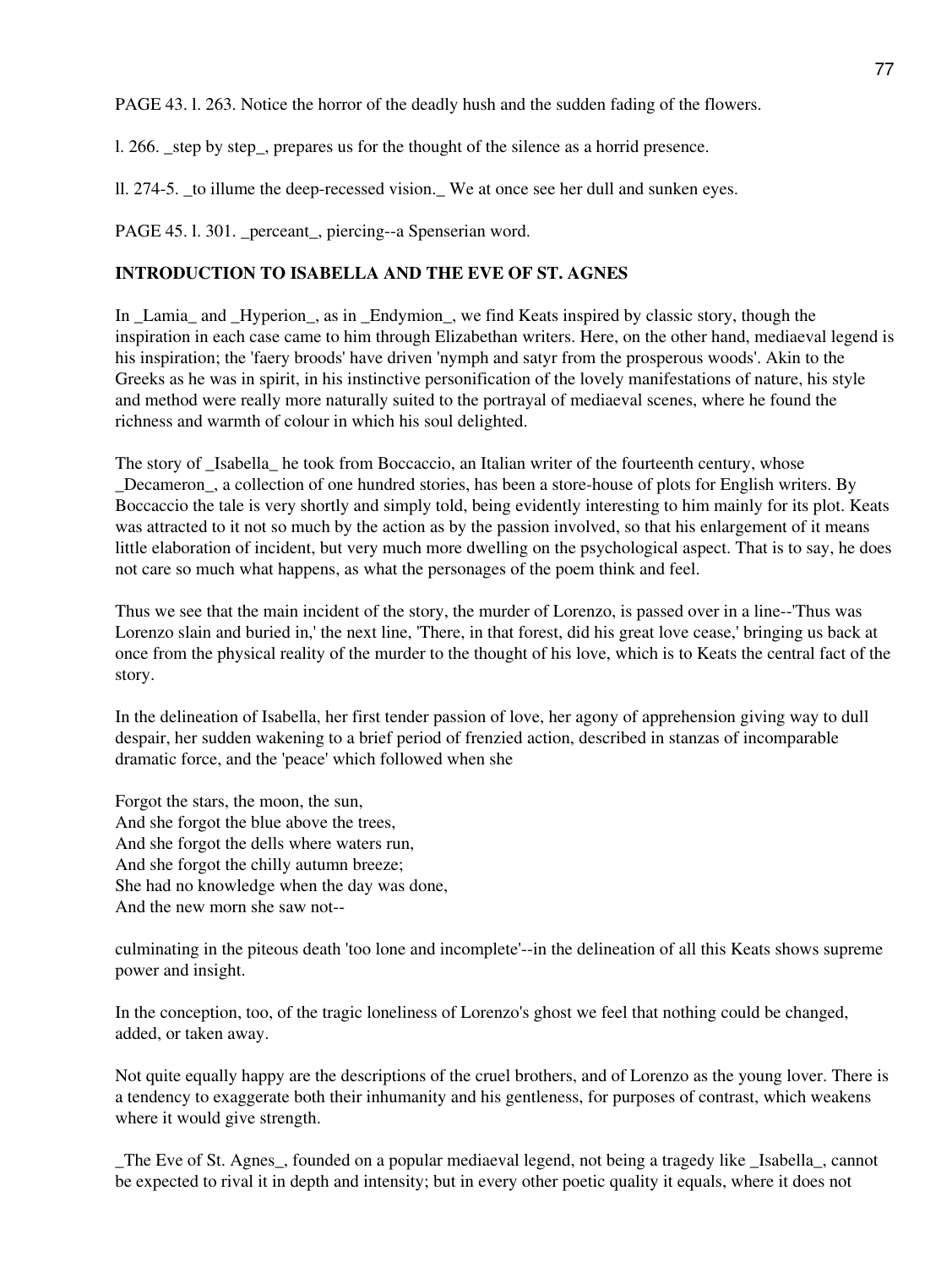surpass, the former poem.

To be specially noted is the skilful use which Keats here makes of contrast--between the cruel cold without and the warm love within; the palsied age of the Bedesman and Angela, and the eager youth of Porphyro and Madeline; the noise and revel and the hush of Madeline's bedroom, and, as Mr. Colvin has pointed out, in the moonlight which, chill and sepulchral when it strikes elsewhere, to Madeline is as a halo of glory, an angelic light.

A mysterious charm is given to the poem by the way in which Keats endows inanimate things with a sort of half-conscious life. The knights and ladies of stone arouse the bedesman's shuddering sympathy when he thinks of the cold they must be enduring; 'the carven angels' '\_star'd\_' '\_eager-eyed\_' from the roof of the chapel, and the scutcheon in Madeline's window '\_blush'd\_ with blood of queens and kings'.

Keats's characteristic method of description--the way in which, by his masterly choice of significant detail, he gives us the whole feeling of the situation, is here seen in its perfection. In stanza 1 each line is a picture and each picture contributes to the whole effect of painful chill. The silence of the sheep, the old man's breath visible in the frosty air,--these are things which many people would not notice, but it is such little things that make the whole scene real to us.

There is another method of description, quite as beautiful in its way, which Coleridge adopted with magic effect in \_Christabel\_. This is to use the power of suggestion, to say very little, but that little of a kind to awaken the reader's imagination and make him complete the picture. For example, we are told of Christabel--

Her gentle limbs did she undress And lay down in her loveliness.

Compare this with stanza xxvi of \_The Eve of St. Agnes\_.

That Keats was a master of both ways of obtaining a romantic effect is shown by his \_La Belle Dame Sans Merci, considered by some people his masterpiece, where the rich detail of The Eve of St. Agnes is replaced by reserve and suggestion.

As the poem was not included in the volume published in 1820, it is given here.

## **LA BELLE DAME SANS MERCI.**

Oh what can ail thee Knight at arms Alone and palely loitering? The sedge has withered from the Lake And no birds sing.

Oh what can ail thee Knight at arms So haggard, and so woe begone? The Squirrel's granary is full And the harvest's done.

I see a lily on thy brow With anguish moist and fever dew, And on thy cheeks a fading rose Fast withereth too.

I met a Lady in the Meads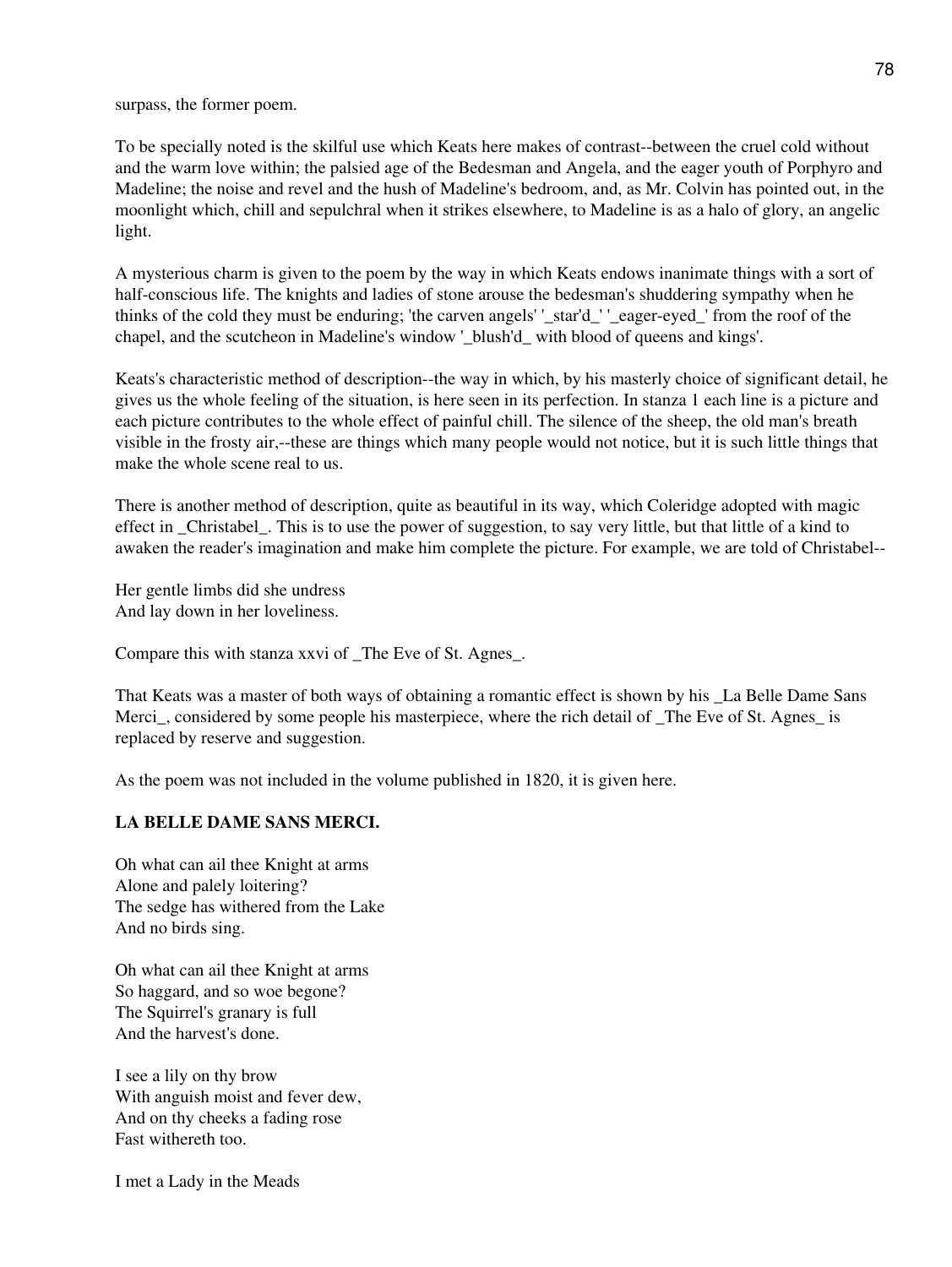Full beautiful, a faery's child, Her hair was long, her foot was light And her eyes were wild.

I made a garland for her head, And bracelets too, and fragrant zone, She look'd at me as she did love And made sweet moan.

I set her on my pacing steed, And nothing else saw all day long, For sidelong would she bend and sing A Faery's song.

She found me roots of relish sweet, And honey wild and manna dew, And sure in language strange she said I love thee true.

She took me to her elfin grot, And there she wept and sigh'd full sore, And there I shut her wild, wild eyes With kisses four.

And there she lulled me asleep, And there I dream'd, Ah! Woe betide! The latest dream I ever dreamt On the cold hill side.

I saw pale Kings, and Princes too, Pale warriors, death pale were they all; They cried, La belle dame sans merci, Thee hath in thrall.

I saw their starv'd lips in the gloam With horrid warning gaped wide, And I awoke, and found me here On the cold hill's side.

And this is why I sojourn here Alone and palely loitering; Though the sedge is withered from the Lake And no birds sing. . ..

## **NOTES ON ISABELLA.**

\_Metre.\_ The \_ottava rima\_ of the Italians, the natural outcome of Keats's turning to Italy for his story. This stanza had been used by Chaucer and the Elizabethans, and recently by Hookham Frere in \_The Monks and the Giants and by Byron in Don Juan. Compare Keats's use of the form with that of either of his contemporaries, and notice how he avoids the epigrammatic close, telling in satire and mock-heroic, but inappropriate to a serious and romantic poem.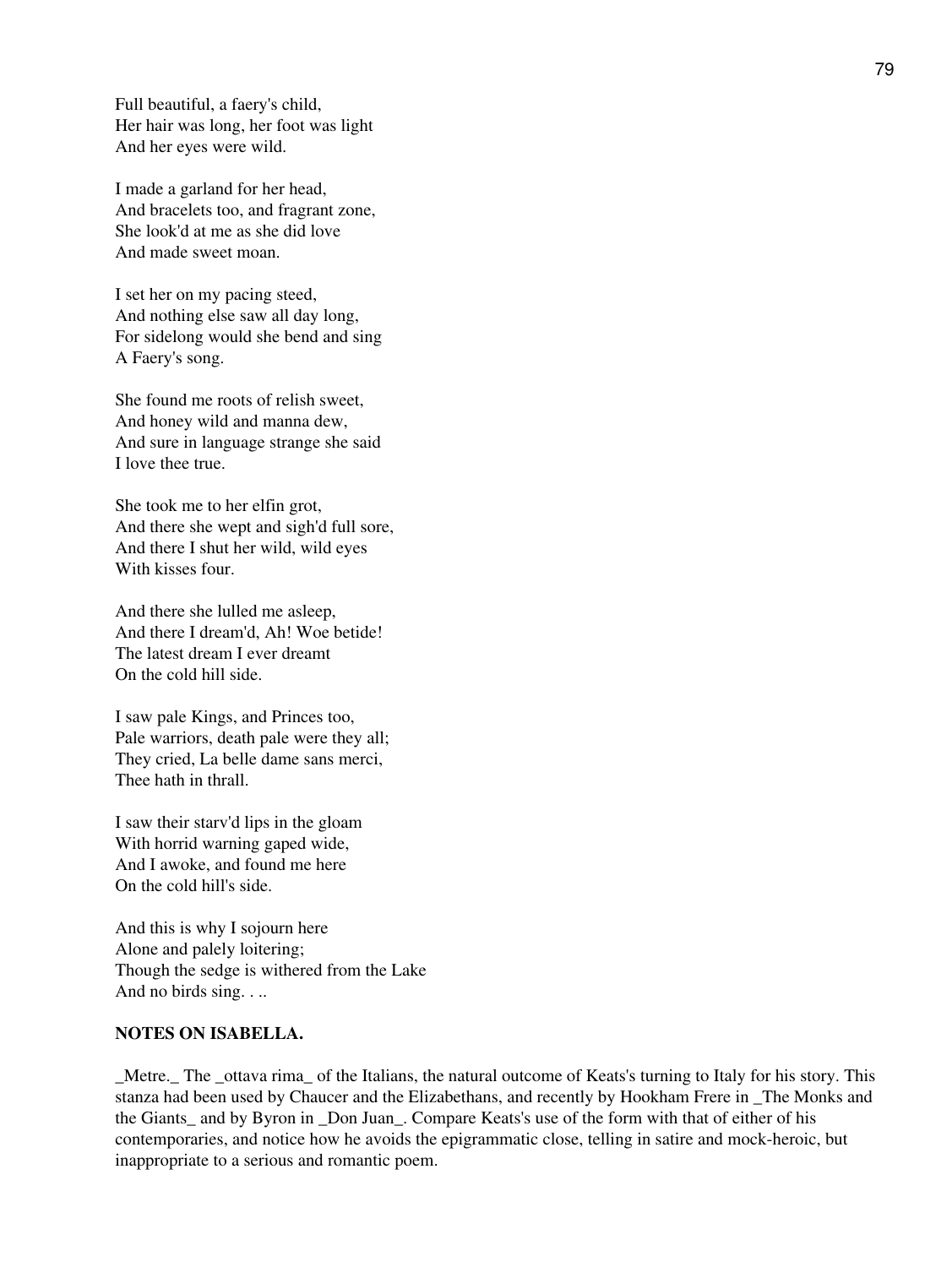PAGE 49. l. 2. \_palmer\_, pilgrim. As the pilgrim seeks for a shrine where, through the patron saint, he may worship God, so Lorenzo needs a woman to worship, through whom he may worship Love.

PAGE 50. l. 21. constant as her vespers, as often as she said her evening-prayers.

PAGE 51. 1. 34. \_within . . . domain\_, where it should, naturally, have been rosy.

PAGE 52. l. 46. Fever'd . . . bridge. Made his sense of her worth more passionate.

ll. 51-2. wed To every symbol. Able to read every sign.

PAGE 53. l. 62. \_fear\_, make afraid. So used by Shakespeare: e.g. 'Fear boys with bugs,' \_Taming of the Shrew\_, I. ii. 211.

l. 64. \_shrive\_, confess. As the pilgrim cannot be at peace till he has confessed his sins and received absolution, so Lorenzo feels the necessity of confessing his love.

PAGE 54. II. 81-2. Lefore the dusk . . . veil. A vivid picture of the twilight time, after sunset, but before it is dark enough for the stars to shine brightly.

ll. 83-4. The repetition of the same words helps us to feel the unchanging nature of their devotion and joy in one another.

PAGE 55. l. 91. in fee, in payment for their trouble.

l. 95. \_Theseus' spouse.\_ Ariadne, who was deserted by Theseus after having saved his life and left her home for him. \_Odyssey\_, xi. 321-5.

l. 99. \_Dido.\_ Queen of Carthage, whom Aeneas, in his wanderings, wooed and would have married, but the Gods bade him leave her.

\_silent . . . undergrove.\_ When Aeneas saw Dido in Hades, amongst those who had died for love, he spoke to her pityingly. But she answered him not a word, turning from him into the grove to Lychaeus, her former husband, who comforted her. Vergil, Aeneid, Bk. VI, l. 450 ff.

l. 103. \_almsmen\_, receivers of alms, since they take honey from the flowers.

PAGE 56. l. 107. swelt, faint. Cf. Chaucer, Troilus and Cressida, iii. 347.

l. 109. \_proud-quiver'd\_, proudly girt with quivers of arrows.

l. 112. \_rich-ored driftings.\_ The sand of the river in which gold was to be found.

PAGE 57. l. 124. Lazar, leper, or any wretched beggar; from the parable of Dives and Lazarus.

\_stairs\_, steps on which they sat to beg.

1. 125. red-lin'd accounts, vividly picturing their neat account-books, and at the same time, perhaps, suggesting the human blood for which their accumulation of wealth was responsible.

l. 130. \_gainful cowardice.\_ A telling expression for the dread of loss which haunts so many wealthy people.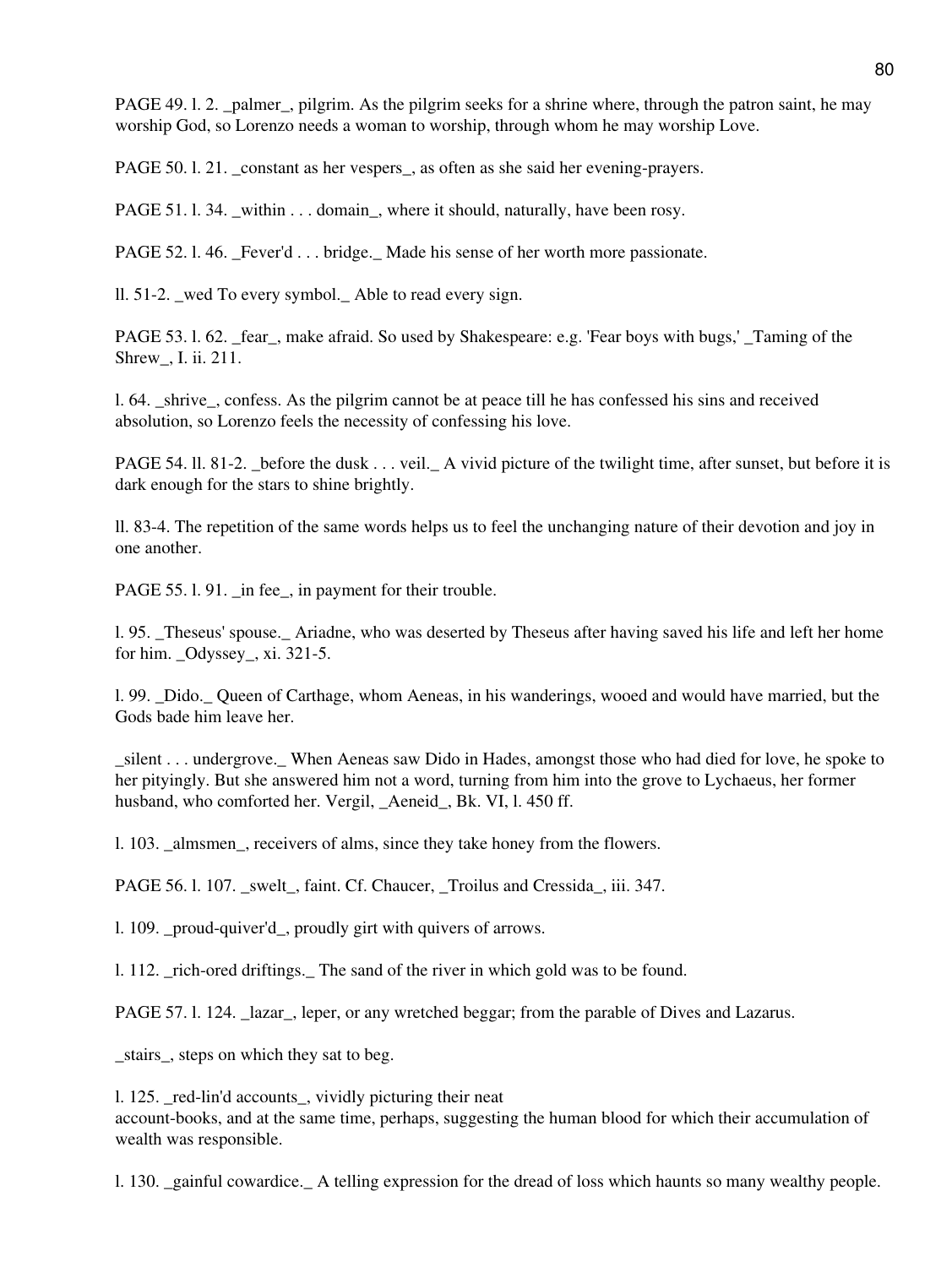l. 133. \_hawks . . . forests.\_ As a hawk pounces on its prey, so they fell on the trading-vessels which put into port.

ll. 133-4. the untired  $\ldots$  lies. They were always ready for any dishonourable transaction by which money might be made.

l. 134. \_ducats.\_ Italian pieces of money worth about 4\_s.\_ 4\_d.\_ Cf. Shylock, \_Merchant of Venice\_, II. vii. 15, 'My ducats.'

l. 135. \_Quick . . . away.\_ They would undertake to fleece unsuspecting strangers in their town.

PAGE 58. l. 137. \_ledger-men.\_ As if they only lived in their account-books. Cf. l. 142.

l. 140. \_Hot Egypt's pest\_, the plague of Egypt.

ll. 145-52. As in \_Lycidas\_ Milton apologizes for the introduction of his attack on the Church, so Keats apologizes for the introduction of this outburst of indignation against cruel and dishonourable dealers, which he feels is unsuited to the tender and pitiful story.

l. 150. \_ghittern\_, an instrument like a guitar, strung with wire.

PAGE 59. ll. 153-60. Keats wants to make it clear that he is not trying to surpass Boccaccio, but to give him currency amongst English-speaking people.

1. 159. stead thee, do thee service.

l. 168. \_olive-trees.\_ In which (through the oil they yield) a great part of the wealth of the Italians lies.

PAGE 60. l. 174. Cut . . . bone. This is not only a vivid way of describing the banishment of all their natural pity. It also, by the metaphor used, gives us a sort of premonitory shudder as at Lorenzo's death. Indeed, in that moment the murder is, to all intents and purposes, done. In stanza xxvii they are described as riding 'with their murder'd man'.

PAGE 61. ll. 187-8. ere  $\ldots$  eglantine. The sun, drying up the dew drop by drop from the sweet-briar is pictured as passing beads along a string, as the Roman Catholics do when they say their prayers.

PAGE 62. l. 209. \_their . . . man. Cf. l. 174, note. Notice the extraordinary vividness of the picture here--the quiet rural scene and the intrusion of human passion with the reflection in the clear water of the pale murderers, sick with suspense, and the unsuspecting victim, full of glowing life.

l. 212. \_bream\_, a kind of fish found in lakes and deep water. Obviously Keats was not an angler.

freshets, little streams of fresh water.

PAGE 63. l. 217. Notice the reticence with which the mere fact of the murder is stated--no details given. Keats wants the prevailing feeling to be one of pity rather than of horror.

ll. 219-20. \_Ah . . . loneliness.\_ We perpetually come upon this old belief--that the souls of the murdered cannot rest in peace. Cf. Hamlet, I. v. 8, &c.

l. 221. \_break-covert . . . sin.\_ The blood-hounds employed for tracking down a murderer will find him under any concealment, and never rest till he is found. So restless is the soul of the victim.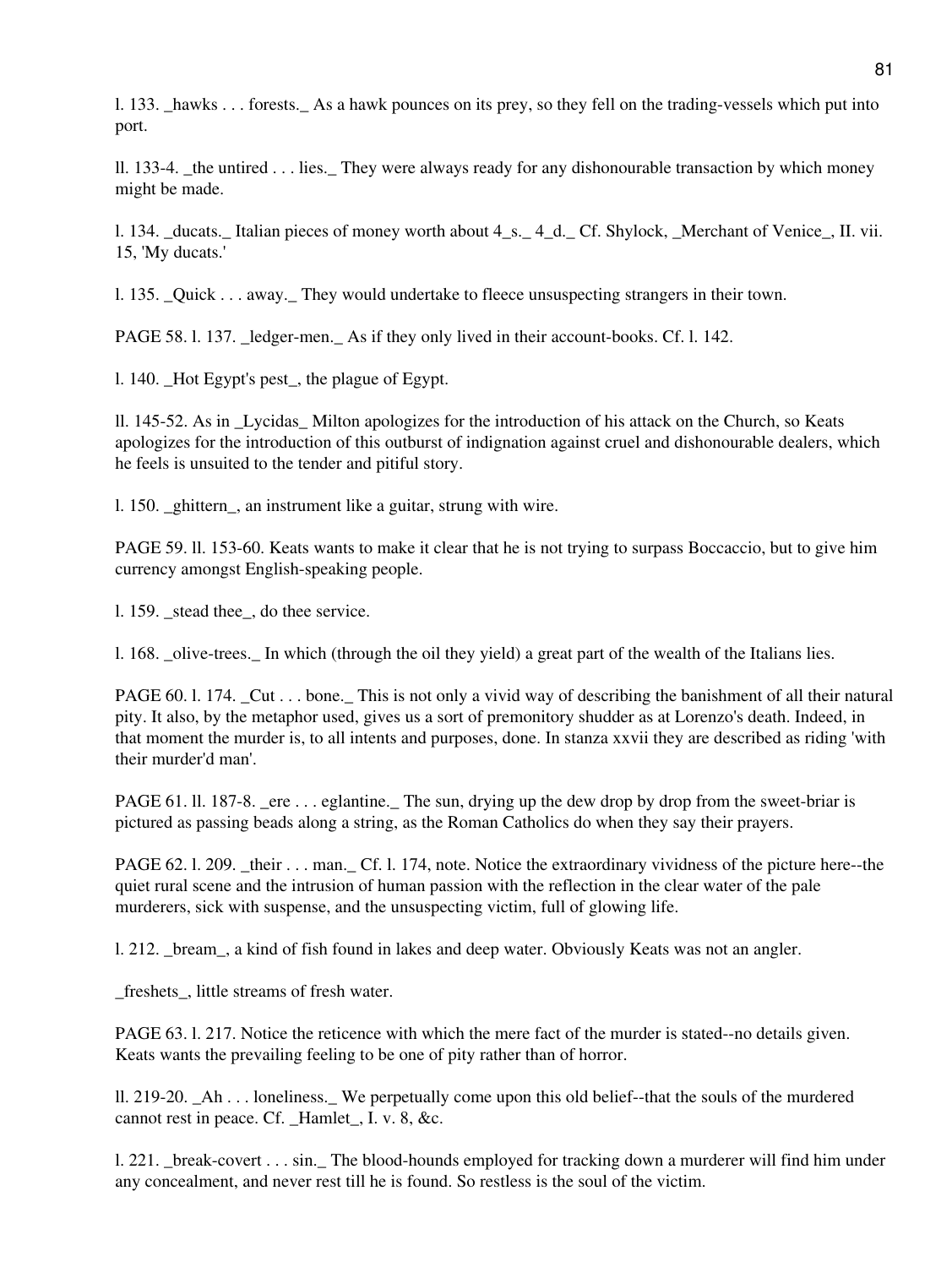l. 222. \_They . . . water.\_ That water which had reflected the three faces as they went across.

\_tease\_, torment.

l. 223. \_convulsed spur\_, they spurred their horses violently and uncertainly, scarce knowing what they did.

l. 224. \_Each richer . . . murderer.\_ This is what they have gained by their deed--the guilt of murder--that is all.

l. 229. \_stifling\_: partly literal, since the widow's weed is close-wrapping and voluminous--partly metaphorical, since the acceptance of fate stifles complaint.

l. 230. \_accursed bands.\_ So long as a man hopes he is not free, but at the mercy of continual imaginings and fresh disappointments. When hope is laid aside, fear and disappointment go with it.

PAGE 64. 1. 241. \_Selfishness, Love's cousin. \_ For the two aspects of love, as a selfish and unselfish passion, see Blake's two poems, \_Love seeketh only self to please\_, and, \_Love seeketh not itself to please\_.

l. 242. \_single breast\_, one-thoughted, being full of love for Lorenzo.

PAGE 65. ll. 249 seq. Cf. Shelley's \_Ode to the West Wind\_.

1. 252. roundelay, a dance in a circle.

l. 259. \_Striving . . . itself.\_ Her distrust of her brothers is shown in her effort not to betray her fears to them.

\_dungeon climes.\_ Wherever it is, it is a prison which keeps him from her. Cf. \_Hamlet\_, II. ii. 250-4.

l. 262. Hinnom's Vale, the valley of Moloch's sacrifices, Paradise Lost, i. 392-405.

l. 264. \_snowy shroud\_, a truly prophetic dream.

PAGE 66. ll. 267 seq. These comparisons help us to realize her experience as sharp anguish, rousing her from the lethargy of despair, and endowing her for a brief space with almost supernatural energy and willpower.

PAGE 67. l. 286. \_palsied Druid.\_ The Druids, or priests of ancient Britain, are always pictured as old men with long beards. The conception of such an old man, tremblingly trying to get music from a broken harp, adds to the pathos and mystery of the vision.

l. 288. \_Like . . . among.\_ Take this line word by word, and see how many different ideas go to create the incomparably ghostly effect.

ll. 289 seq. Horror is skilfully kept from this picture and only tragedy left. The horror is for the eyes of his murderers, not for his love.

l. 292. \_unthread . . . woof.\_ His narration and explanation of what has gone before is pictured as the disentangling of woven threads.

l. 293. \_darken'd.\_ In many senses, since their crime was (1) concealed from Isabella, (2) darkly evil, (3) done in the darkness of the wood.

PAGE 68. ll. 305 seq. The whole sound of this stanza is that of a faint and far-away echo.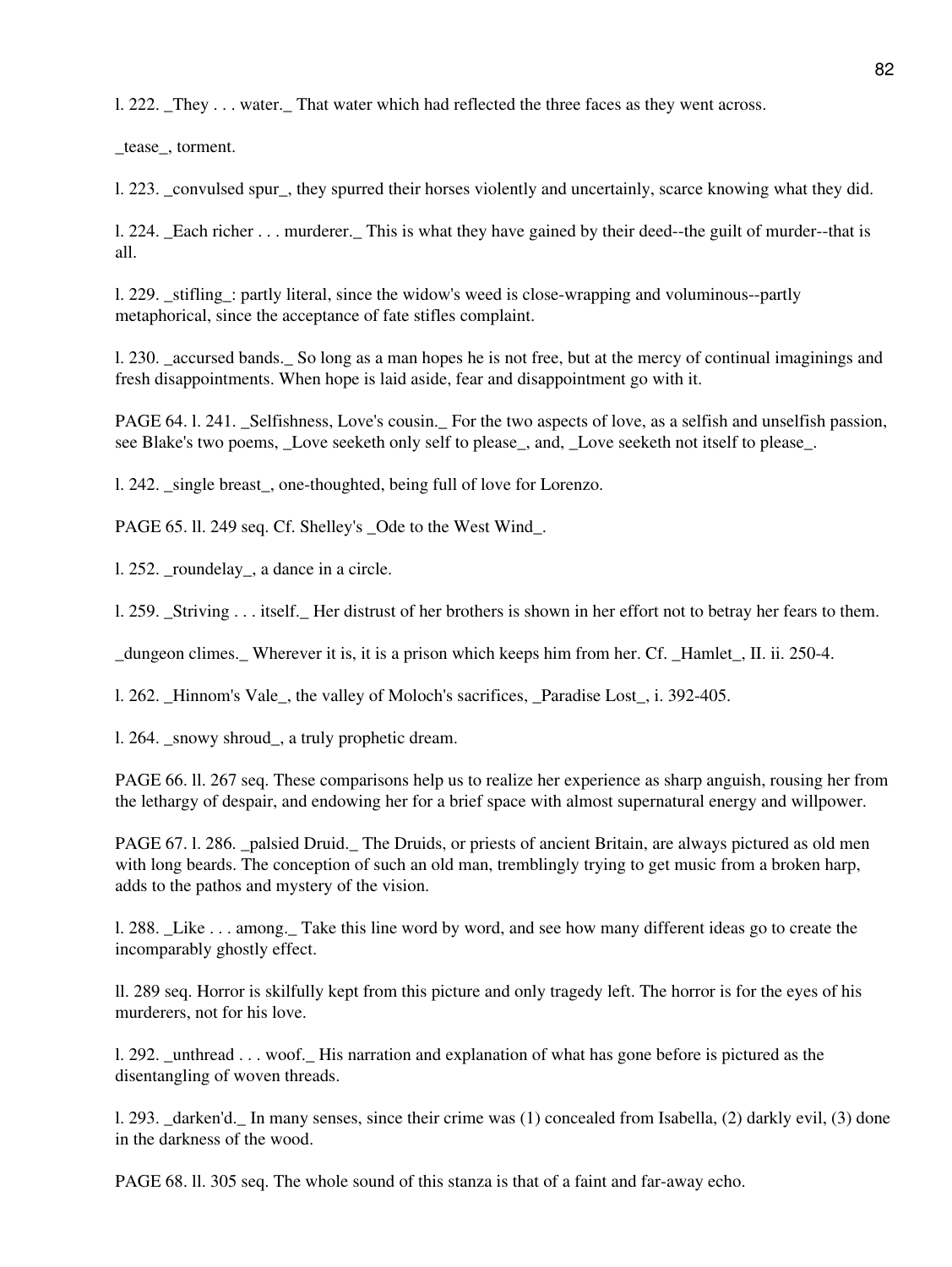l. 308. \_knelling.\_ Every sound is like a death-bell to him.

PAGE 69. 1. 316. That paleness. Her paleness showing her great love for him; and, moreover, indicating that they will soon be reunited.

l. 317. \_bright abyss\_, the bright hollow of heaven.

l. 322. \_The atom . . . turmoil.\_ Every one must know the sensation of looking into the darkness, straining one's eyes, until the darkness itself seems to be composed of moving atoms. The experience with which Keats, in the next lines, compares it, is, we are told, a common experience in the early stages of consumption.

PAGE 70. l. 334. \_school'd my infancy.\_ She was as a child in her ignorance of evil, and he has taught her the hard lesson that our misery is not always due to the dealings of a blind fate, but sometimes to the deliberate crime and cruelty of those whom we have trusted.

l. 344. \_forest-hearse.\_ To Isabella the whole forest is but the receptacle of her lover's corpse.

PAGE 71. 1. 347. champaign, country. We can picture Isabel, as they 'creep' along, furtively glancing round, and then producing her knife with a smile so terrible that the old nurse can only fear that she is delirious, as her sudden vigour would also suggest.

PAGE 72. st. xlvi-xlviii. These are the stanzas of which Lamb says, 'there is nothing more awfully simple in diction, more nakedly grand and moving in sentiment, in Dante, in Chaucer, or in Spenser'--and again, after an appreciation of Lamia, whose fairy splendours are 'for younger impressibilities', he reverts to them, saying: 'To \_us\_ an ounce of feeling is worth a pound of fancy; and therefore we recur again, with a warmer gratitude, to the story of Isabella and the pot of basil, and those never-cloying stanzas which we have cited, and which we think should disarm criticism, if it be not in its nature cruel; if it would not deny to honey its sweetness, nor to roses redness, nor light to the stars in Heaven; if it would not bay the moon out of the skies, rather than acknowledge she is fair.'-- The New Times, July 19, 1820.

l. 361. \_fresh-thrown mould\_, a corroboration of her fears. Mr. Colvin has pointed out how the horror is throughout relieved by the beauty of the images called up by the similes, e.g. 'a crystal well,' 'a native lily of the dell.'

l. 370. Her silk . . . phantasies, i.e. which she had embroidered fancifully for him.

PAGE 73. l. 385. \_wormy circumstance\_, ghastly detail. Keats envies the un-self-conscious simplicity of the old ballad-writers in treating such a theme as this, and bids the reader turn to Boccaccio, whose description of the scene he cannot hope to rival. Boccaccio writes: 'Nor had she dug long before she found the body of her hapless lover, whereon as yet there was no trace of corruption or decay; and thus she saw without any manner of doubt that her vision was true. And so, saddest of women, knowing that she might not bewail him there, she would gladly, if she could, have carried away the body and given it more honourable sepulture elsewhere; but as she might not do so, she took a knife, and, as best she could, severed the head from the trunk, and wrapped it in a napkin and laid it in the lap of the maid; and having covered the rest of the corpse with earth, she left the spot, having been seen by none, and went home.'

PAGE 74. l. 393. \_Perséan sword.\_ The sword of sharpness given to Perseus by Hermes, with which he cut off the head of the Gorgon Medusa, a monster with the head of a woman, and snaky locks, the sight of whom turned those who looked on her into stone. Perseus escaped by looking only at her reflection in his shield.

l. 406. \_chilly\_: tears, not passionate, but of cold despair.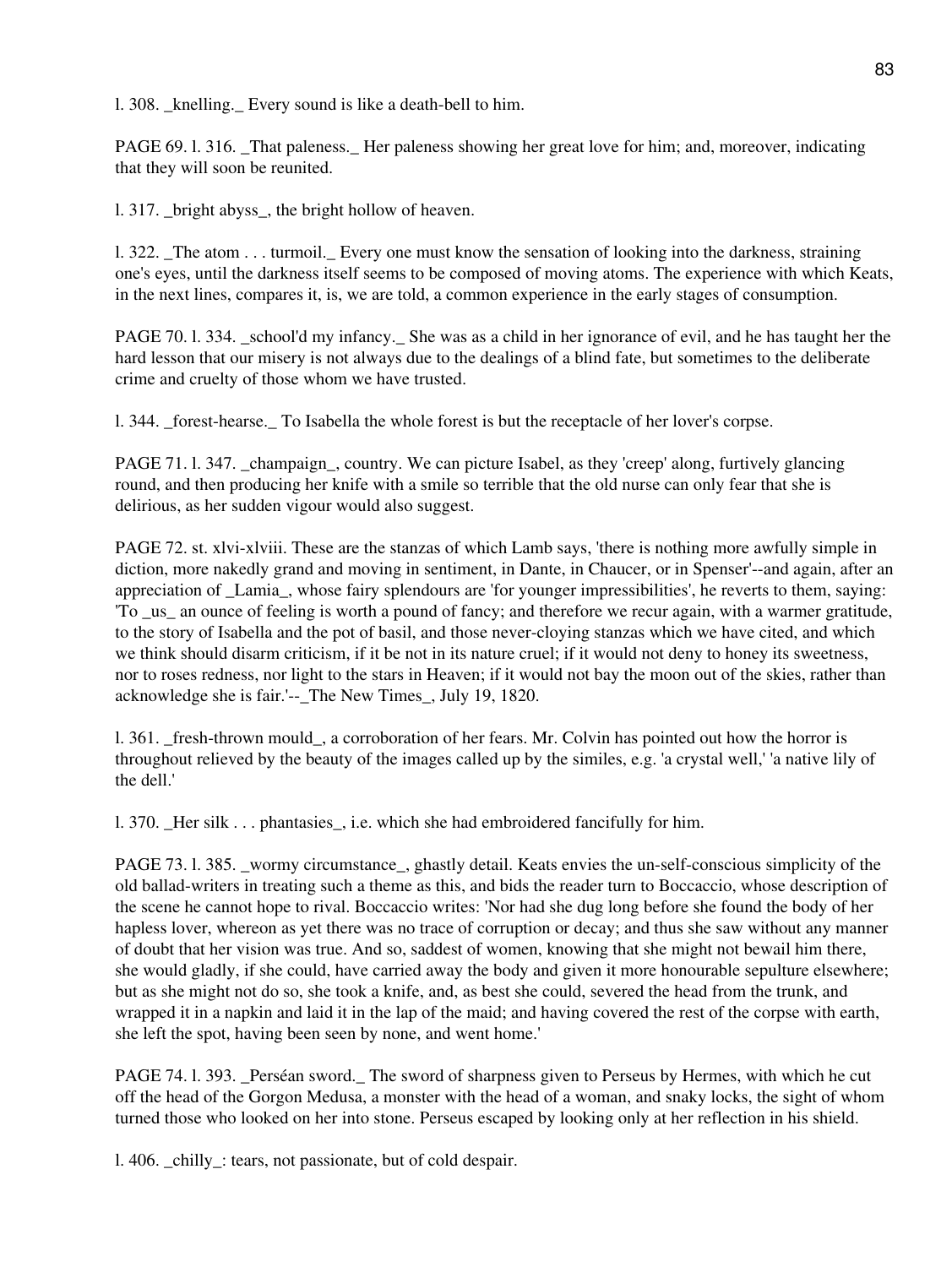PAGE 75. l. 410. \_pluck'd in Araby.\_ Cf. Lady Macbeth, 'All the perfumes of Arabia will not sweeten this little hand,' \_Macbeth\_, V. ii. 55.

l. 412. serpent-pipe, twisted pipe.

l. 416. \_Sweet Basil\_, a fragrant aromatic plant.

ll. 417-20. The repetition makes us feel the monotony of her days and nights of grief.

PAGE 76. l. 432. leafits, leaflets, little leaves. An old botanical term, but obsolete in Keats's time. Coleridge uses it in l. 65 of 'The Nightingale' in \_Lyrical Ballads\_. In later editions he altered it to 'leaflets'.

l. 436. \_Lethean\_, in Hades, the dark underworld of the dead. Compare the conception of melancholy in the Ode on Melancholy, where it is said to neighbour joy. Contrast Stanza lxi.

l. 439. \_cypress\_, dark trees which in Italy are always planted in cemeteries. They stand by Keats's own grave.

PAGE 77. l. 442. \_Melpomene\_, the Muse of tragedy.

1.451. Baälites of pelf, worshippers of ill-gotten gains.

l. 453. \_elf\_, man. The word is used in this sense by Spenser in \_The Faerie Queene\_.

PAGE 78. l. 467. chapel-shrift, confession. Cf. l. 64.

ll. 469-72. \_And when . . . hair.\_ The pathos of this picture is intensified by its suggestions of the wife- and mother-hood which Isabel can now never know. Cf. st. xlvii, where the idea is still more beautifully suggested.

PAGE 79. l. 475. vile . . . spot. The one touch of descriptive horror--powerful in its reticence.

PAGE 80. l. 489. \_on . . . things. Her love and her hope is with the dead rather than with the living.

l. 492. \_lorn voice.\_ Cf. st. xxxv. She is approaching her lover. Note that in each case the metaphor is of a stringed instrument.

l. 493. \_Pilgrim in his wanderings.\_ Cf. st. i, 'a young palmer in Love's eye.'

1. 503. burthen, refrain. Cf. Tempest, I. ii. Ariel's songs.

## **NOTES ON THE EVE OF ST. AGNES.**

See Introduction to \_Isabella\_ and \_The Eve of St. Agnes\_, p. 212.

St. Agnes was a martyr of the Christian Church who was beheaded just outside Rome in 304 because she refused to marry a Pagan, holding herself to be a bride of Christ. She was only 13--so small and slender that the smallest fetters they could find slipped over her little wrists and fell to the ground. But they stripped, tortured, and killed her. A week after her death her parents dreamed that they saw her in glory with a white lamb, the sign of purity, beside her. Hence she is always pictured with lambs (as her name signifies), and to the place of her martyrdom two lambs are yearly taken on the anniversary and blessed. Then their wool is cut off and woven by the nuns into the archbishop's cloak, or pallium (see l. 70).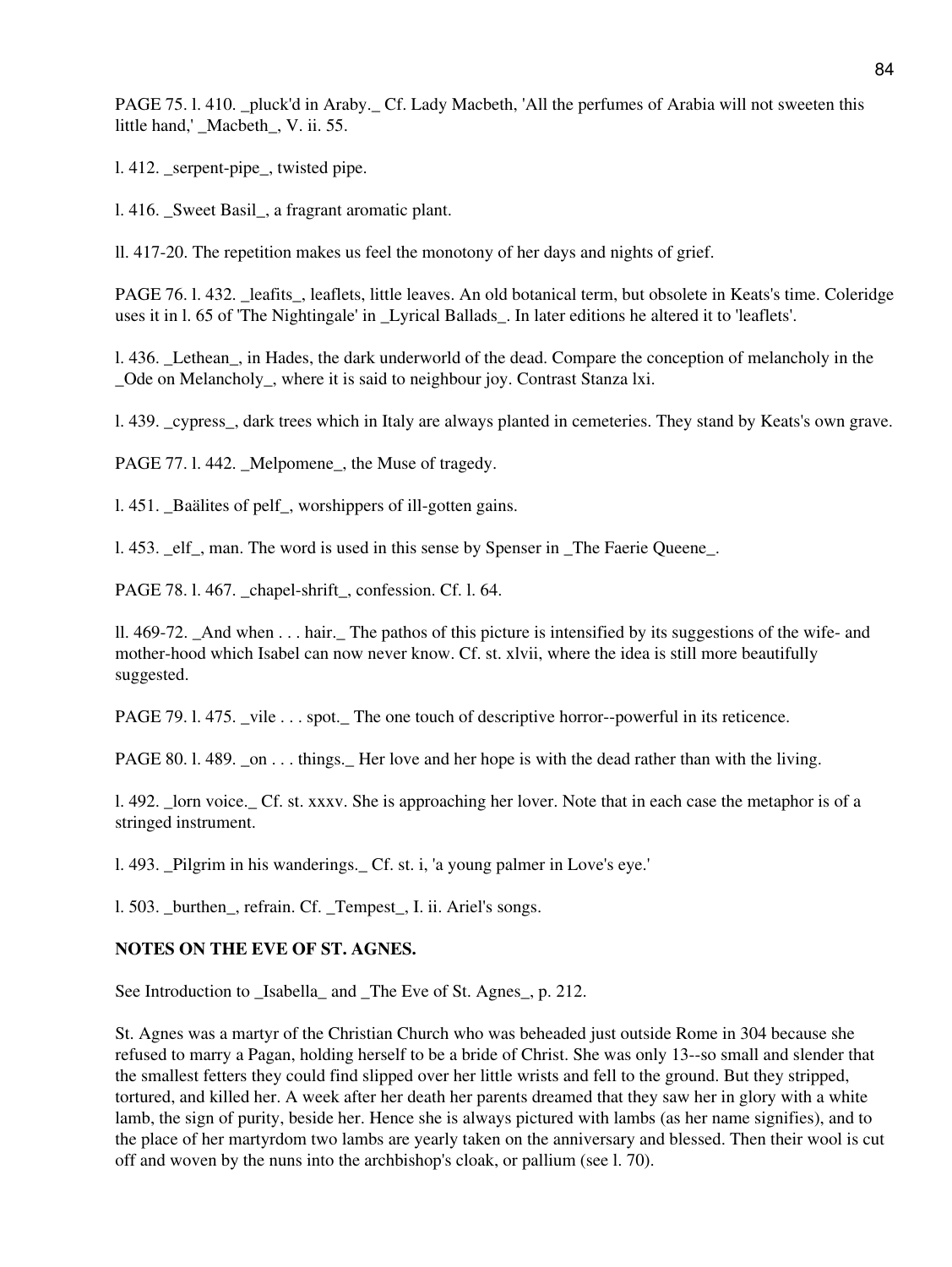For the legend connected with the Eve of the Saint's anniversary, to which Keats refers, see st. vi.

\_Metre.\_ That of the \_Faerie Queene\_.

PAGE 83. ll. 5-6. told His rosary. Cf. Isabella, ll. 87-8.

l. 8. \_without a death.\_ The 'flight to heaven' obscures the simile of the incense, and his breath is thought of as a departing soul.

PAGE 84. 1. 12. meagre, barefoot, wan. Such a compression of a description into three bare epithets is frequent in Keats's poetry. He shows his marvellous power in the unerring choice of adjective; and their enumeration in this way has, from its very simplicity, an extraordinary force.

l. 15. \_purgatorial rails\_, rails which enclose them in a place of torture.

l. 16. \_dumb orat'ries.\_ The transference of the adjective from person to place helps to give us the mysterious sense of life in inanimate things. Cf. \_Hyperion\_, iii. 8; \_Ode to a Nightingale\_, l. 66.

1. 22. already  $\ldots$  rung. He was dead to the world. But this hint should also prepare us for the conclusion of the poem.

PAGE 85. l. 31.  $\text{\_}$ gan to chide. 1. 32.  $\text{\_}$ ready with their pride. 1. 34.  $\text{\_}$ ever eager-eyed. 1. 36.  $\text{\_}$ with hair . . . breasts.\_ As if trumpets, rooms, and carved angels were all alive. See Introduction, p. 212.

1. 37. argent, silver. They were all glittering with rich robes and arms.

PAGE 86. 1. 56. \_yearning . . . pain\_, expressing all the exquisite beauty and pathos of the music; and moreover seeming to give it conscious life.

PAGE 87. l. 64. danc'd, conveying all her restlessness and impatience as well as the lightness of her step.

l. 70. \_amort\_, deadened, dull. Cf. \_Taming of the Shrew\_, IV. iii. 36, 'What sweeting! all amort.'

l. 71. See note on St. Agnes, p. 224.

l. 77. \_Buttress'd from moonlight.\_ A picture of the castle and of the night, as well as of Porphyro's position.

PAGE 88. ll. 82 seq. Compare the situation of these lovers with that of Romeo and Juliet.

l. 90. beldame, old woman. Shakespeare generally uses the word in an uncomplimentary sense--'hag'--but it is not so used here. The word is used by Spenser in its derivative sense, 'Fair lady,' Faerie Queene, ii. 43.

PAGE 89. l. 110. \_Brushing . . . plume.\_ This line both adds to our picture of Porphyro and vividly brings before us the character of the place he was entering--unsuited to the splendid cavalier.

l. 113. \_Pale, lattic'd, chill.\_ Cf. l. 12, note.

l. 115. \_by the holy loom\_, on which the nuns spin. See l. 71 and note on St. Agnes, p. 224.

PAGE 90. 1. 120. Thou must . . . sieve. Supposed to be one of the commonest signs of supernatural power. Cf. Macbeth, I. iii. 8.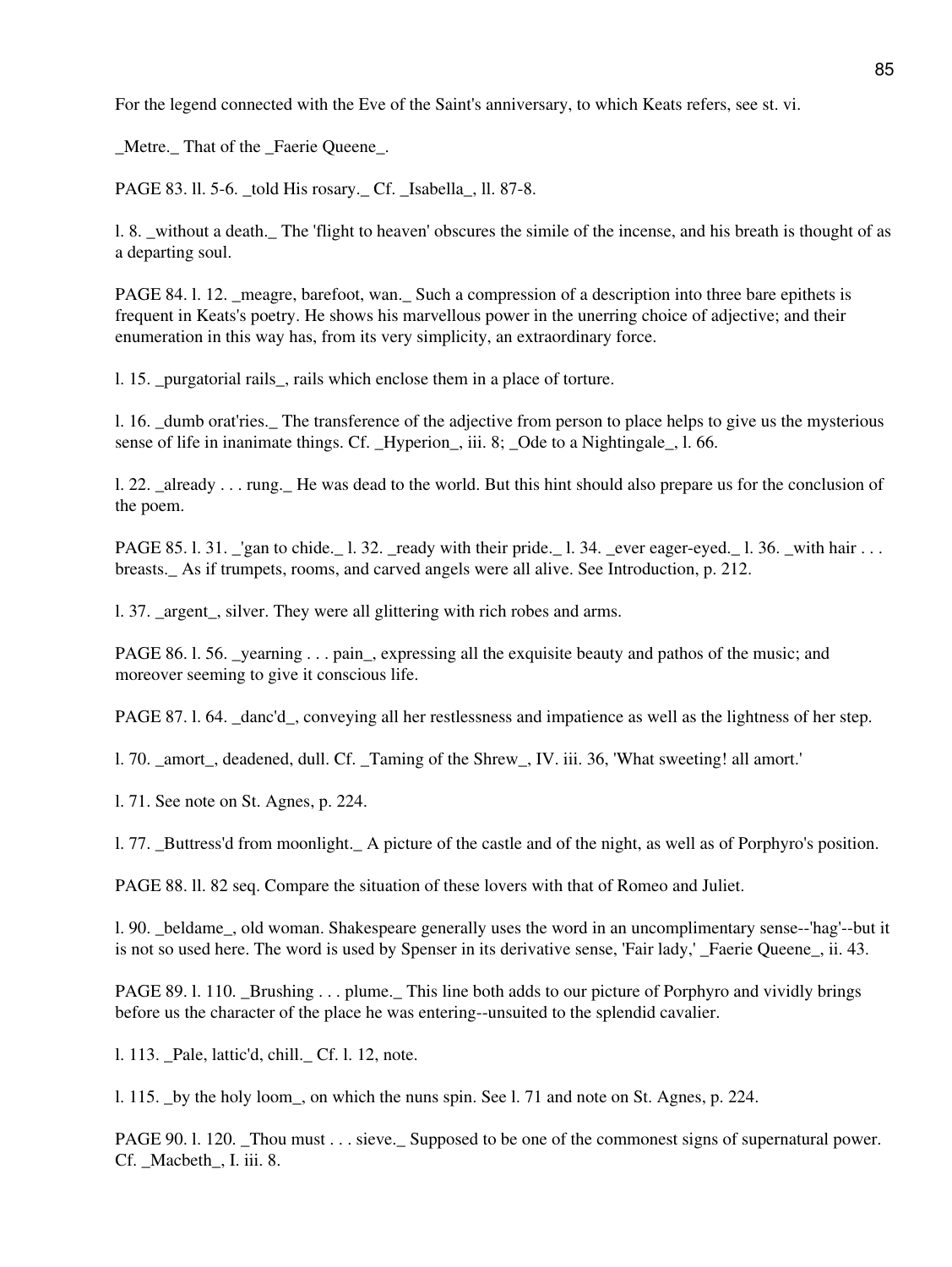l. 133. \_brook\_, check. An incorrect use of the word, which really means \_bear\_ or \_permit\_.

PAGE 92. 11. 155-6. churchyard . . . toll. Unconscious prophecy. Cf. The Bedesman, l. 22.

1. 168. While . . . coverlet. All the wonders of Madeline's imagination.

l. 171. \_Since Merlin . . . debt.\_ Referring to the old legend that Merlin had for father an incubus or demon, and was himself a demon of evil, though his innate wickedness was driven out by baptism. Thus his 'debt' to the demon was his existence, which he paid when Vivien compassed his destruction by means of a spell which he had taught her. Keats refers to the storm which is said to have raged that night, which Tennyson also describes in Merlin and Vivien. The source whence the story came to Keats has not been ascertained.

PAGE 93. l. 173. cates, provisions. Cf. Taming of the Shrew, II. i. 187:--

Kate of Kate Hall--my super-dainty Kate, For dainties are all cates.

We still use the verb 'to cater' as in 1, 177.

l. 174. tambour frame, embroidery-frame.

l. 185. \_espied\_, spying. \_Dim\_, because it would be from a dark corner; also the spy would be but dimly visible to her old eyes.

l. 187. \_silken . . . chaste.\_ Cf. ll. 12, 113.

l. 188. \_covert\_, hiding. Cf. \_Isabella\_, l. 221.

PAGE 94.1.198. fray'd, frightened.

l. 203. \_No uttered . . . betide.\_ Another of the conditions of the vision was evidently silence.

PAGE 95. ll. 208 seq. Compare Coleridge's description of Christabel's room: \_Christabel\_, i. 175-83.

l. 218. \_gules\_, blood-red.

PAGE 96. l. 226. \_Vespers.\_ Cf. \_Isabella\_, l. 21, ll. 226-34. See Introduction, p. 213.

l. 237. \_poppied\_, because of the sleep-giving property of the poppy-heads.

l. 241. \_Clasp'd . . . pray.\_ The sacredness of her beauty is felt here.

\_missal\_, prayer-book.

PAGE 97. 1. 247. To wake . . . tenderness. He waited to hear, by the sound of her breathing, that she was asleep.

l. 250. \_Noiseless . . . wilderness.\_ We picture a man creeping over a wide plain, fearing that any sound he makes will arouse some wild beast or other frightful thing.

l. 257. \_Morphean.\_ Morpheus was the god of sleep.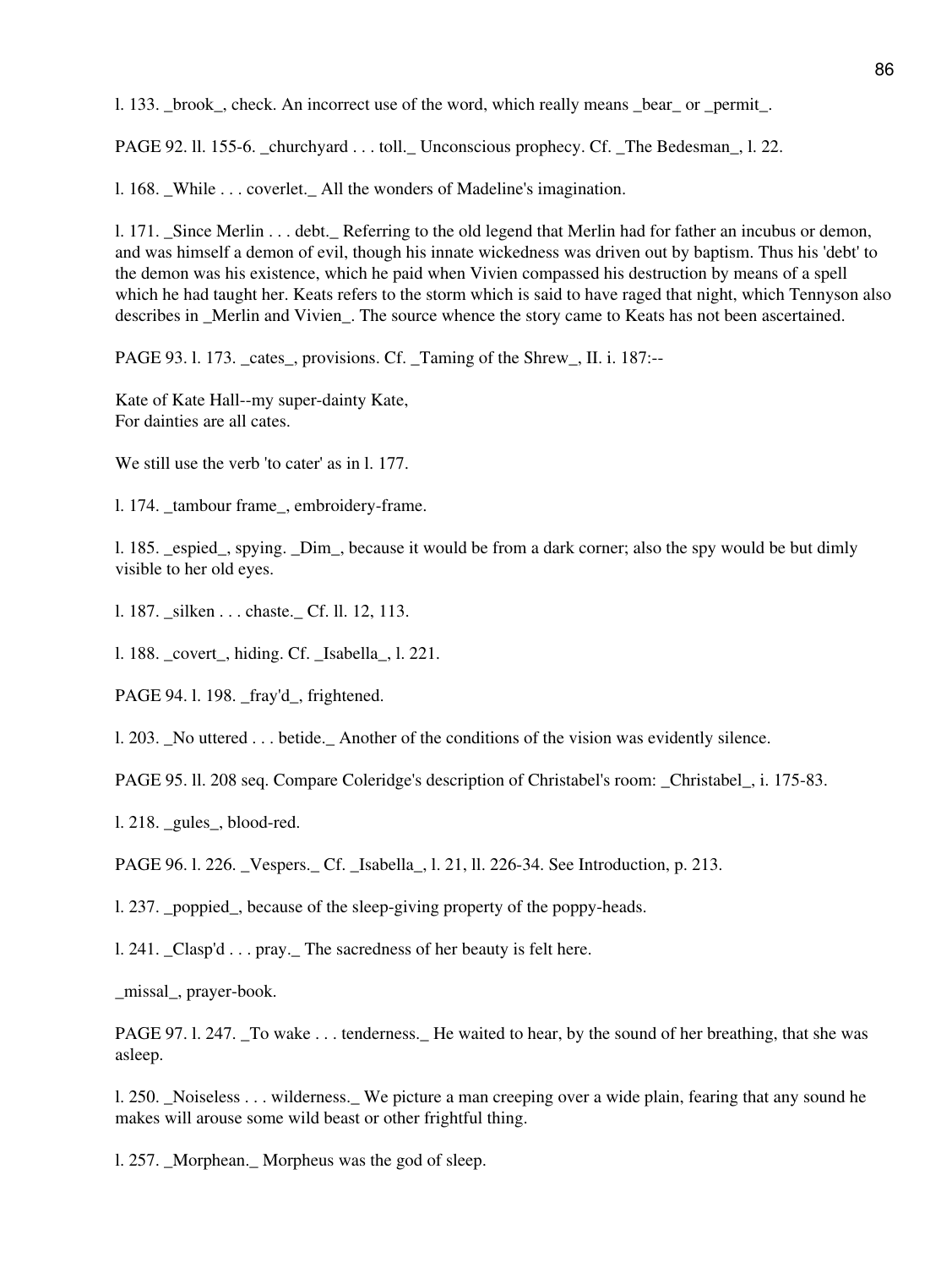\_amulet\_, charm.

l. 258. \_boisterous . . . festive.\_ Cf. ll. 12, 112, 187.

1. 261. and  $\ldots$  gone. The cadence of this line is peculiarly adapted to express a dying-away of sound.

PAGE 98. l. 266. \_soother\_, sweeter, more delightful. An incorrect use of the word. Sooth really means truth.

1. 267. tinct, flavoured; usually applied to colour, not to taste.

l. 268. \_argosy\_, merchant-ship. Cf. \_Merchant of Venice\_, I. i. 9, 'Your argosies with portly sail.'

PAGE 99. l. 287. Before he desired a 'Morphean amulet'; now he wishes to release his lady's eyes from the charm of sleep.

l. 288. woofed phantasies. Fancies confused as woven threads. Cf. Isabella, l. 292.

l. 292. '\_La belle . . . mercy.\_' This stirred Keats's imagination, and he produced the wonderful, mystic ballad of this title (see p. 213).

l. 296. \_affrayed\_, frightened. Cf. l. 198.

PAGE 100. ll. 298-9. Cf. Donne's poem, \_The Dream\_:--

My dream thou brokest not, but continued'st it.

l. 300. \_painful change\_, his paleness.

l. 311. \_pallid, chill, and drear.\_ Cf. ll. 12, 112, 187, 258.

PAGE 101. 1. 323. Love's alarum<sub>\_</sub>, warning them to speed away.

l. 325. \_flaw\_, gust of wind. Cf. \_Coriolanus\_, V. iii. 74; \_Hamlet\_, V. i. 239.

l. 333. \_unpruned\_, not trimmed.

PAGE 102. l. 343. \_elfin-storm.\_ The beldame has suggested that he must be 'liege-lord of all the elves and fays'.

1. 351.  $o'$ er  $\dots$  moors. A happy suggestion of a warmer clime.

PAGE 103. l. 355. \_darkling. Cf. \_King Lear\_, I. iv. 237: 'So out went the candle and we were left darkling.' Cf. Ode to a Nightingale, 1.51.

1. 360. And . . . floor. There is the very sound of the wind in this line.

PAGE 104. ll. 375-8. \_Angela . . . cold. The death of these two leaves us with the thought of a young, bright world for the lovers to enjoy; whilst at the same time it completes the contrast, which the first introduction of the old bedesman suggested, between the old, the poor, and the joyless, and the young, the rich, and the happy.

#### **INTRODUCTION TO THE ODE TO A NIGHTINGALE, ODE ON A GRECIAN URN, ODE ON**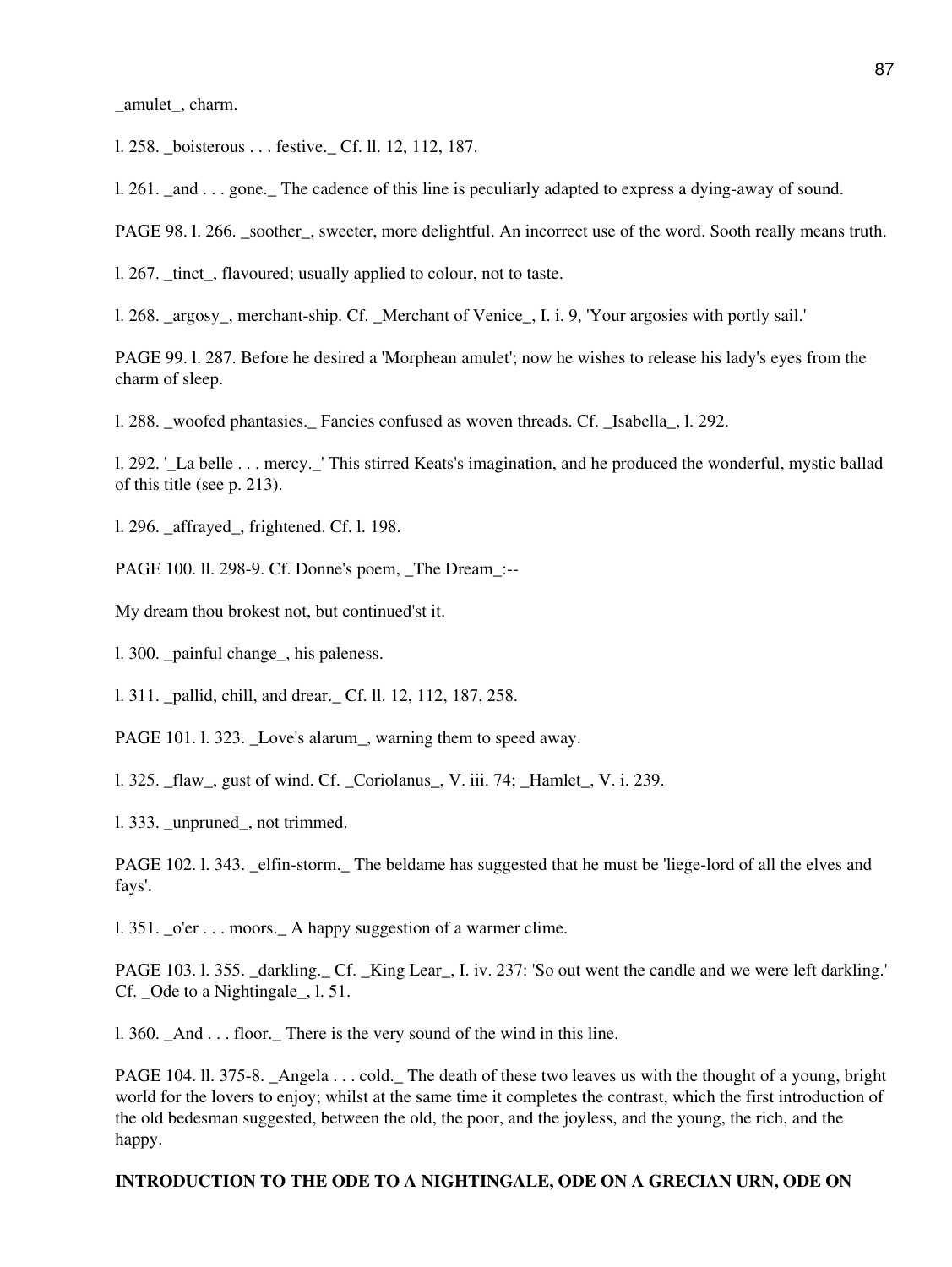#### **MELANCHOLY, AND TO AUTUMN.**

These four odes, which were all written in 1819, the first three in the early months of that year, ought to be considered together, since the same strain of thought runs through them all and, taken all together, they seem to sum up Keats's philosophy.

In all of them the poet looks upon life as it is, and the eternal principle of beauty, in the first three seeing them in sharp contrast; in the last reconciling them, and leaving us content.

The first-written of the four, the \_Ode to a Nightingale\_, is the most passionately human and personal of them all. For Keats wrote it soon after the death of his brother Tom, whom he had loved devotedly and himself nursed to the end. He was feeling keenly the tragedy of a world 'where youth grows pale, and spectre-thin, and dies', and the song of the nightingale, heard in a friend's garden at Hampstead, made him long to escape with it from this world of realities and sorrows to the world of ideal beauty, which it seemed to him somehow to stand for and suggest. He did not think of the nightingale as an individual bird, but of its song, which had been beautiful for centuries and would continue to be beautiful long after his generation had passed away; and the thought of this undying loveliness he contrasted bitterly with our feverishly sad and short life. When, by the power of imagination, he had left the world behind him and was absorbed in the vision of beauty roused by the bird's song, he longed for death rather than a return to disillusionment.

So in the \_Grecian Urn\_ he contrasts unsatisfying human life with art, which is everlastingly beautiful. The figures on the vase lack one thing only--reality,--whilst on the other hand they are happy in not being subject to trouble, change, or death. The thought is sad, yet Keats closes this ode triumphantly, not, as in \_The Nightingale, on a note of disappointment. The beauty of this Greek sculpture, truly felt, teaches us that beauty at any rate is real and lasting, and that utter belief in beauty is the one thing needful in life.

In the \_Ode on Melancholy\_ Keats, in a more bitter mood, finds the presence, in a fleeting world, of eternal beauty the source of the deepest melancholy. To encourage your melancholy mood, he tells us, do not look on the things counted sad, but on the most beautiful, which are only quickly-fading manifestations of the everlasting principle of beauty. It is then, when a man most deeply loves the beautiful, when he uses his capacities of joy to the utmost, that the full bitterness of the contrast between the real and the ideal comes home to him and crushes him. If he did not feel so much he would not suffer so much; if he loved beauty less he would care less that he could not hold it long.

But in the ode To Autumn Keats attains to the serenity he has been seeking. In this unparalleled description of a richly beautiful autumn day he conveys to us all the peace and comfort which his spirit receives. He does not philosophize upon the spectacle or draw a moral from it, but he shows us how in nature beauty is ever present. To the momentary regret for spring he replies with praise of the present hour, concluding with an exquisite description of the sounds of autumn--its music, as beautiful as that of spring. Hitherto he has lamented the insecurity of a man's hold upon the beautiful, though he has never doubted the reality of beauty and the worth of its worship to man. Now, under the influence of nature, he intuitively knows that beauty once seen and grasped is man's possession for ever. He is in much the same position that Wordsworth was when he declared that

#### Nature never did betray

The heart that loved her; 'tis her privilege, Through all the years of this our life, to lead From joy to joy: for she can so inform The mind that is within us, so impress With quietness and beauty, and so feed With lofty thoughts, that neither evil tongues, Rash judgments, nor the sneers of selfish men,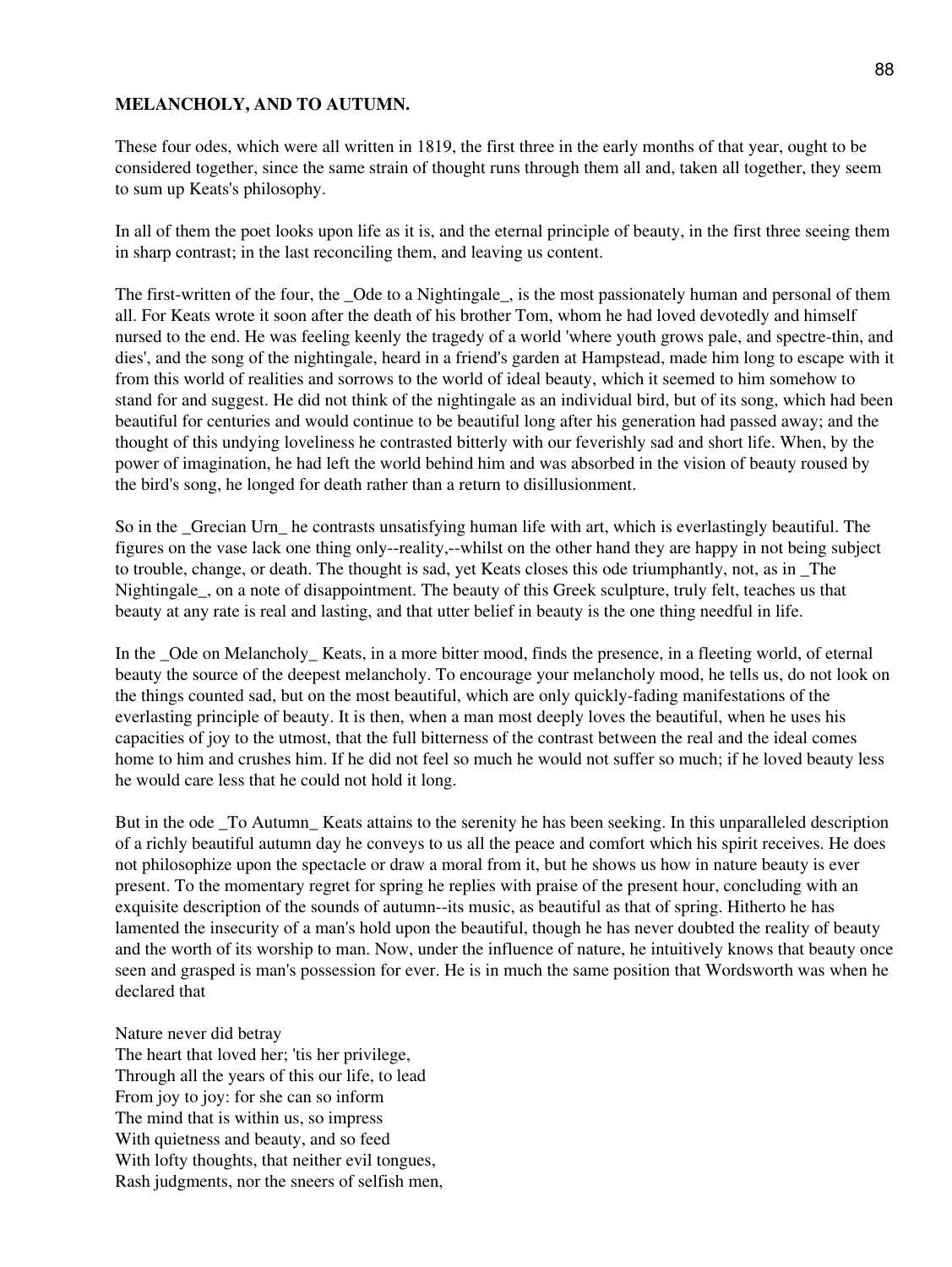Nor greetings where no kindness is, nor all The dreary intercourse of daily life, Shall e'er prevail against us, or disturb Our cheerful faith, that all which we behold Is full of blessings.

This was not the last poem that Keats wrote, but it was the last which he wrote in the fulness of his powers. We can scarcely help wishing that, beautiful as were some of the productions of his last feverish year of life, this perfect ode, expressing so serene and untroubled a mood, might have been his last word to the world.

#### **NOTES ON THE ODE TO A NIGHTINGALE.**

In the early months of 1819 Keats was living with his friend Brown at Hampstead (Wentworth Place). In April a nightingale built her nest in the garden, and Brown writes: 'Keats felt a tranquil and continual joy in her song; and one morning he took his chair from the breakfast table to the grass-plot under a plum, where he sat for two or three hours. When he came into the house I perceived he had some scraps of paper in his hand, and these he was quietly thrusting behind the books. On inquiry, I found those scraps, four or five in number, contained his poetic feeling on the song of our nightingale. The writing was not well legible, and it was difficult to arrange the stanza on so many scraps. With his assistance I succeeded, and this was his Ode to a Nightingale\_.'

PAGE 107. l. 4. \_Lethe.\_ Cf. \_Lamia\_, i. 81, note.

1. 7. Dryad. Cf. Lamia, i. 5, note.

PAGE 108. l. 13. \_Flora\_, the goddess of flowers.

l. 14. \_sunburnt mirth.\_ An instance of Keats's power of concentration. The \_people\_ are not mentioned at all, yet this phrase conjures up a picture of merry, laughing, sunburnt peasants, as surely as could a long and elaborate description.

l. 15. \_the warm South.\_ As if the wine brought all this with it.

1. 16. Hippocrene, the spring of the Muses on Mount Helicon.

l. 23. \_The weariness . . . fret.\_ Cf. 'The fretful stir unprofitable and the fever of the world' in Wordsworth's \_Tintern Abbey\_, which Keats well knew.

PAGE 109. l. 26. Where youth  $\ldots$  dies. See Introduction to the Odes, p. 230.

l. 29. \_Beauty . . . eyes.\_ Cf. \_Ode on Melancholy\_, 'Beauty that must die.'

l. 32. \_Not . . . pards.\_ Not wine, but poetry, shall give him release from the cares of this world. Keats is again obviously thinking of Titian's picture (Cf. \_Lamia\_, i. 58, note).

l. 40. Notice the balmy softness which is given to this line by the use of long vowels and liquid consonants.

PAGE 110. ll. 41 seq. The dark, warm, sweet atmosphere seems to enfold us. It would be hard to find a more fragrant passage.

l. 50. \_The murmurous . . . eves.\_ We seem to hear them. Tennyson, inspired by Keats, with more self-conscious art, uses somewhat similar effects, e.g.: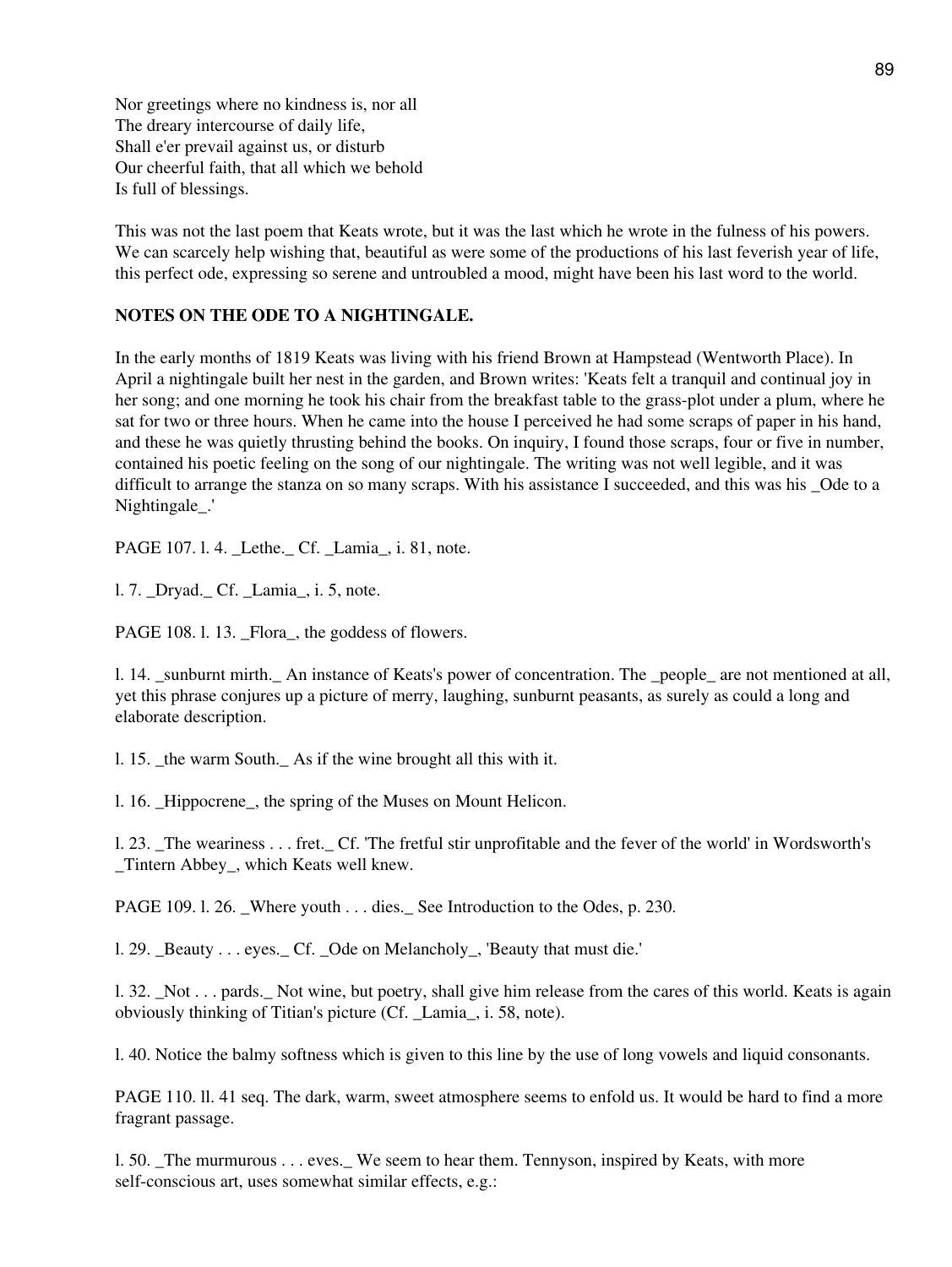The moan of doves in immemorial elms, And murmuring of innumerable bees.

\_The Princess\_, vii.

l. 51. \_Darkling.\_ Cf. \_The Eve of St. Agnes\_, l. 355, note.

l. 61. \_Thou . . . Bird.\_ Because, so far as we are concerned, the nightingale we heard years ago is the same as the one we hear to-night. The next lines make it clear that this is what Keats means.

l. 64. \_clown\_, peasant.

l. 67. \_alien corn.\_ Transference of the adjective from person to surroundings. Cf. \_Eve of St. Agnes\_, l. 16; Hyperion, iii. 9.

ll. 69-70. \_magic . . . forlorn.\_ Perhaps inspired by a picture of Claude's, 'The Enchanted Castle,' of which Keats had written before in a poetical epistle to his friend Reynolds--'The windows [look] as if latch'd by Fays and Elves.'

PAGE 112. 1. 72. Toll. To him it has a deeply melancholy sound, and it strikes the death-blow to his illusion.

l. 75. \_plaintive.\_ It did not sound sad to Keats at first, but as it dies away it takes colour from his own melancholy and sounds pathetic to him. Cf. \_Ode on Melancholy : he finds both bliss and pain in the contemplation of beauty.

ll. 76-8. \_Past . . . glades.\_ The whole country speeds past our eyes in these three lines.

## **NOTES ON THE ODE ON A GRECIAN URN.**

This poem is not, apparently, inspired by any one actual vase, but by many Greek sculptures, some seen in the British Museum, some known only from engravings. Keats, in his imagination, combines them all into one work of supreme beauty.

Perhaps Keats had some recollection of Wordsworth's sonnet 'Upon the sight of a beautiful picture,' beginning 'Praised be the art.'

PAGE 113. l. 2. \_foster-child.\_ The child of its maker, but preserved and cared for by these foster-parents.

l. 7. Tempe\_ was a famous glen in Thessaly.

\_Arcady.\_ Arcadia, a very mountainous country, the centre of the Peloponnese, was the last stronghold of the aboriginal Greeks. The people were largely shepherds and goatherds, and Pan was a local Arcadian god till the Persian wars (c. 400 B.C.). In late Greek and in Roman pastoral poetry, as in modern literature, Arcadia is a sort of ideal land of poetic shepherds.

PAGE 114. ll. 17-18. Bold . . . goal. The one thing denied to the figures--actual life. But Keats quickly turns to their rich compensations.

PAGE 115. ll. 28-30. \_All . . . tongue.\_ Cf. Shelley's \_To a Skylark\_:

Thou lovest--but ne'er knew love's sad satiety.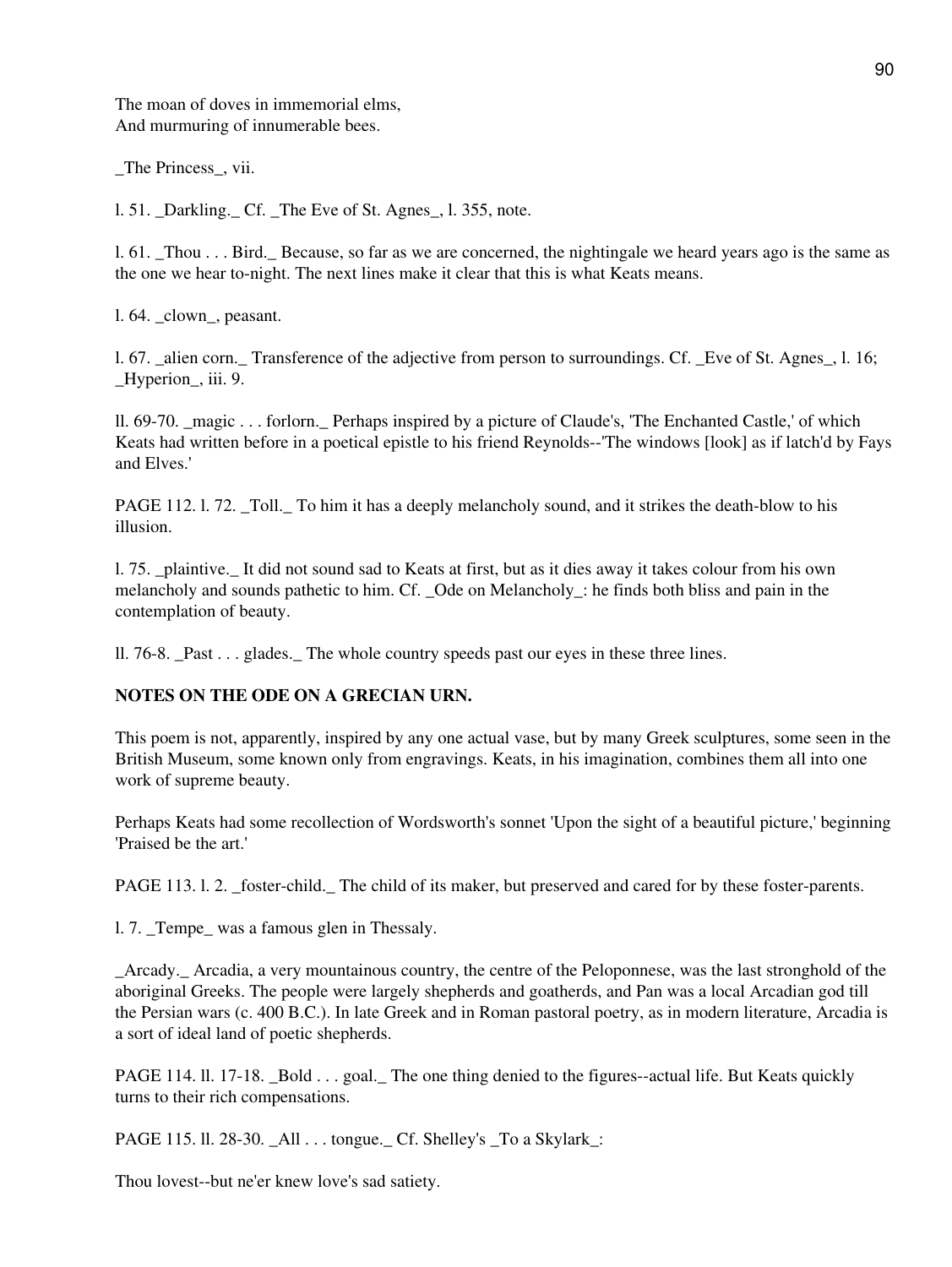ll. 31 seq. Keats is now looking at the other side of the urn. This verse strongly recalls certain parts of the frieze of the Parthenon (British Museum).

PAGE 116. l. 41. Attic, Greek.

\_brede\_, embroidery. Cf. \_Lamia\_, i. 159. Here used of carving.

l. 44. \_tease us out of thought.\_ Make us think till thought is lost in mystery.

## **INTRODUCTION TO THE ODE TO PSYCHE.**

In one of his long journal-letters to his brother George, Keats writes, at the beginning of May, 1819: 'The following poem--the last I have written--is the first and the only one with which I have taken even moderate pains. I have for the most part dashed off my lines in a hurry. This I have done leisurely--I think it reads the more richly for it, and will I hope encourage me to write other things in even a more peaceable and healthy spirit. You must recollect that Psyche was not embodied as a goddess before the time of Apuleius the Platonist, who lived after the Augustan age, and consequently the goddess was never worshipped or sacrificed to with any of the ancient fervour, and perhaps never thought of in the old religion--I am more orthodox than to let a heathen goddess be so neglected.' \_The Ode to Psyche\_ follows.

The story of Psyche may be best told in the words of William Morris in the 'argument' to 'the story of Cupid and Psyche' in his \_Earthly Paradise\_:

'Psyche, a king's daughter, by her exceeding beauty caused the people to forget Venus; therefore the goddess would fain have destroyed her: nevertheless she became the bride of Love, yet in an unhappy moment lost him by her own fault, and wandering through the world suffered many evils at the hands of Venus, for whom she must accomplish fearful tasks. But the gods and all nature helped her, and in process of time she was re-united to Love, forgiven by Venus, and made immortal by the Father of gods and men.'

Psyche is supposed to symbolize the human soul made immortal through love.

## **NOTES ON THE ODE TO PSYCHE.**

PAGE 117. l. 2. sweet . . . dear. Cf. Lycidas, 'Bitter constraint and sad occasion dear.'

l. 4. \_soft-conched.\_ Metaphor of a sea-shell giving an impression of exquisite colour and delicate form.

PAGE 118. l. 13. \_'Mid . . . eyed.\_ Nature in its appeal to every sense. In this line we have the essence of all that makes the beauty of flowers satisfying and comforting.

- l. 14. \_Tyrian\_, purple, from a certain dye made at Tyre.
- l. 20. \_aurorean.\_ Aurora is the goddess of dawn. Cf. \_Hyperion\_, i. 181.
- 1. 25. Olympus. Cf. Lamia, i. 9, note.
- \_hierarchy.\_ The orders of gods, with Jupiter as head.
- l. 26. \_Phoebe\_, or Diana, goddess of the moon.
- l. 27. \_Vesper\_, the evening star.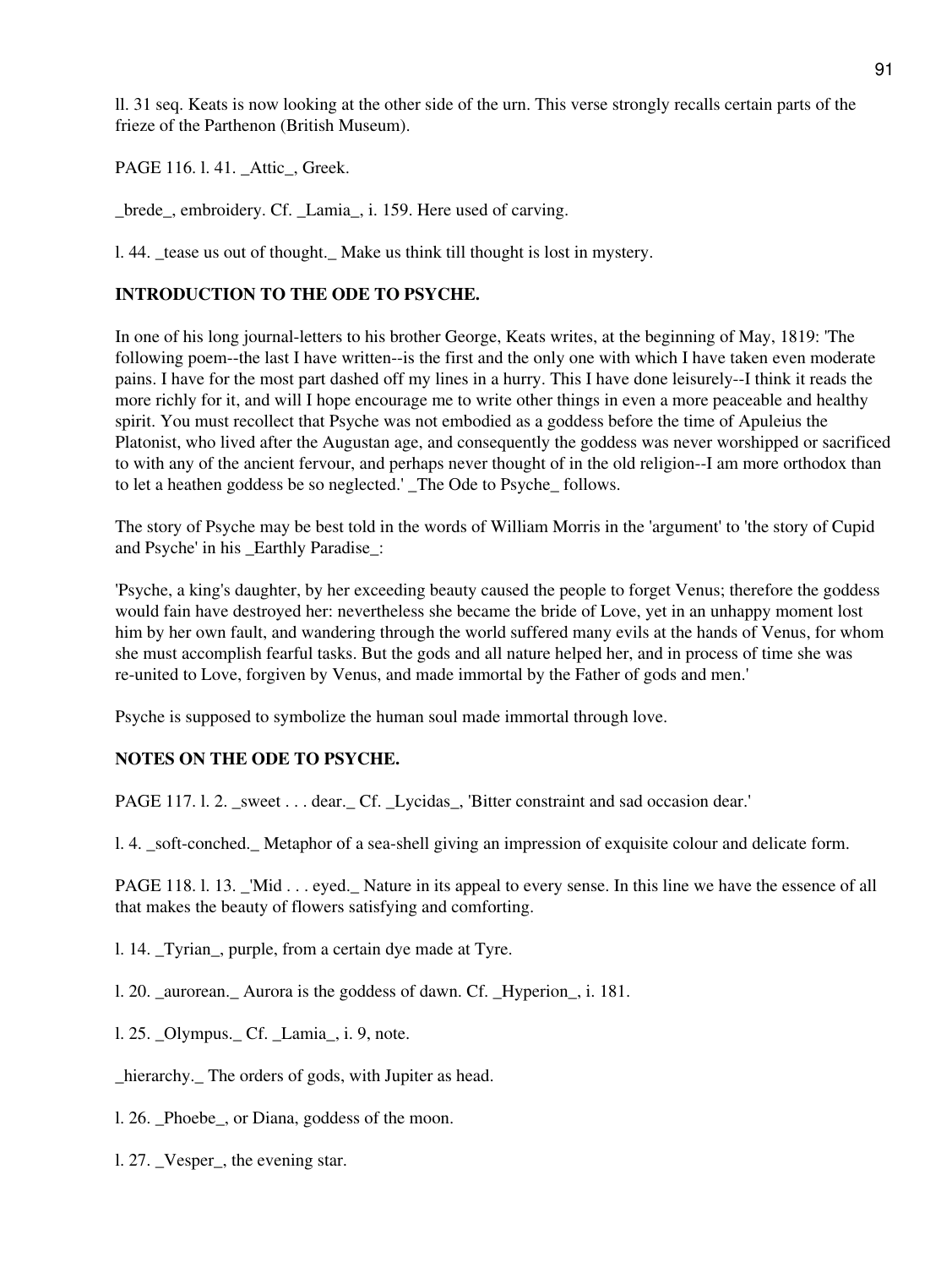PAGE 119. l. 34. \_oracle\_, a sacred place where the god was supposed to answer questions of vital import asked him by his worshippers.

l. 37. \_fond believing\_, foolishly credulous.

1.41. lucent fans, luminous wings.

PAGE 120. l. 55. \_fledge . . . steep. Probably a recollection of what he had seen in the Lakes, for on June 29, 1818, he writes to Tom from Keswick of a waterfall which 'oozes out from a cleft in perpendicular Rocks, all fledged with Ash and other beautiful trees'.

l. 57. \_Dryads.\_ Cf. \_Lamia\_, l. 5, note.

#### **INTRODUCTION TO FANCY.**

This poem, although so much lighter in spirit, bears a certain relation in thought to Keats's other odes. In the \_Nightingale\_ the tragedy of this life made him long to escape, on the wings of imagination, to the ideal world of beauty symbolized by the song of the bird. Here finding all real things, even the most beautiful, pall upon him, he extols the fancy, which can escape from reality and is not tied by place or season in its search for new joys. This is, of course, only a passing mood, as the extempore character of the poetry indicates. We see more of settled conviction in the deeply-meditative \_Ode to Autumn\_, where he finds the ideal in the rich and ever-changing real.

This poem is written in the four-accent metre employed by Milton in L'Allegro and Il Penseroso, and we can often detect a similarity of cadence, and a resemblance in the scenes imagined.

#### **NOTES ON FANCY.**

PAGE 123. l. 16. ingle, chimney-nook.

PAGE 126. l. 81. \_Ceres' daughter\_, Proserpina. Cf. \_Lamia\_, i. 63, note.

l. 82. \_God of torment.\_ Pluto, who presides over the torments of the souls in Hades.

PAGE 127. l. 85. Hebe, the cup-bearer of Jove.

l. 89. \_And Jove grew languid.\_ Observe the fitting slowness of the first half of the line, and the sudden leap forward of the second.

#### **NOTES ON ODE**

#### **['BARDS OF PASSION AND OF MIRTH'].**

PAGE 128. l. 1. Bards, poets and singers.

l. 8. \_parle\_, French \_parler\_. Cf. \_Hamlet\_, I. i. 62.

l. 12. \_Dian's fawns.\_ Diana was the goddess of hunting.

## **INTRODUCTION TO LINES ON THE MERMAID TAVERN.**

The Mermaid Tavern was an old inn in Bread Street, Cheapside. Tradition says that the literary club there was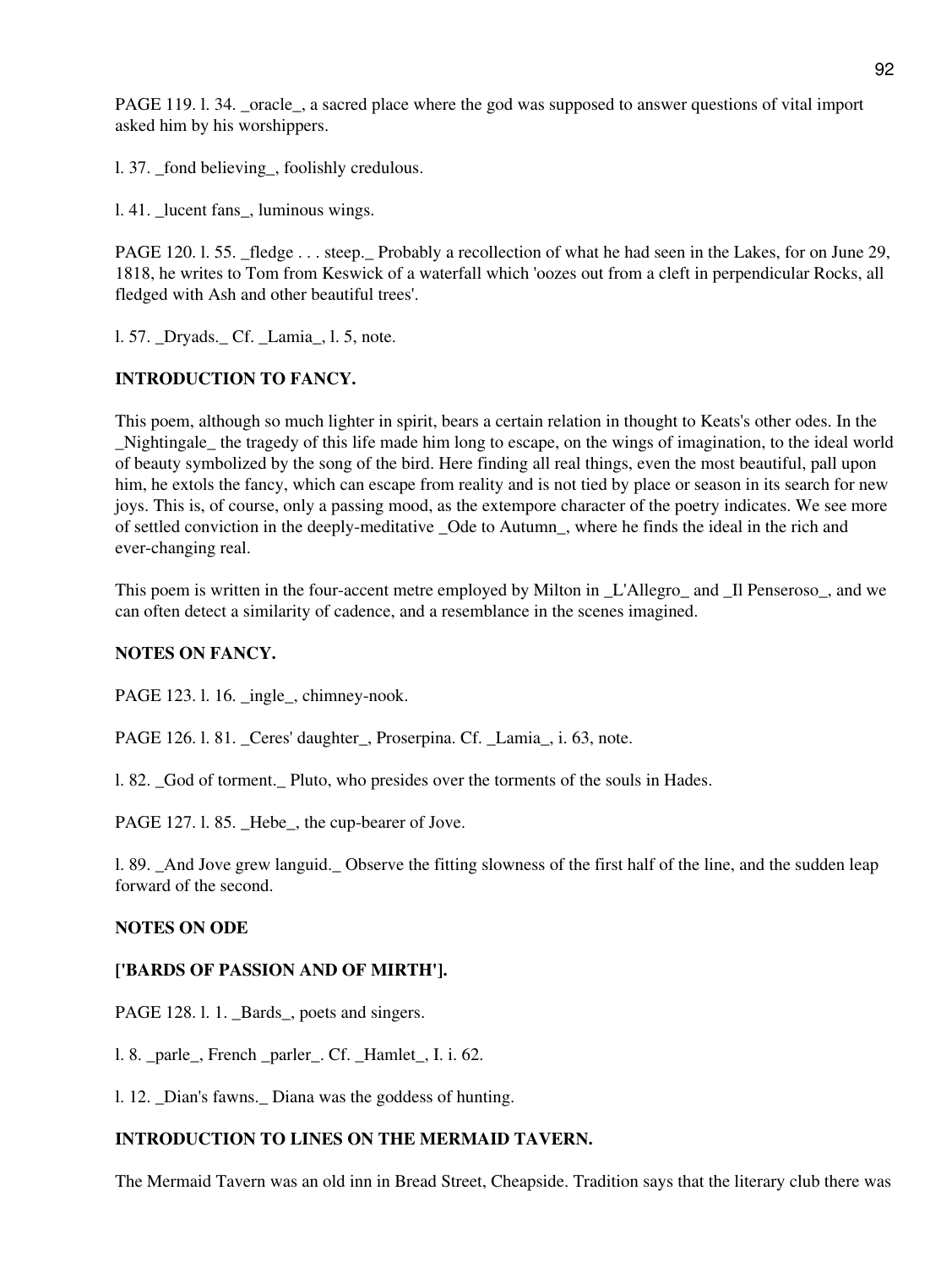established by Sir Walter Raleigh in 1603. In any case it was, in Shakespeare's time, frequented by the chief writers of the day, amongst them Ben Jonson, Beaumont, Fletcher, Selden, Carew, Donne, and Shakespeare himself. Beaumont, in a poetical epistle to Ben Jonson, writes:

What things have we seen Done at the Mermaid! heard words that have been So nimble and so full of subtle flame, As if that any one from whence they came Had meant to put his whole wit in a jest, And has resolved to live a fool the rest Of his dull life.

## **NOTES ON LINES ON THE MERMAID TAVERN.**

PAGE 131. 1. 10. bold Robin Hood. Cf. Robin Hood., p. 133.

l. 12. \_bowse\_, drink.

PAGE 132. ll. 16-17. an astrologer's . . . story. The astrologer would record, on parchment, what he had seen in the heavens.

l. 22. \_The Mermaid . . . Zodiac.\_ The zodiac was an imaginary belt across the heavens within which the sun and planets were supposed to move. It was divided into twelve parts corresponding to the twelve months of the year, according to the position of the moon when full. Each of these parts had a sign by which it was known, and the sign of the tenth was a fish-tailed goat, to which Keats refers as the Mermaid. The word \_zodiac\_ comes from the Greek +zôdion+, meaning

a little animal, since originally all the signs were animals.

## **INTRODUCTION TO ROBIN HOOD.**

Early in 1818 John Hamilton Reynolds, a friend of Keats, sent him two sonnets which he had written 'On Robin Hood'. Keats, in his letter of thanks, after giving an appreciation of Reynolds's production, says: 'In return for your Dish of Filberts, I have gathered a few Catkins, I hope they'll look pretty.' Then follow these lines, entitled, 'To J. H. R. in answer to his Robin Hood sonnets.' At the end he writes: 'I hope you will like them--they are at least written in the spirit of outlawry.'

Robin Hood, the outlaw, was a popular hero of the Middle Ages. He was a great poacher of deer, brave, chivalrous, generous, full of fun, and absolutely without respect for law and order. He robbed the rich to give to the poor, and waged ceaseless war against the wealthy prelates of the church. Indeed, of his endless practical jokes, the majority were played upon sheriffs and bishops. He lived, with his 'merry men', in Sherwood Forest, where a hollow tree, said to be his 'larder', is still shown.

Innumerable ballads telling of his exploits were composed, the first reference to which is in the second edition of Langland's \_Piers Plowman\_, c. 1377. Many of these ballads still survive, but in all these traditions it is quite impossible to disentangle fact from fiction.

## **NOTES ON ROBIN HOOD.**

PAGE 133. 1. 4. pall. Cf. Isabella, 1. 268.

l. 9. \_fleeces\_, the leaves of the forest, cut from them by the wind as the wool is shorn from the sheep's back.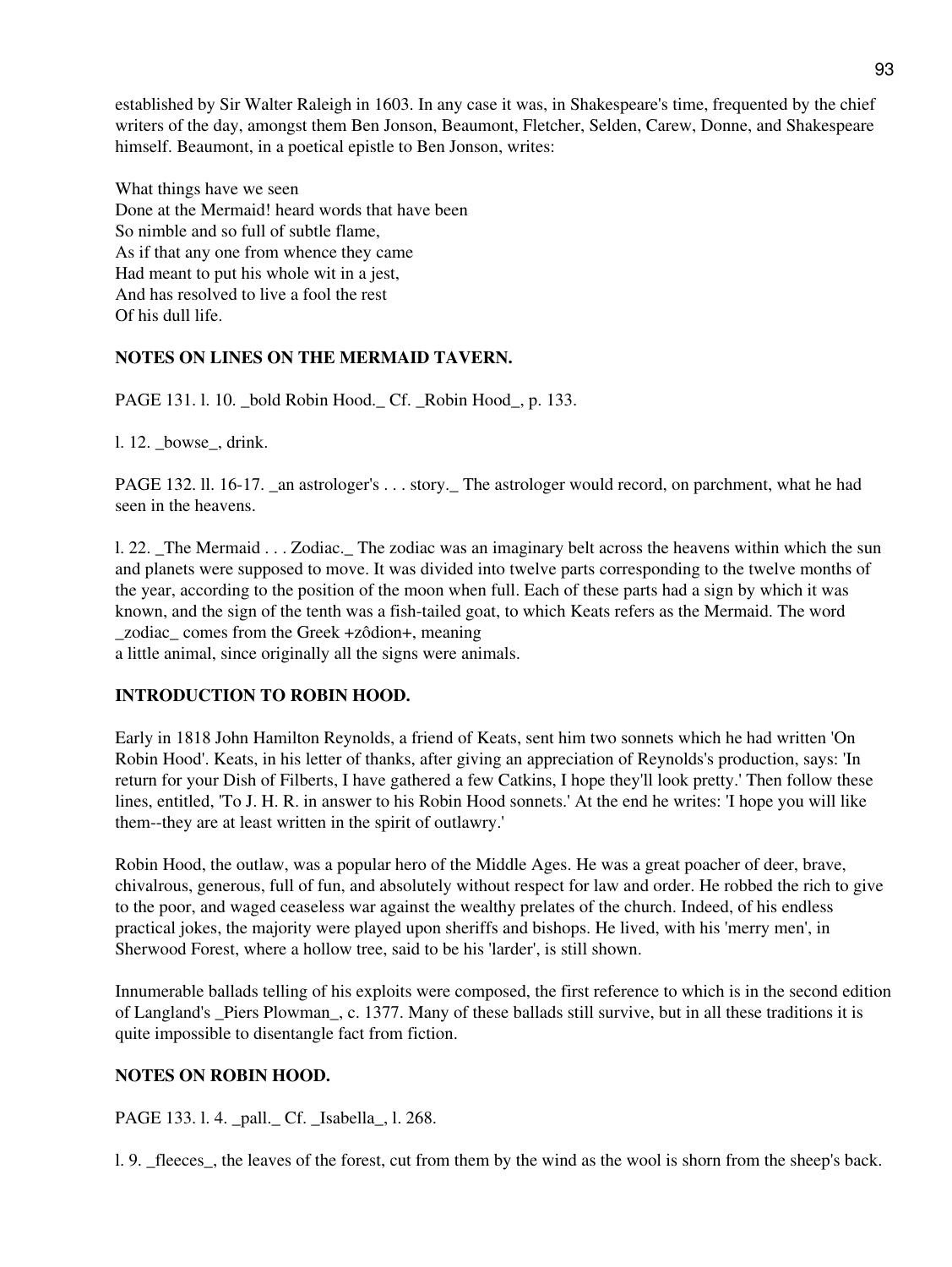PAGE 134. 1. 13. \_ivory shrill\_, the shrill sound of the ivory horn.

ll. 15-18. Keats imagines some man who has not heard the laugh hearing with bewilderment its echo in the depths of the forest.

l. 21. \_seven stars\_, Charles's Wain or the Big Bear.

l. 22. \_polar ray\_, the light of the Pole, or North, star.

l. 30. \_pasture Trent\_, the fields about the Trent, the river of Nottingham, which runs by Sherwood forest.

PAGE 135. l. 33. \_morris.\_ A dance in costume which, in the Tudor period, formed a part of every village festivity. It was generally danced by five men and a boy in girl's dress, who represented Maid Marian. Later it came to be associated with the May games, and other characters of the Robin Hood epic were introduced. It was abolished, with other village gaieties, by the Puritans, and though at the Restoration it was revived it never regained its former importance.

l. 34. \_Gamelyn.\_ The hero of a tale (\_The Tale of Gamelyn\_) attributed to Chaucer, and given in some MSS. as The Cook's Tale in The Canterbury Tales. The story of Orlando's ill-usage, prowess, and banishment, in As You Like It, Shakespeare derived from this source, and Keats is thinking of the merry life of the hero amongst the outlaws.

l. 36. '\_grenè shawe\_,' green wood.

PAGE 136. l. 53. \_Lincoln green.\_ In the Middle Ages Lincoln was very famous for dyeing green cloth, and this green cloth was the characteristic garb of the forester and outlaw.

l. 62. \_burden.\_ Cf. \_Isabella\_, l. 503.

## **NOTES ON 'TO AUTUMN'.**

In a letter written to Reynolds from Winchester, in September, 1819, Keats says: 'How beautiful the season is now--How fine the air. A temperate sharpness about it. Really, without joking, chaste weather--Dian skies--I never liked stubble-fields so much as now--Aye better than the chilly green of the spring. Somehow, a stubble-field looks warm--in the same way that some pictures look warm. This struck me so much in my Sunday's walk that I composed upon it.' What he composed was the Ode \_To Autumn\_.

PAGE 137. ll. 1 seq. The extraordinary concentration and richness of this description reminds us of Keats's advice to Shelley--'Load every rift of your subject with ore.' The whole poem seems to be painted in tints of red, brown, and gold.

PAGE 138. ll. 12 seq. From the picture of an autumn day we proceed to the characteristic sights and occupations of autumn, personified in the spirit of the season.

l. 18. \_swath\_, the width of the sweep of the scythe.

ll. 23 seq. Now the sounds of autumn are added to complete the impression.

ll. 25-6. Compare letter quoted above.

PAGE 139. l. 28. \_sallows\_, trees or low shrubs of the willowy kind.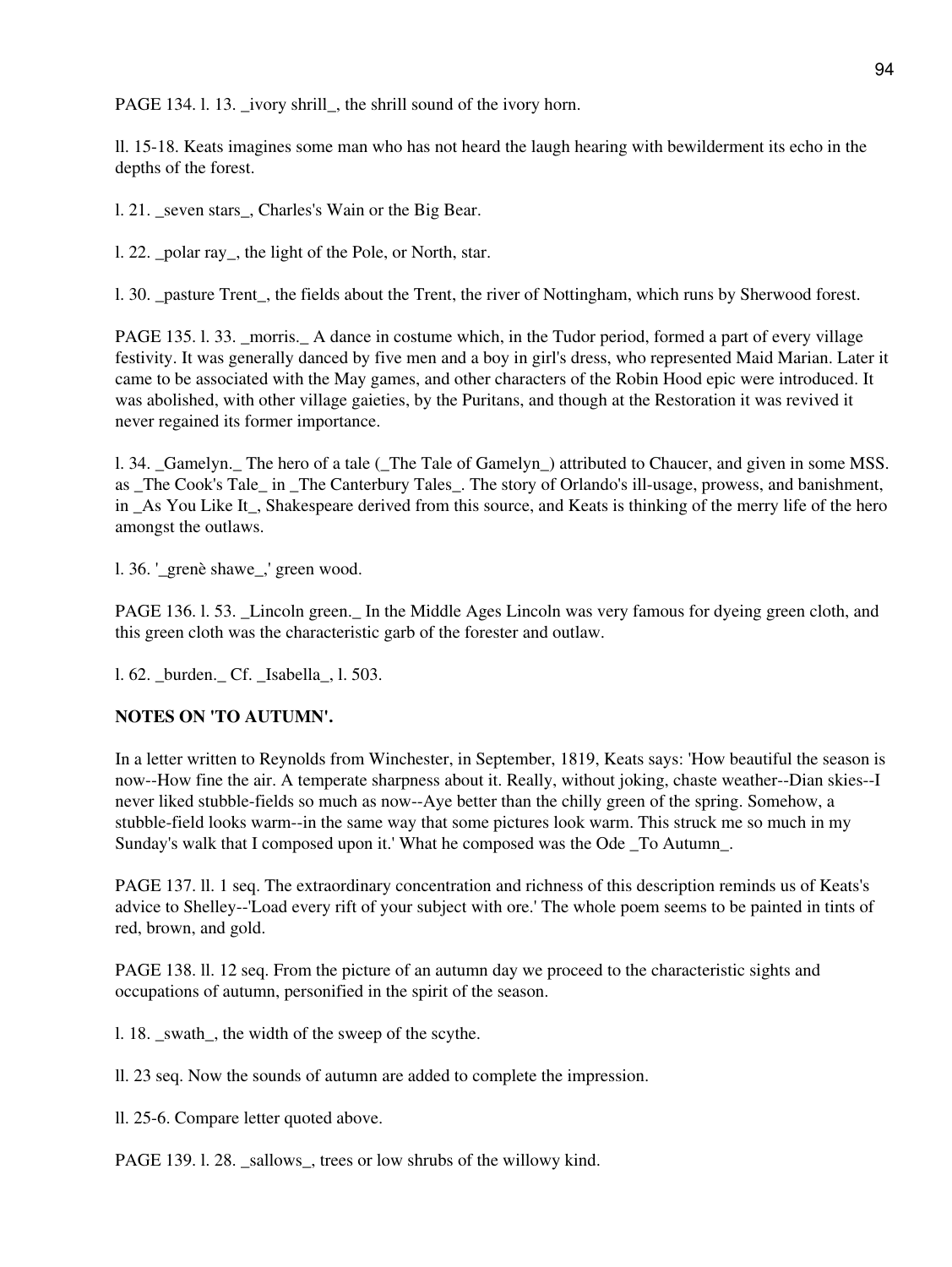ll. 28-9. borne . . . dies. Notice how the cadence of the line fits the sense. It seems to rise and fall and rise and fall again.

## **NOTES ON ODE ON MELANCHOLY.**

PAGE 140. l. 1. \_Lethe.\_ See \_Lamia\_, i. 81, note.

l. 2. \_Wolf's-bane\_, aconite or hellebore--a poisonous plant.

l. 4. \_nightshade\_, a deadly poison.

\_ruby . . . Proserpine.\_ Cf. Swinburne's \_Garden of Proserpine\_.

Proserpine. Cf. Lamia, i. 63, note.

l. 5. \_yew-berries.\_ The yew, a dark funereal-looking tree, is constantly planted in churchyards.

l. 7. \_your mournful Psyche.\_ See Introduction to the \_Ode to Psyche\_, p. 236.

PAGE 141. l. 12. weeping cloud. 1. 14. shroud. Giving a touch of mystery and sadness to the otherwise light and tender picture.

l. 16. \_on . . . sand-wave\_, the iridescence sometimes seen on the ribbed sand left by the tide.

l. 21. \_She\_, i.e. Melancholy--now personified as a goddess. Compare this conception of melancholy with the passage in Lamia, i. 190-200. Cf. also Milton's personifications of Melancholy in L'Allegro and Il Penseroso\_.

PAGE 142. l. 30. cloudy, mysteriously concealed, seen of few.

## **INTRODUCTION TO HYPERION.**

This poem deals with the overthrow of the primaeval order of Gods by Jupiter, son of Saturn the old king. There are many versions of the fable in Greek mythology, and there are many sources from which it may have come to Keats. At school he is said to have known the classical dictionary by heart, but his inspiration is more likely to have been due to his later reading of the Elizabethan poets, and their translations of classic story. One thing is certain, that he did not confine himself to any one authority, nor did he consider it necessary to be circumscribed by authorities at all. He used, rather than followed, the Greek fable, dealing freely with it and giving it his own interpretation.

The situation when the poem opens is as follows:--Saturn, king of the gods, has been driven from Olympus down into a deep dell, by his son Jupiter, who has seized and used his father's weapon, the thunderbolt. A similar fate has overtaken nearly all his brethren, who are called by Keats Titans and Giants indiscriminately, though in Greek mythology the two races are quite distinct. These Titans are the children of Tellus and Coelus, the earth and sky, thus representing, as it were, the first birth of form and personality from formless nature. Before the separation of earth and sky, Chaos, a confusion of the elements of all things, had reigned supreme. One only of the Titans, Hyperion the sun-god, still keeps his kingdom, and he is about to be superseded by young Apollo, the god of light and song.

In the second book we hear Oceanus and Clymene his daughter tell how both were defeated not by battle or violence, but by the irresistible beauty of their dispossessors; and from this Oceanus deduces 'the eternal law, that first in beauty should be first in might'. He recalls the fact that Saturn himself was not the first ruler, but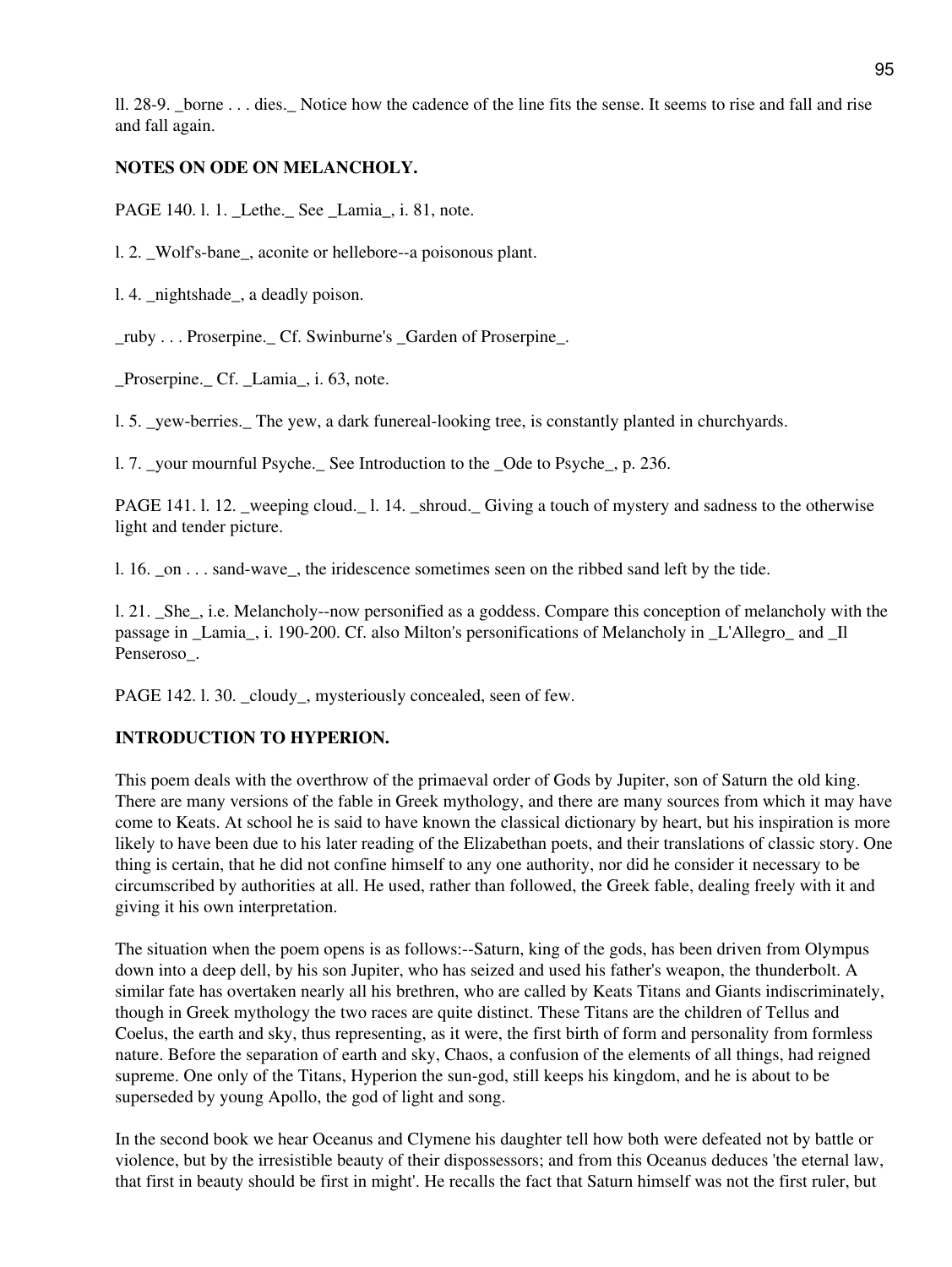received his kingdom from his parents, the earth and sky, and he prophesies that progress will continue in the overthrow of Jove by a yet brighter and better order. Enceladus is, however, furious at what he considers a cowardly acceptance of their fate, and urges his brethren to resist.

In Book I we saw Hyperion, though still a god, distressed by portents, and now in Book III we see the rise to divinity of his successor, the young Apollo. The poem breaks off short at the moment of Apollo's metamorphosis, and how Keats intended to complete it we can never know.

It is certain that he originally meant to write an epic in ten books, and the publisher's remark[245:1] at the beginning of the 1820 volume would lead us to think that he was in the same mind when he wrote the poem. This statement, however, must be altogether discounted, as Keats, in his copy of the poems, crossed it right out and wrote above, 'I had no part in this; I was ill at the time.'

Moreover, the last sentence (from 'but' to 'proceeding') he bracketed, writing below, 'This is a lie.'

This, together with other evidence external and internal, has led Dr. de Sélincourt to the conclusion that Keats had modified his plan and, when he was writing the poem, intended to conclude it in four books. Of the probable contents of the one-and-half unwritten books Mr. de Sélincourt writes: 'I conceive that Apollo, now conscious of his divinity, would have gone to Olympus, heard from the lips of Jove of his newly-acquired supremacy, and been called upon by the rebel three to secure the kingdom that awaited him. He would have gone forth to meet Hyperion, who, struck by the power of supreme beauty, would have found resistance impossible. Critics have inclined to take for granted the supposition that an actual battle was contemplated by Keats, but I do not believe that such was, at least, his final intention. In the first place, he had the example of Milton, whom he was studying very closely, to warn him of its dangers; in the second, if Hyperion had been meant to fight he would hardly be represented as already, before the battle, shorn of much of his strength; thus making the victory of Apollo depend upon his enemy's unnatural weakness and not upon his own strength. One may add that a combat would have been completely alien to the whole idea of the poem as Keats conceived it, and as, in fact, it is universally interpreted from the speech of Oceanus in the second book. The resistance of Enceladus and the Giants, themselves rebels against an order already established, would have been dealt with summarily, and the poem would have closed with a description of the new age which had been inaugurated by the triumph of the Olympians, and, in particular, of Apollo the god of light and song.'

The central idea, then, of the poem is that the new age triumphs over the old by virtue of its acknowledged superiority--that intellectual supremacy makes physical force feel its power and yield. Dignity and moral conquest lies, for the conquered, in the capacity to recognize the truth and look upon the inevitable undismayed.

Keats broke the poem off because it was too 'Miltonic', and it is easy to see what he meant. Not only does the treatment of the subject recall that of \_Paradise Lost\_, the council of the fallen gods bearing special resemblance to that of the fallen angels in Book II of Milton's epic, but in its style and syntax the influence of Milton is everywhere apparent. It is to be seen in the restraint and concentration of the language, which is in marked contrast to the wordiness of Keats's early work, as well as in the constant use of classical constructions,[247:1] Miltonic inversions[247:2] and repetitions,[247:3] and in occasional reminiscences of actual lines and phrases in \_Paradise Lost\_.[247:4]

In Hyperion we see, too, the influence of the study of Greek sculpture upon Keats's mind and art. This study had taught him that the highest beauty is not incompatible with definiteness of form and clearness of detail. To his romantic appreciation of mystery was now added an equal sense of the importance of simplicity, form, and proportion, these being, from its nature, inevitable characteristics of the art of sculpture. So we see that again and again the figures described in \_Hyperion\_ are like great statues--clear-cut, massive, and motionless. Such are the pictures of Saturn and Thea in Book I, and of each of the group of Titans at the opening of Book II.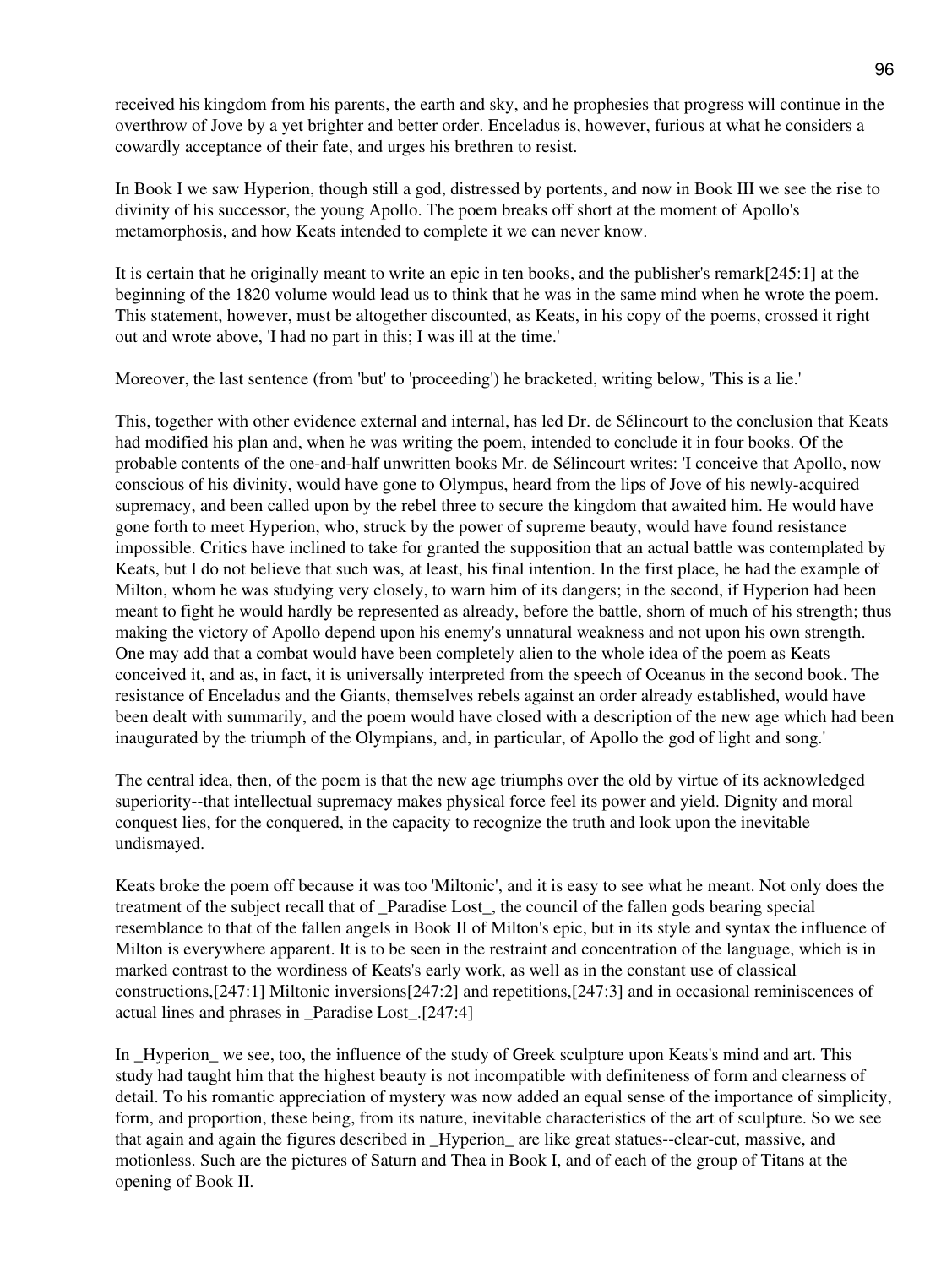Striking too is Keats's very Greek identification of the gods with the powers of Nature which they represent. It is this attitude of mind which has led some people--Shelley and Landor among them--to declare Keats, in spite of his ignorance of the language, the most truly Greek of all English poets. Very beautiful instances of this are the sunset and sunrise in Book I, when the departure of the sun-god and his return to earth are so described that the pictures we see are of an evening and morning sky, an angry sunset, and a grey and misty dawn.

But neither Miltonic nor Greek is Keats's marvellous treatment of nature as he feels, and makes us feel, the magic of its mystery in such a picture as that of the

tall oaks Branch-charmèd by the earnest stars,

or of the

dismal cirque Of Druid stones, upon a forlorn moor, When the chill rain begins at shut of eve, In dull November, and their chancel vault, The heaven itself, is blinded throughout night.

This Keats, and Keats alone, could do; and his achievement is unique in throwing all the glamour of romance over a fragment 'sublime as Aeschylus'.

## **NOTES ON HYPERION.**

#### **BOOK I.**

PAGE 145. ll. 2-3. By thus giving us a vivid picture of the changing day--at morning, noon, and night--Keats makes us realize the terrible loneliness and gloom of a place too deep to feel these changes.

l. 10. See how the sense is expressed in the cadence of the line.

PAGE 146. l. 11. voiceless. As if it felt and knew, and were deliberately silent.

ll. 13, 14. Influence of Greek sculpture. See Introduction, p. 248.

l. 18. \_nerveless . . . dead.\_ Cf. \_Eve of St. Agnes\_, l. 12, note.

1. 19. realmless eyes. The tragedy of his fall is felt in every feature.

ll. 20, 21. \_Earth, His ancient mother.\_ Tellus. See Introduction, p. 244.

PAGE 147. l. 27. Amazon. The Amazons were a warlike race of women of whom many traditions exist. On the frieze of the Mausoleum (British Museum) they are seen warring with the Centaurs.

l. 30. \_Ixion's wheel.\_ For insolence to Jove, Ixion was tied to an ever-revolving wheel in Hell.

l. 31. \_Memphian sphinx.\_ Memphis was a town in Egypt near to which the pyramids were built. A sphinx is a great stone image with human head and breast and the body of a lion.

PAGE 148. ll. 60-3. The thunderbolts, being Jove's own weapons, are unwilling to be used against their former master.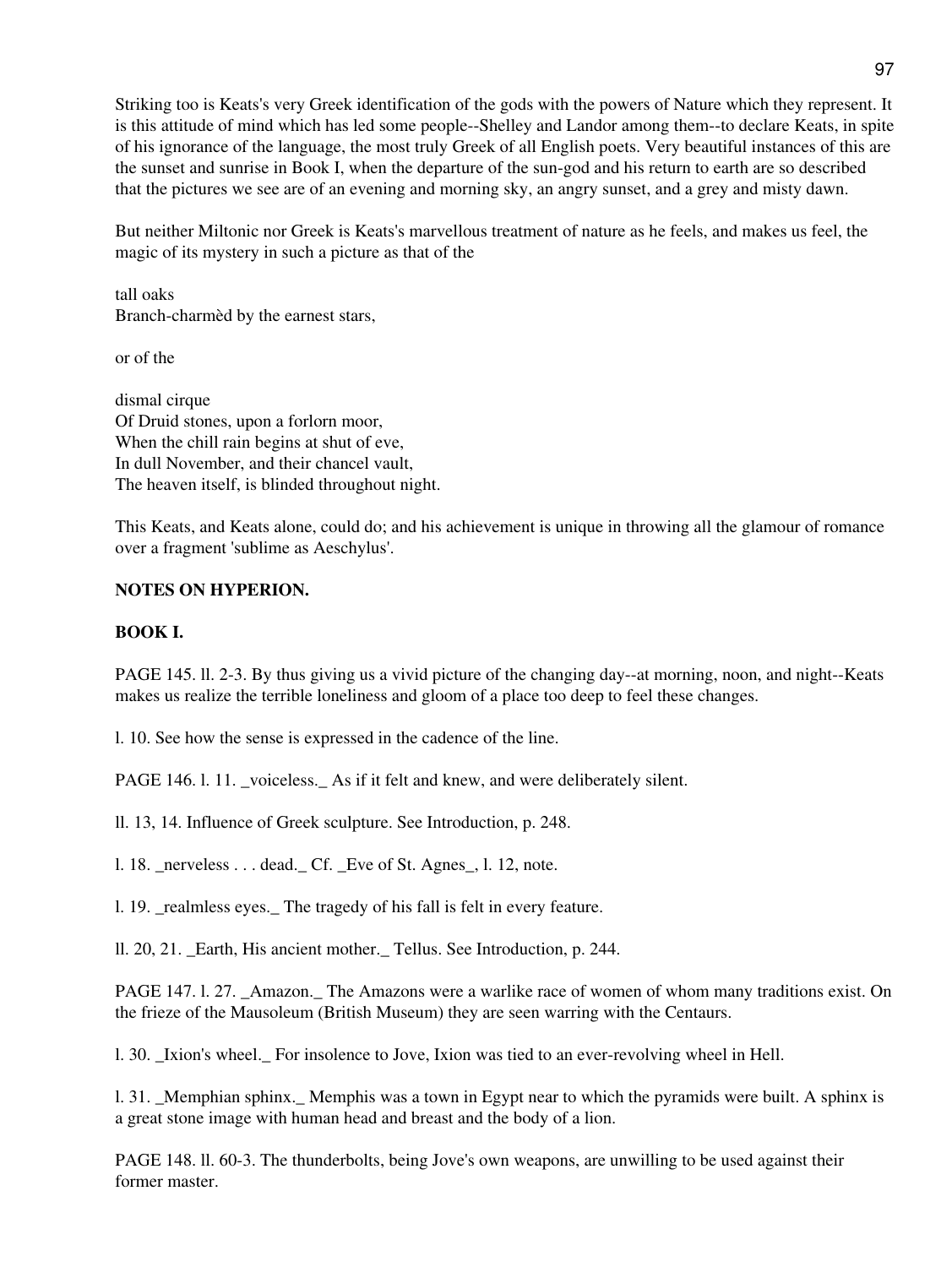PAGE 149. l. 74. \_branch-charmed . . . stars. \_ All the magic of the still night is here.

ll. 76-8. \_Save . . . wave.\_ See how the gust of wind comes and goes in the rise and fall of these lines, which begin and end on the same sound.

PAGE 150. l. 86. See Introduction, p. 248.

l. 94. \_aspen-malady\_, trembling like the leaves of the aspen-poplar.

PAGE 151. ll. 98 seq. Cf. King Lear. Throughout the figure of Saturn--the old man robbed of his kingdom--reminds us of Lear, and sometimes we seem to detect actual reminiscences of Shakespeare's treatment. Cf. \_Hyperion\_, i. 98; and \_King Lear\_, I. iv. 248-52.

l. 102. front, forehead.

l. 105. \_nervous\_, used in its original sense of powerful, sinewy.

ll. 107 seq. In Saturn's reign was the Golden Age.

PAGE 152. l. 125. of ripe progress, near at hand.

l. 129. \_metropolitan\_, around the chief city.

l. 131. \_strings in hollow shells.\_ The first stringed instruments were said to be made of tortoise-shells with strings stretched across.

PAGE 153. l. 145. \_chaos.\_ The confusion of elements from which the world was created. See \_Paradise Lost\_, i. 891-919.

l. 147. \_rebel three.\_ Jove, Neptune, and Pluto.

PAGE 154. l. 152. \_covert.\_ Cf. \_Isabella\_, l. 221; \_Eve of St. Agnes\_, l. 188.

ll. 156-7. All the dignity and majesty of the goddess is in this comparison.

PAGE 155. l. 171. \_gloom-bird\_, the owl, whose cry is supposed to portend death. Cf. Milton's method of description, 'Not that fair field,' etc. \_Paradise Lost\_, iv. 268.

1. 172. familiar visiting, ghostly apparition.

PAGE 157. ll. 205-8. Cf. the opening of the gates of heaven. \_Paradise Lost\_, vii. 205-7.

ll. 213 seq. See Introduction, p. 248.

PAGE 158. l. 228. effigies, visions.

l. 230. \_O . . . pools.\_ A picture of inimitable chilly horror.

1. 238. fanes. Cf. Psyche, 1. 50.

PAGE 159. l. 246. \_Tellus . . . robes\_, the earth mantled by the salt sea.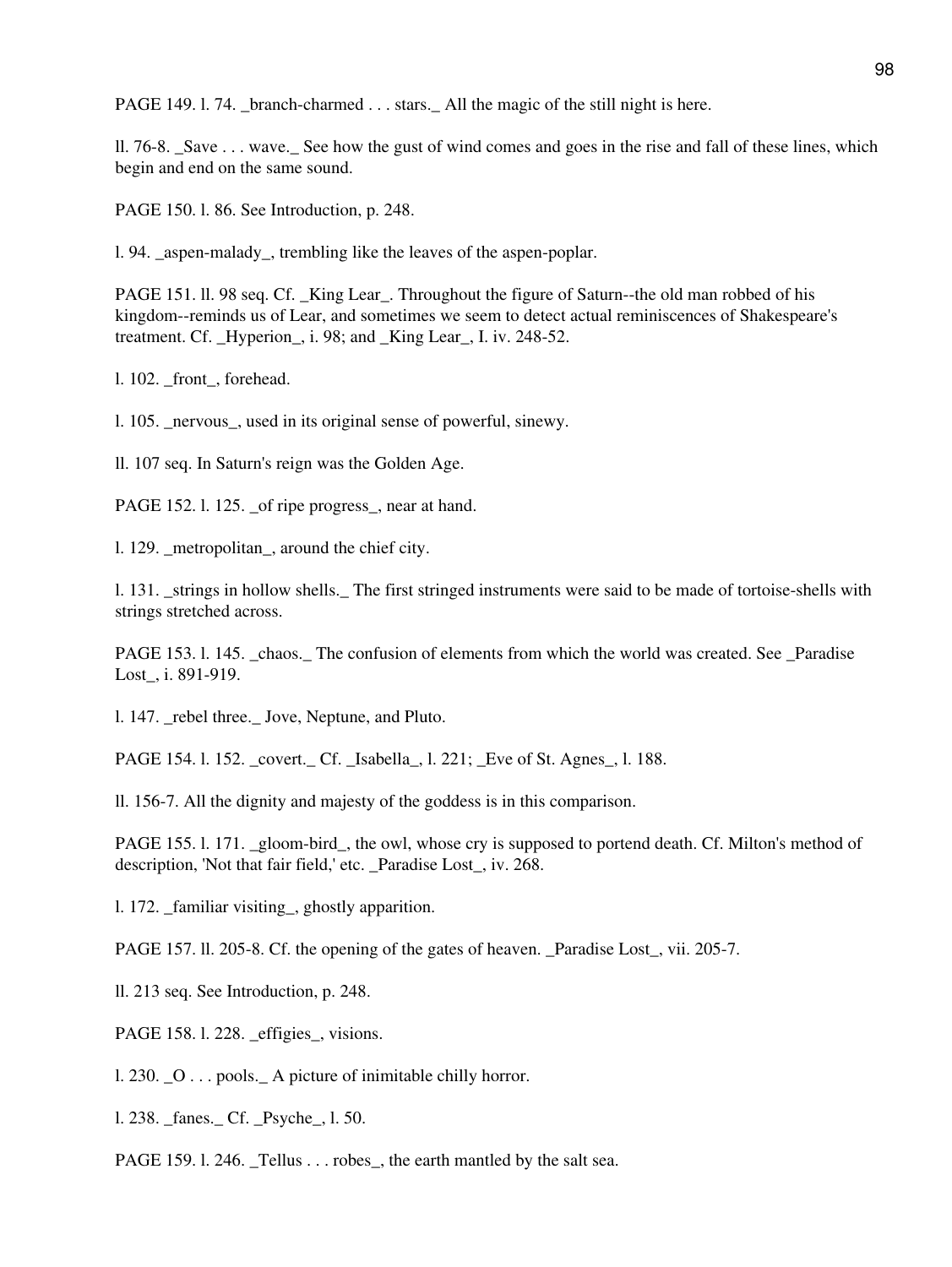PAGE 160. ll. 274-7. \_colure.\_ One of two great circles supposed to intersect at right angles at the poles. The nadir is the lowest point in the heavens and the zenith is the highest.

PAGE 161. ll. 279-80. with labouring . . . centuries. By studying the sky for many hundreds of years wise men found there signs and symbols which they read and interpreted.

PAGE 162. l. 298. \_demesnes.\_ Cf. \_Lamia\_, ii. 155, note.

ll. 302-4. all along  $\ldots$  faint. As in l. 286, the god and the sunrise are indistinguishable to Keats. We see them both, and both in one. See Introduction, p. 248.

l. 302. \_rack\_, a drifting mass of distant clouds. Cf. \_Lamia\_, i. 178, and \_Tempest\_, IV. i. 156.

PAGE 163. ll. 311-12. the powers . . . creating. Coelus and Terra (or Tellus), the sky and earth.

PAGE 164. 1. 345. \_Before . . . murmur. \_ Before the string is drawn tight to let the arrow fly.

PAGE 165. l. 349. region-whisper, whisper from the wide air.

## **BOOK II.**

PAGE 167. l. 4. \_Cybele\_, the wife of Saturn.

PAGE 168. l. 17. stubborn'd, made strong, a characteristic coinage of Keats, after the Elizabethan manner; cf. \_Romeo and Juliet\_, IV. i. 16.

ll. 22 seq. Cf. i. 161.

l. 28. \_gurge\_, whirlpool.

PAGE 169. l. 35. \_Of . . . moor\_, suggested by Druid stones near Keswick.

l. 37. \_chancel vault.\_ As if they stood in a great temple domed by the sky.

PAGE 171. l. 66. \_Shadow'd\_, literally and also metaphorically, in the darkness of his wrath.

l. 70. \_that second war.\_ An indication that Keats did not intend to recount this 'second war'; it is not likely that he would have forestalled its chief incident.

l. 78. \_Ops\_, the same as Cybele.

l. 79. \_No shape distinguishable.\_ Cf. \_Paradise Lost\_, ii. 666-8.

PAGE 172. l. 97. mortal, making him mortal.

l. 98. \_A disanointing poison\_, taking away his kingship and his godhead.

PAGE 173. ll. 116-17. \_There is . . . voice. \_ Cf. i. 72-8. The mysterious grandeur of the wind in the trees, whether in calm or storm.

PAGE 174. ll. 133-5. \_that old . . . darkness.\_ Uranus was the same as Coelus, the god of the sky. The 'book' is the sky, from which ancient sages drew their lore. Cf. i. 277-80.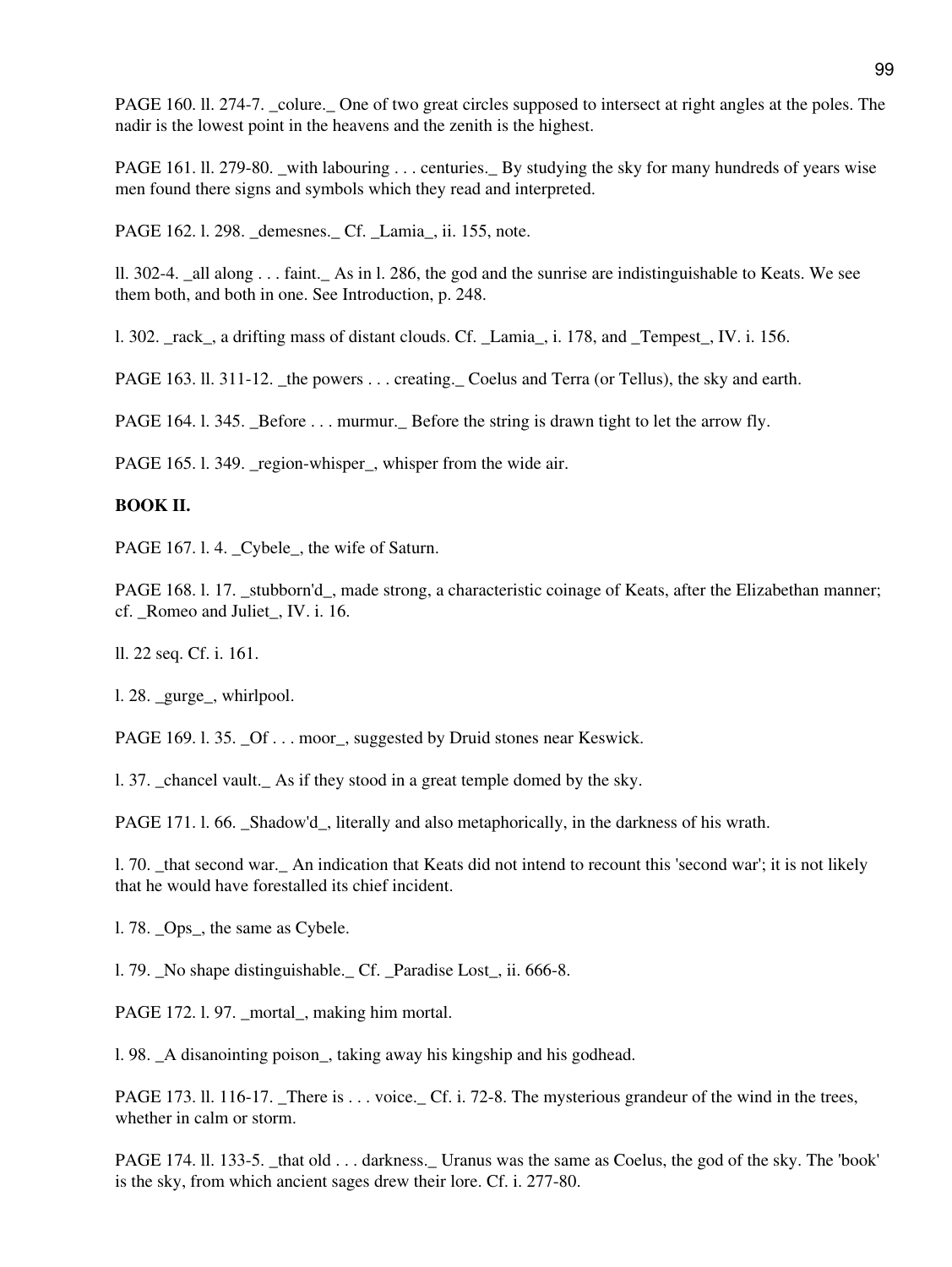PAGE 175. l. 153. \_palpable\_, having material existence; literally, touchable.

PAGE 176. 1. 159. unseen parent dear. Coelus, since the air is invisible.

l. 168. \_no . . . grove.\_ 'Sophist and sage' suggests the philosophers of ancient Greece.

l. 170. \_locks not oozy.\_ Cf. \_Lycidas\_, l. 175, 'oozy locks'. This use of the negative is a reminiscence of Milton.

ll. 171-2. murmurs  $\dots$  sands. In this description of the god's utterance is the whole spirit of the element which he personifies.

PAGE 177. ll. 182-7. Wise as Saturn was, the greatness of his power had prevented him from realizing that he was neither the beginning nor the end, but a link in the chain of progress.

PAGE 178. ll. 203-5. In their hour of downfall a new dominion is revealed to them--a dominion of the soul which rules so long as it is not afraid to see and know.

1. 207. though once chiefs. Though Chaos and Darkness once had the sovereignty. From Chaos and Darkness developed Heaven and Earth, and from them the Titans in all their glory and power. Now from them develops the new order of Gods, surpassing them in beauty as they surpassed their parents.

PAGE 180. ll. 228-9. The key of the whole situation.

ll. 237-41. No fight has taken place. The god has seen his doom and accepted the inevitable.

PAGE 181. l. 244. \_poz'd\_, settled, firm.

PAGE 183. l. 284. Like . . . string. In this expressive line we hear the quick patter of the beads. Clymene has had much the same experience as Oceanus, though she does not philosophize upon it. She has succumbed to the beauty of her successor.

PAGE 184. ll. 300-7. We feel the great elemental nature of the Titans in these powerful similes.

l. 310. \_Giant-Gods?\_ In the edition of 1820 printed 'giant, Gods?' Mr. Forman suggested the above emendation, which has since been discovered to be the true MS. reading.

PAGE 185. l. 328. \_purge the ether\_, clear the air.

l. 331. As if Jove's appearance of strength were a deception, masking his real weakness.

PAGE 186. l. 339. Cf. i. 328-35, ii. 96.

ll. 346-56. As the silver wings of dawn preceded Hyperion's rising so now a silver light heralds his approach.

PAGE 187. l. 357. See how the light breaks in with this line.

l. 366. \_and made it terrible.\_ There is no joy in the light which reveals such terrors.

PAGE 188. 1. 374. Memnon's image. Memnon was a famous king of Egypt who was killed in the Trojan war. His people erected a wonderful statue to his memory, which uttered a melodious sound at dawn, when the sun fell on it. At sunset it uttered a sad sound.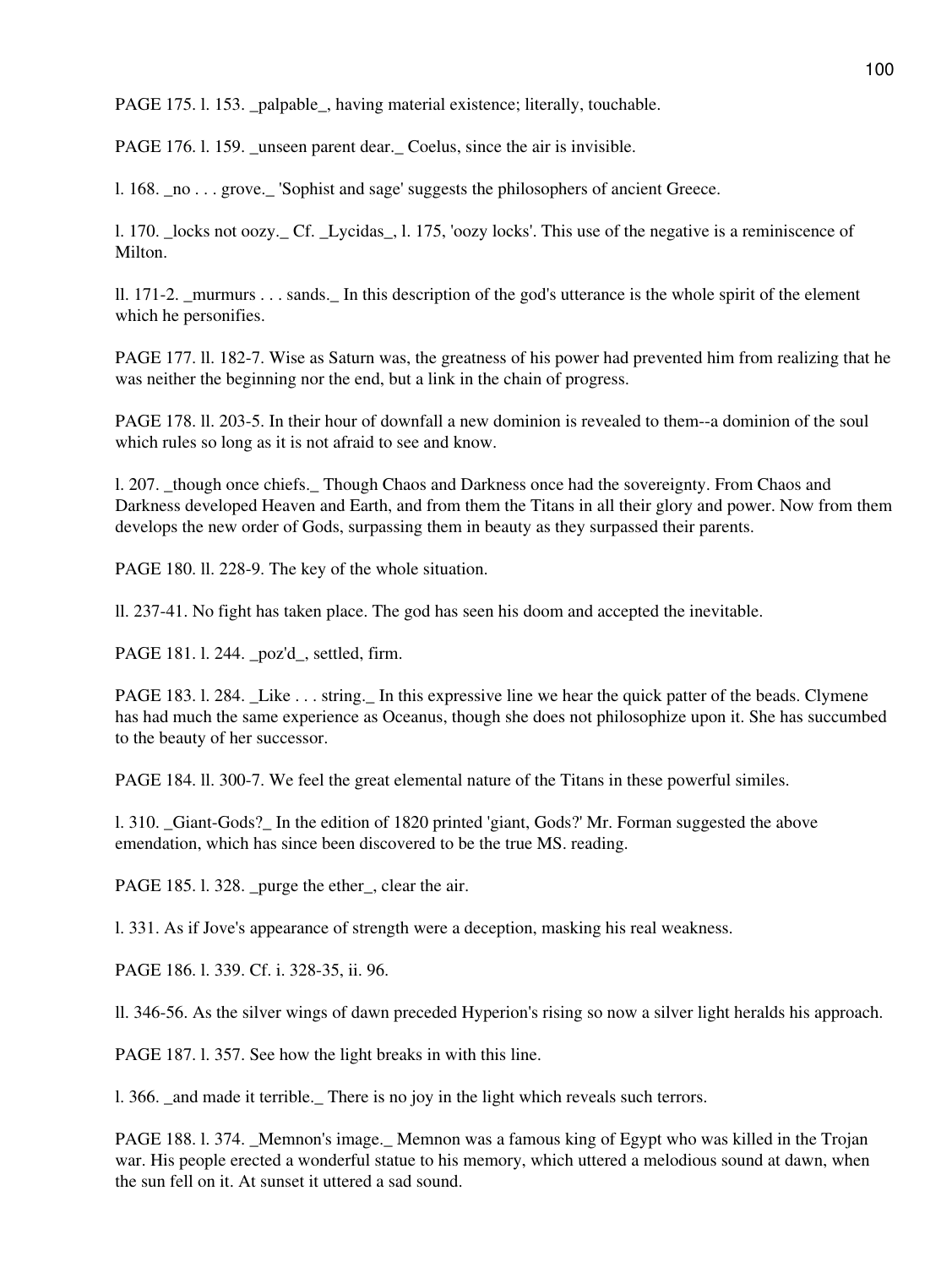l. 375. \_dusking East.\_ Since the light fades first from the eastern sky.

## **BOOK III.**

PAGE 191. l. 9. bewildered shores. The attribute of the wanderer transferred to the shore. Cf. \_Nightingale\_, ll. 14, 67.

l. 10. \_Delphic.\_ At Delphi worship was given to Apollo, the inventor and god of music.

PAGE 192. l. 12. Dorian. There were several 'modes' in Greek music, of which the chief were Dorian, Phrygian, and Lydian. Each was supposed to possess certain definite ethical characteristics. Dorian music was martial and manly. Cf. \_Paradise Lost\_, i. 549-53.

- 1. 13. Father of all verse. Apollo, the god of light and song.
- ll. 18-19. Let the red  $\dots$  well. Cf. Nightingale  $\overline{\phantom{a}}$ , st. 2.
- l. 19. \_faint-lipp'd.\_ Cf. ii. 270, 'mouthed shell.'
- l. 23. \_Cyclades.\_ Islands in the Aegean sea, so called because they surrounded Delos in a circle.
- l. 24. \_Delos\_, the island where Apollo was born.
- PAGE 193. l. 31. mother fair, Leto (Latona).
- l. 32. twin-sister, Artemis (Diana).
- l. 40. \_murmurous . . . waves.\_ We hear their soft breaking.
- PAGE 196. ll. 81-2. Cf. Lamia, i. 75.
- l. 82. \_Mnemosyne\_, daughter of Coelus and Terra, and mother of the Muses. Her name signifies Memory.
- l. 86. Cf. \_Samson Agonistes\_, ll. 80-2.
- l. 87. Cf. \_Merchant of Venice\_, I. i. 1-7.
- l. 92. \_liegeless\_, independent--acknowledging no allegiance.
- l. 93. \_aspirant\_, ascending. The air will not bear him up.

PAGE 197. l. 98. \_patient . . . moon.\_ Cf. i. 353, 'patient stars.' Their still, steady light.

l. 113. So Apollo reaches his divinity--by knowledge which includes experience of human suffering--feeling 'the giant-agony of the world'.

PAGE 198. l. 114. gray, hoary with antiquity.

1. 128. immortal death. Cf. Swinburne's Garden of Proserpine, st. 7.

Who gathers all things mortal With cold immortal hands.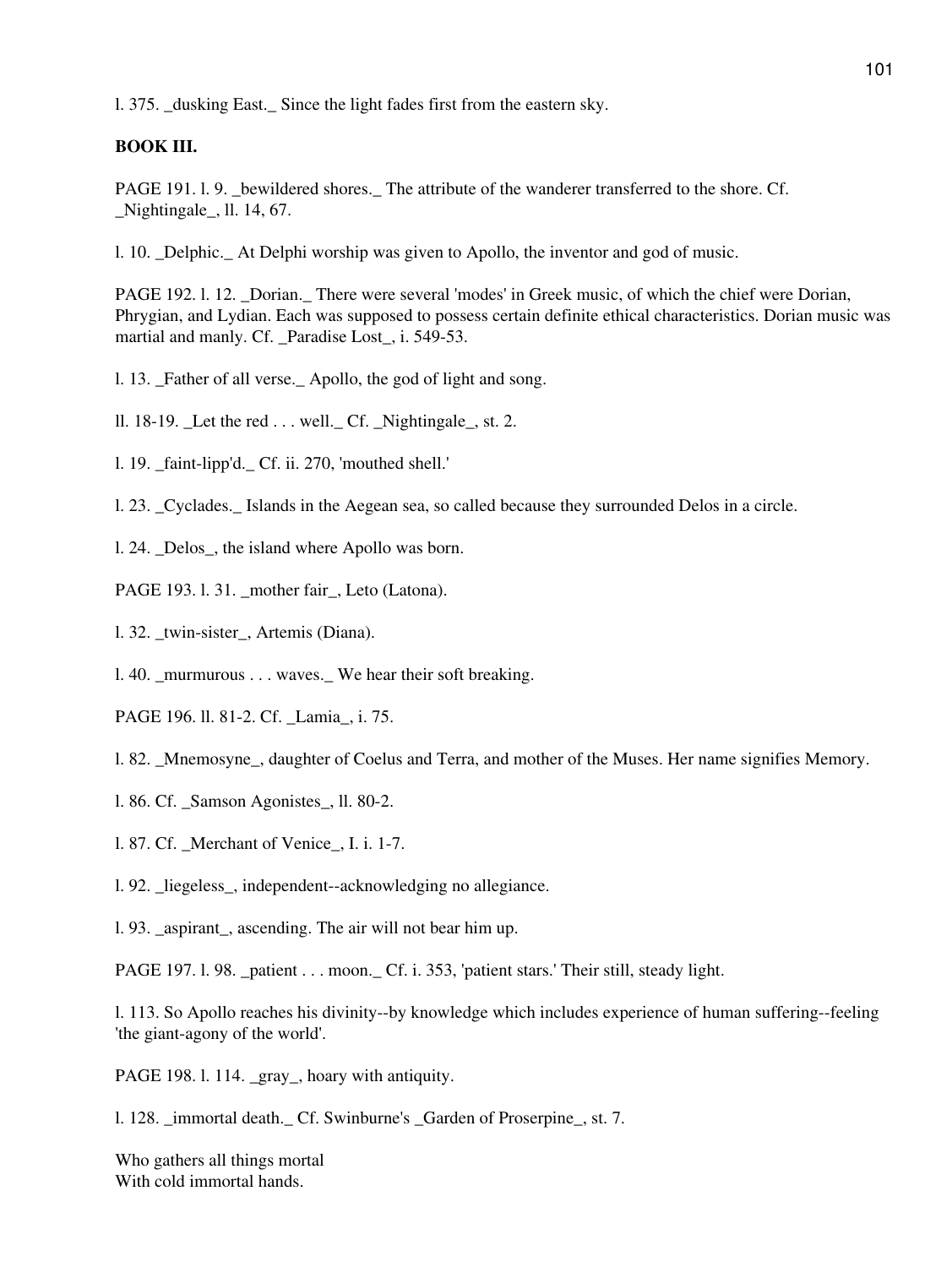PAGE 199. l. 136. Filled in, in pencil, in a transcript of \_Hyperion\_ by Keats's friend Richard Woodhouse--

Glory dawn'd, he was a god.

# **FOOTNOTES:**

[245:1] 'If any apology be thought necessary for the appearance of the unfinished poem of Hyperion, the publishers beg to state that they alone are responsible, as it was printed at their particular request, and contrary to the wish of the author. The poem was intended to have been of equal length with Endymion, but the reception given to that work discouraged the author from proceeding.'

[247:1]

e.g. i. 56 Knows thee not, thus afflicted, for a god

i. 206 save what solemn tubes . . . gave

ii. 70 that second war Not long delayed.

[247:2]

e.g. ii. 8 torrents hoarse

32 covert drear i. 265 season due

286 plumes immense

[247:3]

e.g. i. 35 How beautiful . . . self

182 While sometimes . . . wondering men ii. 116, 122 Such noise . . . pines.

[247:4] e.g. ii. 79 No shape distinguishable. Cf. \_Paradise Lost\_, ii. 667.

i. 2 breath of morn. Cf. Paradise Lost, iv. 641.

## **HENRY FROWDE, M.A. PUBLISHER TO THE UNIVERSITY OF OXFORD LONDON, EDINBURGH, NEW YORK, TORONTO AND MELBOURNE**

## **TRANSCRIBER'S NOTES:**

Line numbers are placed every ten lines. In the original, due to space constraints, this is not always the case.

On page 237, the note for l. 25 refers to "\_Lamia\_, i. 9, note". There is no such note.

The following words appear with and without hyphens. They have been left as in the original.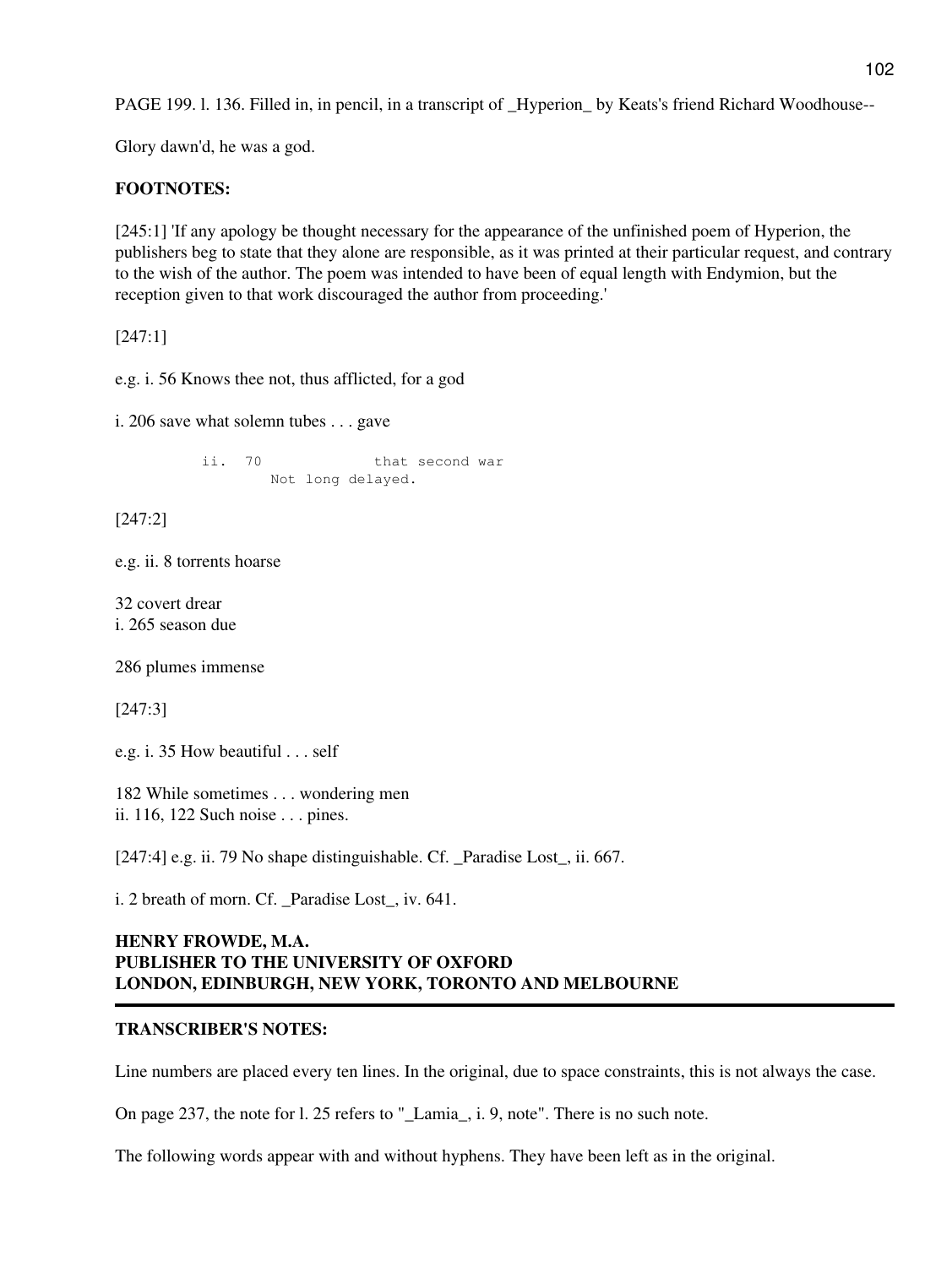bed-side bedside church-yard churchyard death-bell deathbell demi-god demigod no-where nowhere re-united reunited sun-rise sunrise under-grove undergrove under-song undersong

The following words have variations in spelling. They have been left as in the original.

| Eolian<br>Aeolian                |  |
|----------------------------------|--|
| Amaz'd<br>Amazed                 |  |
| Branch-charmèd<br>branch-charmed |  |
| fairy<br>faery                   |  |

should'st shouldst splendor splendour

The following words use an oe ligature in the poems but not in the notes section.

Coeus Coelus Phoebe Phoebe's Phoebean Phoenician

## **\*\*\*END OF THE PROJECT GUTENBERG EBOOK KEATS: POEMS PUBLISHED IN 1820\*\*\***

• This file should be named 23684-8.txt or 23684-8.zip \*\*\*\*\*\*\*

This and all associated files of various formats will be found in: http://www.gutenberg.org/dirs/2/3/6/8/23684

Updated editions will replace the previous one--the old editions will be renamed.

Creating the works from public domain print editions means that no one owns a United States copyright in these works, so the Foundation (and you!) can copy and distribute it in the United States without permission and without paying copyright royalties. Special rules, set forth in the General Terms of Use part of this license, apply to copying and distributing Project Gutenberg-tm electronic works to protect the PROJECT GUTENBERG-tm concept and trademark. Project Gutenberg is a registered trademark, and may not be used if you charge for the eBooks, unless you receive specific permission. If you do not charge anything for copies of this eBook, complying with the rules is very easy. You may use this eBook for nearly any purpose such as creation of derivative works, reports, performances and research. They may be modified and printed and given away--you may do practically ANYTHING with public domain eBooks. Redistribution is subject to the trademark license, especially commercial redistribution.

• START: FULL LICENSE \*\*\*

## **THE FULL PROJECT GUTENBERG LICENSE PLEASE READ THIS BEFORE YOU DISTRIBUTE OR USE THIS WORK**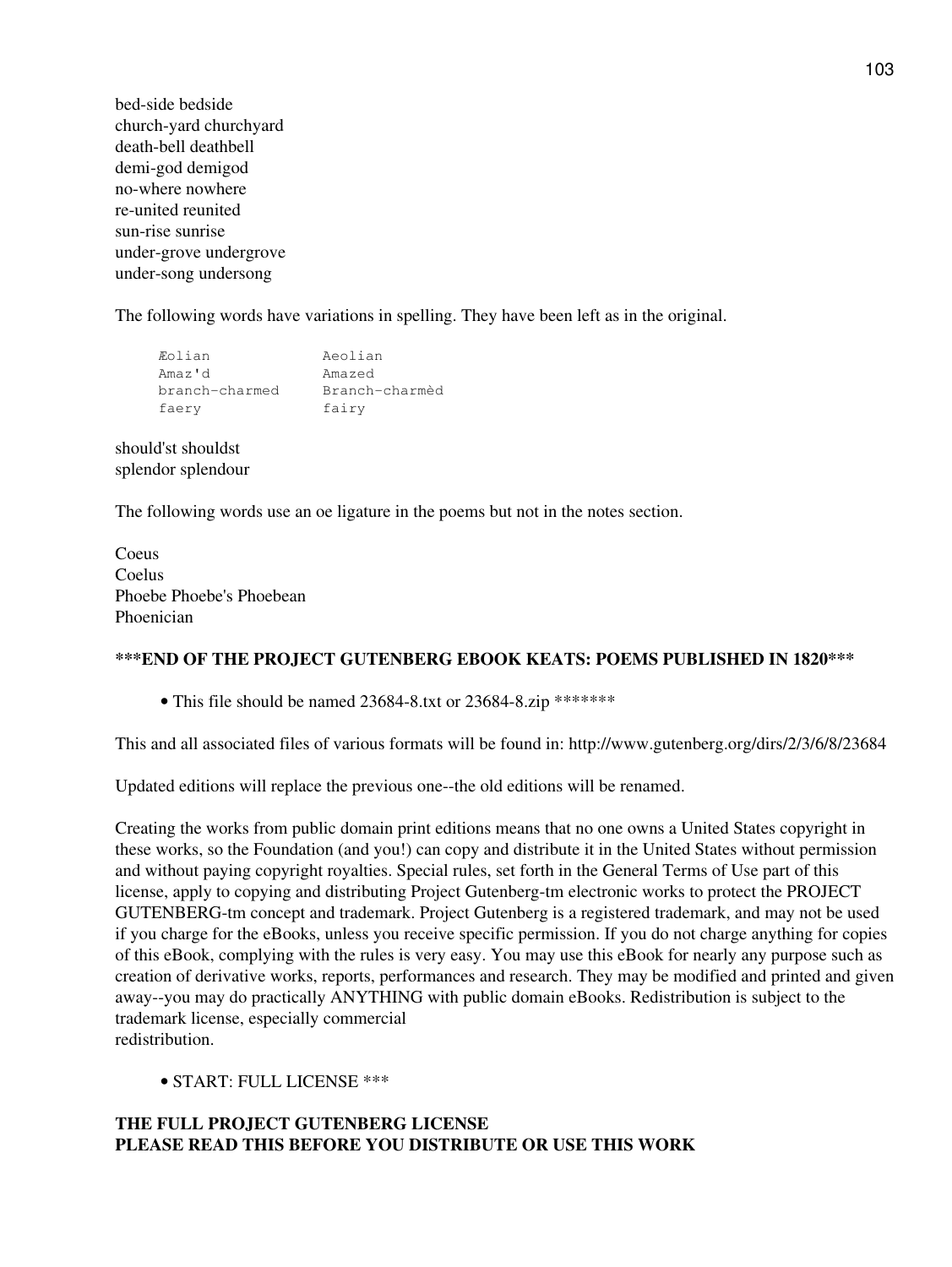To protect the Project Gutenberg-tm mission of promoting the free distribution of electronic works, by using or distributing this work (or any other work associated in any way with the phrase "Project Gutenberg"), you agree to comply with all the terms of the Full Project Gutenberg-tm License (available with this file or online at http://www.gutenberg.org/license).

Section 1. General Terms of Use and Redistributing Project Gutenberg-tm electronic works

1.A. By reading or using any part of this Project Gutenberg-tm electronic work, you indicate that you have read, understand, agree to and accept all the terms of this license and intellectual property (trademark/copyright) agreement. If you do not agree to abide by all the terms of this agreement, you must cease using and return or destroy all copies of Project Gutenberg-tm electronic works in your possession. If you paid a fee for obtaining a copy of or access to a Project Gutenberg-tm electronic work and you do not agree to be bound by the terms of this agreement, you may obtain a refund from the person or entity to whom you paid the fee as set forth in paragraph 1.E.8.

1.B. "Project Gutenberg" is a registered trademark. It may only be used on or associated in any way with an electronic work by people who agree to be bound by the terms of this agreement. There are a few things that you can do with most Project Gutenberg-tm electronic works even without complying with the full terms of this agreement. See paragraph 1.C below. There are a lot of things you can do with Project Gutenberg-tm electronic works if you follow the terms of this agreement and help preserve free future access to Project Gutenberg-tm electronic works. See paragraph 1.E below.

1.C. The Project Gutenberg Literary Archive Foundation ("the Foundation" or PGLAF), owns a compilation copyright in the collection of Project Gutenberg-tm electronic works. Nearly all the individual works in the collection are in the public domain in the United States. If an individual work is in the public domain in the United States and you are located in the United States, we do not claim a right to prevent you from copying, distributing, performing, displaying or creating derivative works based on the work as long as all references to Project Gutenberg are removed. Of course, we hope that you will support the Project Gutenberg-tm mission of promoting free access to electronic works by freely sharing Project Gutenberg-tm works in compliance with the terms of this agreement for keeping the Project Gutenberg-tm name associated with the work. You can easily comply with the terms of this agreement by keeping this work in the same format with its attached full Project Gutenberg-tm License when you share it without charge with others.

1.D. The copyright laws of the place where you are located also govern what you can do with this work. Copyright laws in most countries are in a constant state of change. If you are outside the United States, check the laws of your country in addition to the terms of this agreement before downloading, copying, displaying, performing, distributing or creating derivative works based on this work or any other Project Gutenberg-tm work. The Foundation makes no representations concerning the copyright status of any work in any country outside the United States.

1.E. Unless you have removed all references to Project Gutenberg:

1.E.1. The following sentence, with active links to, or other immediate access to, the full Project Gutenberg-tm License must appear prominently whenever any copy of a Project Gutenberg-tm work (any work on which the phrase "Project Gutenberg" appears, or with which the phrase "Project Gutenberg" is associated) is accessed, displayed, performed, viewed, copied or distributed:

This eBook is for the use of anyone anywhere at no cost and with almost no restrictions whatsoever. You may copy it, give it away or re-use it under the terms of the Project Gutenberg License included with this eBook or online at www.gutenberg.org

1.E.2. If an individual Project Gutenberg-tm electronic work is derived from the public domain (does not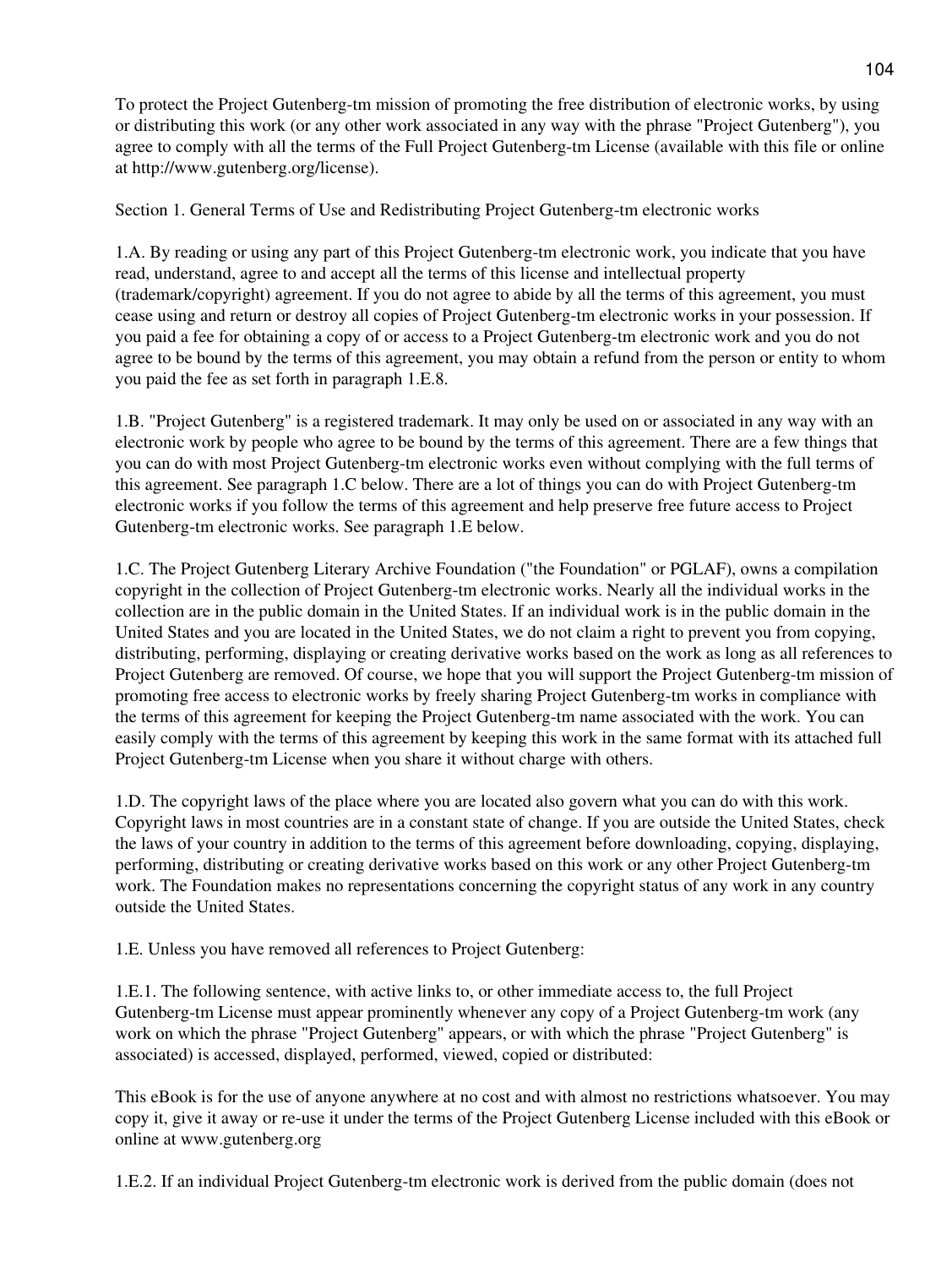contain a notice indicating that it is posted with permission of the copyright holder), the work can be copied and distributed to anyone in the United States without paying any fees or charges. If you are redistributing or providing access to a work with the phrase "Project Gutenberg" associated with or appearing on the work, you must comply either with the requirements of paragraphs 1.E.1 through 1.E.7 or obtain permission for the use of the work and the Project Gutenberg-tm trademark as set forth in paragraphs 1.E.8 or 1.E.9.

1.E.3. If an individual Project Gutenberg-tm electronic work is posted with the permission of the copyright holder, your use and distribution must comply with both paragraphs 1.E.1 through 1.E.7 and any additional terms imposed by the copyright holder. Additional terms will be linked to the Project Gutenberg-tm License for all works posted with the permission of the copyright holder found at the beginning of this work.

1.E.4. Do not unlink or detach or remove the full Project Gutenberg-tm License terms from this work, or any files containing a part of this work or any other work associated with Project Gutenberg-tm.

1.E.5. Do not copy, display, perform, distribute or redistribute this electronic work, or any part of this electronic work, without prominently displaying the sentence set forth in paragraph 1.E.1 with active links or immediate access to the full terms of the Project Gutenberg-tm License.

1.E.6. You may convert to and distribute this work in any binary, compressed, marked up, nonproprietary or proprietary form, including any word processing or hypertext form. However, if you provide access to or distribute copies of a Project Gutenberg-tm work in a format other than "Plain Vanilla ASCII" or other format used in the official version posted on the official Project Gutenberg-tm web site (www.gutenberg.org), you must, at no additional cost, fee or expense to the user, provide a copy, a means of exporting a copy, or a means of obtaining a copy upon request, of the work in its original "Plain Vanilla ASCII" or other form. Any alternate format must include the full Project Gutenberg-tm License as specified in paragraph 1.E.1.

1.E.7. Do not charge a fee for access to, viewing, displaying, performing, copying or distributing any Project Gutenberg-tm works unless you comply with paragraph 1.E.8 or 1.E.9.

1.E.8. You may charge a reasonable fee for copies of or providing access to or distributing Project Gutenberg-tm electronic works provided that

You pay a royalty fee of 20% of the gross profits you derive from •

the use of Project Gutenberg-tm works calculated using the method you already use to calculate your applicable taxes. The fee is owed to the owner of the Project Gutenberg-tm trademark, but he has agreed to donate royalties under this paragraph to the Project Gutenberg Literary Archive Foundation. Royalty payments must be paid within 60 days following each date on which you prepare (or are legally required to prepare) your periodic tax returns. Royalty payments should be clearly marked as such and sent to the Project Gutenberg Literary Archive Foundation at the address specified in Section 4, "Information about donations to the Project Gutenberg Literary Archive Foundation."

You provide a full refund of any money paid by a user who notifies •

you in writing (or by e-mail) within 30 days of receipt that s/he does not agree to the terms of the full Project Gutenberg-tm License. You must require such a user to return or destroy all copies of the works possessed in a physical medium and discontinue all use of and all access to other copies of Project Gutenberg-tm works.

• You provide, in accordance with paragraph 1.F.3, a full refund of any

money paid for a work or a replacement copy, if a defect in the electronic work is discovered and reported to you within 90 days of receipt of the work.

• You comply with all other terms of this agreement for free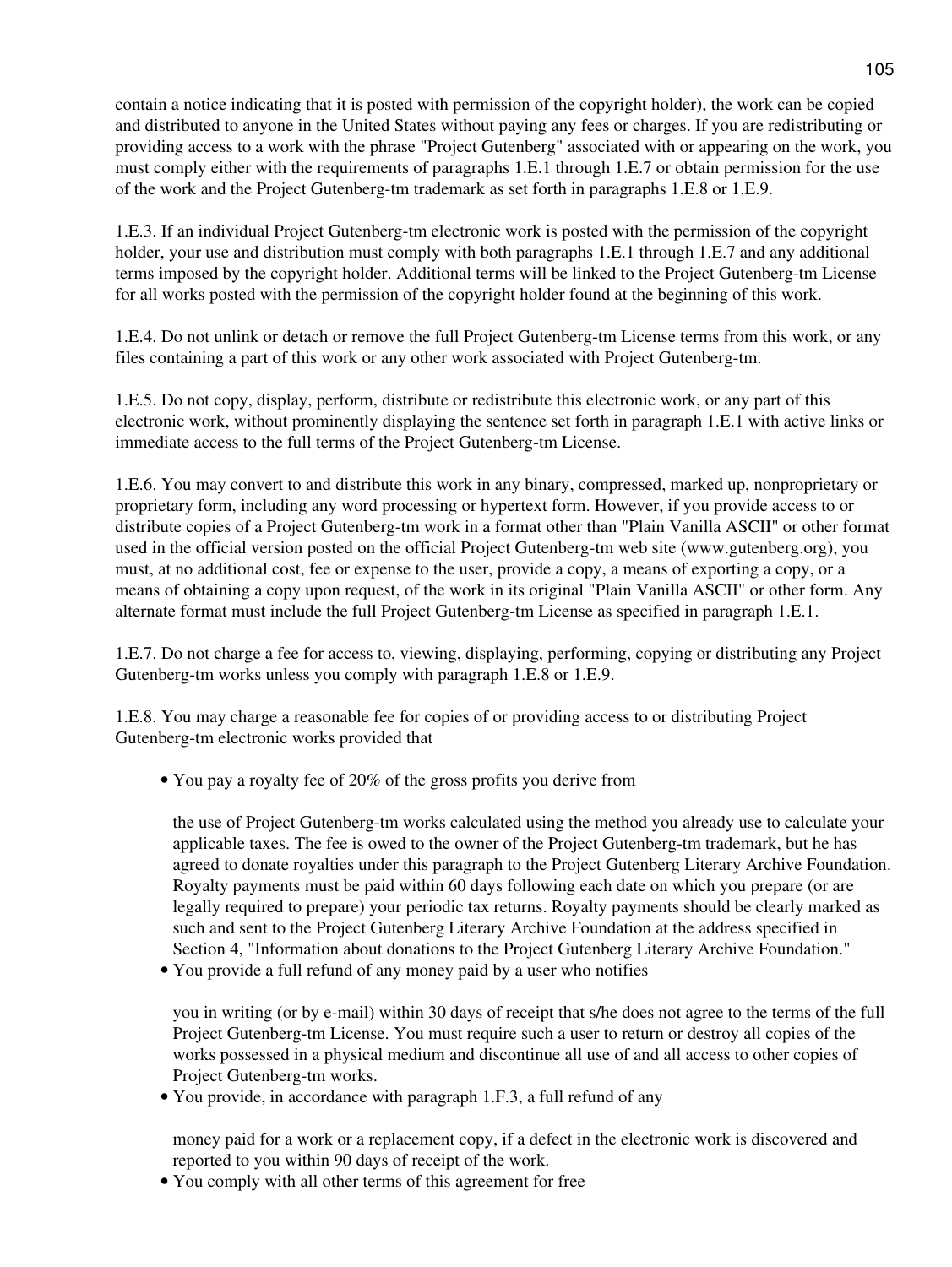distribution of Project Gutenberg-tm works.

1.E.9. If you wish to charge a fee or distribute a Project Gutenberg-tm electronic work or group of works on different terms than are set forth in this agreement, you must obtain permission in writing from both the Project Gutenberg Literary Archive Foundation and Michael Hart, the owner of the Project Gutenberg-tm trademark. Contact the Foundation as set forth in Section 3 below.

1.F.

1.F.1. Project Gutenberg volunteers and employees expend considerable effort to identify, do copyright research on, transcribe and proofread public domain works in creating the Project Gutenberg-tm collection. Despite these efforts, Project Gutenberg-tm electronic works, and the medium on which they may be stored, may contain "Defects," such as, but not limited to, incomplete, inaccurate or corrupt data, transcription errors, a copyright or other intellectual property infringement, a defective or damaged disk or other medium, a computer virus, or computer codes that damage or cannot be read by your equipment.

1.F.2. LIMITED WARRANTY, DISCLAIMER OF DAMAGES - Except for the "Right of Replacement or Refund" described in paragraph 1.F.3, the Project Gutenberg Literary Archive Foundation, the owner of the Project Gutenberg-tm trademark, and any other party distributing a Project Gutenberg-tm electronic work under this agreement, disclaim all liability to you for damages, costs and expenses, including legal fees. YOU AGREE THAT YOU HAVE NO REMEDIES FOR NEGLIGENCE, STRICT **LIABILITY, BREACH OF WARRANTY OR BREACH OF CONTRACT EXCEPT THOSE PROVIDED IN PARAGRAPH F3. YOU AGREE THAT THE FOUNDATION, THE TRADEMARK OWNER, AND ANY DISTRIBUTOR UNDER THIS AGREEMENT WILL NOT BE LIABLE TO YOU FOR ACTUAL, DIRECT, INDIRECT, CONSEQUENTIAL, PUNITIVE OR INCIDENTAL DAMAGES EVEN IF YOU GIVE NOTICE OF THE POSSIBILITY OF SUCH DAMAGE.**

1.F.3. LIMITED RIGHT OF REPLACEMENT OR REFUND - If you discover a defect in this electronic work within 90 days of receiving it, you can receive a refund of the money (if any) you paid for it by sending a written explanation to the person you received the work from. If you received the work on a physical medium, you must return the medium with your written explanation. The person or entity that provided you with the defective work may elect to provide a replacement copy in lieu of a refund. If you received the work electronically, the person or entity providing it to you may choose to give you a second opportunity to receive the work electronically in lieu of a refund. If the second copy is also defective, you may demand a refund in writing without further opportunities to fix the problem.

1.F.4. Except for the limited right of replacement or refund set forth in paragraph 1.F.3, this work is provided to you 'AS-IS', WITH NO OTHER **WARRANTIES OF ANY KIND, EXPRESS OR IMPLIED, INCLUDING BUT NOT LIMITED TO WARRANTIES OF MERCHANTIBILITY OR FITNESS FOR ANY PURPOSE.**

1.F.5. Some states do not allow disclaimers of certain implied warranties or the exclusion or limitation of certain types of damages. If any disclaimer or limitation set forth in this agreement violates the law of the state applicable to this agreement, the agreement shall be interpreted to make the maximum disclaimer or limitation permitted by the applicable state law. The invalidity or unenforceability of any provision of this agreement shall not void the remaining provisions.

1.F.6. INDEMNITY - You agree to indemnify and hold the Foundation, the trademark owner, any agent or employee of the Foundation, anyone providing copies of Project Gutenberg-tm electronic works in accordance with this agreement, and any volunteers associated with the production, promotion and distribution of Project Gutenberg-tm electronic works, harmless from all liability, costs and expenses, including legal fees, that arise directly or indirectly from any of the following which you do or cause to occur: (a) distribution of this or any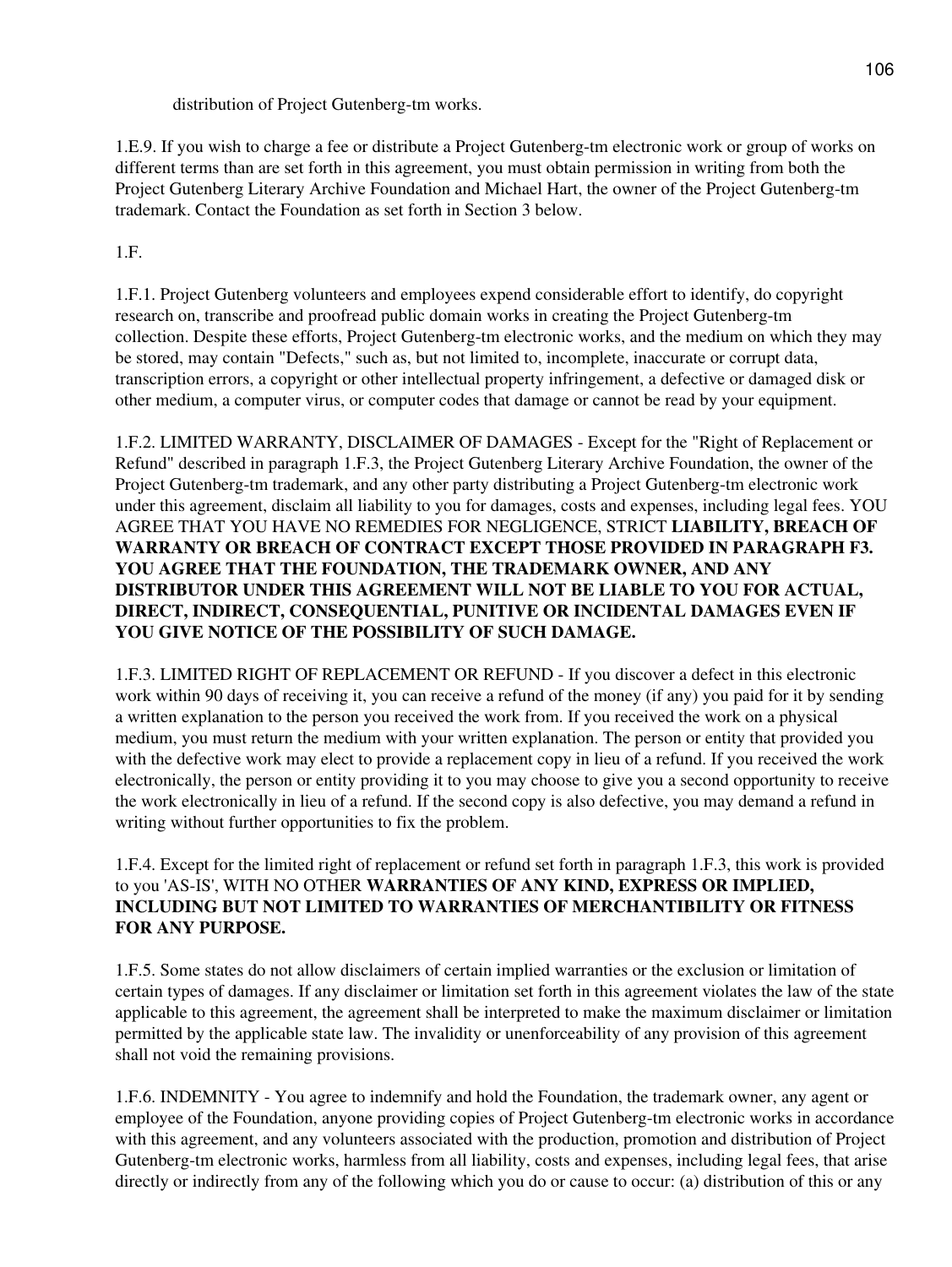Project Gutenberg-tm work, (b) alteration, modification, or additions or deletions to any Project Gutenberg-tm work, and (c) any Defect you cause.

Section 2. Information about the Mission of Project Gutenberg-tm

Project Gutenberg-tm is synonymous with the free distribution of electronic works in formats readable by the widest variety of computers including obsolete, old, middle-aged and new computers. It exists because of the efforts of hundreds of volunteers and donations from people in all walks of life.

Volunteers and financial support to provide volunteers with the assistance they need, is critical to reaching Project Gutenberg-tm's goals and ensuring that the Project Gutenberg-tm collection will remain freely available for generations to come. In 2001, the Project Gutenberg Literary Archive Foundation was created to provide a secure and permanent future for Project Gutenberg-tm and future generations. To learn more about the Project Gutenberg Literary Archive Foundation and how your efforts and donations can help, see Sections 3 and 4 and the Foundation web page at http://www.gutenberg.org/fundraising/pglaf.

Section 3. Information about the Project Gutenberg Literary Archive Foundation

The Project Gutenberg Literary Archive Foundation is a non profit  $501(c)(3)$  educational corporation organized under the laws of the state of Mississippi and granted tax exempt status by the Internal Revenue Service. The Foundation's EIN or federal tax identification number is 64-6221541. Contributions to the Project Gutenberg Literary Archive Foundation are tax deductible to the full extent permitted by U.S. federal laws and your state's laws.

The Foundation's principal office is located at 4557 Melan Dr. S. Fairbanks, AK, 99712., but its volunteers and employees are scattered throughout numerous locations. Its business office is located at 809 North 1500 West, Salt Lake City, UT 84116, (801) 596-1887, email business@pglaf.org. Email contact links and up to date contact information can be found at the Foundation's web site and official page at http://www.gutenberg.org/about/contact

For additional contact information:

Dr. Gregory B. Newby Chief Executive and Director gbnewby@pglaf.org

Section 4. Information about Donations to the Project Gutenberg Literary Archive Foundation

Project Gutenberg-tm depends upon and cannot survive without wide spread public support and donations to carry out its mission of increasing the number of public domain and licensed works that can be freely distributed in machine readable form accessible by the widest array of equipment including outdated equipment. Many small donations (\$1 to \$5,000) are particularly important to maintaining tax exempt status with the IRS.

The Foundation is committed to complying with the laws regulating charities and charitable donations in all 50 states of the United States. Compliance requirements are not uniform and it takes a considerable effort, much paperwork and many fees to meet and keep up with these requirements. We do not solicit donations in locations where we have not received written confirmation of compliance. To SEND DONATIONS or determine the status of compliance for any particular state visit http://www.gutenberg.org/fundraising/donate

While we cannot and do not solicit contributions from states where we have not met the solicitation requirements, we know of no prohibition against accepting unsolicited donations from donors in such states